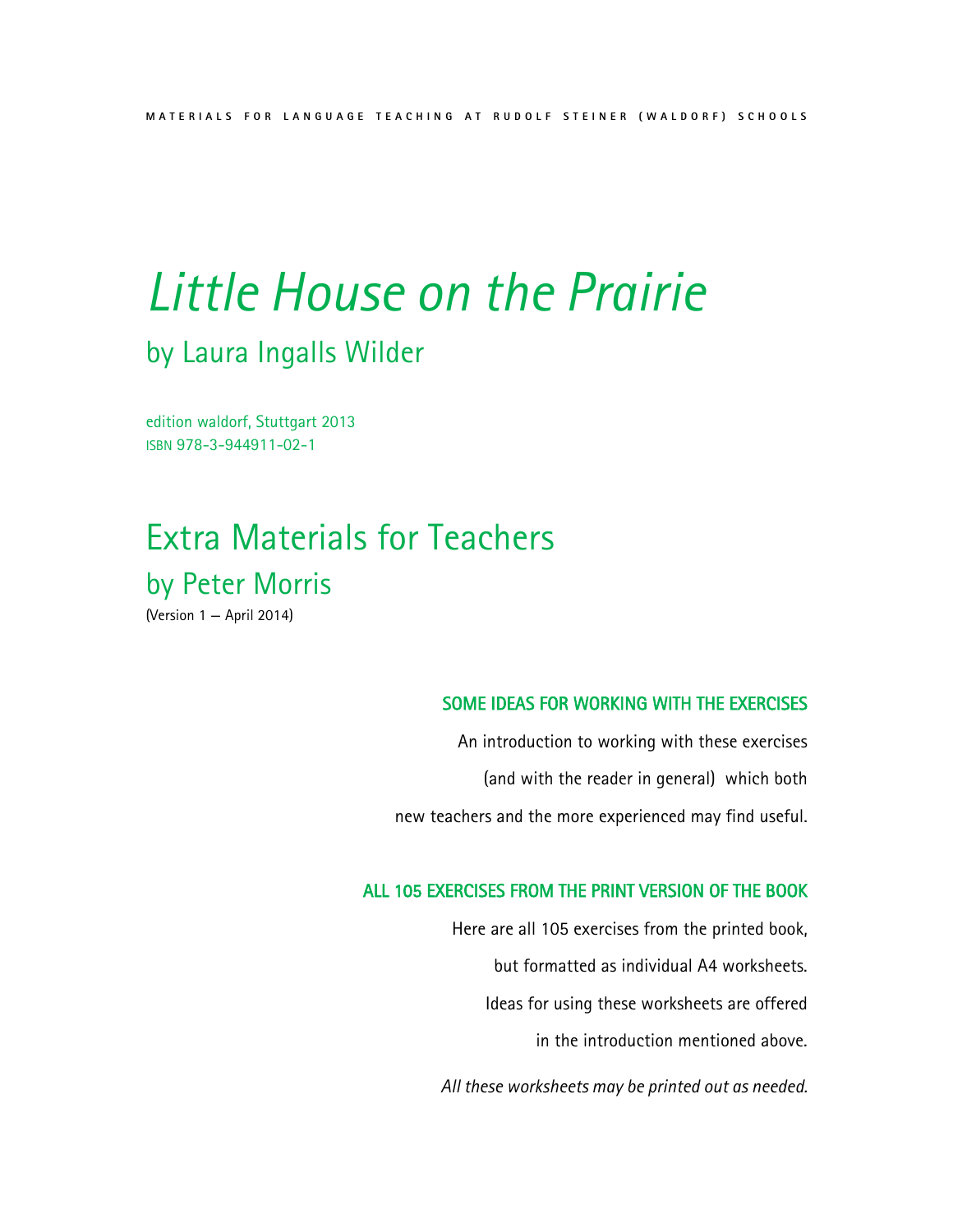## Some ideas for working with the exercises for *Little House on the Prairie* — and a few extras

#### DIFFERENT TYPES OF EXERCISE

First, take a few minutes to look through the exercises and see how they're structured. There are ten to twelve types which repeat in each chapter, often with a slowly increasing degree of complexity. At the low end, this may only be that the verb form to be changed is always in *italics* at first, with the italics omitted later so the kids have to consider what they're supposed to be changing (this is not automatic for everyone!).

#### BUILDING SKILLS

If we want to build skills, rather than just practise a few sentences, we can try and teach the exercise types, for example:

#### *'How do you do an Either / or exercise?'*

- Choose one of the two answers on offer.
- Make sure you write the words correctly  $-$  they're there in the book (in the question, in fact), so there's no excuse for spelling *"house"* or *"eight"* wrongly.
- Where do you look to find the answers if you don't know them straight off? It tells you in the Exercise Heading, so you just have to look: EXERCISE 29 - EITHER/OR (PAGES 10-11).

#### *'How do you do the "question word" exercises?'*

The question word tells me what I'm looking for:

|  | who   ⇒ name                |  |  |  |
|--|-----------------------------|--|--|--|
|  | what $\Rightarrow$ thing(s) |  |  |  |
|  |                             |  |  |  |

- where  $\Rightarrow$  in/at/on *etc*. phrases, and so on ...
- and then you look for the key words of the question in the text.

So for *"Where did Ma and Pa pile everything from the wagon?"* in Exercise 27 (Chapter 3) you're looking for something like *'in/on/at etc.*' with '*everything*.' and *'piled'.* When you know this, you find the place on page 9, and the answer, *'on the ground'* is right

there. In this way, you can usually find all the answers even if you don't know some of the words (like '*pile'*). And of course, all these words can be checked with the help of the *Vocabulary Page by Page*.

#### *'What about the "Vocabulary" exercises?*

• These are a bit different. As usual, the *exercise heading* gives the page numbers, for example PAGES 9–11. Of course, pages 9–11 of the main text do have the words you need, but you probably won't find them quickly.

So here, you turn to the corresponding part of the *Vocabulary Page By Page* — in this case, the vocabulary for pages 9–11, which starts on page 58. For each question, you look for the words in italics in the middle column of the vocabulary. The answer you need is in the lefthand column.

#### WHY SHOULD THIS BE INTERESTING FOR THE KIDS?

All of this needs technique and thus practice — the payoff for the kids is *independence*.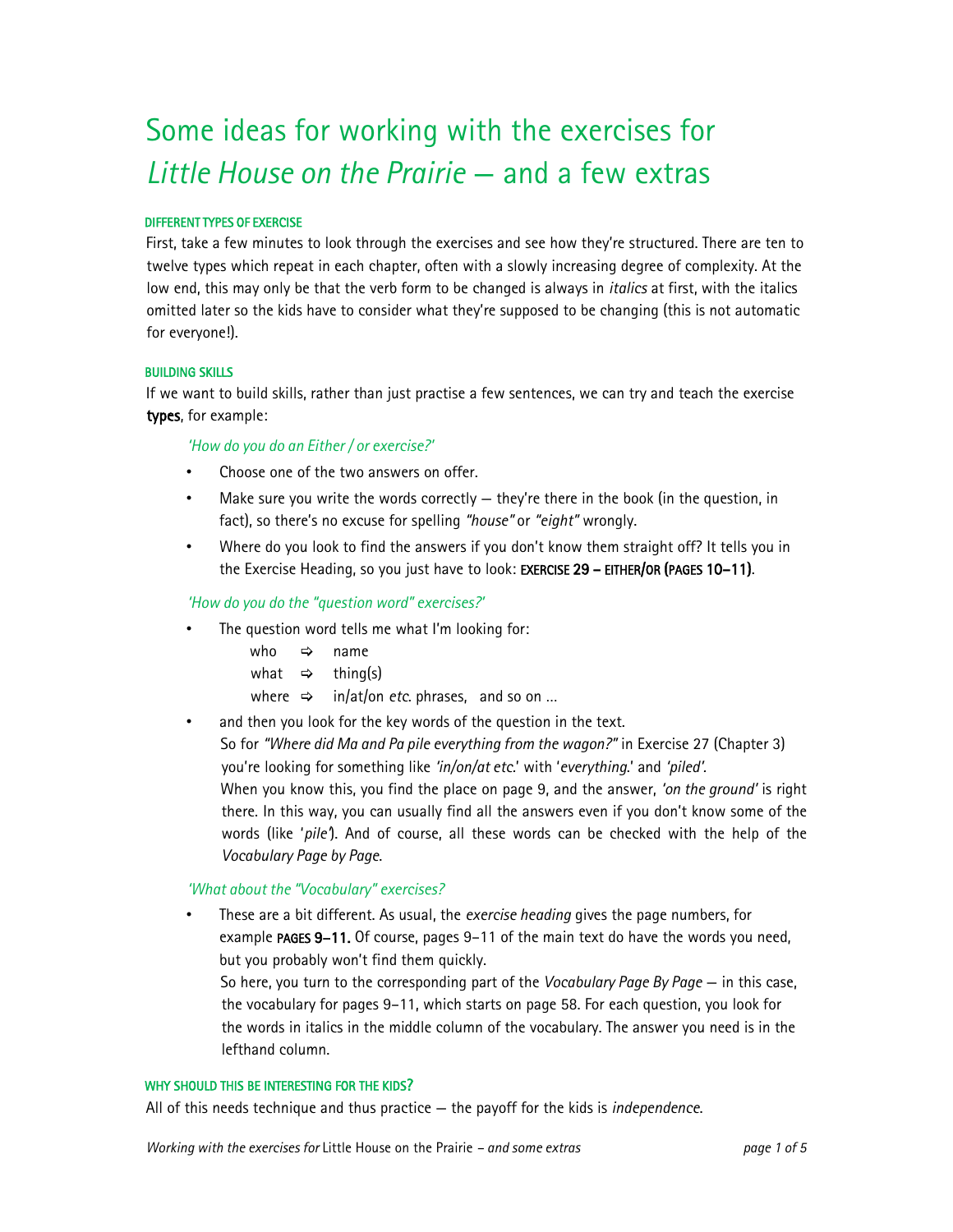You say: *Hier bei den Übungen weiß jeder einige Antworten einfach so. Aber was macht man bei den anderen Fragen? Soll man die Eltern fragen? Geschwister? Freunde anrufen? In der Pause abschreiben?* 

*Oder geht es, dass man selber die Antworten findet, auch ohne Genie zu sein?* 

*"Selbständig werden"* — that can be very attractive for young teenagers, particularly if you can show them it needs *some* work, but not an incredible amount.

#### STARTING WITH PARTIAL SENTENCES

I tend to start all the exercises with partial sentences, for example *"to drink from the creek"* and not *"The horses stopped to drink from the creek."*

This may be anathema to some teachers, but it means you avoid, for the time being, the past tense problems (*Where did they stop? They stopped* …) which in this exercise at least, you are not actually practising, and get the kids mobile right away. You can graduate to complete sentences later, and there are many, many exercises in the collection which practise just this. And it needs a LOT of practice!

#### ORAL WORK FIRST – AND ITS PROBLEMS

I like to do the exercises orally at first. All kids are different, but many of mine like to try and make notes or coded pencil marks of what they hear to tell them the right answer at home, so they can avoid actually thinking and trying to remember. I hate being a 'pencil policeman' and have found that a neat way to avoid the problem is a circle of chairs at the front. The kids leave their places and come to the front with only the copy of the exercise you give them. If there's not much room, you can have them sitting on the tables at the front, with you in the circle. (This can be awkward the first few times, but if you do it regularly, it gets much faster – and quieter!)

This way it's much easier to dispense with all writing implements, which means you can go through part or even all of the exercise in class (a big boost for the slower ones) and it's still a sensible homework assignment. Or they can do it straight off in class. Slightly more difficult, concentration and learningwise, is if you go through *two* different exercises at the front and then let them do both for you.

#### CIRCULATE THROUGH THE CLASS WHILE THEY'RE WORKING

While they are working you can go round, looking at their work, which helps you see where they're having difficulty.

For this to work well, you need a fairly concentrated work atmosphere, and this needs a few rules – you can say, for example, *No walking around or coming over to talk to me. But if you raise your hand I'll come over as soon as possible. No doing nothing, while you wait for me to arrive – you should go on with whatever next questions you can manage, or even a different exercise.*

#### SILENT SIGNALS?

If you like, you can have silent signals, like tapping a word in their work once, meaning perhaps, *"this is an easily avoidable mistake which you can correct if you look at the text again,"* or tapping it three times, which might mean, *"this is not a silly spelling mistake, but it's wrong. Why? Please think — try and find the answer, then wave and I'll come back over."*

#### THE EXERCISE CAFETERIA

You can also do exercises more than once. For example, if you've practiced five different types and are in Chapter 2, you could announce the next lesson as an *'Exercise Cafeteria.'* You print up the sheets you need, the front row of desks is the *buffet*, and the kids come and choose their exercises. For each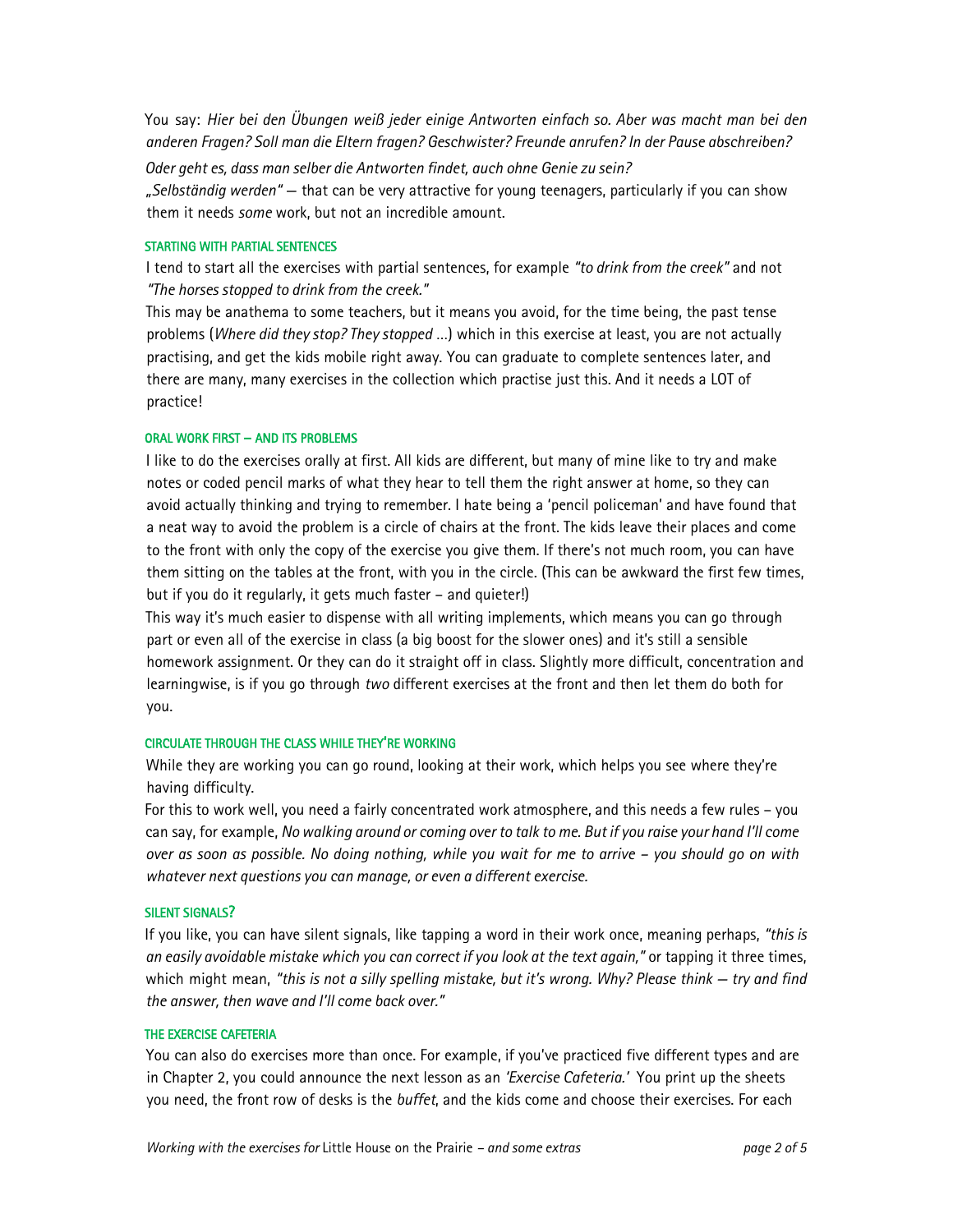type, they take the Chapter 1 exercise and the one from Chapter 2. Back to their places and write; when they're finished, they give you the pages and take the next exercises. This can go on for most of a lesson and is generally much enjoyed. Casting a fast glance over the pages you're given also gives you the chance to call some back , saying, 'Julian …' and do your tapping signs. Patient repetition of this, I've found, can slowly help some of the kids to write (a little) more carefully.

#### MORE CONCENTRATION

Doing the things orally first, with no coded homework-help signs possible, and then written, can reduce the discussion time in class, which can often be unconcentrated and unfruitful, in favour of actually doing the work, concentrating on how to get the answer, and then maybe doing it again, some time later. "Developing *Selbständigkeit"* — put like this, the prospect of repetition doesn't irritate as it otherwise might. So, when you're in Chapter 3, you could say: *OK, next lesson, I want you to write me four exercises from Chapters 1 and 2 (or just Chapter 2). I choose 2, you choose two.* Or make a game of it: I choose 1, you choose 1 or 2, and 1 or 2 come from a big pot-luck pile of exercises lying face-down. The kids pick what they need, returning doubles they already have. And so on …

#### EXTRA TASKS — NOT JUST FOR FASTER STUDENTS

If you have introduced the different types of exercises with your class, as recommended here, then the first choice for *'extra tasks'* will be those exercises for the chapter being worked on which you haven't selected for the whole class. But you have other options, too:

- Give (or ask the student to choose) exercises not done by the class from previous chapters.
- You can ask for a repetition of exercises from earlier chapters in various stages of difficulty. The easiest form is just a written repeat; a little more difficult is a written repeat in class without referring to the work done earlier; still more difficult is an oral presentation to the class with *no notes,* only the book (or worksheet, unannotated) in front of the student.
- You aren't restricted to previous chapters only: some types of exercise can be done without having read the story. Consider vocabulary exercises, for example, or anything to do with changing tenses or forming questions, negatives and normal statements.
- If you have several students doing the extra work, then you can give it as a *'team task'*. Here, each student might do three questions of each of four different exercises. This means the students are doing a wider range of tasks, but still only 10–15 questions, *plus* the presentation to the class is much more interesting, as the ball is passed from student to student. You can have student A do questions 1,2 & 3 of each exercise, student B numbers 4, 5 & 6 and so on; *or* you can mix things up completely: student A does numbers 1, 4 & 7; student B numbers 2, 5 & 8; student C takes 3, 6, 9 & 10.
- When selecting exercises for extra work, you don't have to confine yourself to single chapters. You can select a *type* of exercise from various chapters, and do these in the same way — for example, *Past tense* exercises from the last three or four chapters, or *Question forming*. You can ask for complete exercises or just a selection of answers: perhaps10–15 from three or four exercises. Common sense rules apply: they can choose which questions to answer, but if exactly the same verb-forms pop up repeatedly, this doesn't count!
- For most students, the *'Did you understand the chapter?'* exercises are among the hardest. If you have some very confident students, ask them to prepare answers at home and then present them orally in class. Interview form: teacher or another student asks the questions, no notes allowed for the answers— *i.e. the answers must not be read out!*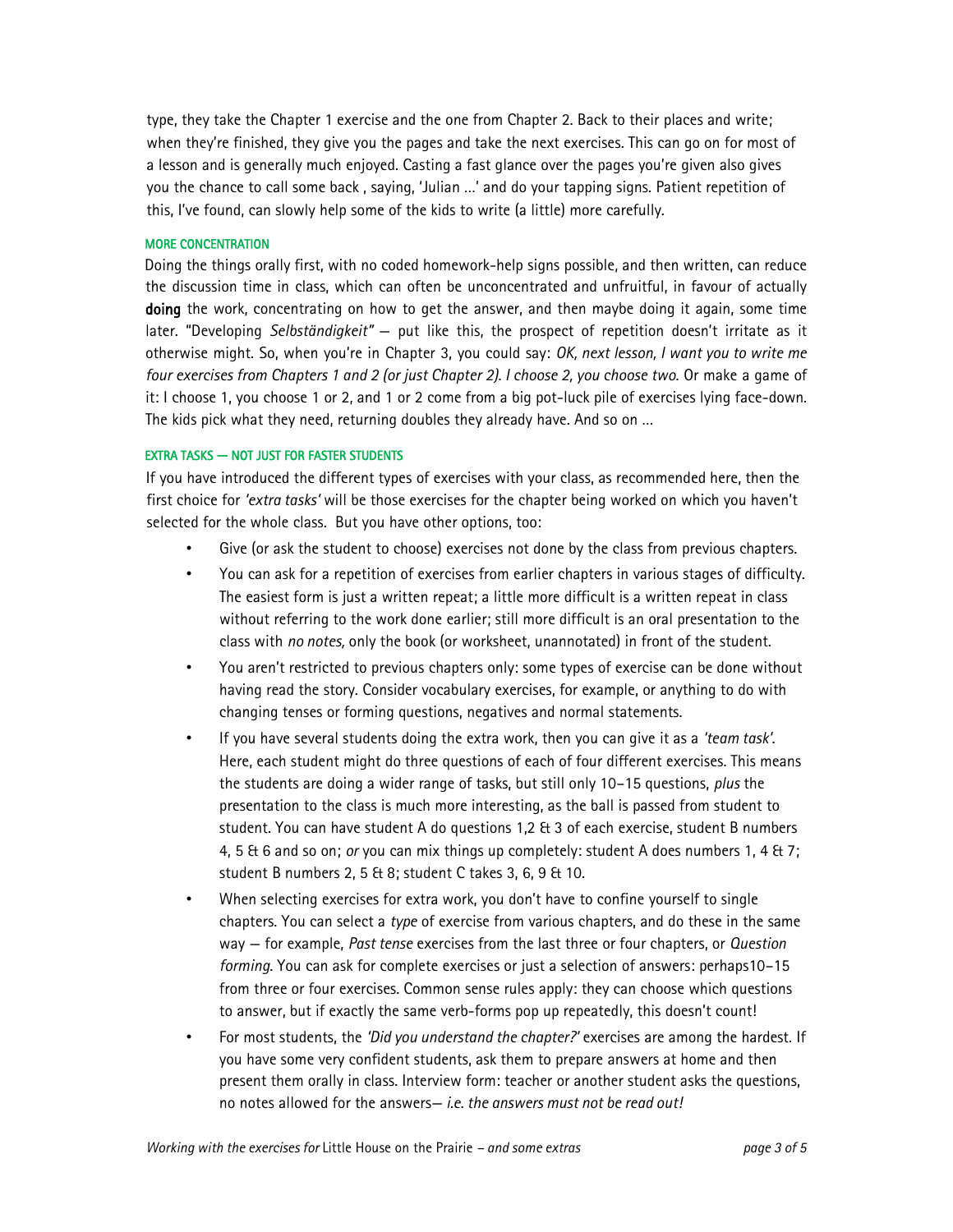- If you need to lead up to this stage more easily, then you can have students do this exercise in written form first, which you correct and give back. This is a solid basis for their *'interview preparation'* beforehand. *Or* they can make notes for their answers beforehand, which you then check through with them, suggesting improvements. *Or,* (for shorter work with some moral support), let two friends prepare the same exercise — half each, alternating answers.
- To 'sugar the cake' somewhat, you can tell the kids that those prepared to do extra tasks now and again (*"freiwillige Zusatzaufgaben"*) will have it mentioned in their end-of-year reports. This in my experience is something which impresses most parents (*"My teenager … volunteering …!"*). The kids know this very well, but the offer is by no means a bribe, but a report on something well worth praising!

#### **HOMEWORK**

My five homework-blocks per week of *Sprachepoche* tended to be something like:

- learning vocabulary counting two homework-blocks.
- one or two exercises, either from the reader or separate grammar exercises (which you can treat in a similar way to that described above).
- and one (or two) blocks practicing or learning something which is to be done in the lesson. This can also be a *Prairie* exercise or two:

#### A USEFUL VARIANT OF 'EXERCISES FOR HOMEWORK'

The variant here is that the kids don't write the exercise(s) at home, as per classic homework-method, but prepare the work at home and then do it in class, with or without the book as you like. It's a little more of a 'test' atmosphere, as opposed to the 'workshop' atmosphere described above. This lets you winnow out those who bring you perfect work which has in fact been done by someone else, and lets you see more quickly who can do what and who needs more help, attention, encouragement or prodding …

#### EXTRAS – FOR EXAMPLE, READING PRACTICE

Any extras, like dictations (very occasionally …) or reading practice, can be fitted in ad hoc. With reading practice, you need to stagger the assignments. If you tell the whole class to practice, even the slowest will see that you can't possibly check twenty kids in one, or even two lessons. So then some, or quite a few, will take a chance and not practice. So you say,

- Over the next three weeks, everyone is going to practice. And I'll listen to you reading one or two per lesson.
- Choose a page (or twenty lines, or whatever) it doesn't have to be from line 1 on, you can start anywhere.
- If you volunteer, you can choose your date (as far as possible). Otherwise, I'll choose and decide when you read. Who'd like to start the day after tomorrow?
- I'll be making notes on what I hear; anyone who wants can ask me what my notes about him were. (Asking what other people's notes were is of course not allowed.)
- My reactions will be on a one to one basis, though I may make a few exceptions with open praise if some people are particularly good …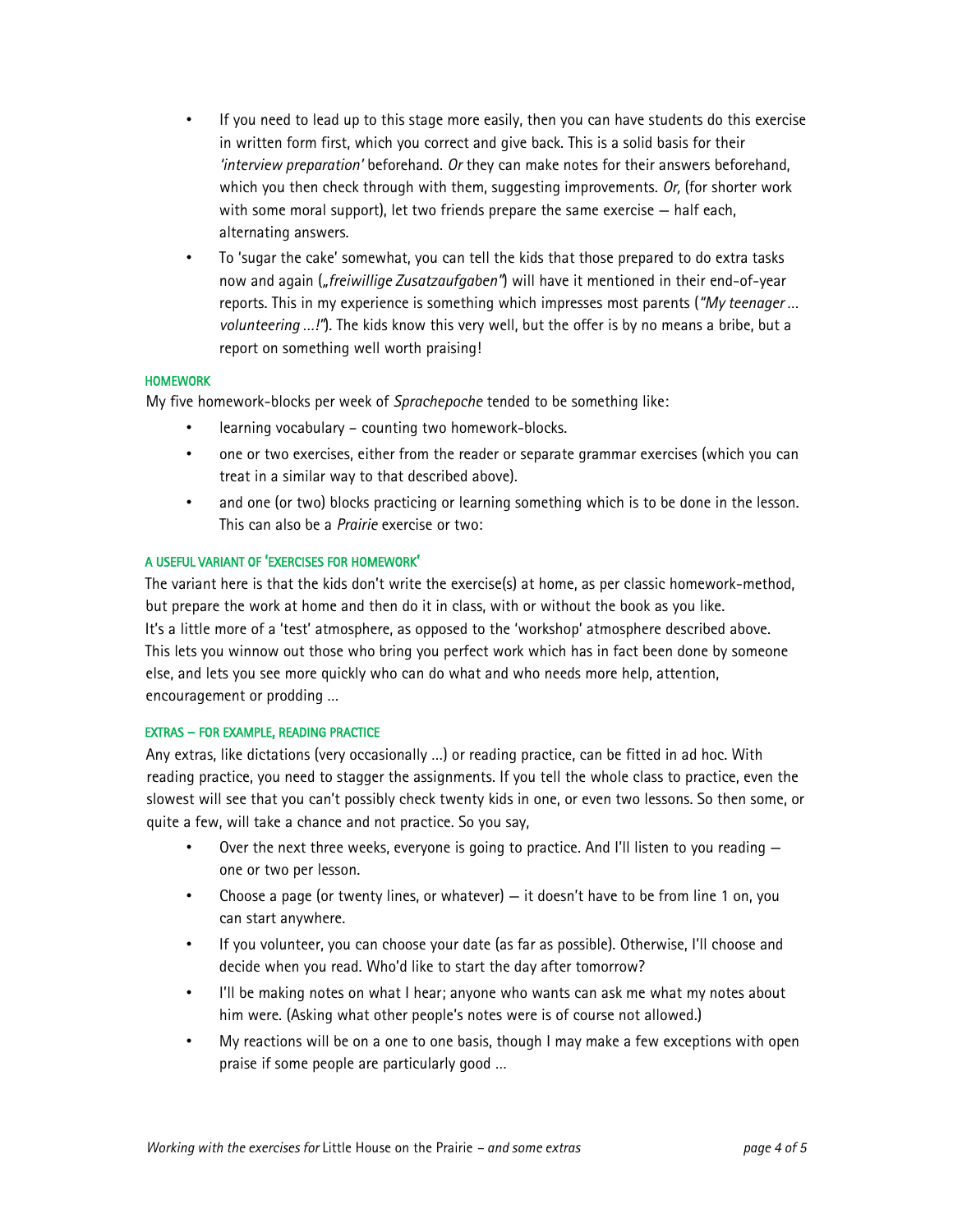#### 'Pace' — how fast should I go with the reader?

#### CONSIDER THE TIMETABLE

I don't know if you have '*Epochen'* (blocks of lessons, five per week, over two to three weeks, alternating with French, making five lessons/week over half the year) or the classic model of three lessons per week throughout the year. My school has the '*Sprachepochen'* — six per year of varying lengths — and I tended to do two chapters in the longer periods and one in the shorter eight chapters in the whole of *Prairie*.

#### VARY THE PACE

It's a good idea to vary the pace a bit: doing everything in great detail makes for creeping pedantry, while skimming through everything will dilute interest after a time.

#### FOCUSSED WORK & MOVING FASTER

Pick out parts of the chapter that you want to focus on in more detail and go through the rest more quickly.

#### SOME CONCRETE SUGGESTIONS

With three lessons a week I would in general read twice, with the five Epochen-lessons three to four times, but here again you can vary: one lesson you can spend most of your lesson on the text, another time on the text and doing exercises. Yet again, you can read and do some oral work, but maybe only for ten to fifteen minutes.

#### SOME EXAMPLES OF VARIATION

You want a varied path in length of reading too: every lesson with the same structure and time divisions gets boring very quickly. On the other hand, total improvisation is just chaotic. So you could have various 'models', for example:

- a 'focus on reading' lesson, using some exercise questions just orally;
- the shorter reading and oral exercises;
- the written exercises (in class, as practice see above).

#### TO SUM THINGS UP

There is no magic formula, but the principle is structured variation:

- of pace
- of concentration
- of detail, or focus
- of length of time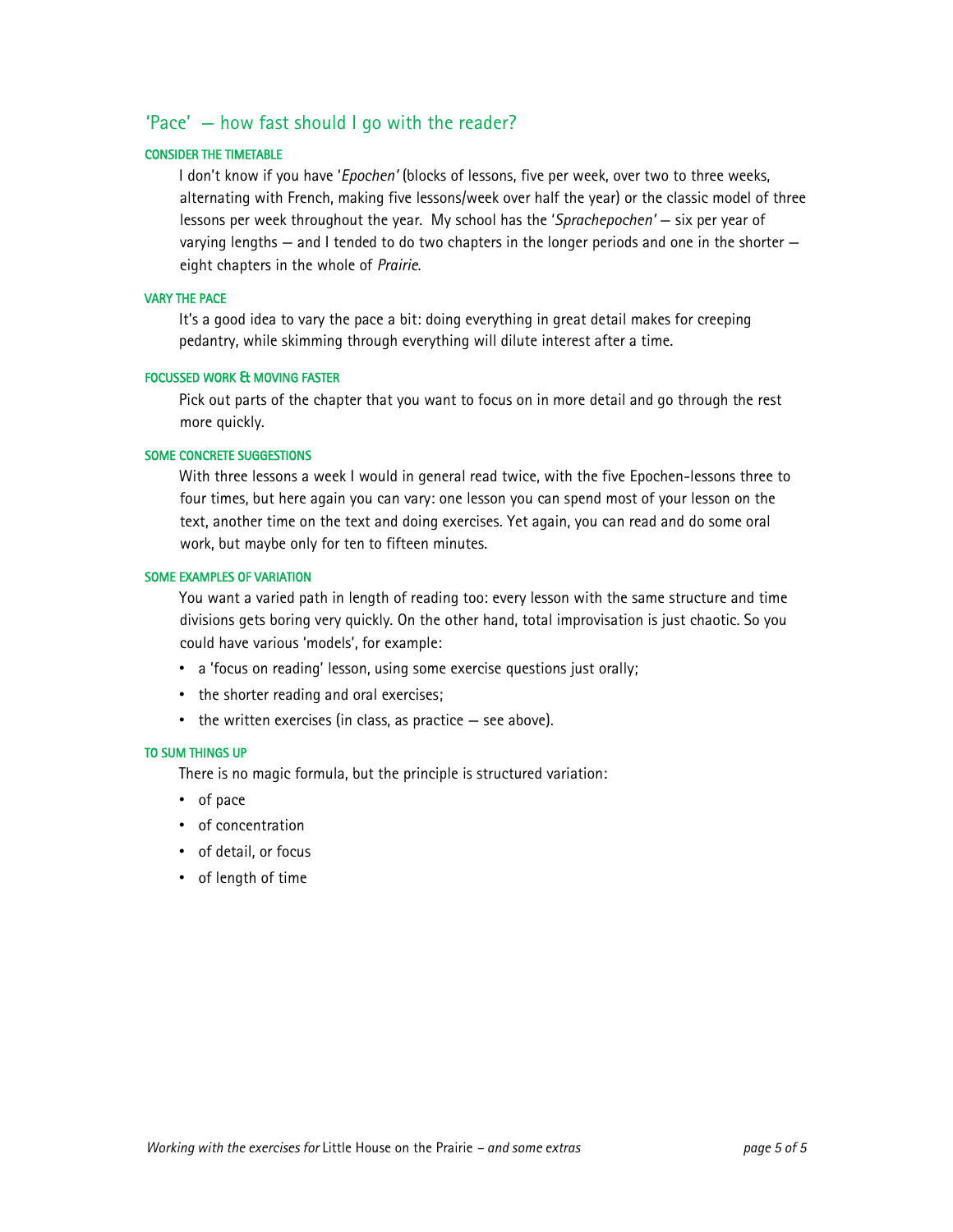(Chapter 1 – Going West)

|    | <b>EXERCISE 1 - WHAT &amp; WHERE (PAGES 4-5)</b>          |
|----|-----------------------------------------------------------|
| 1. | What did Pa and Ma and the others leave in the Big Woods? |
| 2. | Where were they going?                                    |
| 3. | Where did they make camp almost every night?              |
| 4. | Where did they sometimes stay several days?               |
| 5. | What did they drive across on long bridges?               |
| 6. | What did they drive onto, to cross the Missouri River?    |
| 7. | Where did the wagon stick fast in deep mud?               |
| 8. | Where was there to build a camp and make a fire?          |
| 9. | What was damp and cold?                                   |
|    | 10. What did they have to eat?                            |
|    |                                                           |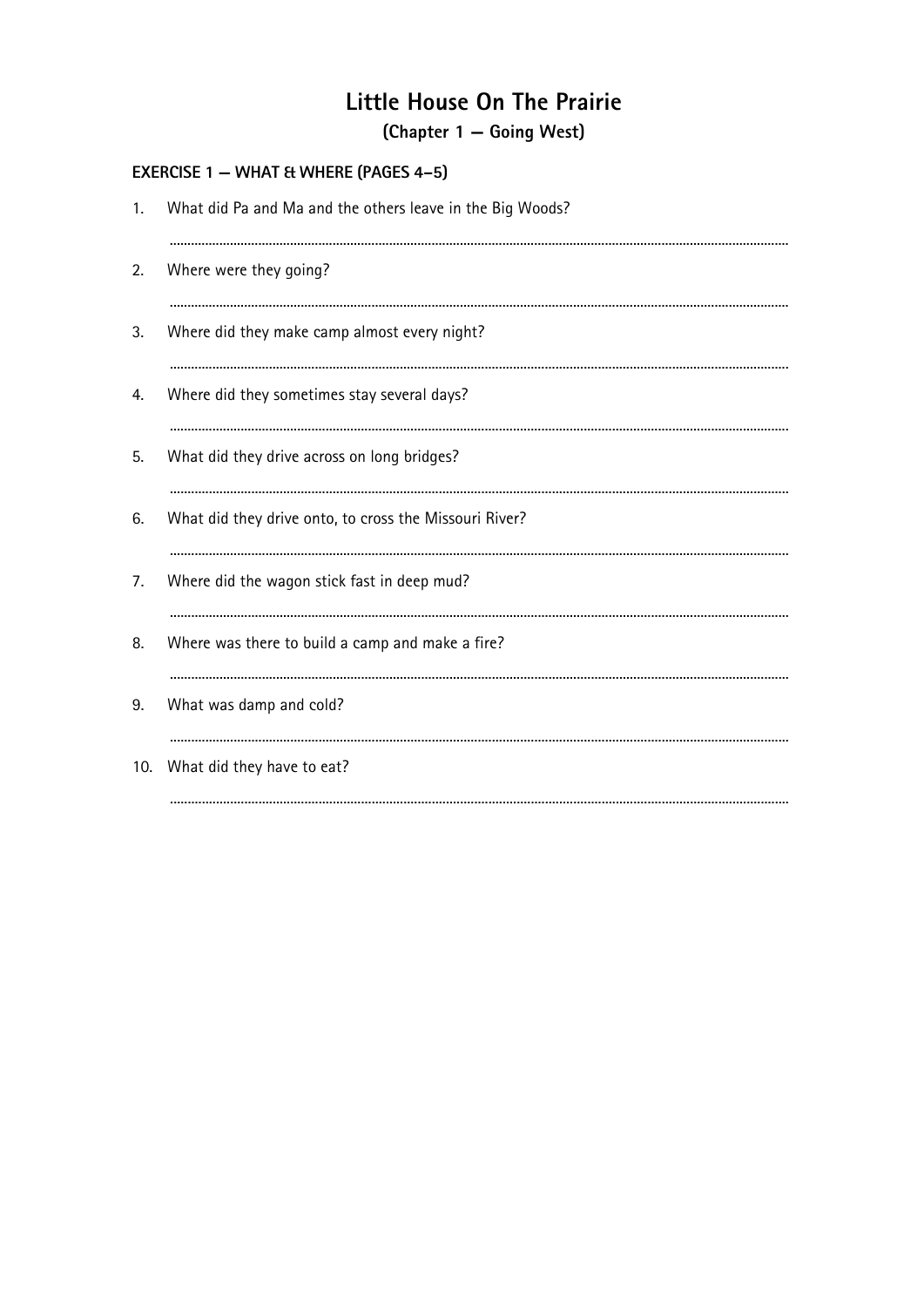(Chapter 1 – Going West)

|    | <b>EXERCISE 2 - MAKE NORMAL STATEMENTS (PAGES 4-5)</b>                                           |  |  |
|----|--------------------------------------------------------------------------------------------------|--|--|
|    | They didn't drive away from the house. $\Rightarrow$ They drove away from the house.<br>Example: |  |  |
| 1. | The horses didn't travel as far as they could.                                                   |  |  |
| 2. | Pa and Ma didn't make camp every night.                                                          |  |  |
| 3. | They didn't see strange woods and hills.                                                         |  |  |
| 4. | Pa didn't drive onto a raft.                                                                     |  |  |
| 5. | The wagon didn't stick fast in mud.                                                              |  |  |
| 6. | Pa didn't find a place where they could camp.                                                    |  |  |
| 7. | They didn't have to wait a week.                                                                 |  |  |
| 8. | Pa didn't talk to the man on the pony.                                                           |  |  |
| 9. | They didn't go off into the woods together.                                                      |  |  |
|    | 10. The two men didn't come back riding black ponies.                                            |  |  |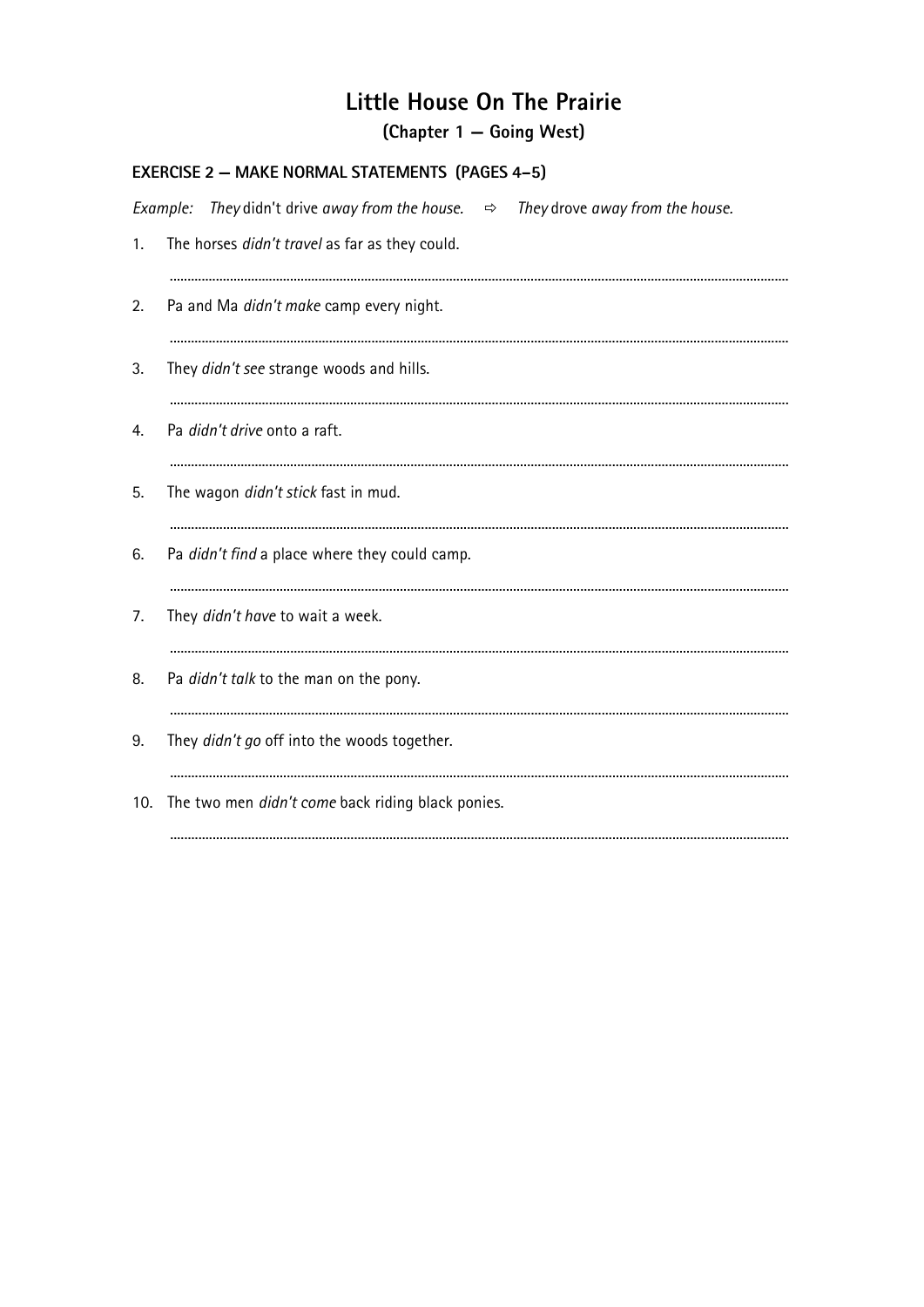(Chapter 1 – Going West)

#### EXERCISE 3 - EITHER / OR (PAGES 4-5)

| 1.  | When they came to the Missouri River, was there a long bridge, or<br>was there no bridge? |               |
|-----|-------------------------------------------------------------------------------------------|---------------|
| 2.  | Did the wagon cross the Missouri on a raft or on a bridge?                                |               |
| 3.  | Did the wagon stick fast on the hills or in a valley?                                     |               |
| 4.  | Did the rain stop next day or a week later?                                               |               |
| 5.  | Did the tall man come over the creek or out of the woods?                                 |               |
| 6.  | When he first came, was he riding a black pony or a brown horse?                          |               |
| 7.  | Who did the brown horses belong to at first - Pa or the tall man?                         |               |
| 8.  | Which animal is bigger $-$ a horse or a mustang?                                          |               |
| 9.  | Who gave the name 'Pet' - Laura or Mary?                                                  |               |
| 10. | Who gave the name 'Patty' - Pa or Mary?                                                   | (Be careful!) |
|     |                                                                                           |               |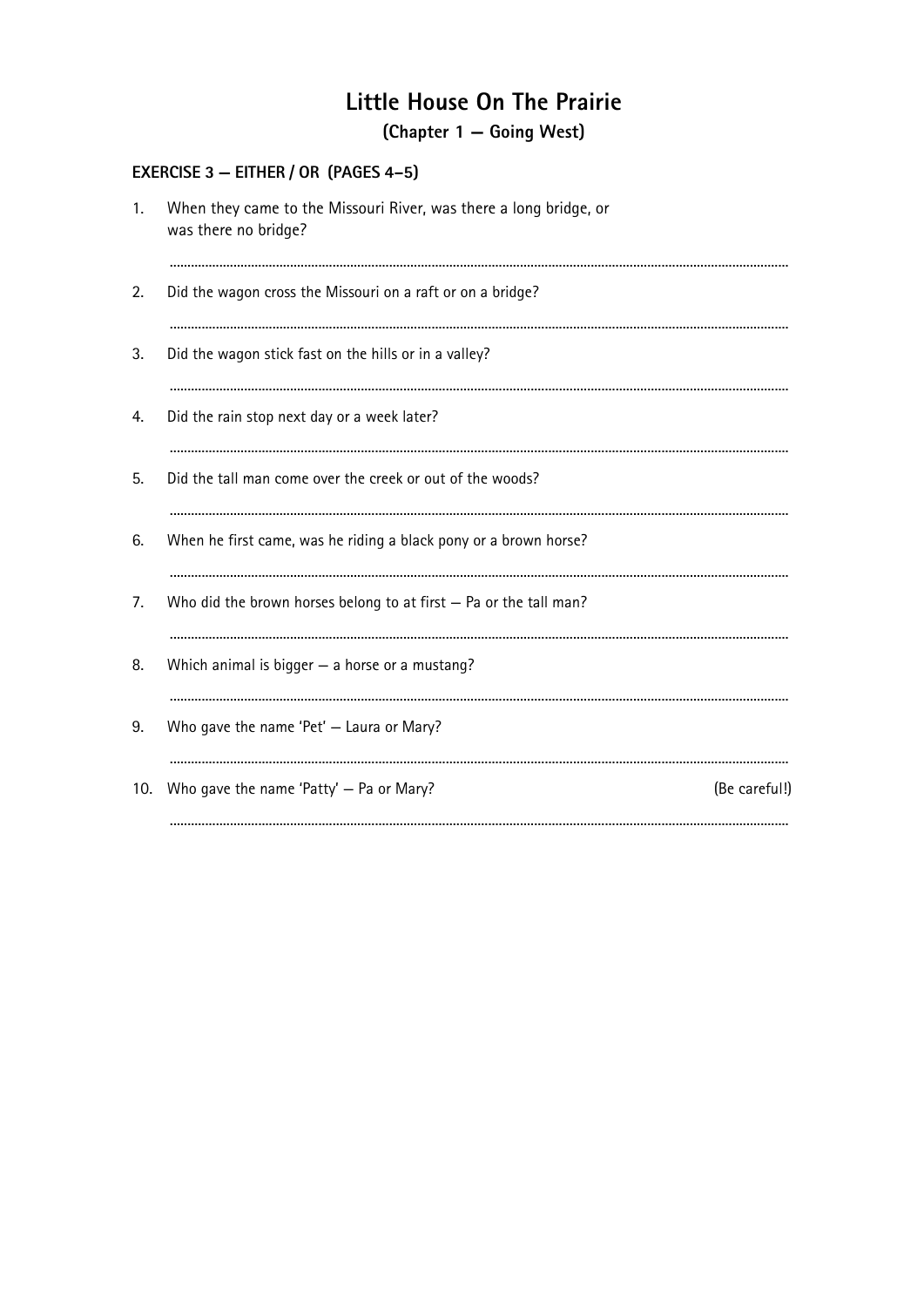## Little House On The Prairie (Chapter 1 – Going West)

|          | <b>EXERCISE 4 - PUT INTO THE PAST TENSE (PAGES 5-6)</b>               |
|----------|-----------------------------------------------------------------------|
| Example: | Pa drives onto a raft.<br>Pa drove onto a raft.<br>$\Rightarrow$      |
| 1.       | In a valley, the wagon sticks fast in mud.                            |
| 2.       | Rain pours down.                                                      |
| 3.       | There is nowhere to make camp.                                        |
| 4.       | They all have to stay in the wagon.                                   |
| 5.       | Next day Pa <i>finds</i> a place to camp.                             |
| 6.       | While they are waiting, a man comes out of the woods.<br>(Two verbs!) |
| 7.       | (Two verbs!)<br>Pa says the little horses are western mustangs.       |
| 8.       | Kansas is an endless flat land.                                       |
| 9.       | All day they see nothing but the grass and the sky.                   |
| 10.      | Baby Carrie sleeps in the back of the wagon.                          |
| 11.      | Each night they camp in a different place.                            |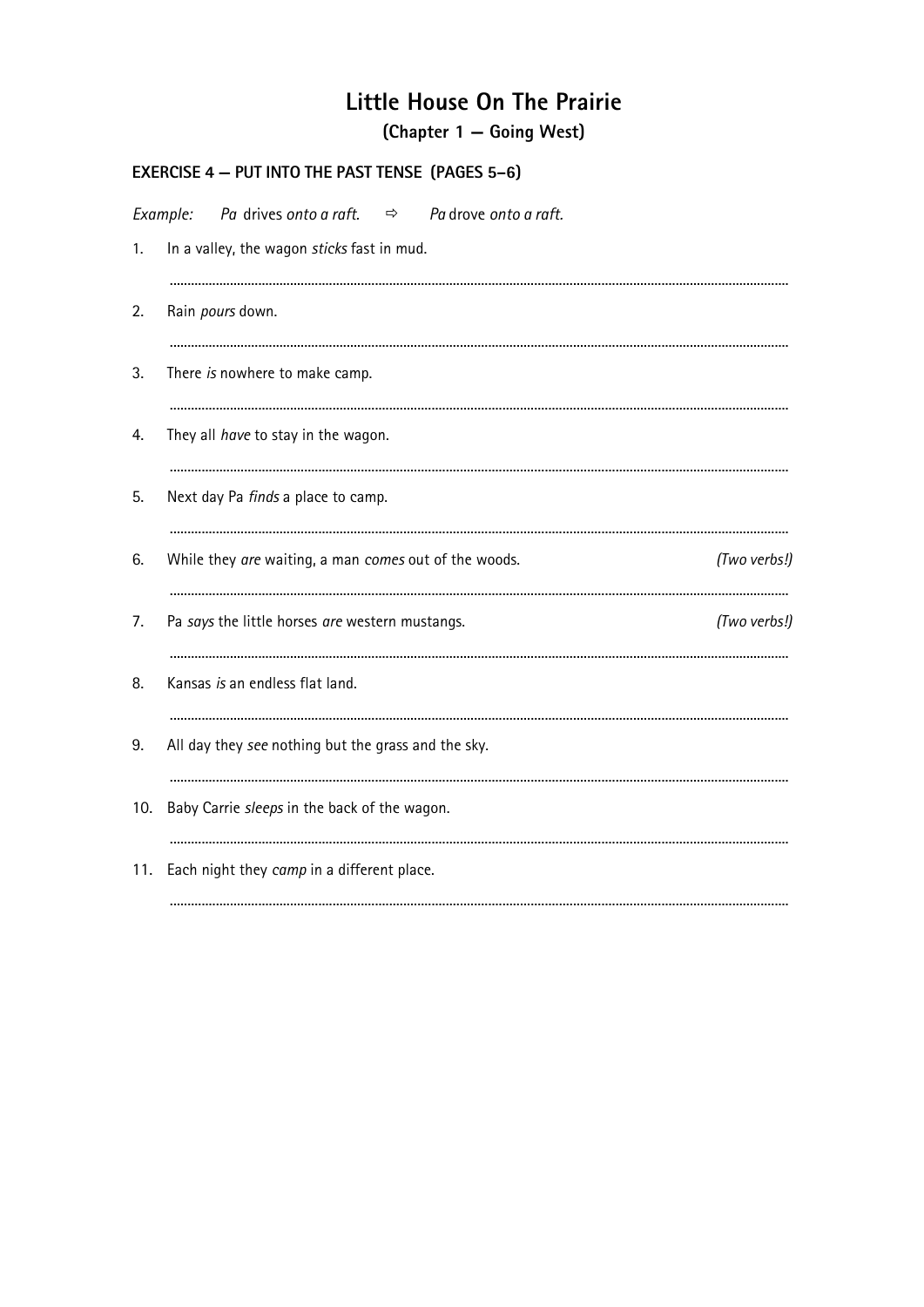## Little House On The Prairie (Chapter 1 – Going West)

### **EXERCISE 5 - MAKE THESE STATEMENTS NEGATIVE (PAGES 5-6)**

|     | Example: The Missouri had a bridge. $\Rightarrow$ The Missouri didn't have a bridge. |                                    |
|-----|--------------------------------------------------------------------------------------|------------------------------------|
| 1.  | They came to the Missouri again.                                                     |                                    |
| 2.  | They had good weather.                                                               |                                    |
| 3.  | The rain stopped quickly.                                                            |                                    |
| 4.  | They ate warm food that night.                                                       |                                    |
| 5.  | They waited just one day.                                                            |                                    |
| 6.  | The water in the creek went down very fast.                                          |                                    |
| 7.  | Pa wanted to keep the tired brown horses.                                            |                                    |
| 8.  | The mustangs were brown.                                                             | (Be careful! What does 'were' do?) |
| 9.  | Kansas was a land full of hills.                                                     | (Be careful! What does 'was' do?)  |
| 10. | They camped in the same place every night.                                           |                                    |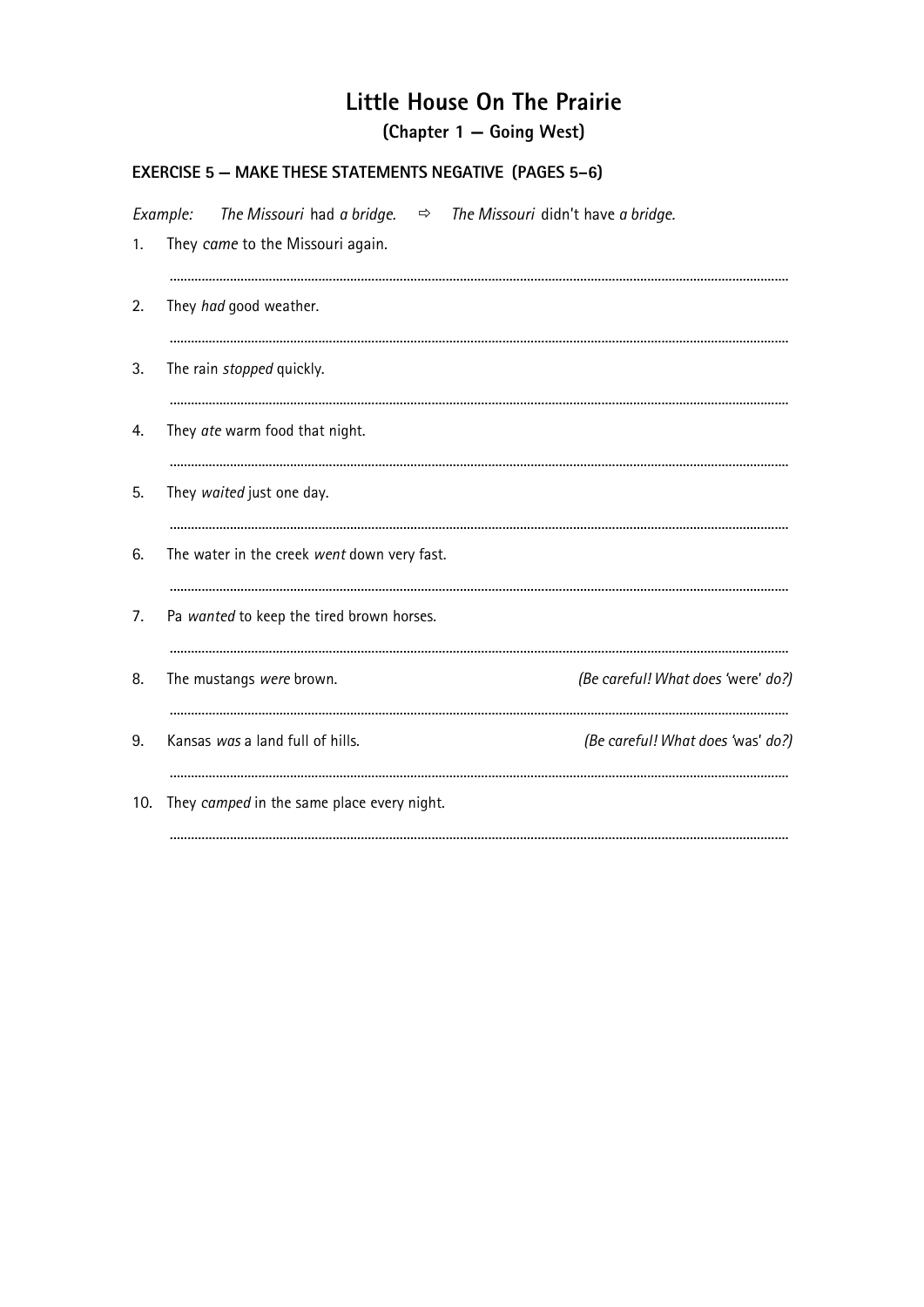### Little House On The Prairie (Chapter 1 - Going West)

### **EXERCISE 6 - DOLMETSCHEN (PAGES 4-5)**

Folgende Sätze sind alle im Text zu finden. Oft musst du aber ein paar Wörter weglassen!

| 1.  | Manchmal mussten sie an einem Lagerplatz bleiben.                      |
|-----|------------------------------------------------------------------------|
| 2.  | Ein Bach hatte Hochwasser, und sie konnten ihn nicht überqueren.       |
| 3.  | Sie saßen alle im Wagen, während das Floß das(!) Wasser überquerte.    |
| 4.  | In einem Tal blieb der Wagen fest in tiefem Schlamm stecken.           |
| 5.  | Sie mussten in dem Wagen kaltes Essen zu sich nehmen.                  |
| 6.  | Während sie warteten, kam ein Mann auf einem Pony aus dem Wald heraus. |
| 7.  | Pa tauschte die braunen Pferde gegen die schwarzen Ponys aus.          |
| 8.  | Kansas war ein endloses, mit Gras bedecktes Land.                      |
| 9.  | Tag für Tag sahen sie nichts außer dem Gras und dem Himmel.            |
| 10. | Jede Nacht schlugen sie ihr Lager an einem anderen Ort auf.            |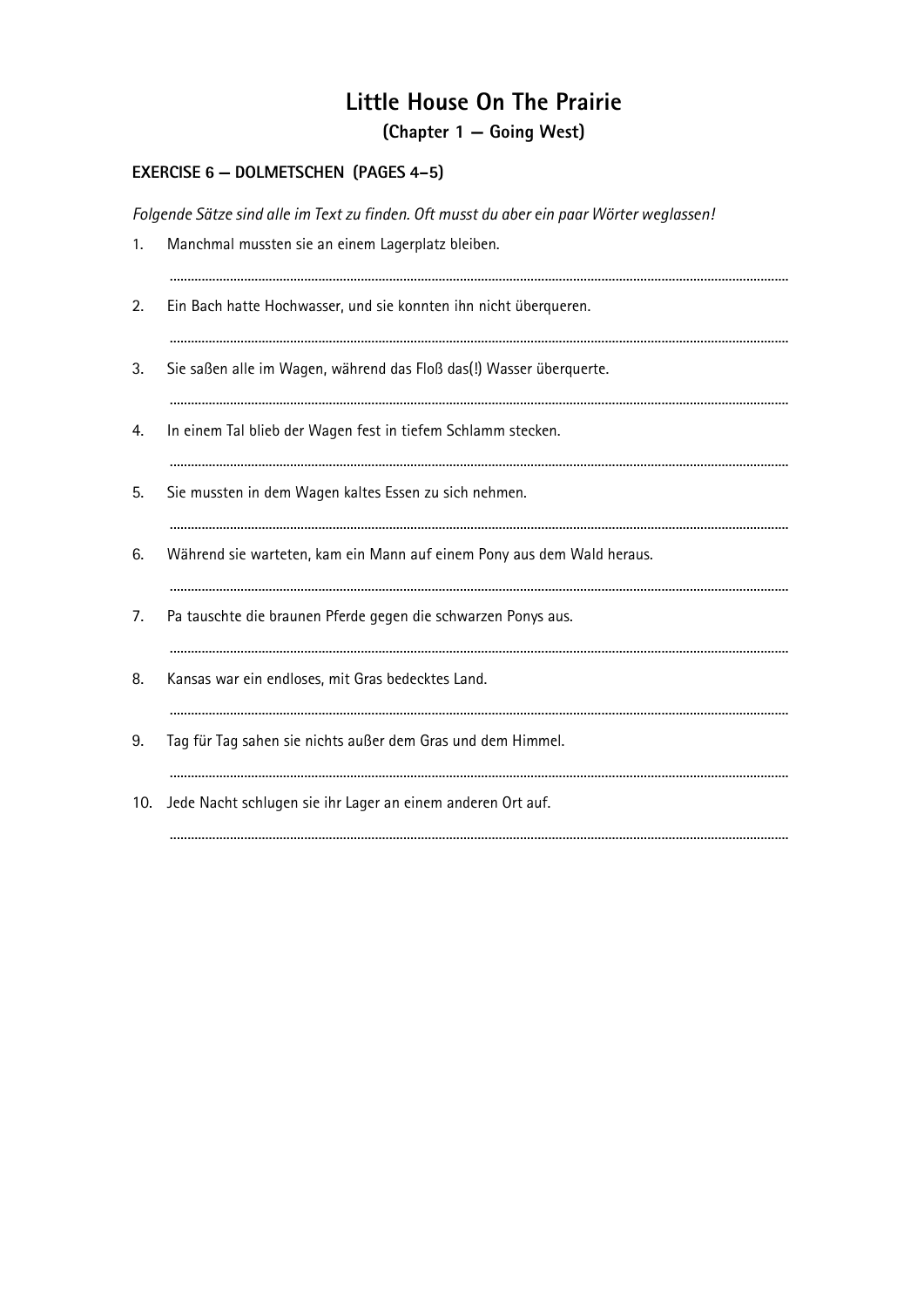(Chapter 1 – Going West)

### **EXERCISE 7 - MAKE THESE SENTENCES INTO QUESTIONS (PAGES 5-6)**

|     | Example: The wagon stuck fast in mud. $\Rightarrow$ Did the wagon stick fast in mud? |
|-----|--------------------------------------------------------------------------------------|
| 1.  | Pa found a place to camp next day.                                                   |
| 2.  | They waited a week for the creek to go down.                                         |
| 3.  | A tall man came out of the woods one day.                                            |
| 4.  | He was riding a black pony.<br>(Be careful! What does 'was' do?)                     |
| 5.  | Pa traded the tired brown horses for the black ponies.                               |
| 6.  | Laura and Mary gave names to the ponies.                                             |
| 7.  | Kansas was covered with tall grass.<br>(Be careful! What does 'was' do?)             |
| 8.  | They saw nothing but the grass, day after day.                                       |
| 9.  | The wind blew Pa's beard.                                                            |
| 10. | Baby Carrie slept in the back of the wagon.                                          |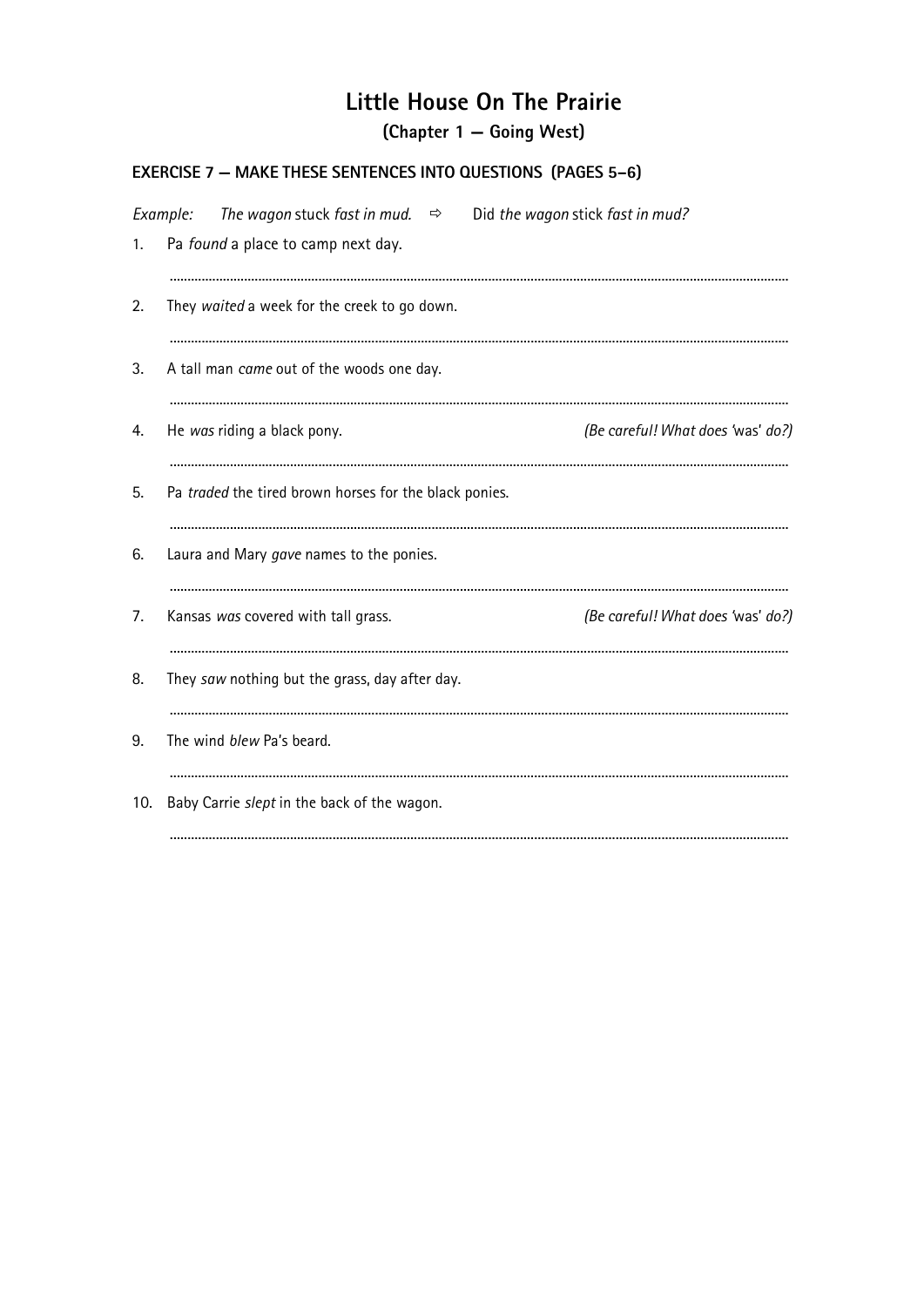(Chapter 1 - Going West)

### EXERCISE 8 - VOCABULARY (PAGES 4-6)

To find the answers here, turn to the 'Vocabulary Page by Page' section, looking in the middle column. You can use this as your dictionary!

| 1.  | What do we call lots of trees, all together?                  |
|-----|---------------------------------------------------------------|
| 2.  | What is the opposite of always?                               |
| 3.  | What is a word which means the same as nearly?                |
| 4.  | What is a word which means to go to another country or place? |
| 5.  | What is a word meaning from time to time; not always?         |
| 6.  | The Amazon is a very long                                     |
| 7.  | Apples grow on a                                              |
| 8.  | What is a word meaning soft wet earth?                        |
| 9.  | What is the opposite of nothing?                              |
| 10. | What is the opposite of the same?                             |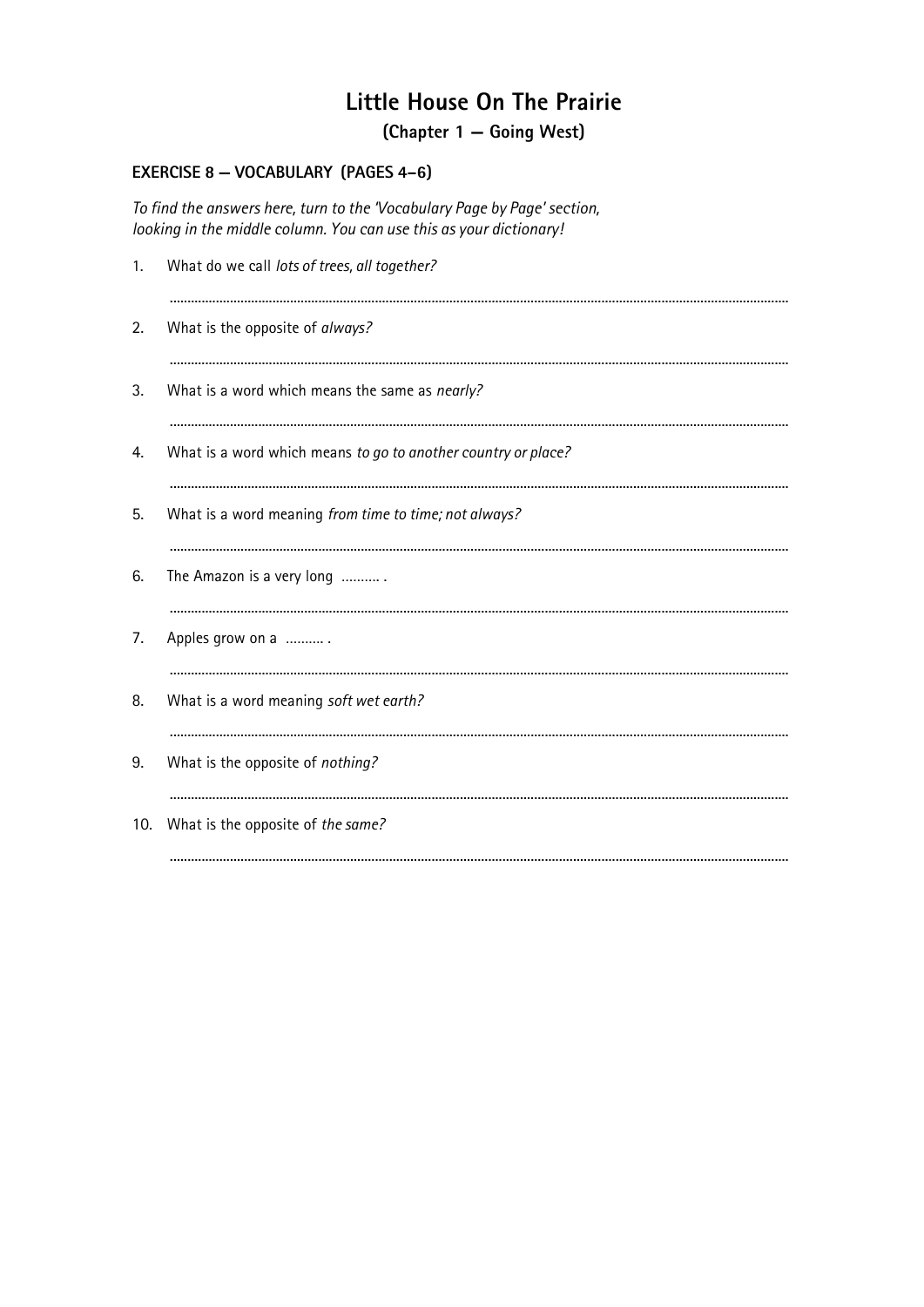(Chapter 1 - Going West)

#### **EXERCISE 9 - MAKE SENTENCES (PAGES 4-6)**

Make up at least one sentence for each of the following words or expressions. You can stay close to the text or invent your own: not too long, but also not too short. The sentences can be as serious or amusing as you like, but not embarrassing!

| 1. | Almost every day         |
|----|--------------------------|
| 2. | Sometimes they had to    |
| 3. | while                    |
| 4. | In a valley              |
| 5. | Everything was           |
| 6. | While they were waiting, |
| 7. | Both the men             |
| 8. | covered with             |
| 9. | Day after day            |
|    | 10. Every night          |
|    |                          |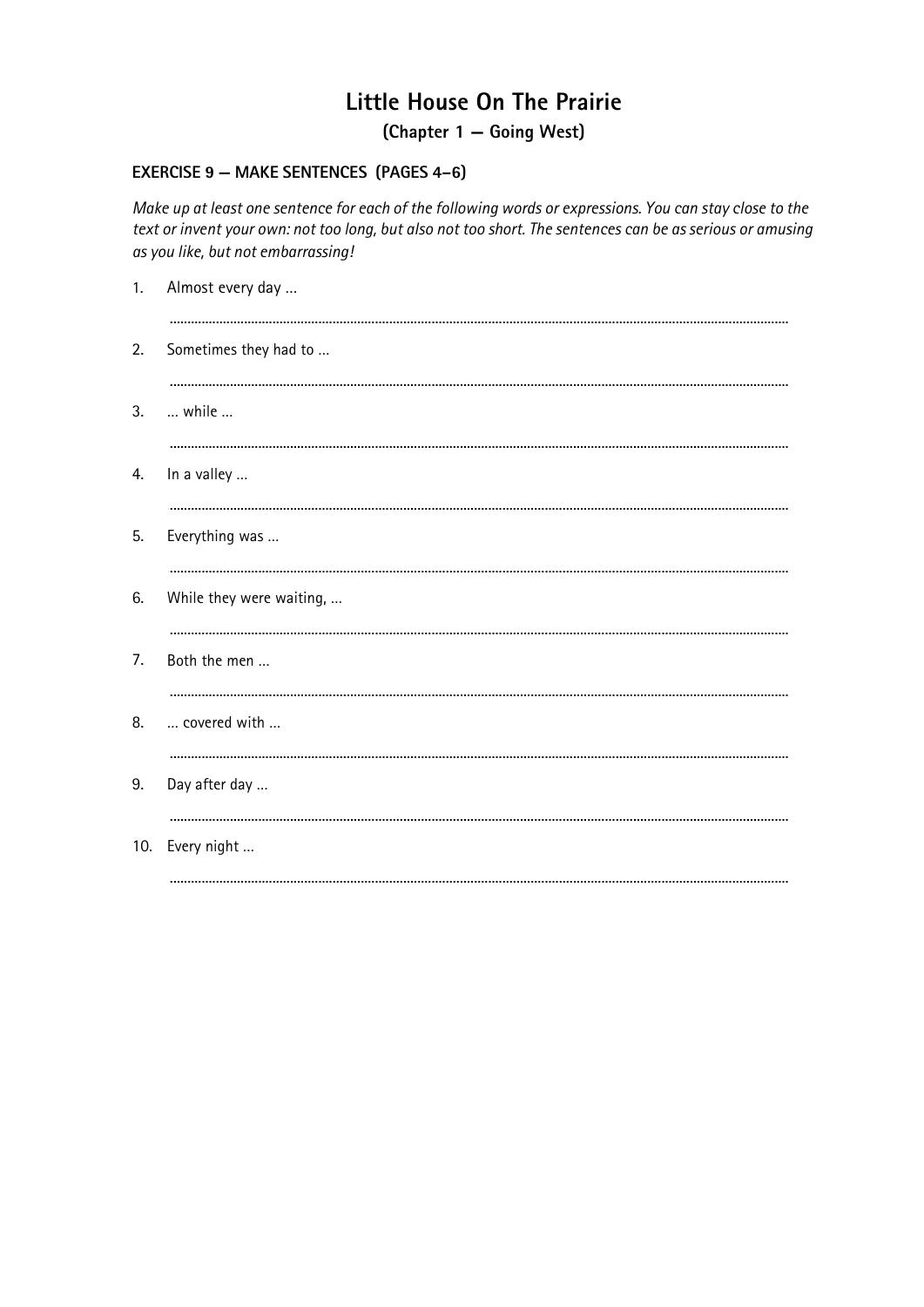(Chapter 1 - Going West)

### EXERCISE 10 - WORD-ORDER (PAGES 4-6)

Put the word or expression in italics into the sentence given. If it could go in several places, then show all the correct positions you can find.

| 1.  | The horses traveled as far as they could. | (every night)              |
|-----|-------------------------------------------|----------------------------|
| 2.  | They made camp in a new place.            | (every night)              |
| 3.  | They had to stay in one camp.             | (sometimes)                |
| 4.  | The raft crossed the yellow water.        | (slowly)                   |
| 5.  | Pa found a place to camp.                 | (next day)                 |
| 6.  | They had to wait a week.                  | (still)                    |
| 7.  | They had come all the way from Wisconsin. | (in the covered wagon)     |
| 8.  | They traveled in Kansas.                  | (day after day)            |
| 9.  | Baby Carrie slept.                        | (in the back of the wagon) |
| 10. | The journey seemed to end.                | (never)                    |
|     |                                           |                            |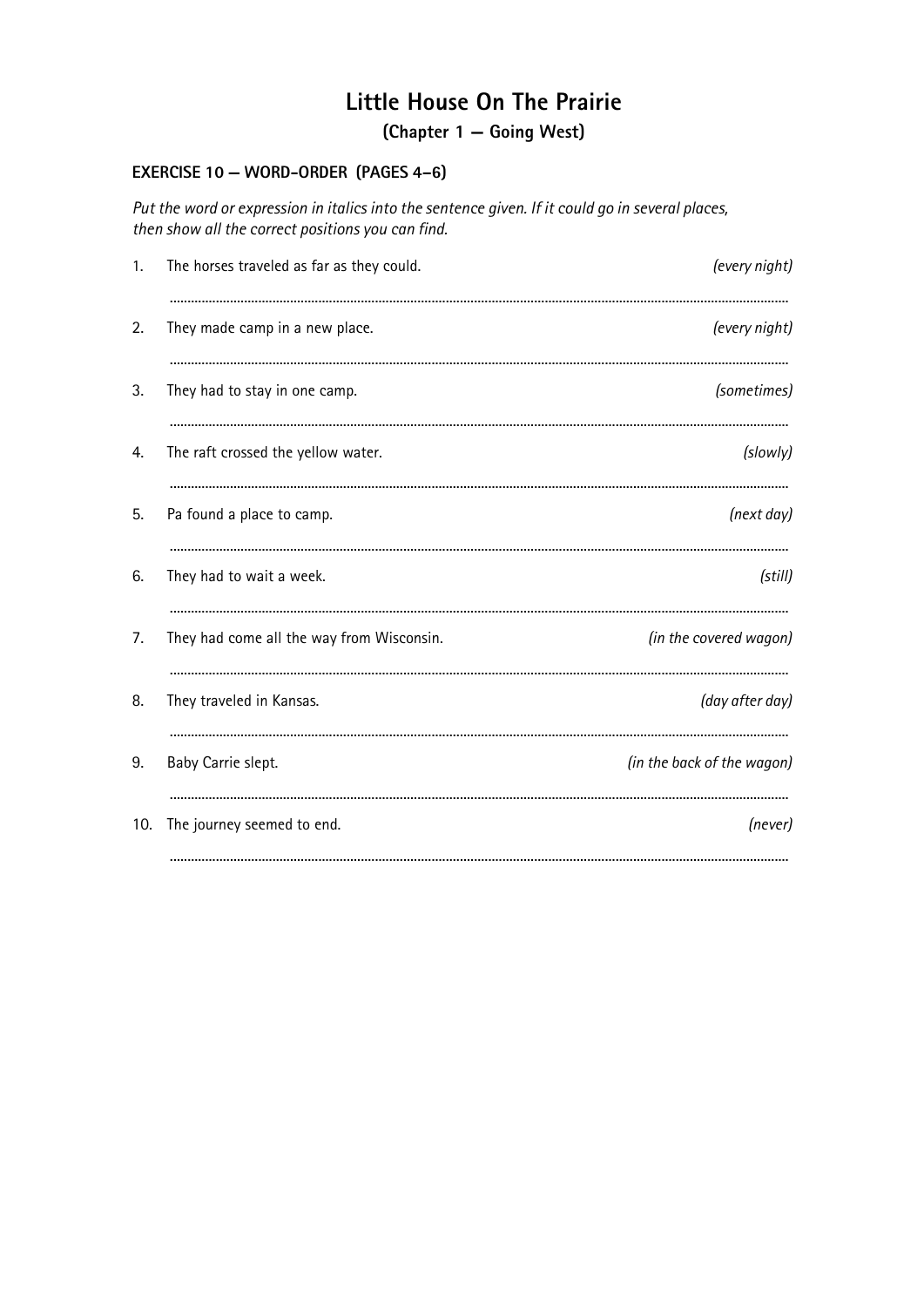(Chapter 1 - Going West)

### **EXERCISE 11 - DID YOU UNDERSTAND THE CHAPTER? (PAGES 4-6)**

| 1. | Why did Pa and Ma and the girls leave Wisconsin?                                                                            |
|----|-----------------------------------------------------------------------------------------------------------------------------|
| 2. | Why did they sometimes stay several days in one camp?                                                                       |
| 3. | Why did the Missouri River have no bridge?                                                                                  |
| 4. | The picture on pages 4–5 shows a rope which is not mentioned in the text.<br>Can you explain how the river crossing worked? |
| 5. | Why did they have to eat cold food, the first night in the valley?                                                          |
| 6. | How was Kansas different from the places they had been up to now?                                                           |
|    | <b>EXTRA QUESTION FOR QUICK THINKERS</b>                                                                                    |
| 7. | Pa's brown horses were bigger and stronger than the mustangs.<br>Why do you think he wanted to trade them?                  |
|    |                                                                                                                             |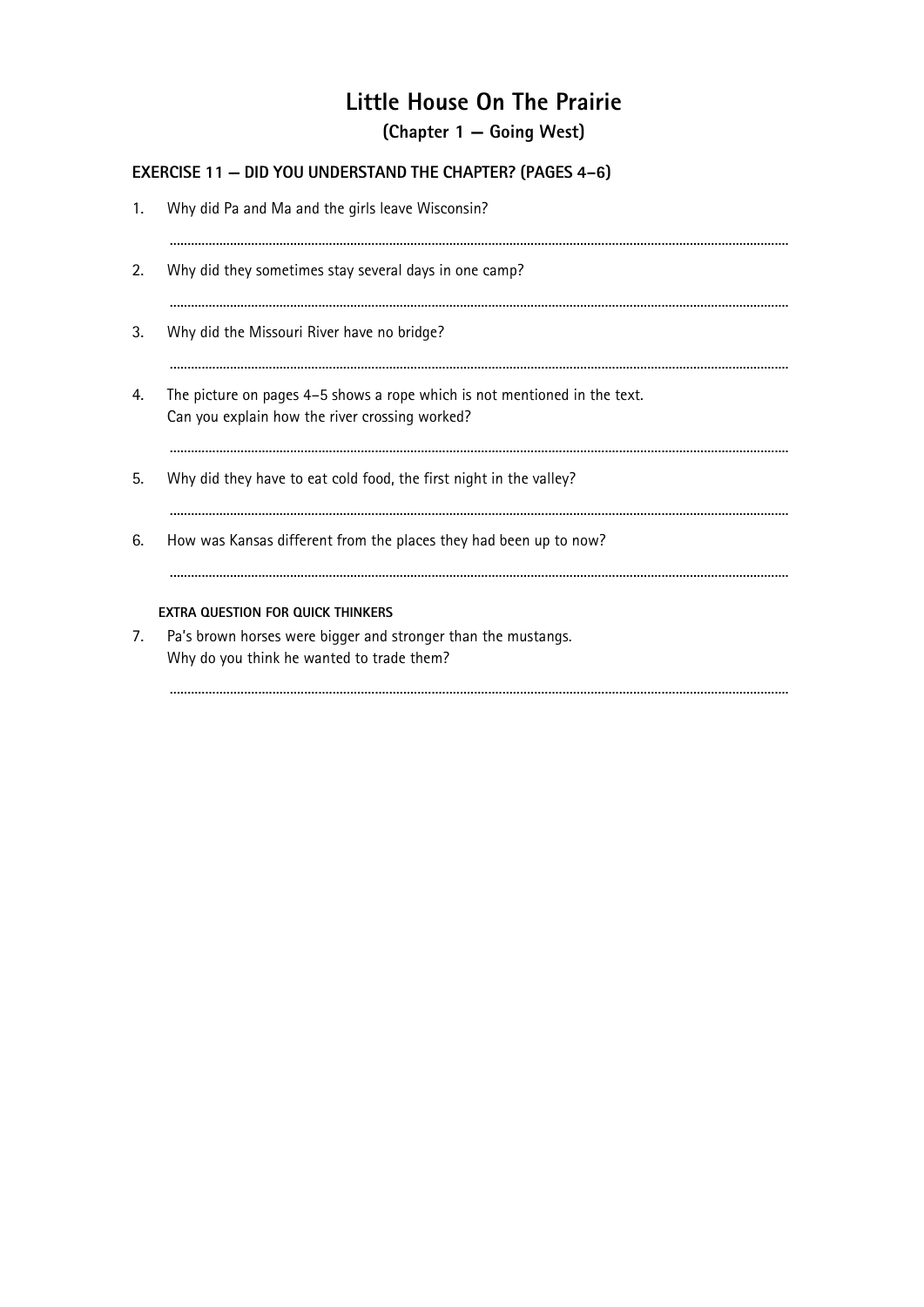(Chapter 1 - Going West)

#### **EXERCISE 12 - RETELLING THE STORY (PAGES 4-5)**

Talk about one of the following topics to the class, in just a few sentences. Write things down in the space below if you like, but when you speak to the class the rule is: no notes, no pieces of paper and no text! If you're nervous, give these notes to the teacher, who can be your 'prompter'.

The numbers after each topic show you where to look: 5,1 means page 5, line 1.

- From Wisconsin to the Missouri (4,1-13).  $1.$
- The valley and the horses  $(5,1-16)$ .  $2.$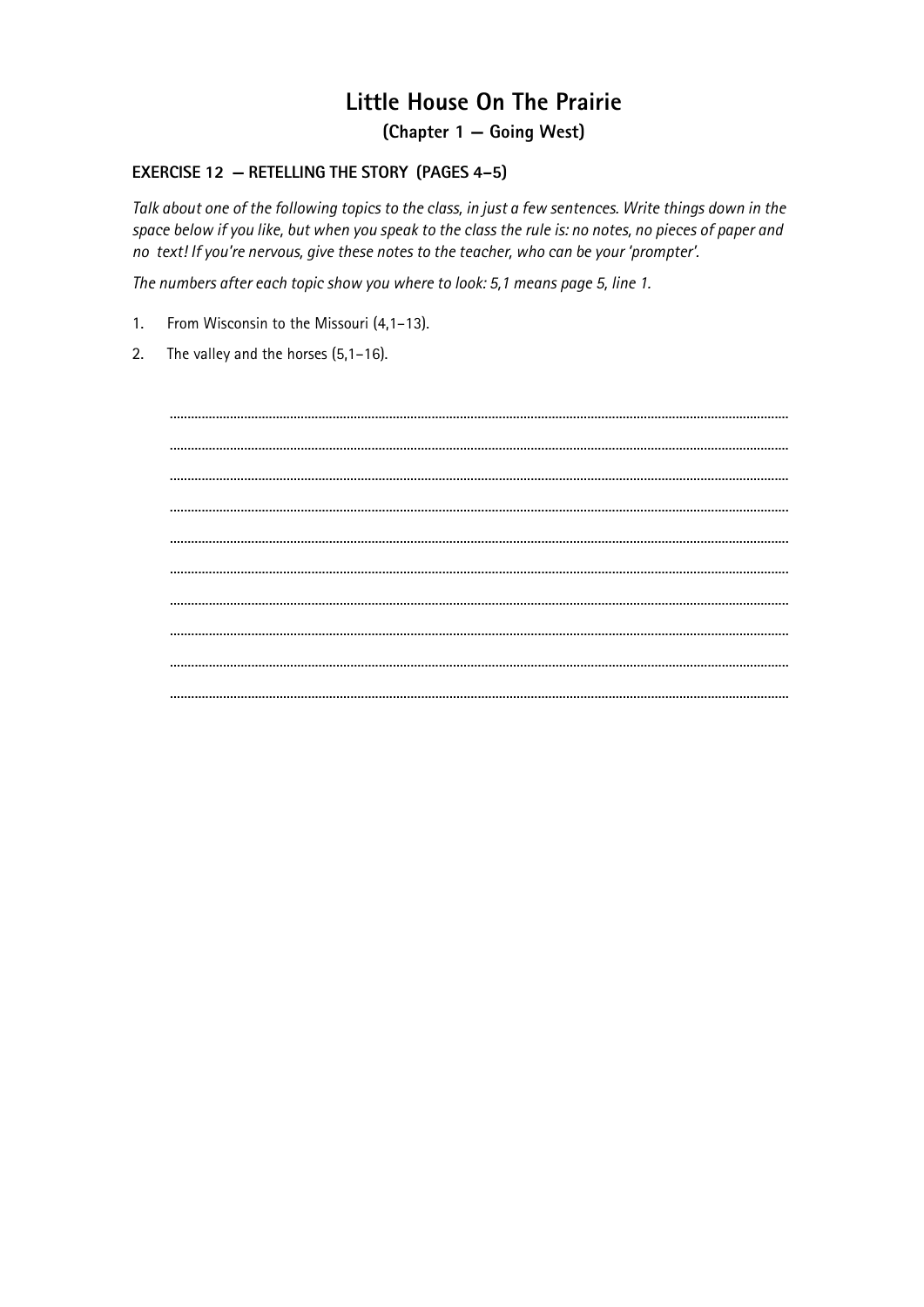(Chapter 1 - Going West)

#### **EXERCISE 13 - WRITING YOUR OWN TEXT**

Here you can use your ideas. They might be quite different from Laura's story, or you could add details to the story here which Laura leaves out. For "Stuck in the mud", for example, you might try to write some of Laura's diary about the days in the valley, or when Pa came back with the ponies. Your teacher will tell you how much to write!

- Leaving home.  $1.$
- $2.$ Stuck in the mud.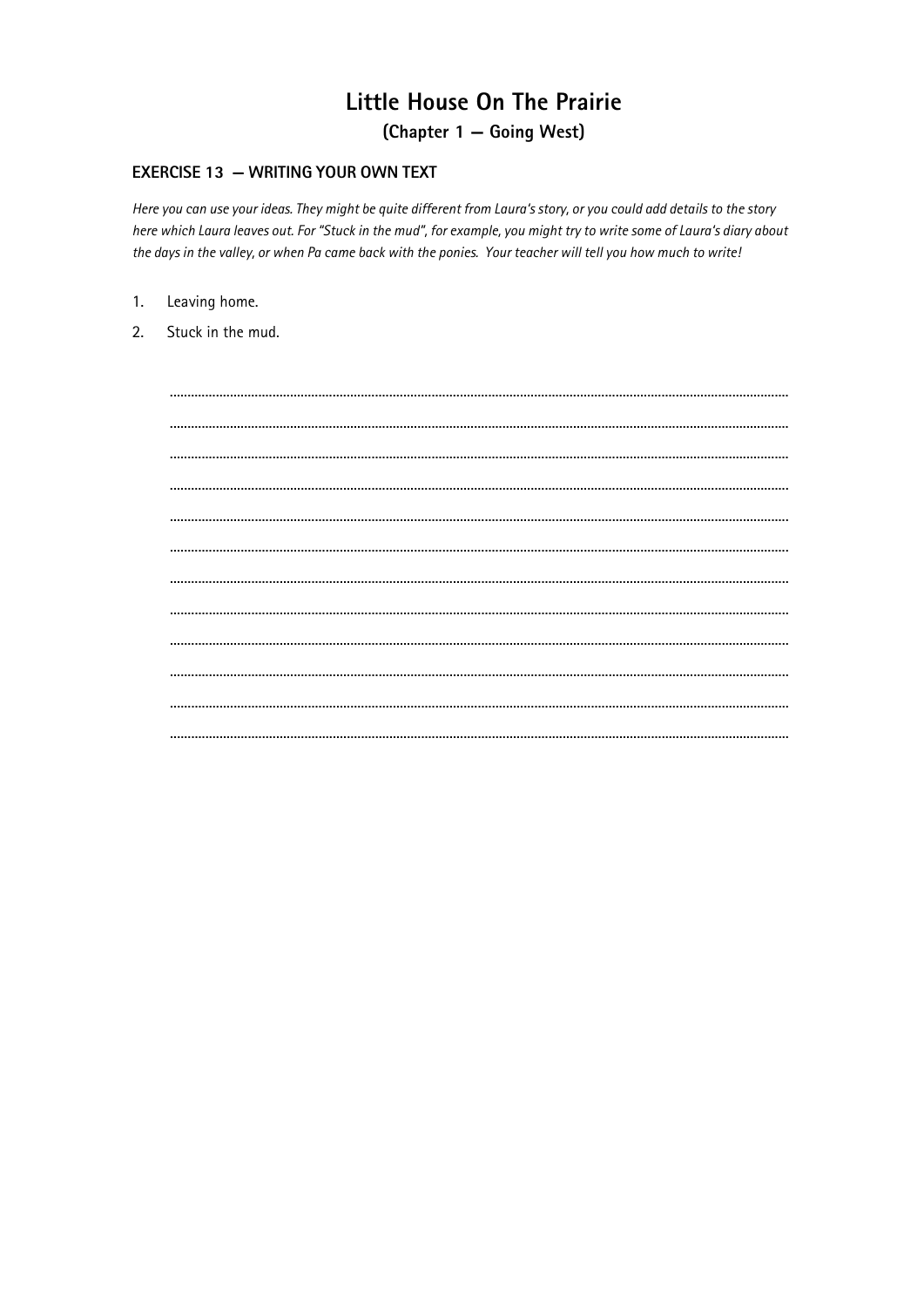## Little House On The Prairie (Chapter 2 – Crossing The Creek)

| What did the horses stop to do?                                  |
|------------------------------------------------------------------|
| What sound filled the air?                                       |
| Pa said three things about the creek. What were they?            |
| What did Pa tie to the wagon-box?                                |
| What did he pull at the back, so that only a tiny hole was left? |
| Where did Mary sit?                                              |
| Where did Pa climb to?                                           |
| Where may the horses have to swim?                               |
| Where did the wagon go forward softly?                           |
| What began to splash against the wheels?                         |
|                                                                  |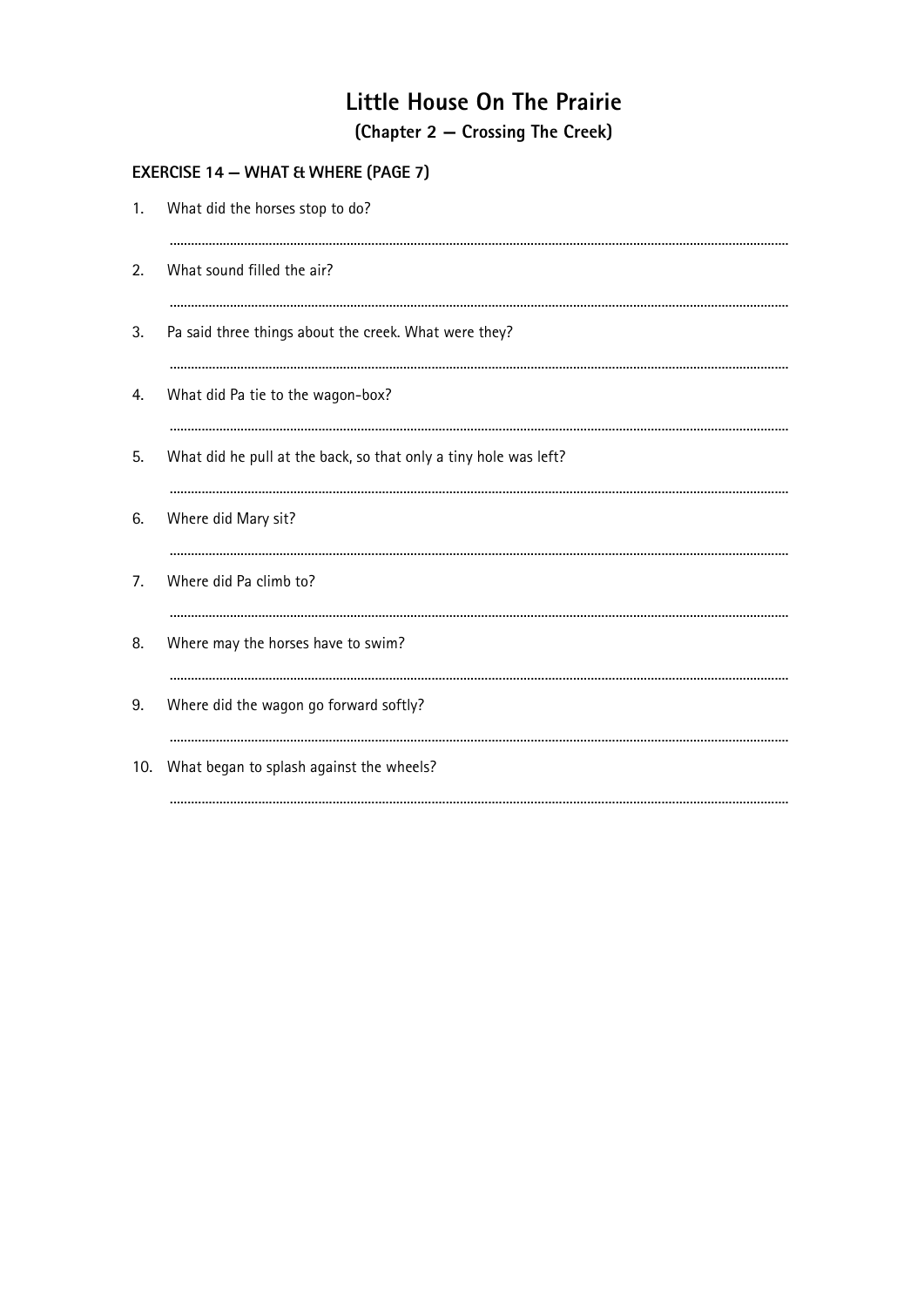(Chapter 2 - Crossing The Creek)

|     | Example:<br>Pet and Patty didn't stop to drink. $\Rightarrow$ Pet and Patty stopped to drink. |                                   |
|-----|-----------------------------------------------------------------------------------------------|-----------------------------------|
| 1.  | Pa didn't climb down from the wagon.                                                          |                                   |
| 2.  | He didn't tie the cover to the wagon-box.                                                     |                                   |
| 3.  | He didn't pull the rope at the back.                                                          |                                   |
| 4.  | Mary didn't sit on the bed.                                                                   |                                   |
| 5.  | She wasn't afraid of fords.                                                                   | (Be careful! What does 'was' do?) |
| 6.  | Laura didn't like the splashing.                                                              |                                   |
| 7.  | Pa didn't say, "We'll make it all right."                                                     |                                   |
| 8.  | The wagon didn't go forward.                                                                  |                                   |
| 9.  | Water didn't begin to splash.                                                                 |                                   |
| 10. | The wagon didn't shake.                                                                       |                                   |
|     |                                                                                               |                                   |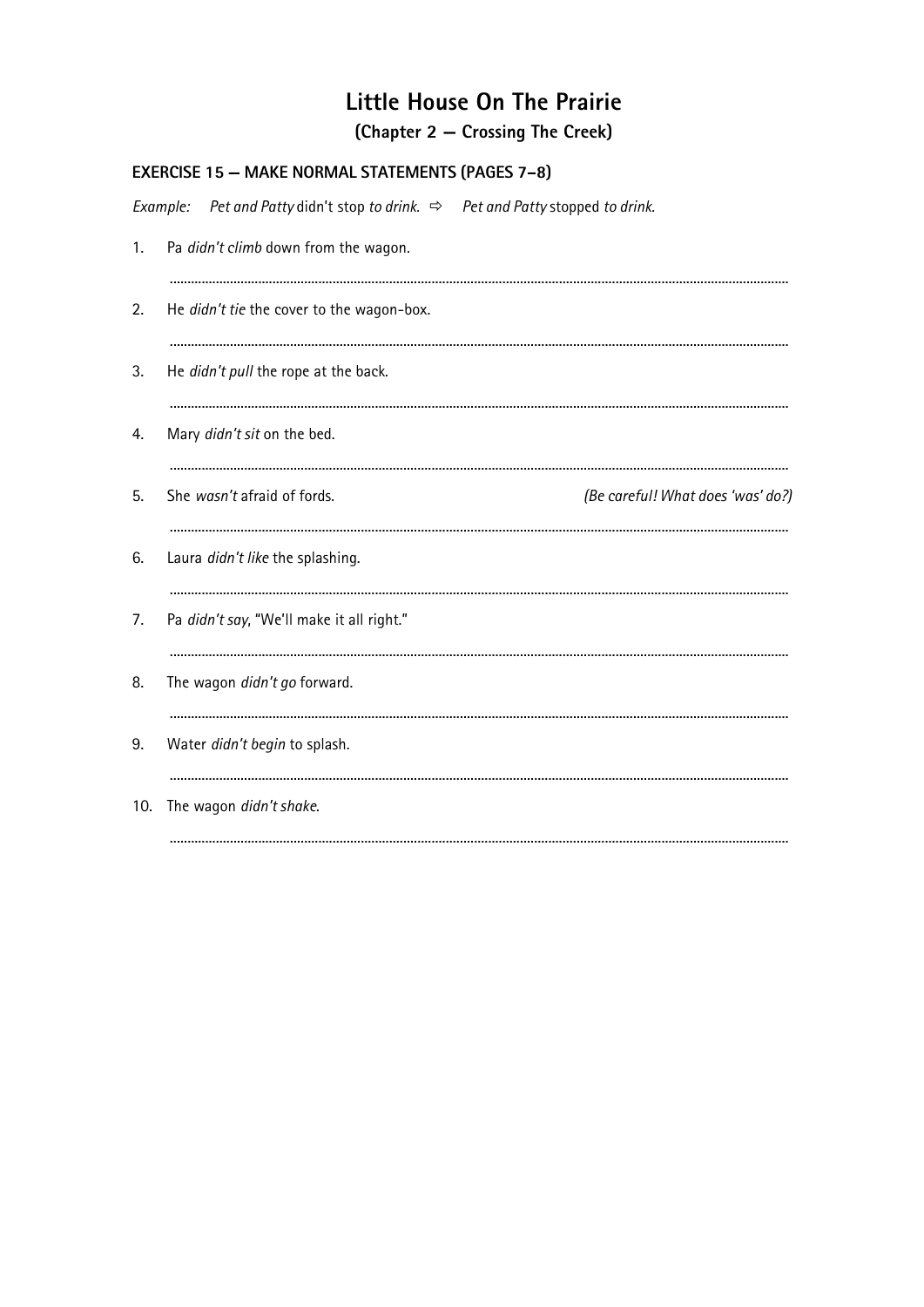### Little House On The Prairie  $(Chapter 2 - Crossina The Creek)$

| EXERCISE 16 - EITHER / OR (PAGES 7-8) |                                                                                                 |  |  |  |  |
|---------------------------------------|-------------------------------------------------------------------------------------------------|--|--|--|--|
| 1.                                    | Who drank from the creek - Pa or the horses?                                                    |  |  |  |  |
| 2.                                    | Where did Pa pull the rope $-$ at the front or at the back of the wagon?                        |  |  |  |  |
| 3.                                    | Who was afraid of fords - Mary or Laura?                                                        |  |  |  |  |
| 4.                                    | Who may have to swim in the middle of the creek $-$ the family<br>or the horses?                |  |  |  |  |
| 5.                                    | Who pulled a blanket over the girls' heads - Ma or Pa?                                          |  |  |  |  |
| 6.                                    | Who was trembling and still - Mary or Laura?                                                    |  |  |  |  |
| 7.                                    | What frightened Laura - Pa's voice or the sudden heavy splash?                                  |  |  |  |  |
| 8.                                    | What was the sudden heavy splash - water striking at the wagon or<br>Pa jumping into the creek? |  |  |  |  |
| 9.                                    | Who was holding the reins now $-$ Ma or Pa?                                                     |  |  |  |  |
| 10.                                   | How many heads could Laura see in the water now $-$ two or three?                               |  |  |  |  |
|                                       |                                                                                                 |  |  |  |  |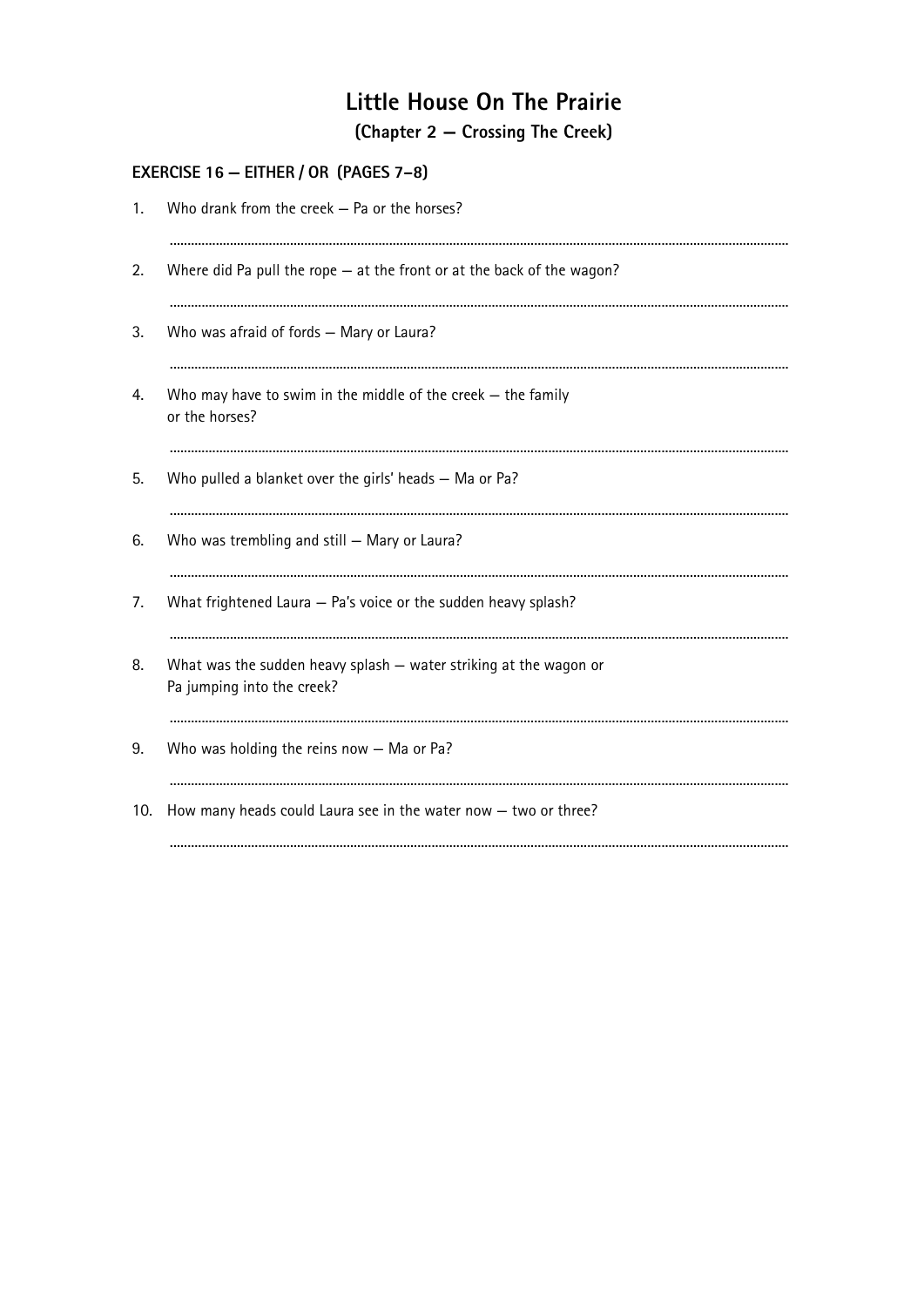(Chapter 2 - Crossing The Creek)

|     | EXERCISE 17 - PUT INTO THE PAST TENSE (PAGES 7-8)                    |                |
|-----|----------------------------------------------------------------------|----------------|
|     | Mary sits on the bed. $\Rightarrow$ Mary sat on the bed.<br>Example: |                |
| 1.  | The wagon goes forward softly.                                       |                |
| 2.  | All at once the wagon lifts and balances and sways.                  | (Three verbs!) |
| 3.  | It is a lovely feeling.                                              |                |
| 4.  | Ma says sharply, "Lie down!"                                         |                |
| 5.  | The girls do as they are told.                                       | (Two verbs!)   |
| 6.  | But Laura wants to see what is happening.                            | (Two verbs!)   |
| 7.  | She can feel the wagon turning.                                      |                |
| 8.  | She sits up and pulls the blanket from her head.                     | (Two verbs!)   |
| 9.  | Mary hides her face in the blanket.                                  |                |
| 10. | But Laura stands up in the wagon.                                    |                |
|     |                                                                      |                |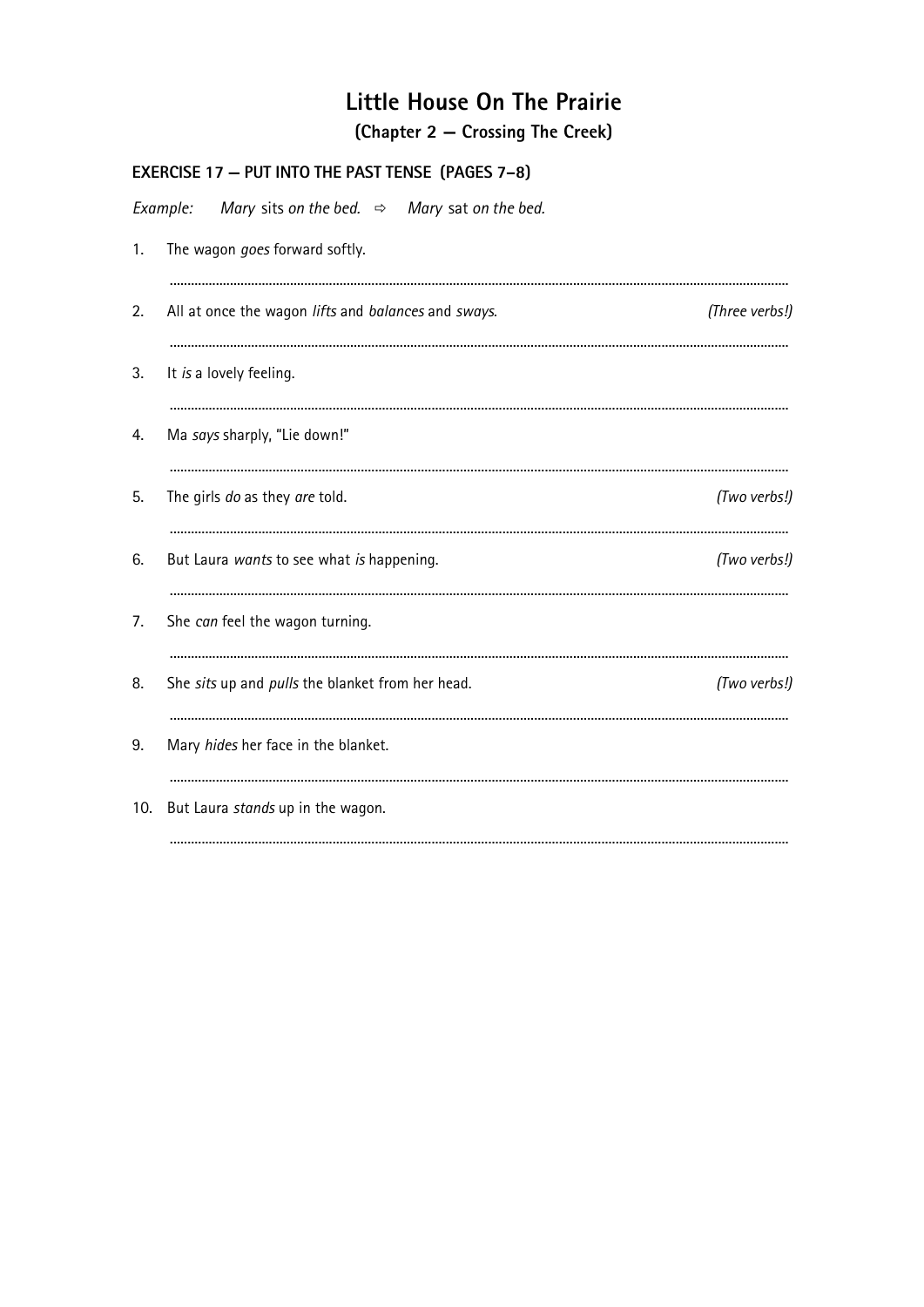(Chapter 2 – Crossing The Creek)

| <b>EXERCISE 18 - MAKE THESE STATEMENTS NEGATIVE (PAGES 7-8)</b> |                                         |  |                                                                                         |  |
|-----------------------------------------------------------------|-----------------------------------------|--|-----------------------------------------------------------------------------------------|--|
|                                                                 | Example:                                |  | Ma said, "Take the reins, Laura!" $\Rightarrow$ Ma didn't say, "Take the reins, Laura!" |  |
| 1.                                                              | Mary and Laura talked to each other.    |  |                                                                                         |  |
| 2.                                                              | Mary liked fords.                       |  |                                                                                         |  |
| 3.                                                              | Laura was afraid of noisy water.        |  | (Be careful! What does 'was' do?)                                                       |  |
| 4.                                                              | Ma jumped into the creek.               |  |                                                                                         |  |
| 5.                                                              | Pa stayed on the wagon seat.            |  |                                                                                         |  |
| 6.                                                              | Mary wanted to see what was happening.  |  |                                                                                         |  |
| 7.                                                              | Laura hid her face.                     |  |                                                                                         |  |
| 8.                                                              | Mary stood up.                          |  |                                                                                         |  |
| 9.                                                              | Laura could see the banks of the creek. |  | (Be careful! What does 'could' do?)                                                     |  |
| 10.                                                             | Pa was holding tight to the wagon.      |  | (Be careful!)                                                                           |  |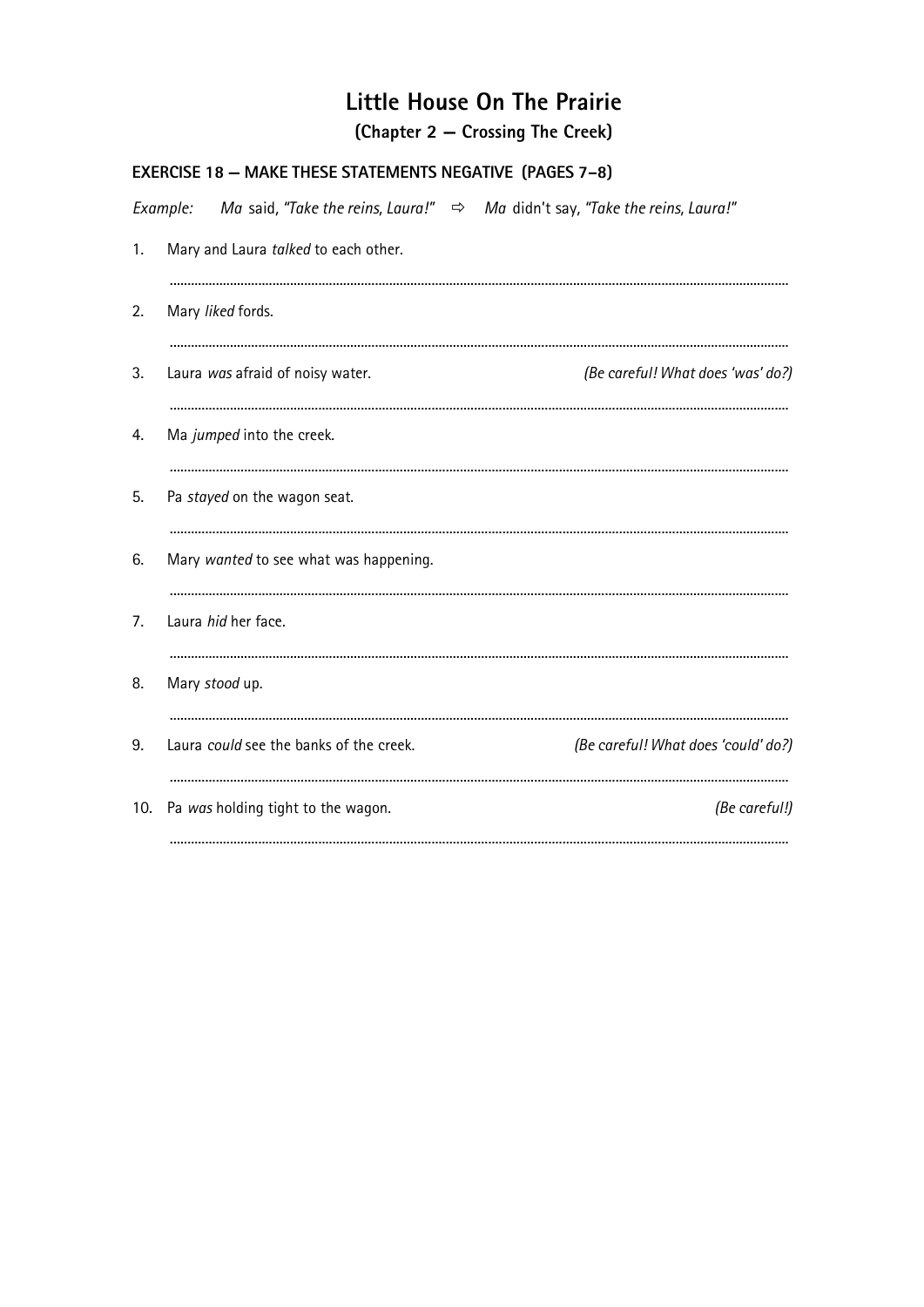(Chapter 2 – Crossing The Creek)

### EXERCISE 19 - DOLMETSCHEN (PAGES 7-9)

Folgende Sätze sind alle im Text zu finden. Oft musst du aber ein paar Wörter weglassen!

| 1.  | Dieser Fluss ist ziemlich hoch. Aber man sieht schon, dass hier eine Furt ist. |                    |
|-----|--------------------------------------------------------------------------------|--------------------|
| 2.  | Mary saß auf dem Bett. Sie hatte Angst vor dem Wasser.                         |                    |
| 3.  | Die Pferde müssen *vielleicht in der Mitte schwimmen.                          | $(* = $ may        |
| 4.  | Mary zitterte, aber Laura wollte sehen, was los war.                           |                    |
| 5.  | Dann machte Pas Stimme Laura Angst.                                            |                    |
| 6.  | Laura zog sich die Decke vom Kopf. Pa war weg.                                 |                    |
| 7.  | Sie stand auf. Sie konnte nichts als Wasser sehen.                             |                    |
| 8.  | In dem Wasser hielt Pas Faust Pets Zaumzeug fest.                              |                    |
| 9.  | Pa sprach zu den Pferden, aber Laura konnte nicht hören, was er sagte.         |                    |
| 10. | Dann schlugen die Vorderräder *auf dem Grund auf.                              | $(*$ see line 11!) |
|     |                                                                                |                    |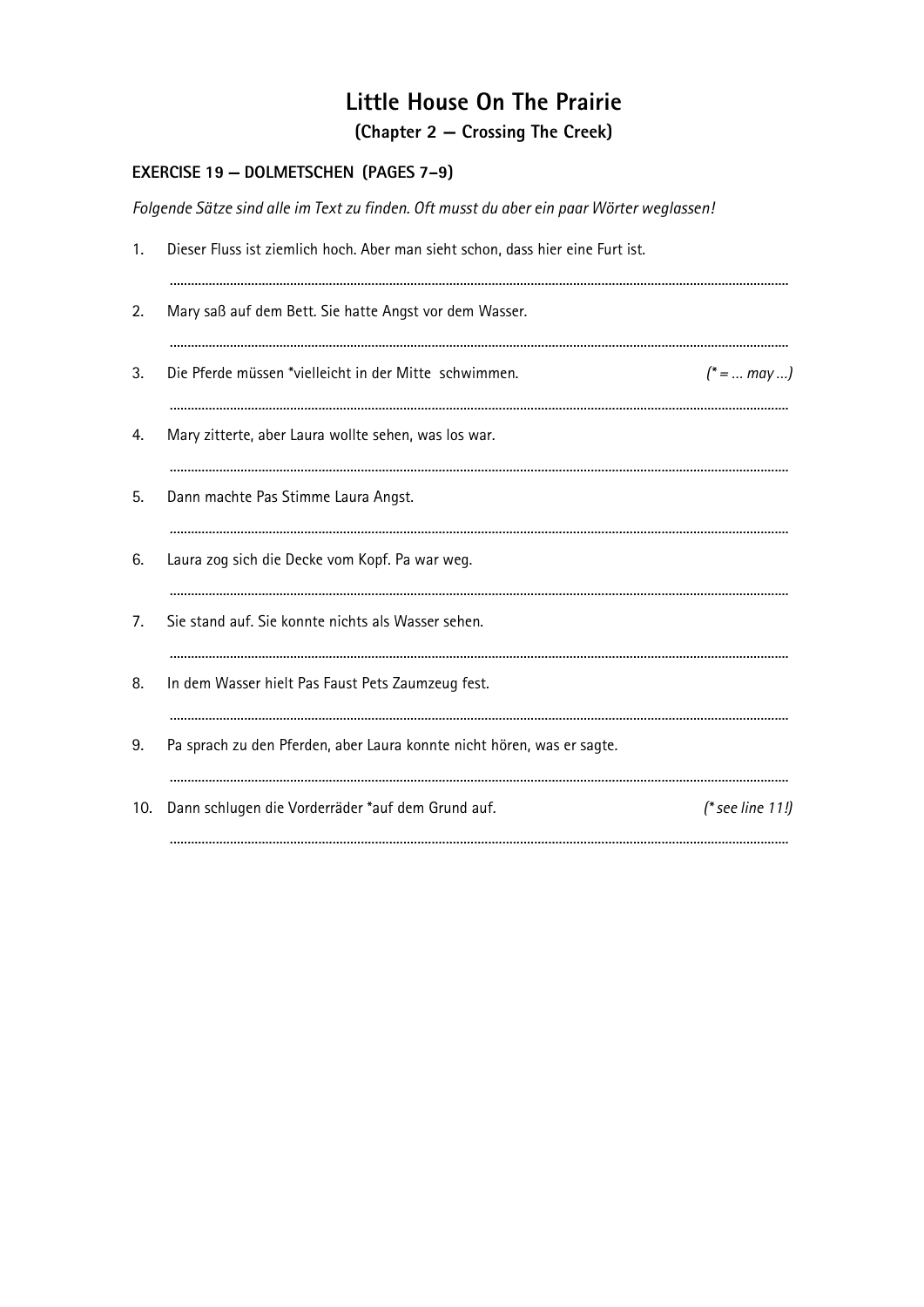(Chapter 2 – Crossing The Creek)

|     |              |                                                                   | <b>EXERCISE 20 - MAKE THESE SENTENCES INTO QUESTIONS (PAGES 8-9)</b> |                                     |
|-----|--------------|-------------------------------------------------------------------|----------------------------------------------------------------------|-------------------------------------|
|     | Example:     | The wagon lifted. $\Rightarrow$<br>Laura sat up.<br>$\Rightarrow$ | Did the wagon lift?<br>Did Laura sit up?                             |                                     |
| 1.  |              | Pa's voice frightened Laura.                                      |                                                                      |                                     |
| 2.  |              | She pulled the blanket from her head.                             |                                                                      |                                     |
| 3.  | Pa was gone. |                                                                   |                                                                      | (Be careful! What does 'was' do?)   |
| 4.  |              | Ma sat alone on the wagon seat.                                   |                                                                      |                                     |
| 5.  |              | Laura could see three heads in the water.                         |                                                                      | (Be careful! What does 'could' do?) |
| 6.  |              | She lay down.                                                     |                                                                      |                                     |
| 7.  |              | She felt cold and sick.                                           |                                                                      |                                     |
| 8.  |              | Her eyes were shut.                                               |                                                                      | (Be careful!)                       |
| 9.  |              | The wagon wheels struck the ground.                               |                                                                      |                                     |
| 10. |              | Laura saw the horses climbing the bank.                           |                                                                      |                                     |
|     |              |                                                                   |                                                                      |                                     |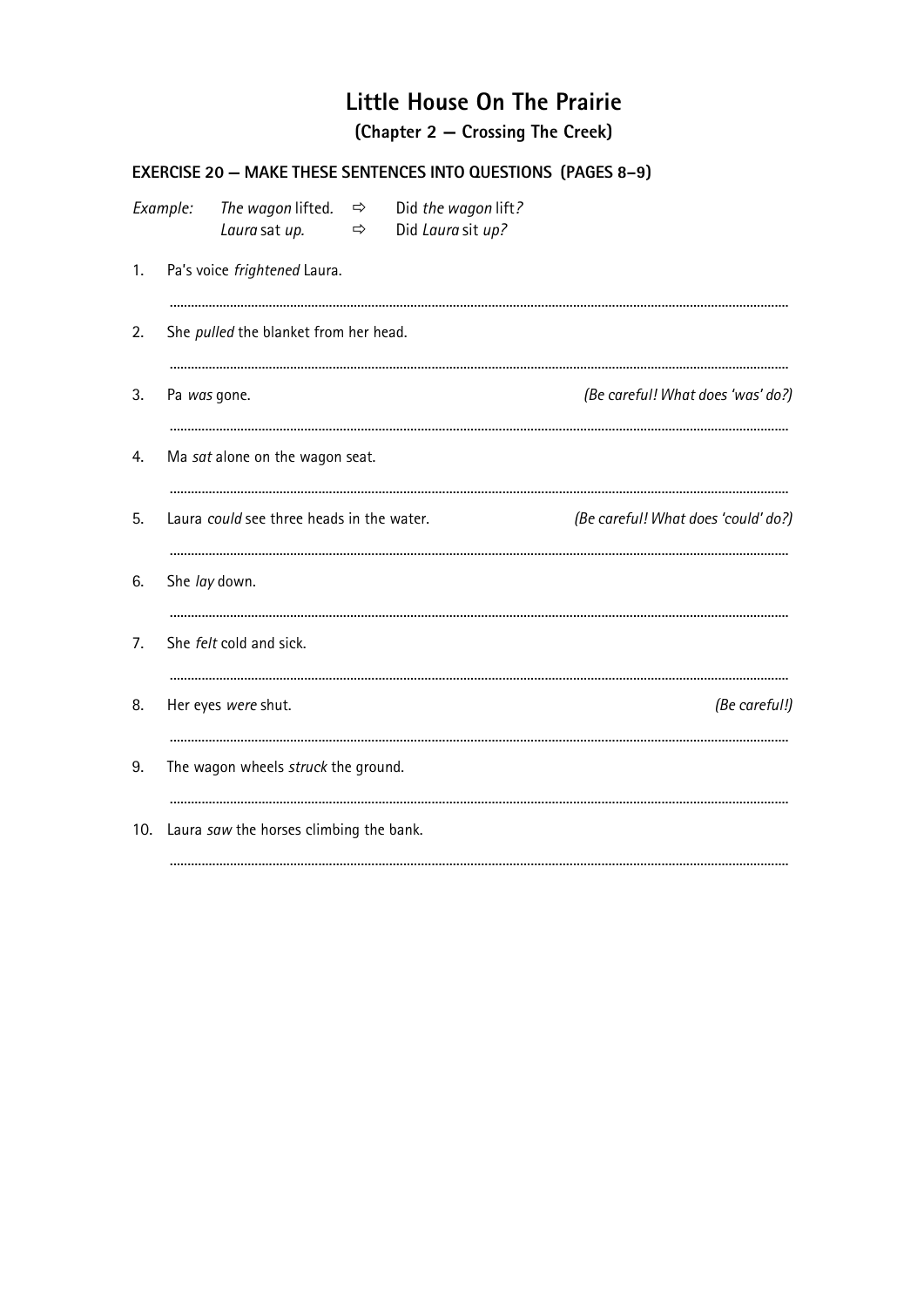(Chapter 2 – Crossing The Creek)

### EXERCISE 21 - VOCABULARY (PAGES 7-9)

To find the answers here, turn to the 'Vocabulary Page by Page' section, looking in the middle column. You can use this as your dictionary!

| 1.  | What do Americans call a small river?                        |
|-----|--------------------------------------------------------------|
| 2.  | What is a word meaning a shallow place for crossing a river? |
| 3.  | A wagon has four s.                                          |
| 4.  | What is the opposite of quiet?                               |
| 5.  | What is the opposite of to push?                             |
| 6.  | With the  the rider tells the horse which way to go.         |
| 7.  | What is the opposite of dry?                                 |
| 8.  | What is another way of saying to be frightened?              |
| 9.  | What is the opposite of with?                                |
| 10. | What is the opposite of bottom?                              |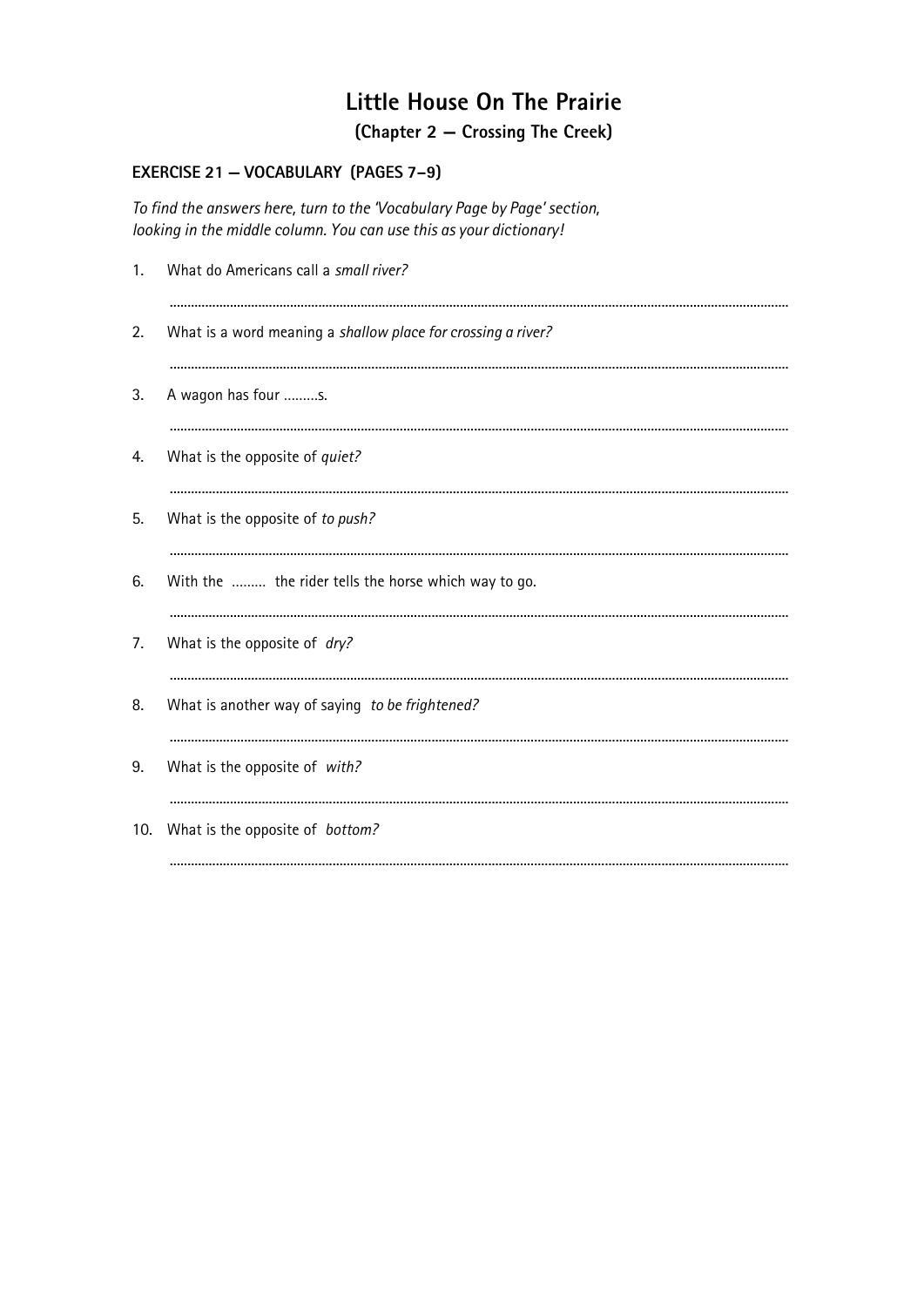(Chapter 2 – Crossing The Creek)

#### **EXERCISE 22 - MAKE SENTENCES (PAGES 7-9)**

Make up at least one sentence for each of the following words or expressions. You can stay close to the text or invent your own: not too long, but also not too short. The sentences can be as serious or amusing as you like, but not embarrassing!

|    | 1. The horses      |
|----|--------------------|
|    | 2. Pa              |
| 3. | Mary               |
|    | 4. Laura           |
|    | 5. All at once     |
| 6. | <br>Ma             |
| 7. | <br>Then Pa        |
| 8. | Laura could see    |
| 9. | She                |
|    | 10. Then the wagon |
|    |                    |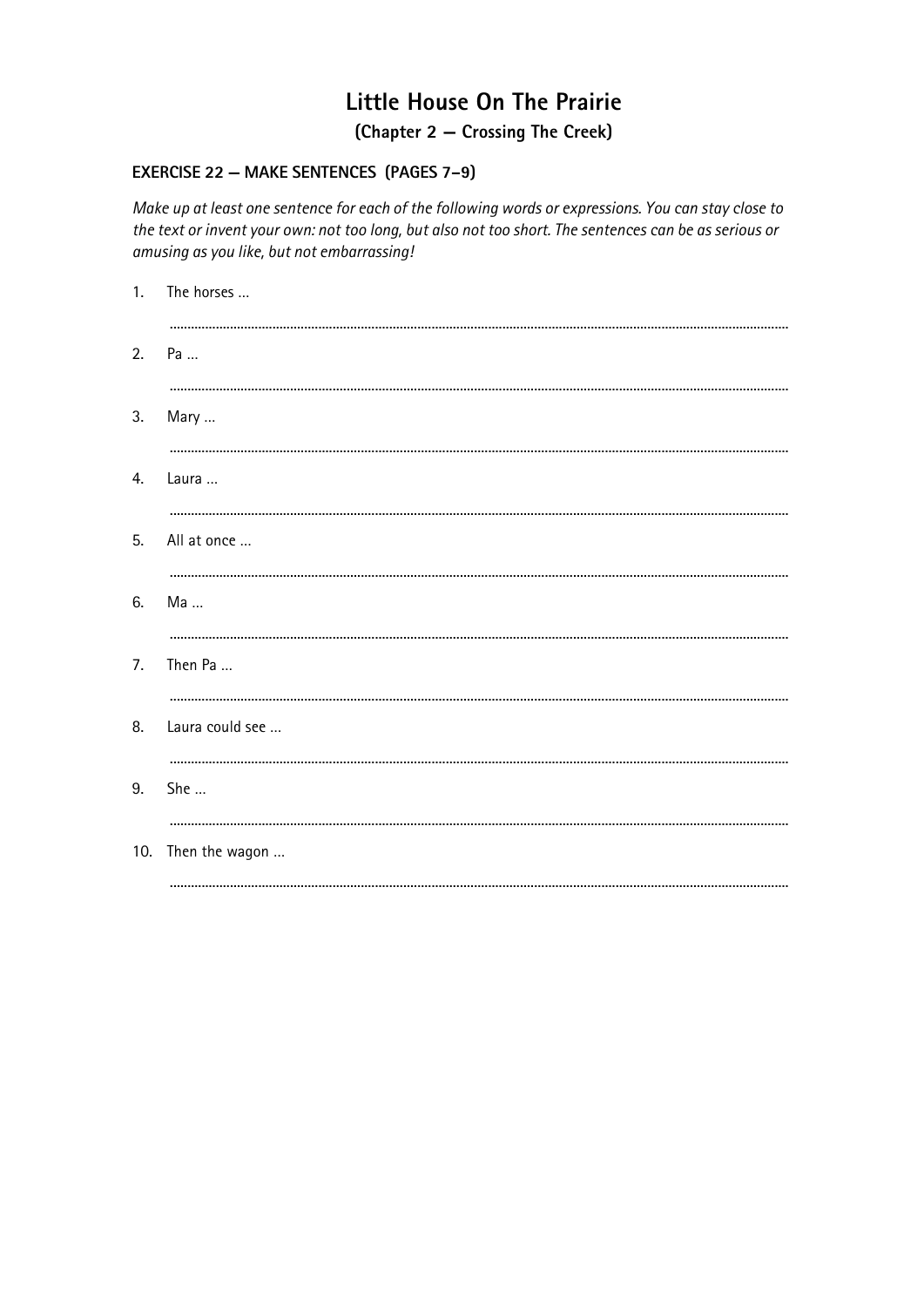(Chapter 2 – Crossing The Creek)

#### EXERCISE 23 - WORD-ORDER (PAGES 7-9)

Put the word or expression in italics into the sentence given. If it could go in several places, then show all the correct positions you can find.

| 1.  | Pa tied the cover to the wagon-box. | (firmly)                    |
|-----|-------------------------------------|-----------------------------|
| 2.  | The wagon went forward in mud.      | (slowly)                    |
| 3.  | The wagon lifted and swayed.        | (all at once)               |
| 4.  | The splashing was noisy.            | (again)                     |
| 5.  | Ma sat alone.                       | (holding the reins)         |
| 6.  | Pa's fist was holding Pet's bridle. | (in the water)              |
| 7.  | Laura could hear Pa's voice.        | (through the rushing water) |
| 8.  | She shut her eyes.                  | (quickly)                   |
| 9.  | But she could see Pa in the water.  | (still)                     |
| 10. | The wagon was out of the creek.     | (suddenly)                  |
|     |                                     |                             |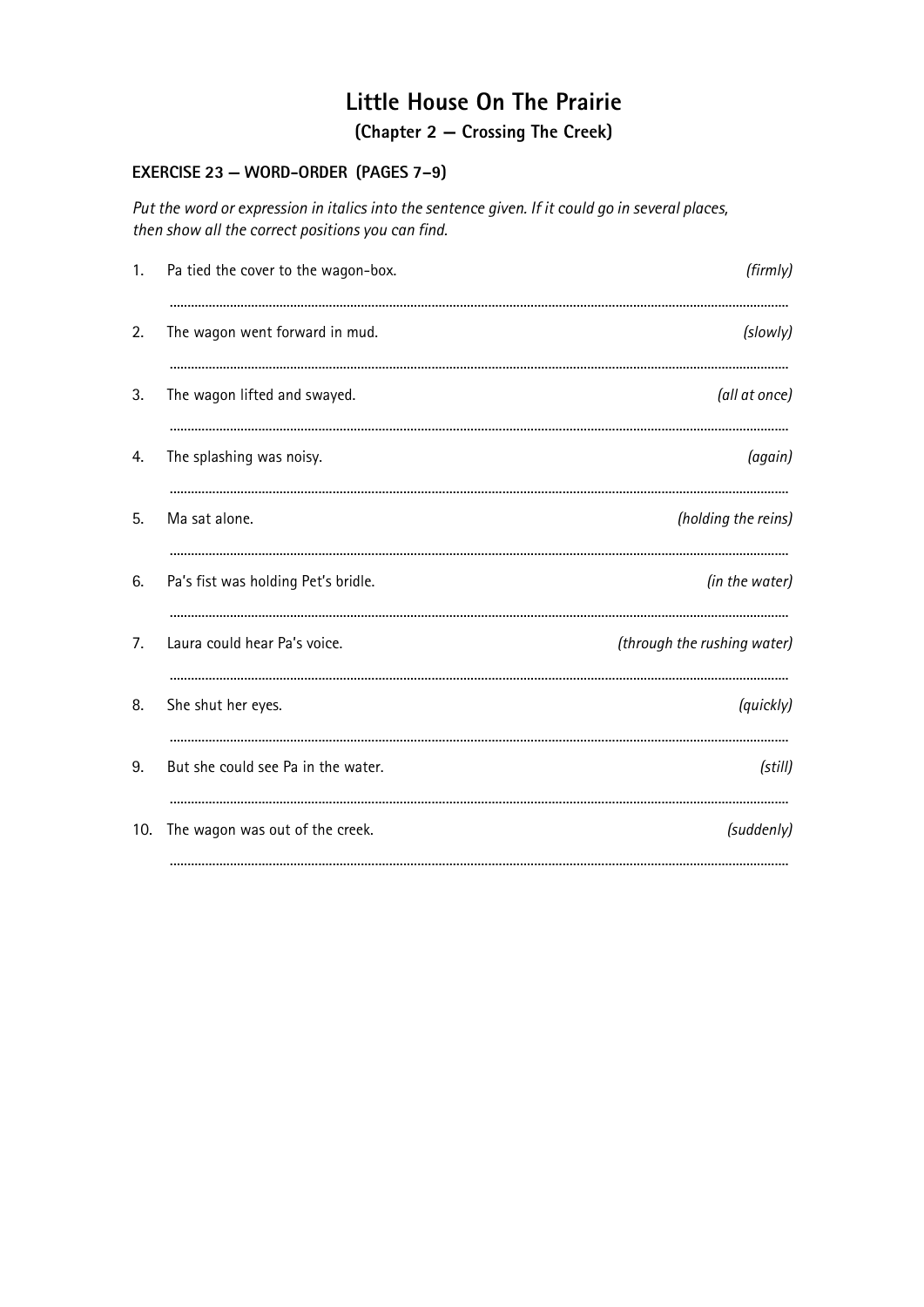### (Chapter 2 – Crossing The Creek)

### EXERCISE 24 - DID YOU UNDERSTAND THE CHAPTER? (PAGES 7-8)

| 1.  | Pa says, "You can see this is a ford." How do you think he knew this?                                                                         |
|-----|-----------------------------------------------------------------------------------------------------------------------------------------------|
| 2.  | Why does Pa tie down the wagon-cover and pull the rope at the back?                                                                           |
| 3.  | "Then the wagon lifted " (8,2). What has happened to the wagon?                                                                               |
| 4.  | "It was a lovely feeling" (8,3). Whose feeling is this?                                                                                       |
| 5.  | "Ma said, sharply, 'Lie down, girls!' " Why does she say this "sharply"?                                                                      |
| 6.  | How do you think Ma feels at this moment?                                                                                                     |
| 7.  | Why does she feel like this?                                                                                                                  |
| 8.  | What is the "sudden heavy splash" (8,11)?                                                                                                     |
| 9.  | Why does Pa do this?                                                                                                                          |
| 10. | Look at page 7, lines 9–10, page 8, lines 8–9 and page 8, lines 13–14.<br>Can you say something about the differences between Mary and Laura? |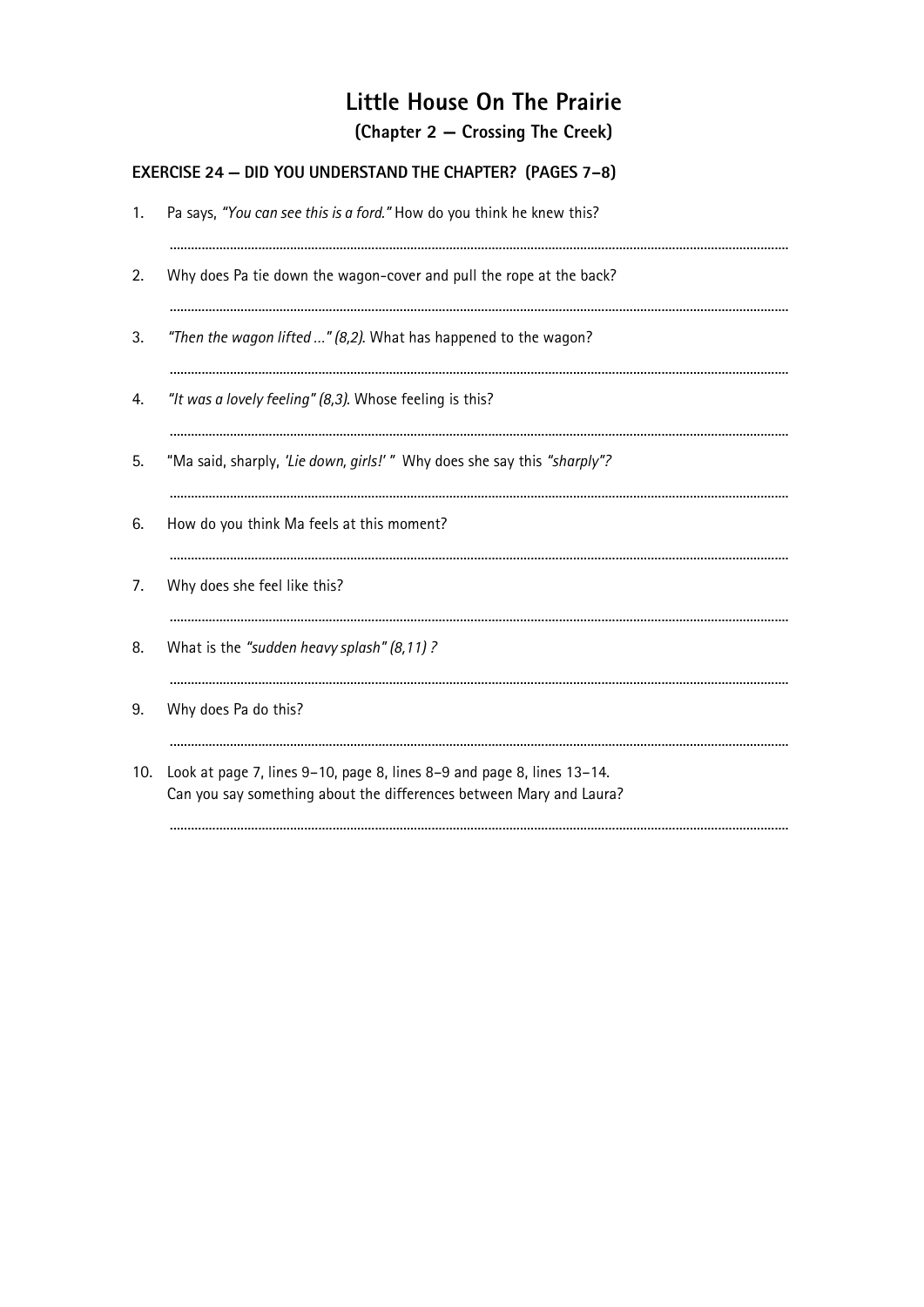### Little House On The Prairie (Chapter 2 – Crossing The Creek)

#### **EXERCISE 25 - RETELLING THE STORY (PAGES 7-9)**

Talk about one of the following topics to the class, in just a few sentences. Write things down in the space below if you like, but when you speak to the class the rule is: no notes, no pieces of paper and no text! If you're nervous, give these notes to the teacher, who can be your 'prompter'.

The numbers after each topic show you where to look: 7,13 means page 7, line 13.

- Before the crossing (7,2-12).  $1.$
- The wagon in danger  $(7, 13-8, 17)$ .  $2.$
- $\overline{3}$ . "All's well that ends well" (9,1-18).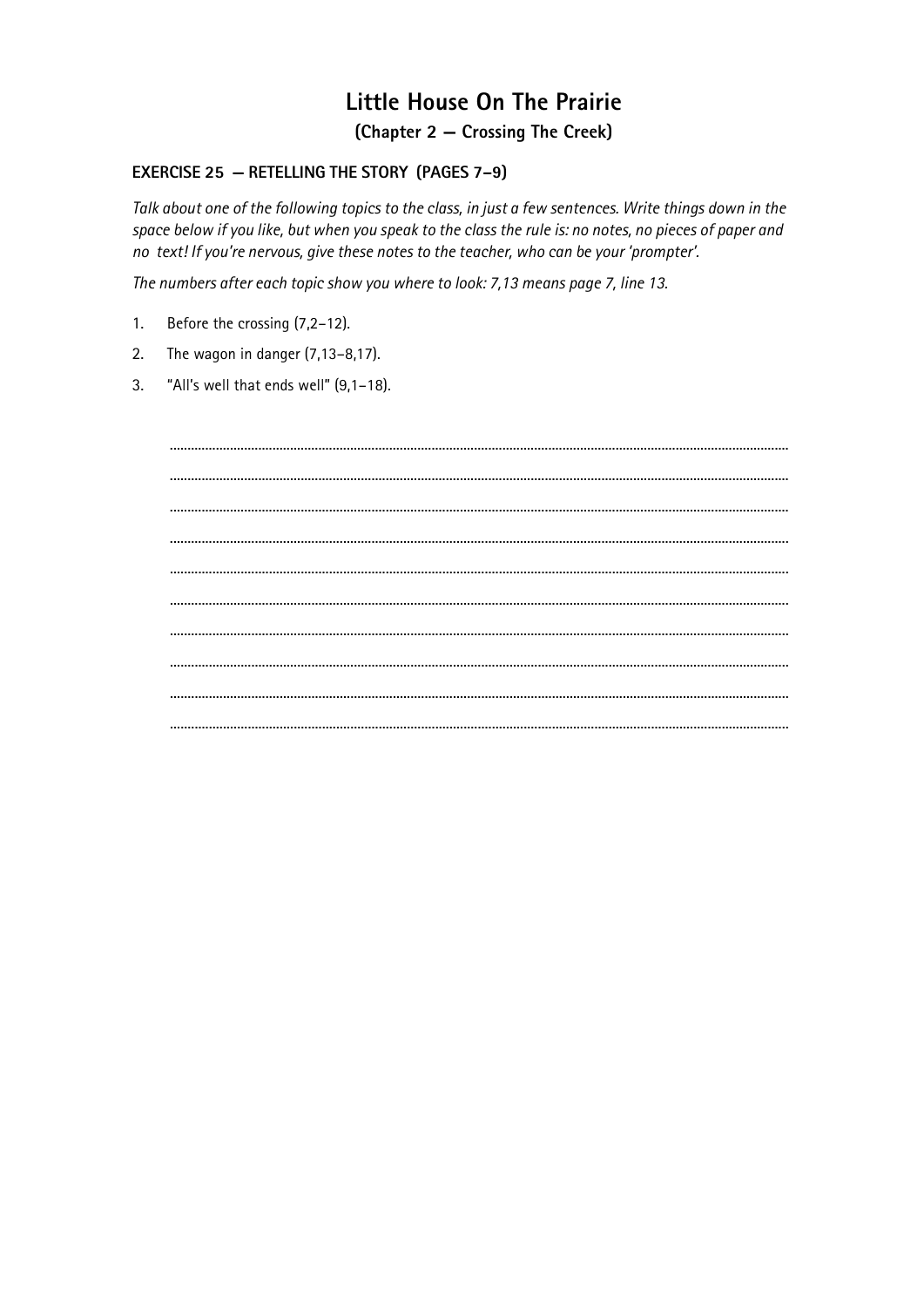### Little House On The Prairie (Chapter 2 – Crossing The Creek)

#### **EXERCISE 26 - WRITING YOUR OWN TEXT**

Here you need some ideas of your own. They might be quite different from Laura's story, or you could add details to the story here which Laura leaves out. Try and imagine the crossing as Ma experienced it. You can describe the whole crossing or, if you prefer, just a part of it. Your teacher will tell you how much to write!

Crossing the creek - Ma's diary.  $1<sub>1</sub>$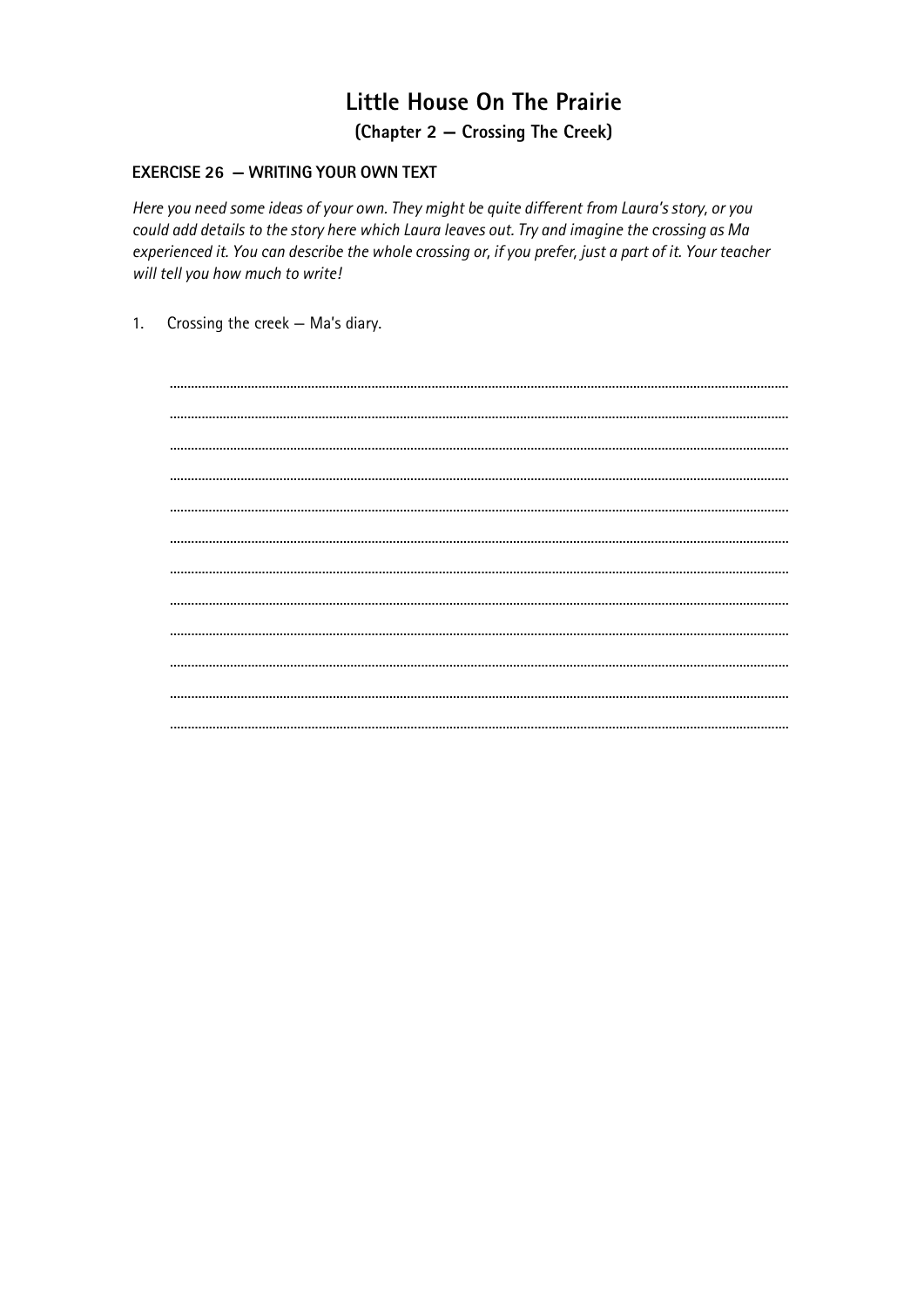### **EXERCISE 27 - WHAT, WHEN & WHERE (PAGES 9-10)**

| 1.  | When did the wagon stop?                            |
|-----|-----------------------------------------------------|
| 2.  | Where did Ma and Pa pile everything from the wagon? |
| 3.  | What did they put over the pile?                    |
| 4.  | What did Pa take on the skeleton wagon?             |
| 5.  | What were the two piles of logs for?                |
| 6.  | Where did Pa pace off the size of the house?        |
| 7.  | What did Pa roll into the little hollows?           |
| 8.  | What were these logs called?                        |
| 9.  | Where did Pa cut the notches with his axe?          |
| 10. | When did Pa begin the walls                         |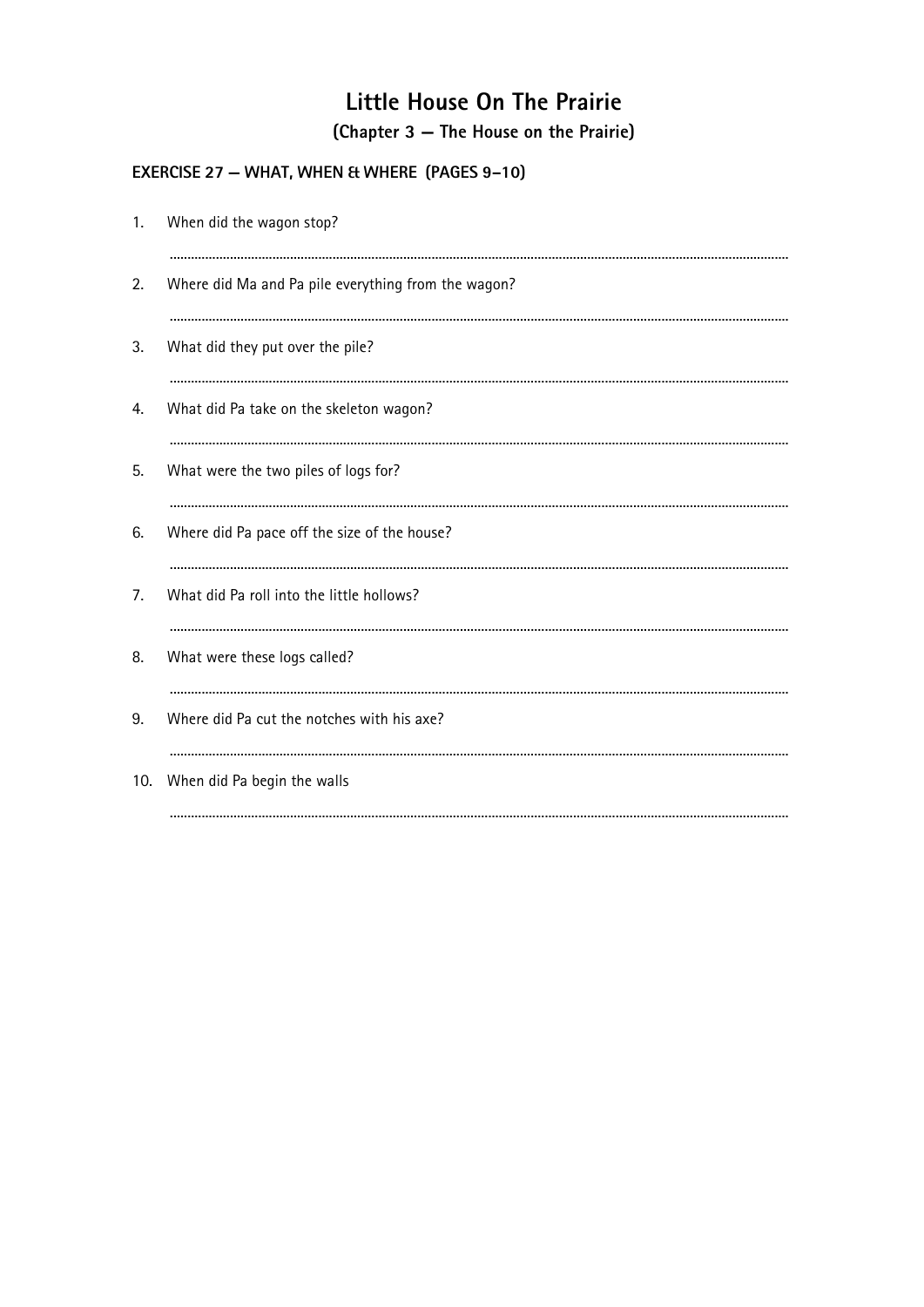| <b>EXERCISE 28 - MAKE NORMAL STATEMENTS (PAGES 9-10)</b> |                                                                                           |  |  |  |
|----------------------------------------------------------|-------------------------------------------------------------------------------------------|--|--|--|
|                                                          | Example: They didn't take off the wagon-cover. $\Rightarrow$ Pa took off the wagon-cover. |  |  |  |
| 1.                                                       | The wagon didn't stop before noon.                                                        |  |  |  |
| 2.                                                       | They didn't pile everything on the ground.                                                |  |  |  |
| 3.                                                       | Laura and Mary didn't watch them.                                                         |  |  |  |
| 4.                                                       | Pa didn't drive down into the prairie.                                                    |  |  |  |
| 5.                                                       | He didn't make two piles of logs.                                                         |  |  |  |
| 6.                                                       | He didn't dig a hollow on two sides of the space.                                         |  |  |  |
| 7.                                                       | He didn't roll two more logs onto the sills.                                              |  |  |  |
| 8.                                                       | The notches on these logs didn't fit down over the sills.                                 |  |  |  |
| 9.                                                       | The foundation wasn't one log high.<br>(Be careful!)                                      |  |  |  |
| 10.                                                      | Pa didn't begin the walls next day.                                                       |  |  |  |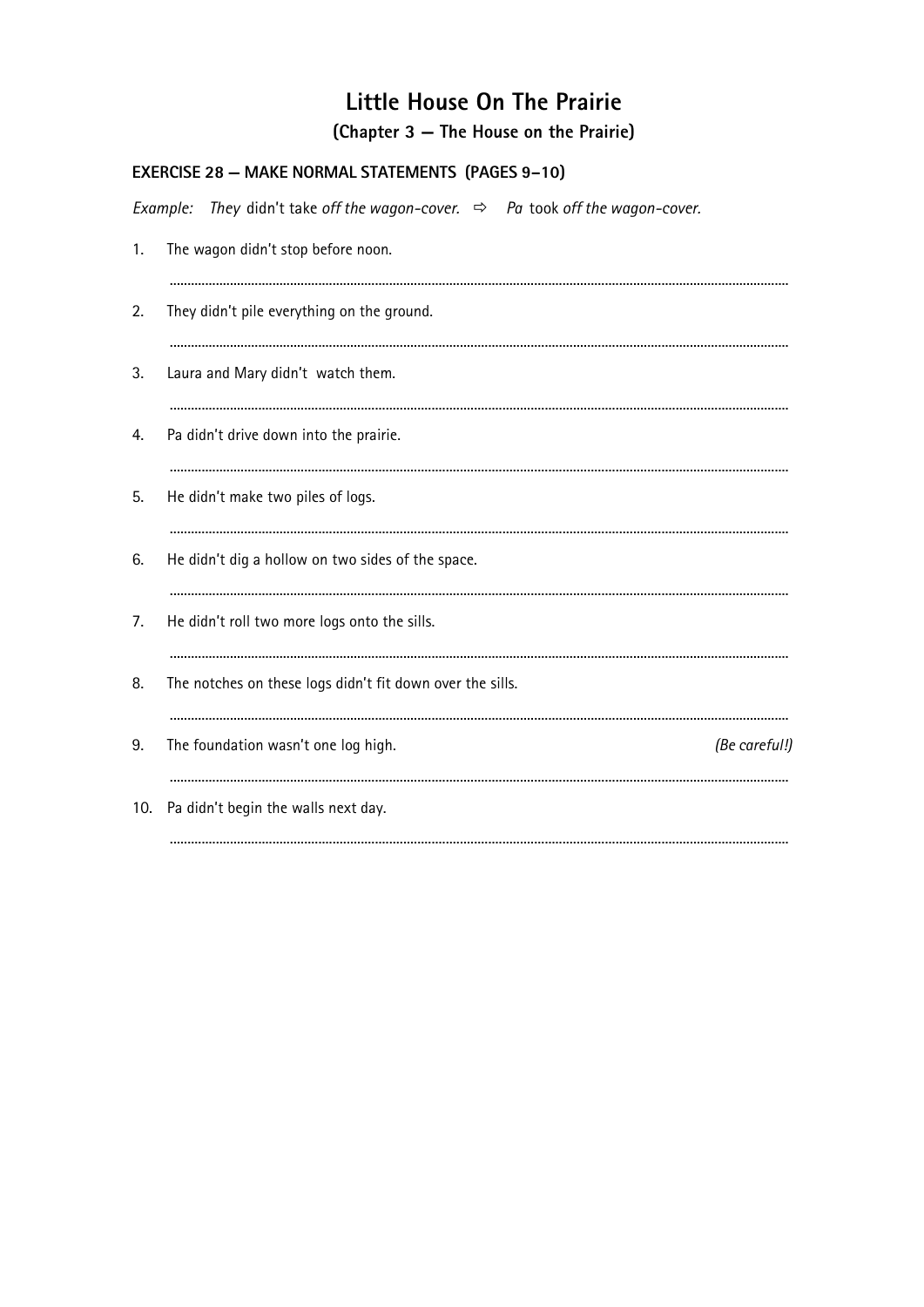### EXERCISE 29 - EITHER / OR (PAGES 10-11)

| 1.  | Were the two piles of logs for the house and the stable, or<br>both for the house?                |
|-----|---------------------------------------------------------------------------------------------------|
| 2.  | Did Pa begin the house first, or the stable?                                                      |
| 3.  | For the two little hollows, did Pa use his axe or his spade?                                      |
| 4.  | Did he cut the notches in the logs with his axe or his spade?                                     |
| 5.  | How high was the foundation of the house $-$ one log or two?                                      |
| 6.  | How many logs had Pa used to make the foundation $-$ one, two,<br>three or four?                  |
| 7.  | Did Pa begin the walls that afternoon, or next day?                                               |
| 8.  | "Now the whole house was two logs high." How many logs had Pa used now - four, six, eight or ten? |
| 9.  | "Now Ma helped him." Did she lift the logs, or hold them?                                         |
| 10. | Did the big log fall on Ma or on Laura?                                                           |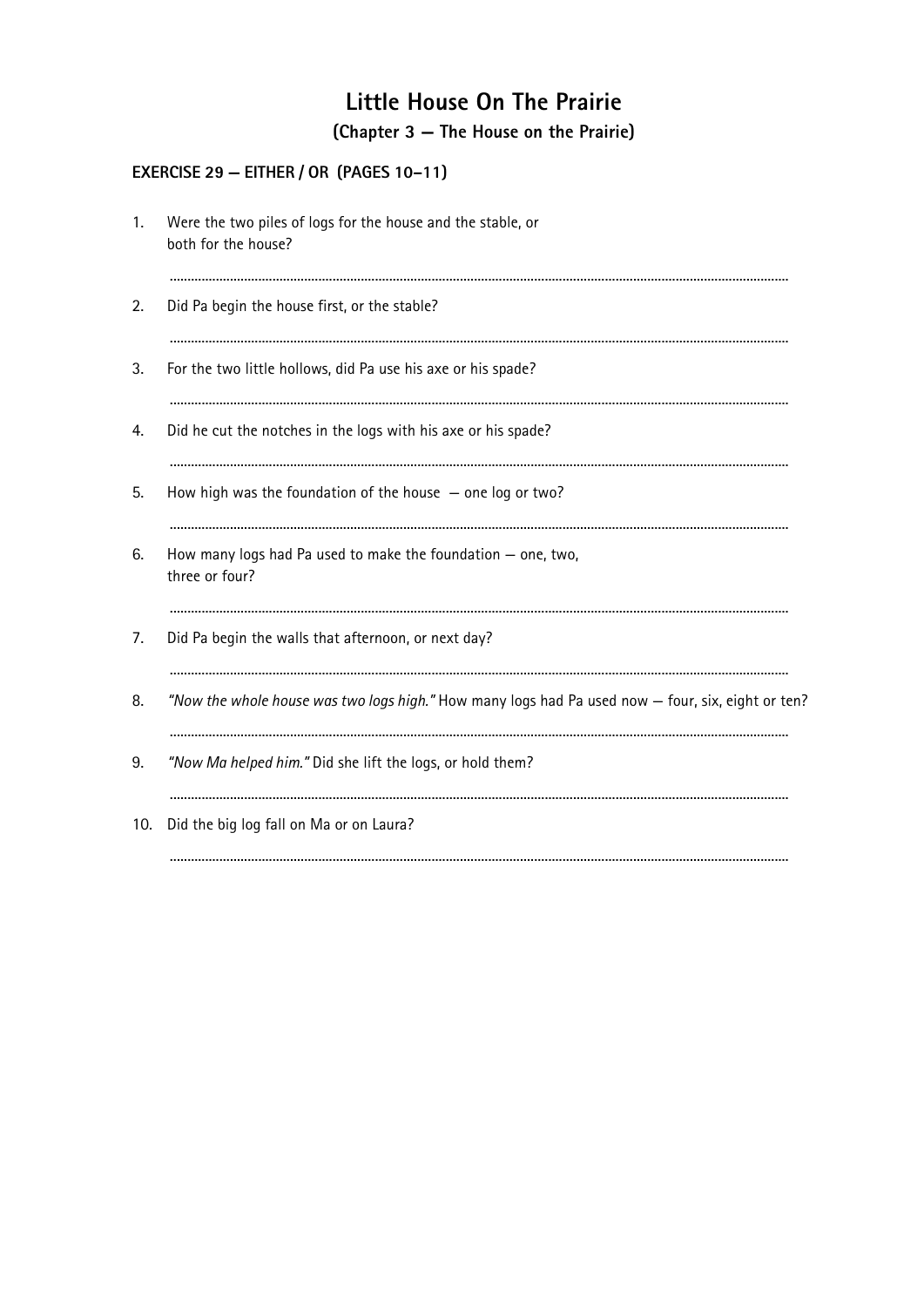| <b>EXERCISE 30 - PUT INTO THE PAST TENSE (PAGES 11-12)</b> |                                                                                        |               |  |  |
|------------------------------------------------------------|----------------------------------------------------------------------------------------|---------------|--|--|
|                                                            | Example:<br>Pa lifts a log onto the wall. $\Rightarrow$ Pa lifted a log onto the wall. |               |  |  |
| 1.                                                         | Laura goes into the tall grass.                                                        |               |  |  |
| 2.                                                         | Suddenly she hears Pa shout.                                                           |               |  |  |
| 3.                                                         | Pa can't keep the log from falling.                                                    | (Be careful!) |  |  |
| 4.                                                         | Laura sees Ma huddled on the ground.                                                   |               |  |  |
| 5.                                                         | Pa lifts the log and Ma pulls her foot out.                                            | (Two verbs!)  |  |  |
| 6.                                                         | She <i>moves</i> her arms and <i>turns</i> her head.                                   | (Two verbs!)  |  |  |
| 7.                                                         | Pa helps Ma to sit up.                                                                 |               |  |  |
| 8.                                                         | He takes off Ma's shoe.                                                                |               |  |  |
| 9.                                                         | He feels her foot all over.                                                            |               |  |  |
| 10.                                                        | Ma's face is grey.                                                                     | (Be careful!) |  |  |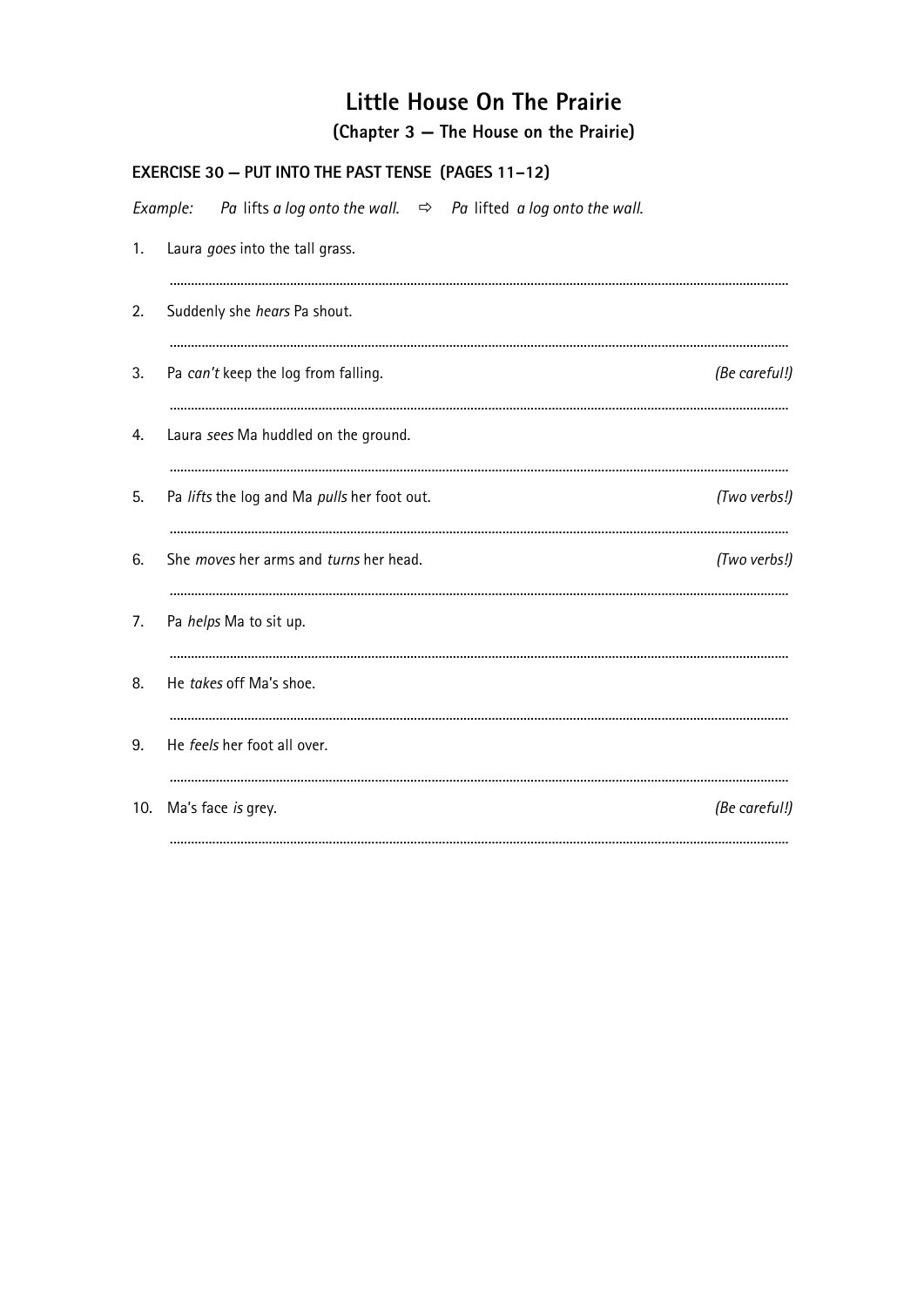|     | EXERCISE 31 - MAKE THESE STATEMENTS NEGATIVE (PAGES 12-13)               |  |  |  |  |  |
|-----|--------------------------------------------------------------------------|--|--|--|--|--|
|     | Pa took cold water. $\Rightarrow$ Pa didn't take cold water.<br>Example: |  |  |  |  |  |
| 1.  | Ma put her hands into the water.                                         |  |  |  |  |  |
| 2.  | Pa poured cold water in.                                                 |  |  |  |  |  |
| 3.  | Ma's foot turned yellow.                                                 |  |  |  |  |  |
| 4.  | She got supper very quickly.                                             |  |  |  |  |  |
| 5.  | Pa wanted to build the house alone.                                      |  |  |  |  |  |
| 6.  | The new neighbor was on this side of the creek.<br>(Be careful!)         |  |  |  |  |  |
| 7.  | Mr. Edwards came that afternoon.                                         |  |  |  |  |  |
| 8.  | They needed a week to finish the walls.                                  |  |  |  |  |  |
| 9.  | They finished the roof.                                                  |  |  |  |  |  |
| 10. | Mr. Edwards could go home without supper.<br>(Be careful!)               |  |  |  |  |  |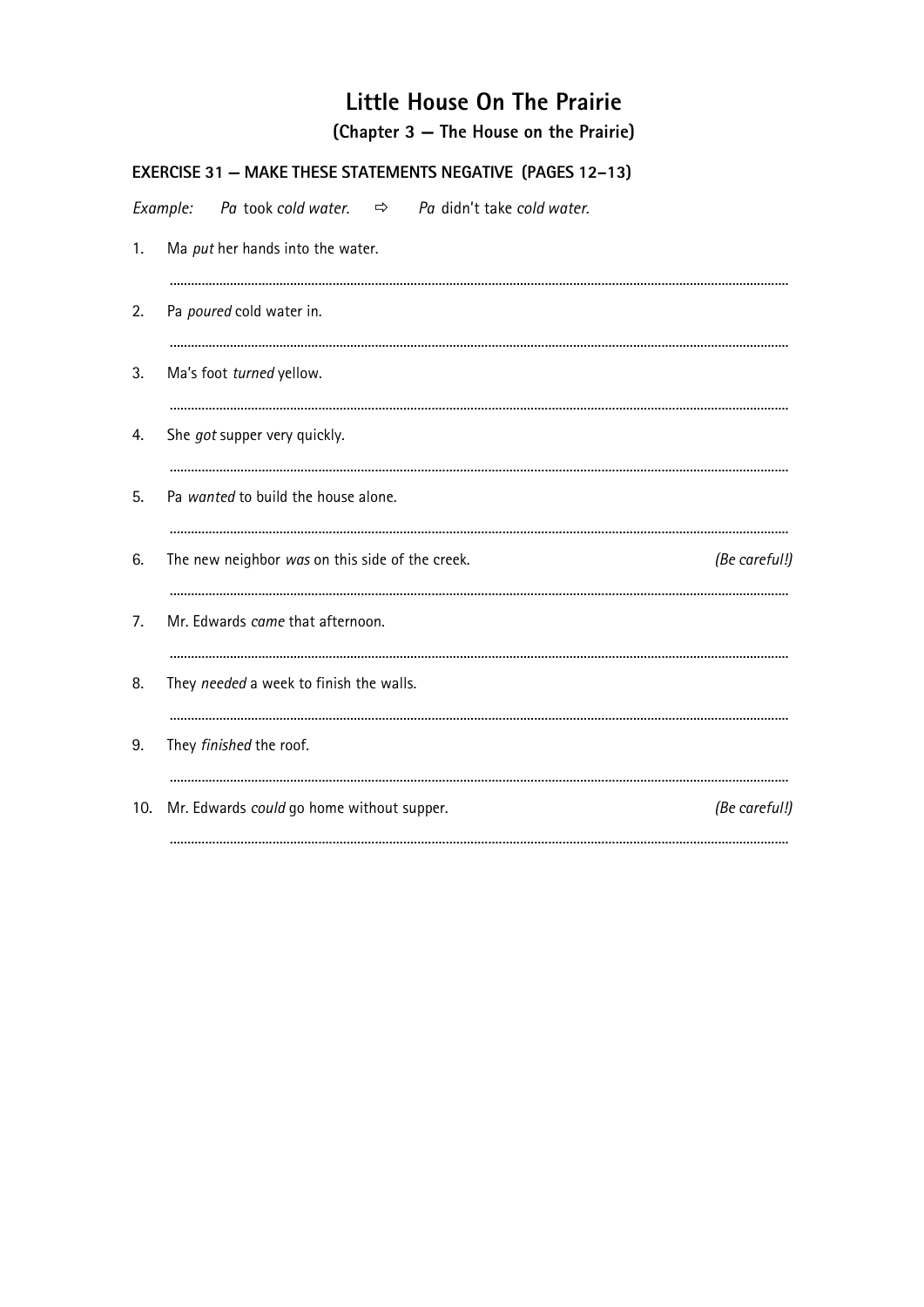### EXERCISE 32 - VOCABULARY (PAGES 9-11)

To find the answers here, turn to the 'Vocabulary Page by Page' section, looking in the middle column. You can use this as your dictionary!

| 1. | When you cut down a tree and cut off the branches, you have a        |  |  |
|----|----------------------------------------------------------------------|--|--|
| 2. | What do we call a house for a horse?                                 |  |  |
| 3. | What is a word which means how big something is?                     |  |  |
| 4. | What is a word which means the earth we walk on?                     |  |  |
| 5. | You can dig with a                                                   |  |  |
| 6. | What is the opposite of weak?                                        |  |  |
| 7. | Mountains are  The opposite is low.                                  |  |  |
| 8. | What do we call a place where two walls etc. meet?                   |  |  |
| 9. | What is a word which means to speak very loudly?                     |  |  |
|    | 10. What is a word meaning difficult to lift? The opposite is light. |  |  |
|    |                                                                      |  |  |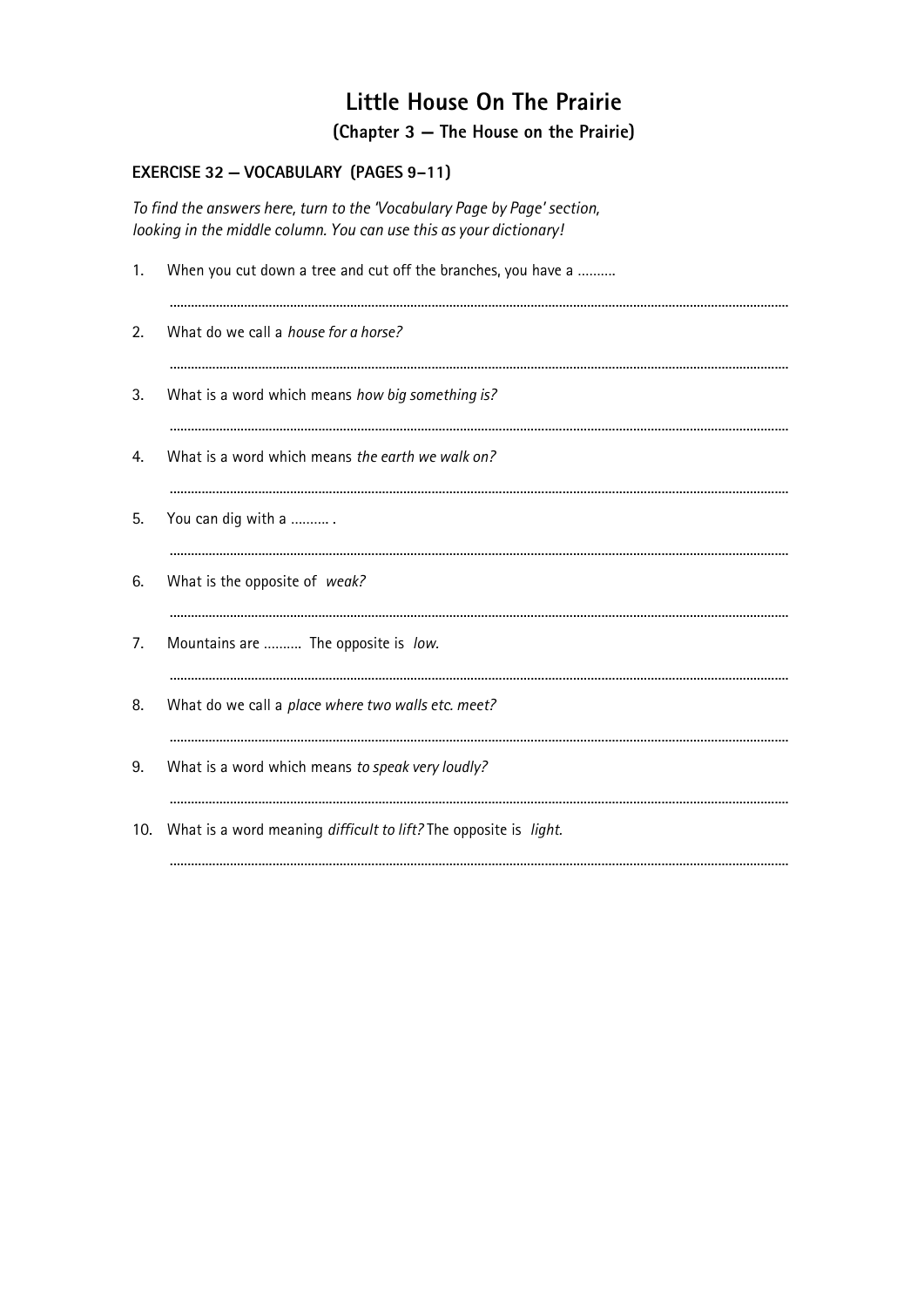### EXERCISE 33 - DOLMETSCHEN (PAGES 11-13)

Folgende Sätze sind alle im Text zu finden. Manchmal musst du aber ein paar Wörter weglassen oder hinzufügen!

| 1.  | Ma hielt den Baumstamm, während Pa das andere Ende anhob.                        |  |  |  |
|-----|----------------------------------------------------------------------------------|--|--|--|
| 2.  | Stamm für Stamm bauten Pa und Ma die Wände höher.                                |  |  |  |
| 3.  | "Gott sei Dank," sagte Pa. Er half Ma, sich aufzusetzen.                         |  |  |  |
| 4.  | Mas Fuß fing an, in dem heißen Wasser purpurrot zu werden.                       |  |  |  |
| 5.  | Das Abendessen machte sie wie immer, nur langsamer.                              |  |  |  |
| 6.  | Sie hatten einen Nachbarn und wollten sich gegenseitig bei<br>der Arbeit helfen. |  |  |  |
| 7.  | Mr. Edwards war groß und schlank und trug eine Mütze aus Waschbärfell.           |  |  |  |
| 8.  | Laura schaffte es nie, so weit zu spucken wie Mr. Edwards.                       |  |  |  |
| 9.  | Er war ein schneller Arbeiter und er sang, während er arbeitete.                 |  |  |  |
| 10. | Ma hatte ein besonders gutes Abendessen für Mr. Edwards gekocht.                 |  |  |  |
| 11. | Mr. Edwards legte sich auf den Boden, und Pa spielte für Mary und Laura.         |  |  |  |
|     | 12. Er sang ihr allerliebstes Lied.                                              |  |  |  |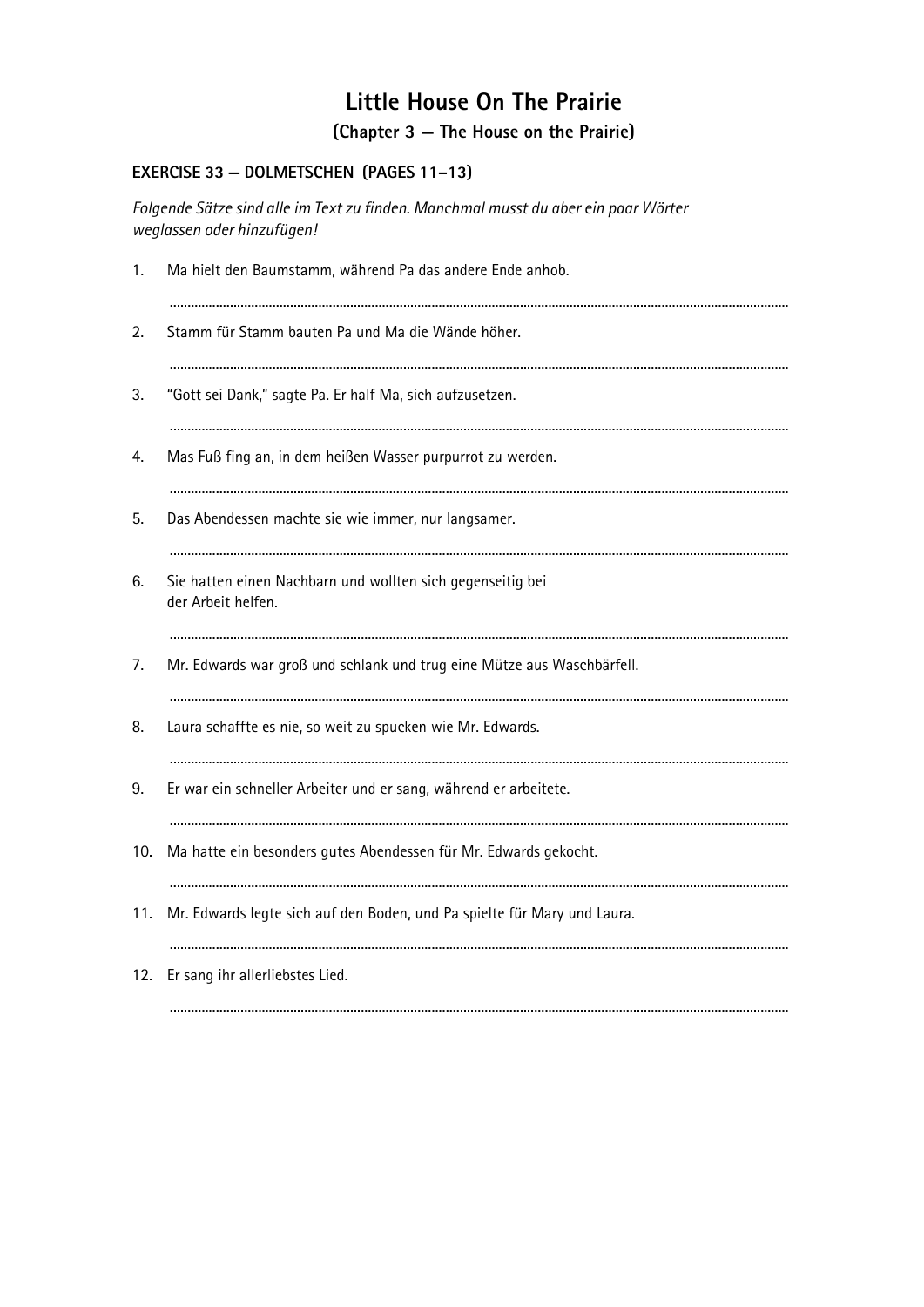|     | EXERCISE 34 - MAKE QUESTIONS (PAGES 13-14)                                                   |               |  |  |
|-----|----------------------------------------------------------------------------------------------|---------------|--|--|
|     | Mr. Edwards called Ma "Ma'am". $\Rightarrow$<br>Did Mr. Edwards call Ma "Ma'am"?<br>Example: |               |  |  |
| 1.  | He told Laura he was from Tennessee.                                                         |               |  |  |
| 2.  | He wore tall boots and a coon-skin cap.                                                      |               |  |  |
| 3.  | He was a fast worker.                                                                        | (Be careful!) |  |  |
| 4.  | The two men sang while they worked.                                                          |               |  |  |
| 5.  | There was rabbit for supper.                                                                 | (Be careful!) |  |  |
| 6.  | Pa brought out his fiddle.                                                                   |               |  |  |
| 7.  | He played for Mary and Laura first.                                                          |               |  |  |
| 8.  | Pa went on playing.                                                                          |               |  |  |
| 9.  | Mr. Edwards jumped up.                                                                       |               |  |  |
| 10. | He danced like a jumping jack.                                                               |               |  |  |
| 11. | He took his gun.                                                                             |               |  |  |
| 12. | He said good night.                                                                          |               |  |  |
|     |                                                                                              |               |  |  |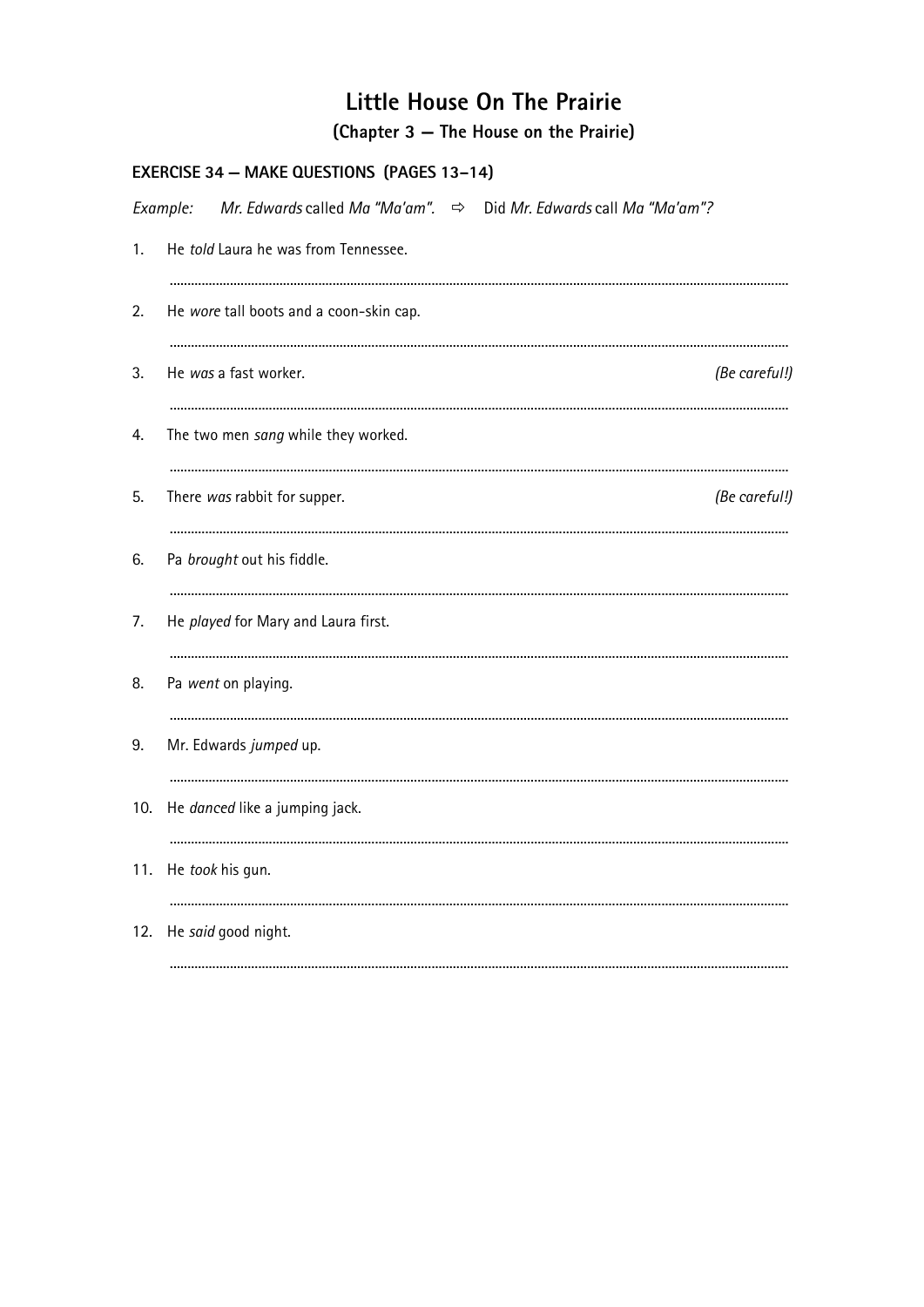#### **EXERCISE 35 - MAKE SENTENCES (PAGES 9-11)**

Make up at least one sentence for each of the following words or expressions. You can stay close to the text or invent your own: not too long, but also not too short. The sentences can be as serious or amusing as you like, but not embarrassing!

| 1.  | Pa and Ma                   |
|-----|-----------------------------|
| 2.  | the skeleton wagon          |
| 3.  | piles                       |
| 4.  | with his spade              |
| 5.  | with his axe                |
| 6.  | Next day                    |
| 7.  | By himself,                 |
| 8.  | Then Ma                     |
| 9.  | That didn't matter, because |
|     | 10. Suddenly Laura          |
| 11. | The big, heavy log          |
| 12. | Laura saw                   |
|     |                             |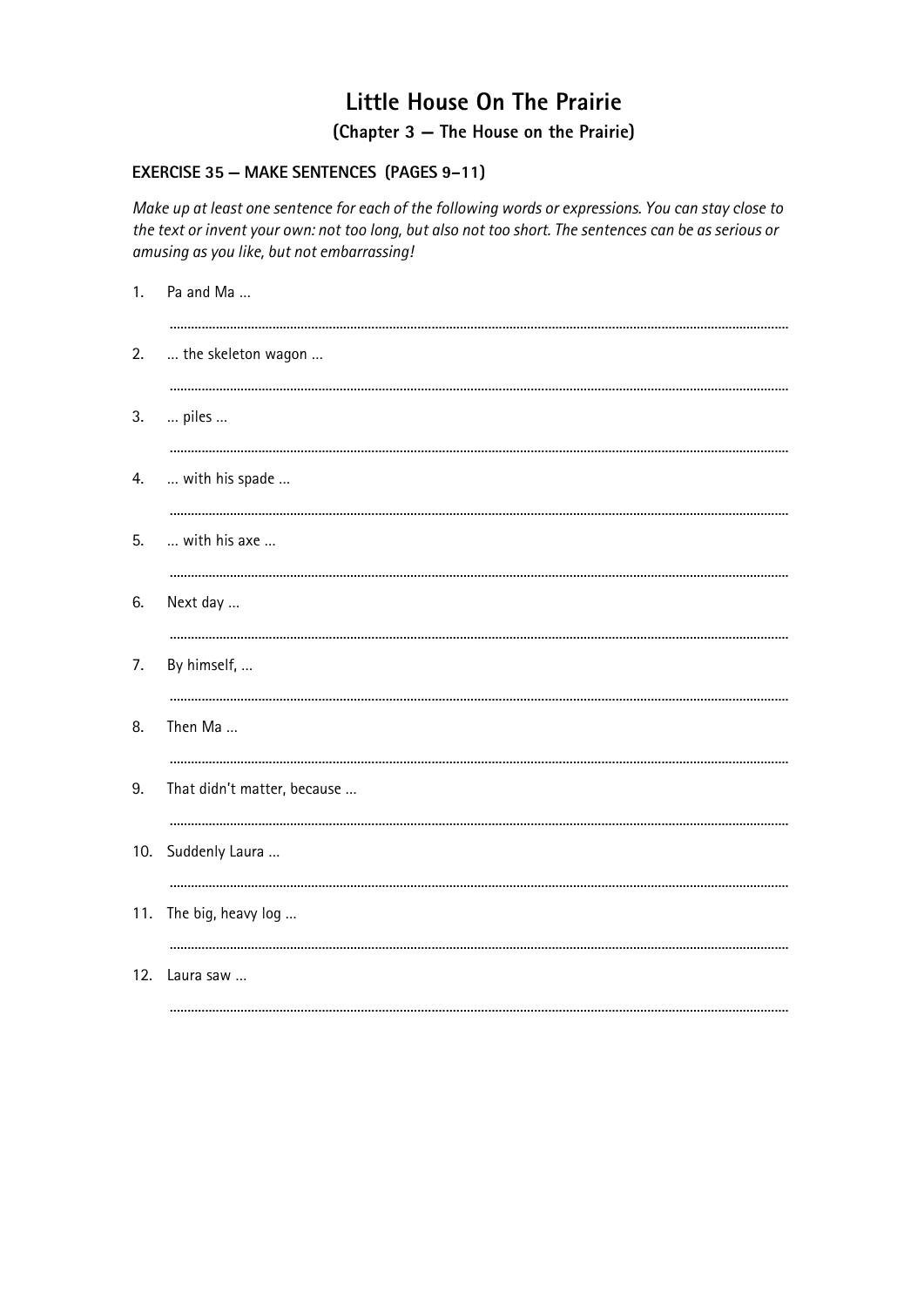#### EXERCISE 36 - VOCABULARY (PAGES 12-14)

Find the answers in the middle column of the 'Vocabulary Page by Page' section! What is another way of saying to go on doing something?  $1.$ The opposite is to stop doing something.  $2.$ What is another way of saying "With sugar, tea becomes sweet"? 3. What is a word meaning the time of day between morning and evening? What do we call someone who lives nearby? 4. 5. What is the opposite of late? 6. What is a word which means to do your best to do something?  $7<sub>1</sub>$ What is the opposite of thick or fat? 8. What is the opposite of to start? 9. What is the opposite of to go away? 10. ......... makes everything sweet.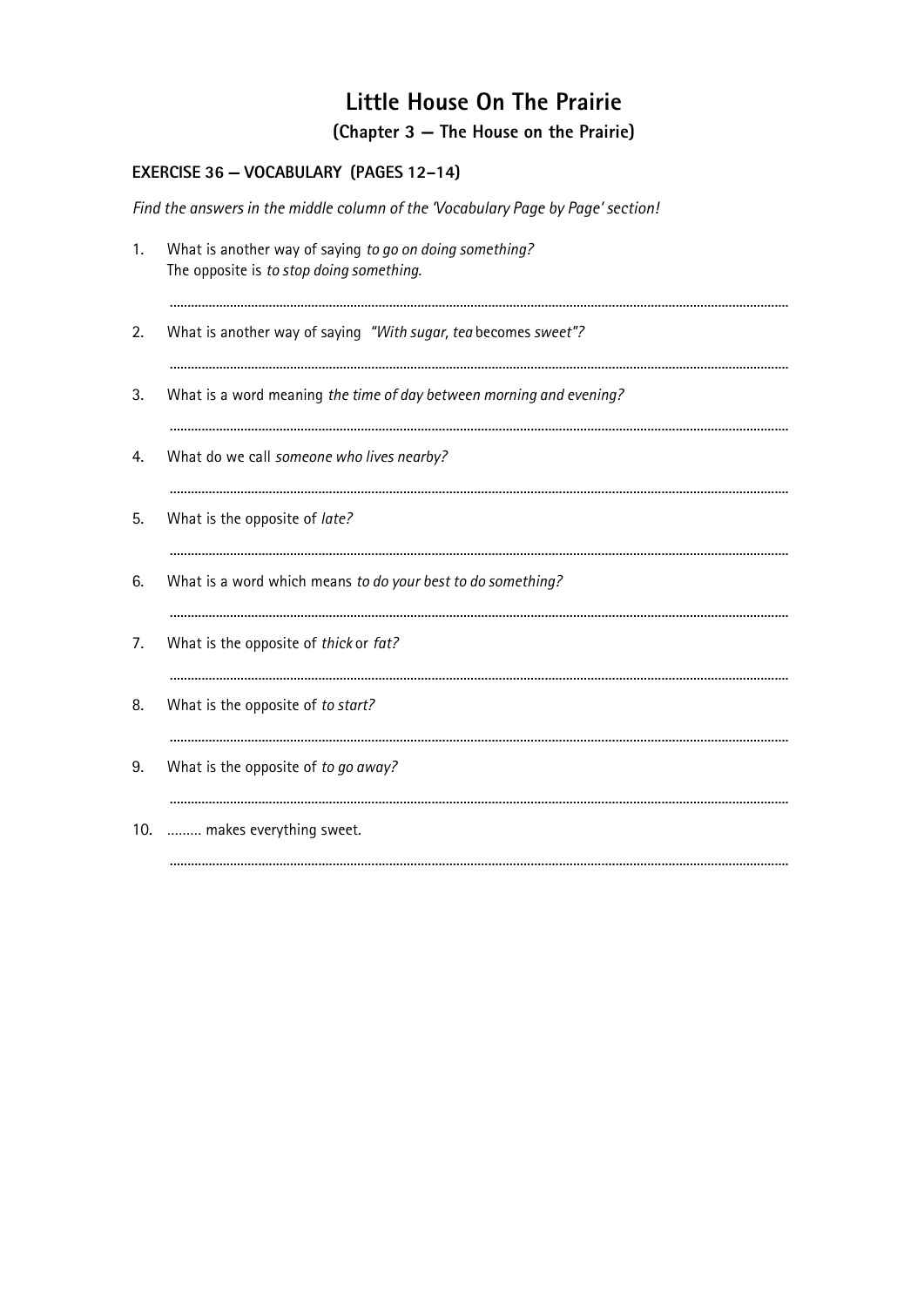|                                                                  | EXERCISE 37 - PUT INTO THE PRESENT TENSE (PAGES 13-14)                   |              |  |  |
|------------------------------------------------------------------|--------------------------------------------------------------------------|--------------|--|--|
| Example:                                                         | Mr. Edwards came to help Pa. $\Rightarrow$ Mr. Edwards comes to help Pa. |              |  |  |
| 1.                                                               | Mr. Edwards was lean and tall.                                           |              |  |  |
| 2.                                                               | He called Ma "Ma'am".                                                    |              |  |  |
| 3.                                                               | Laura could never spit so well as Mr. Edwards.                           |              |  |  |
| 4.                                                               | Pa and Mr. Edwards sang while they worked.                               | (Two verbs!) |  |  |
| 5.                                                               | Mr. Edwards stayed for supper.                                           |              |  |  |
| 6.                                                               | Then Pa brought out his fiddle.                                          |              |  |  |
| 7.                                                               | First he played for Mary and Laura.                                      |              |  |  |
| 8.                                                               | His voice went deep, deep down.                                          |              |  |  |
| 9.                                                               | Mr. Edwards jumped up and danced like a jumping jack.                    | (Two verbs!) |  |  |
| (Two verbs!)<br>Then he took his gun and said good night.<br>10. |                                                                          |              |  |  |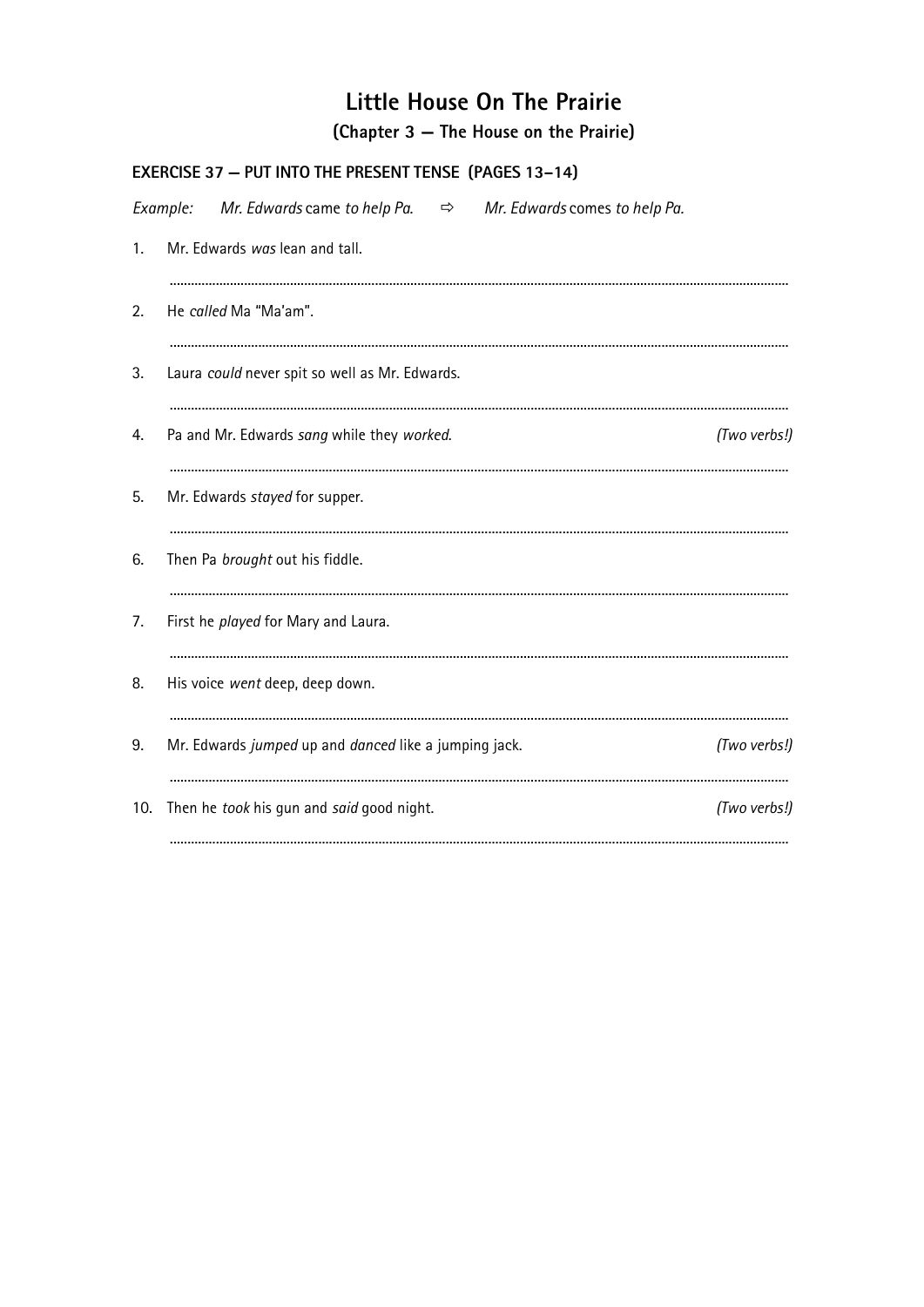### **EXERCISE 38 - DID YOU UNDERSTAND THE CHAPTER?** (PAGES 9-14)

| 1.  | Why did Pa take the wagon-box off the wagon?                                                                       |  |  |  |
|-----|--------------------------------------------------------------------------------------------------------------------|--|--|--|
| 2.  | Why were the trees (for logs!) all down by the creek?                                                              |  |  |  |
| 3.  | Why does Pa dig the little hollows for the first logs, the "sills"?                                                |  |  |  |
| 4.  | "Pa would chink those cracks" (11,3). Can you say what Pa will do here?                                            |  |  |  |
| 5.  | Why does Pa tell Ma to move her arms and to turn her head (12, 1-3)?                                               |  |  |  |
| 6.  | Ma says that her foot doesn't hurt much. But Laura writes, "Ma's face was grey" (12,8). What does this<br>tell us? |  |  |  |
| 7.  | What does Laura find most impressive $(= be e in druckend)$ about Mr. Edwards?                                     |  |  |  |
| 8.  | What is a skeleton roof?                                                                                           |  |  |  |
| 9.  | Why does Baby Carrie clap her little hands and laugh (14,3)?                                                       |  |  |  |
| 10. | "Play me down the road, Ingalls!" (14, 5-6). What does Mr. Edwards mean?                                           |  |  |  |
|     |                                                                                                                    |  |  |  |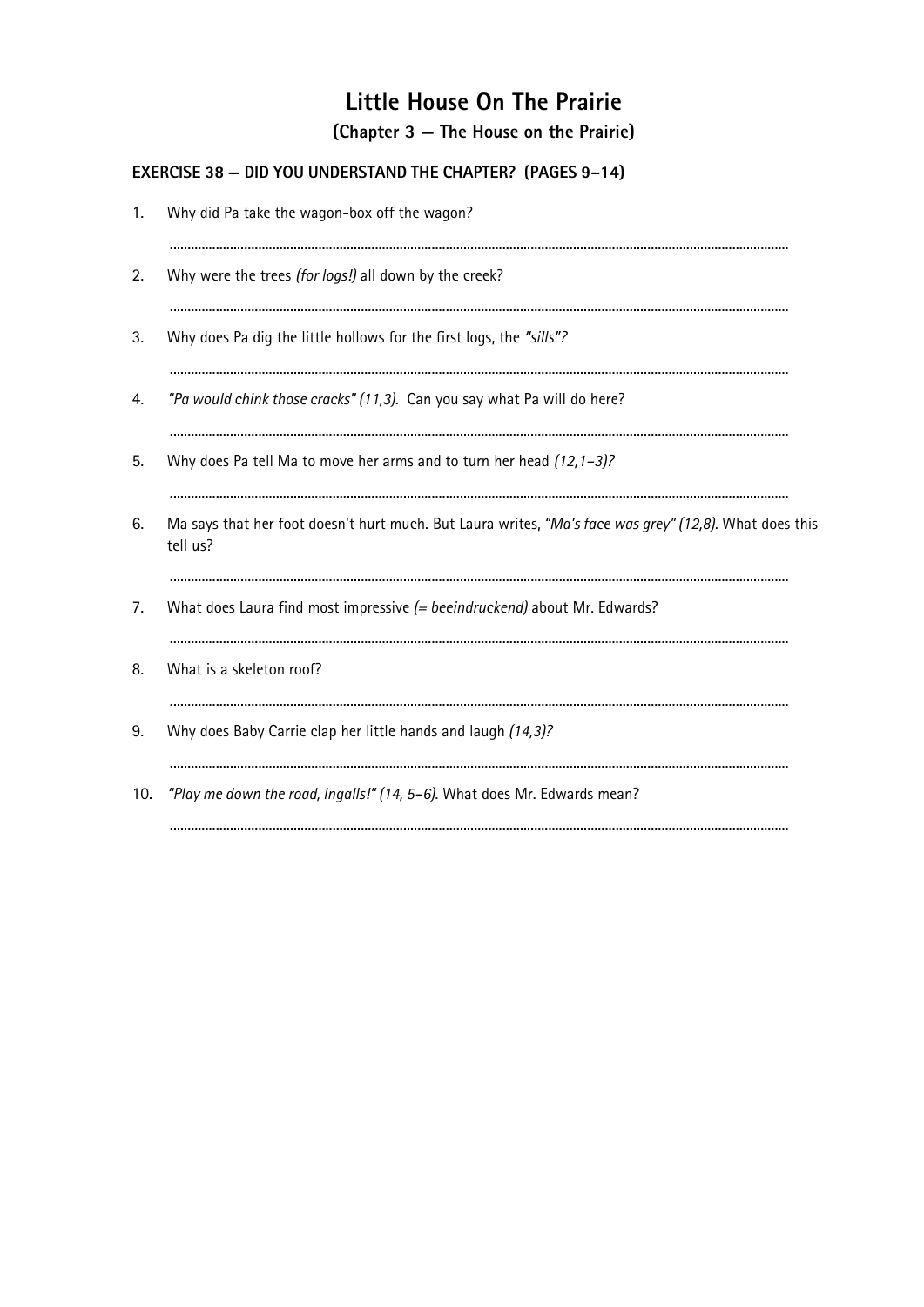#### **EXERCISE 39 - RETELLING THE STORY (PAGES 9-14)**

Talk about one of the following topics to the class, in just a few sentences. Write things down in the space below if you like, but when you speak to the class the rule is: no notes, no pieces of paper and no text! If you're nervous, give these notes to the teacher, who can be your 'prompter'.

The numbers after each topic show you where to look: 10,2 means page 10, line 2.

- $1.$ Before Pa starts building (9,22-10,2).
- The accident  $(= Unfall)$   $(11,8-12,12)$ .  $2.$
- $3.$ Pa and Mr. Edwards finish the house (13,7-15).
- 4. Supper and after (13,16-14,4).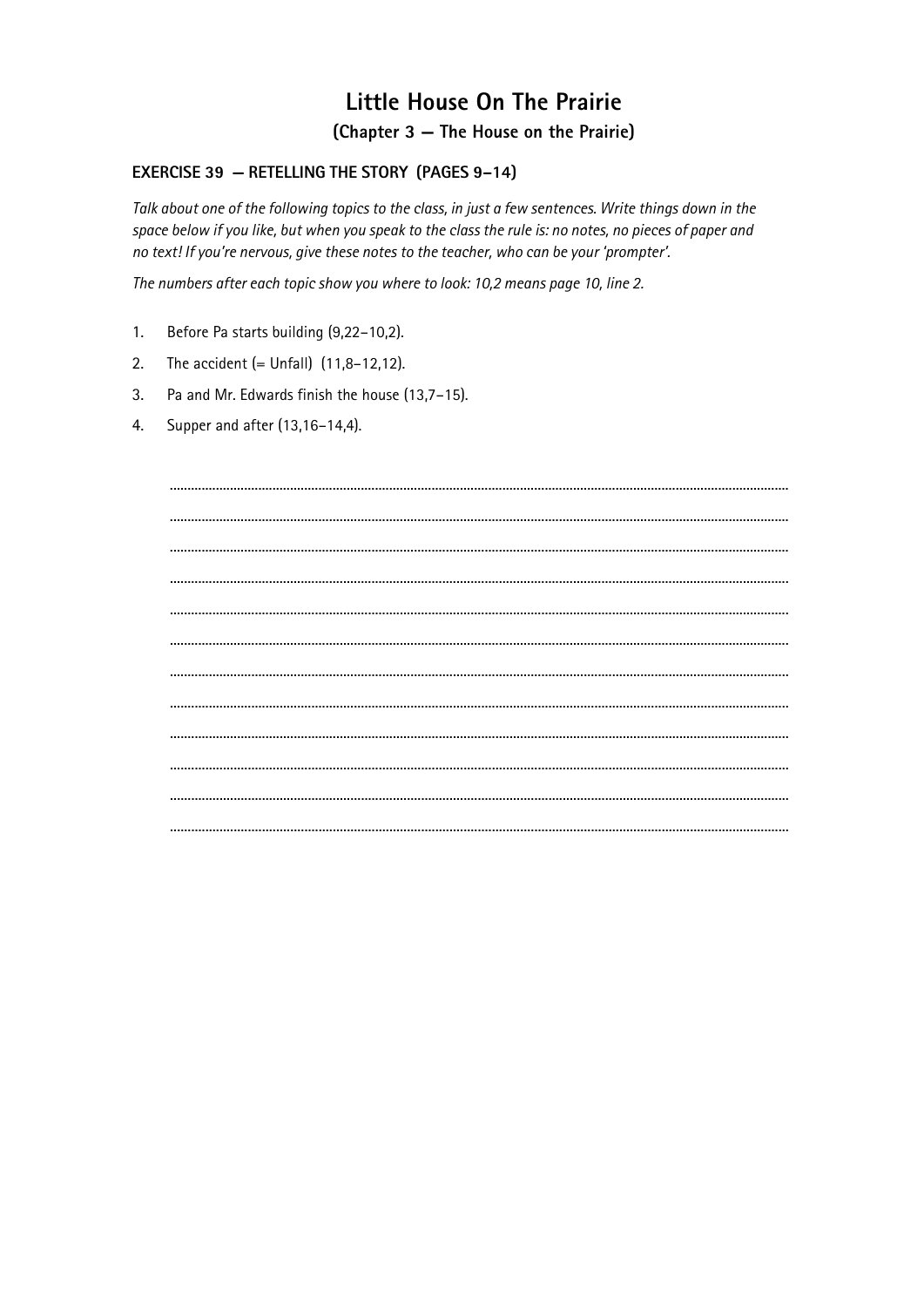#### **EXERCISE 40 - WRITING YOUR OWN TEXT**

Here you can use your ideas. They might be quite different from Laura's story, or you could add details to the story here which Laura leaves out. Your teacher will tell you how much to write!

- $1.$ Getting logs in the creek bottoms.
- How to build a house.  $2.$
- "I've finished all my work!"  $\mathcal{R}$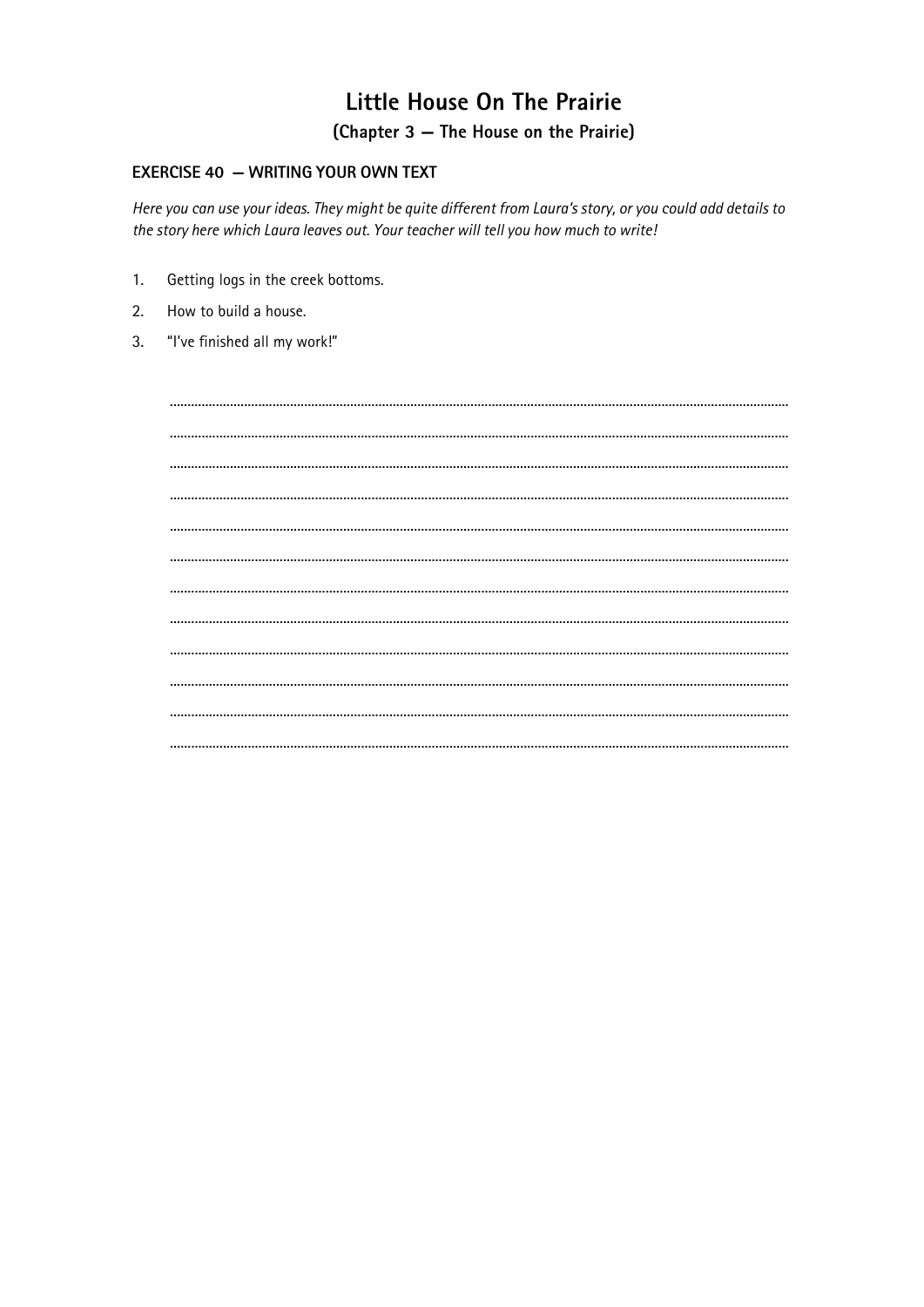(Chapter 4 – Moving In)

### **EXERCISE 41 - WHAT & WHERE (PAGE 15)**

| 1.             | What did Pa say to Ma in the morning?          |                                   |
|----------------|------------------------------------------------|-----------------------------------|
| 2.             | What must he build now?                        |                                   |
| 3.             | Where can Pet and Patty be then?               |                                   |
| 4.             | What should the girls eat quickly?             | (Their $\ldots$ – warum?)         |
| 5.             | What are the family doing today?               |                                   |
| 6.             | Where did Mary and Laura help carry things?    |                                   |
| 7 <sub>1</sub> | Where was Pa now?                              |                                   |
| 8.             | What was he stretching over the skeleton roof? |                                   |
| 9.             | What blew wildly in the wind?                  |                                   |
| 10.            | What did Pa hold tight to with his legs?       | (Think! And look at the picture ) |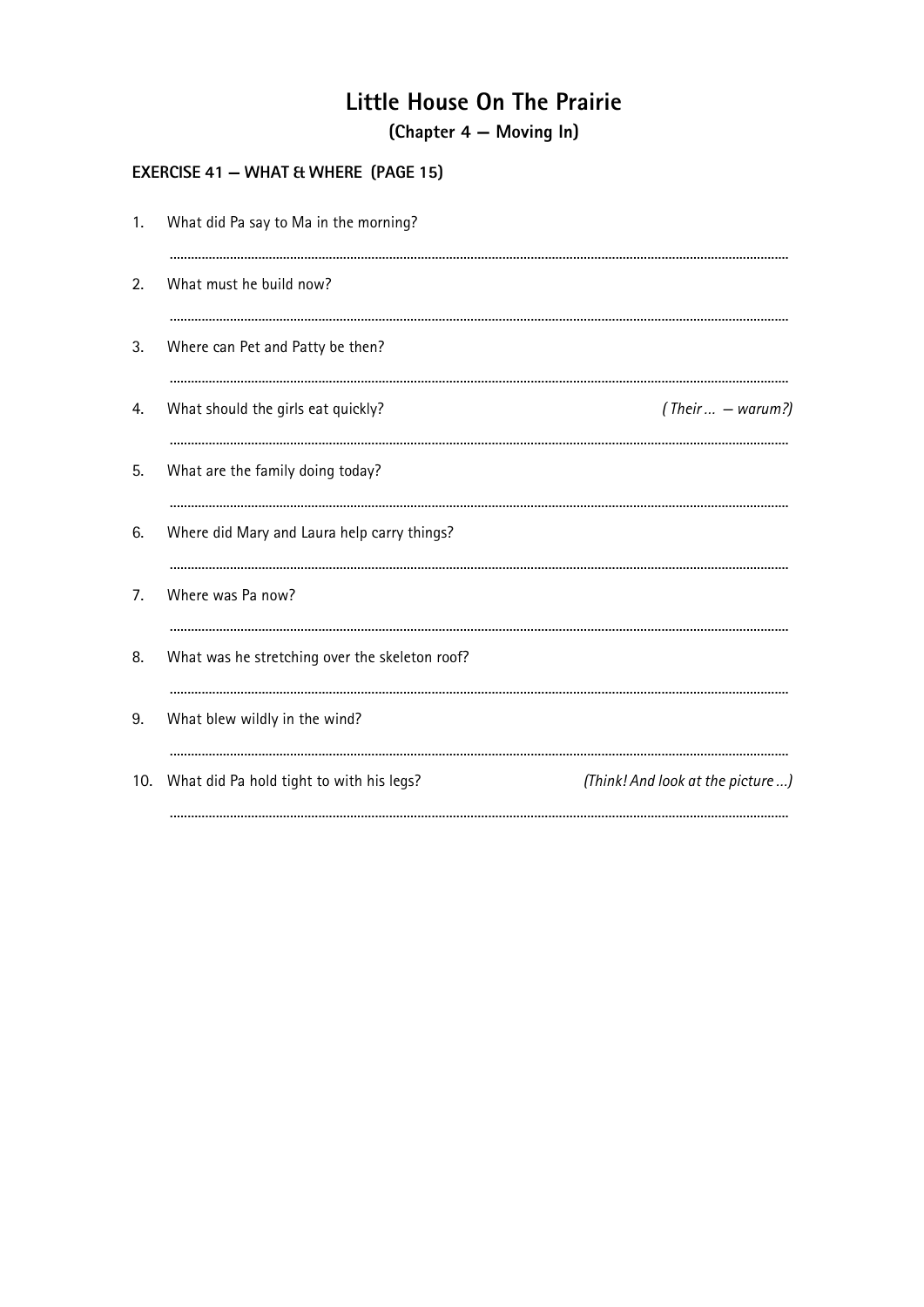(Chapter 4 – Moving In)

| <b>EXERCISE 42 - MAKE NORMAL STATEMENTS (PAGE 15)</b> |  |                                                                            |  |               |
|-------------------------------------------------------|--|----------------------------------------------------------------------------|--|---------------|
| Example:                                              |  | Did Mr. Edwards say good night? $\Rightarrow$ Mr. Edwards said good night. |  |               |
| 1.                                                    |  | Are the family moving into the house today?                                |  | (Be careful!) |
| 2.                                                    |  | Did Ma sweep the floor?                                                    |  |               |
| 3.                                                    |  | Did the girls help her?                                                    |  |               |
| 4.                                                    |  | Did they carry things into the house?                                      |  |               |
| 5.                                                    |  | Was Pa on top of the house?                                                |  | (Be careful!) |
| 6.                                                    |  | Did he hold onto the canvas?                                               |  |               |
| 7.                                                    |  | Did he fight it in the wind?                                               |  |               |
| 8.                                                    |  | Did it jerk really hard?                                                   |  |               |
| 9.                                                    |  | Did he hold tight to the wall with his legs?                               |  |               |
| 10.                                                   |  | Did he tie the canvas down?                                                |  |               |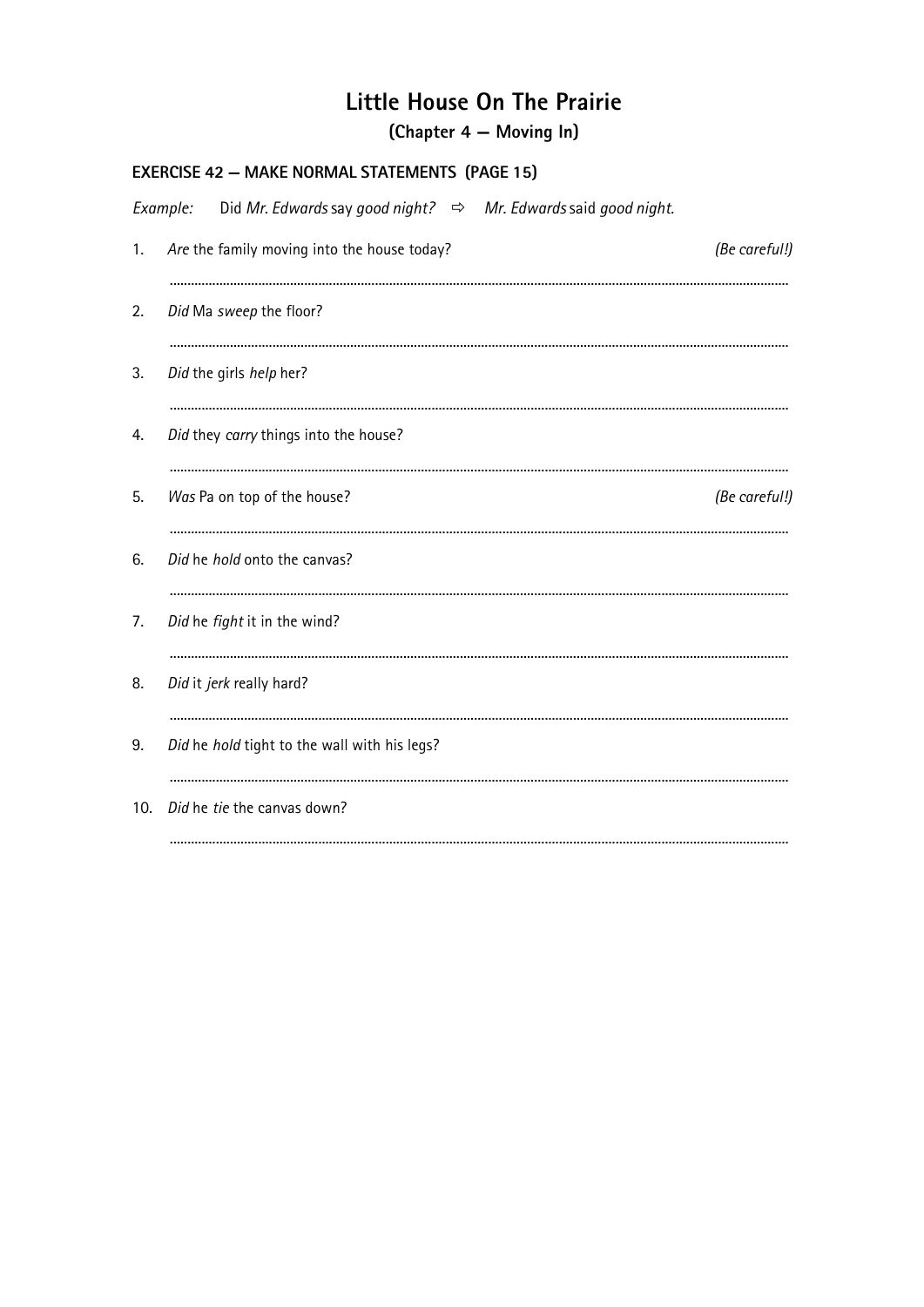(Chapter 4 – Moving In)

# EXERCISE 43 - EITHER / OR (PAGES 15-16)

| 1. | In the picture on page 15, is Pa sitting on the wall or on the roof?                   |  |
|----|----------------------------------------------------------------------------------------|--|
| 2. | Is he putting the canvas onto the roof or taking it off?                               |  |
| 3. | Was this job easy or difficult?                                                        |  |
| 4. | What was the problem - that the walls were so high, or that the wind<br>was so strong? |  |
| 5. | Where did Pa come down $-$ in the middle of the wall or at the corner?                 |  |
| 6. | What did he use for a ladder - the ends of the logs or the wagon-box?                  |  |
| 7. | What did Ma laugh at $-$ the new roof or Pa's hair?                                    |  |
| 8. | Was there glass in the windows, or were they just open?                                |  |
| 9. | Was the floor made of earth or wood?                                                   |  |
|    | 10. Was the fire in the house or still outside?                                        |  |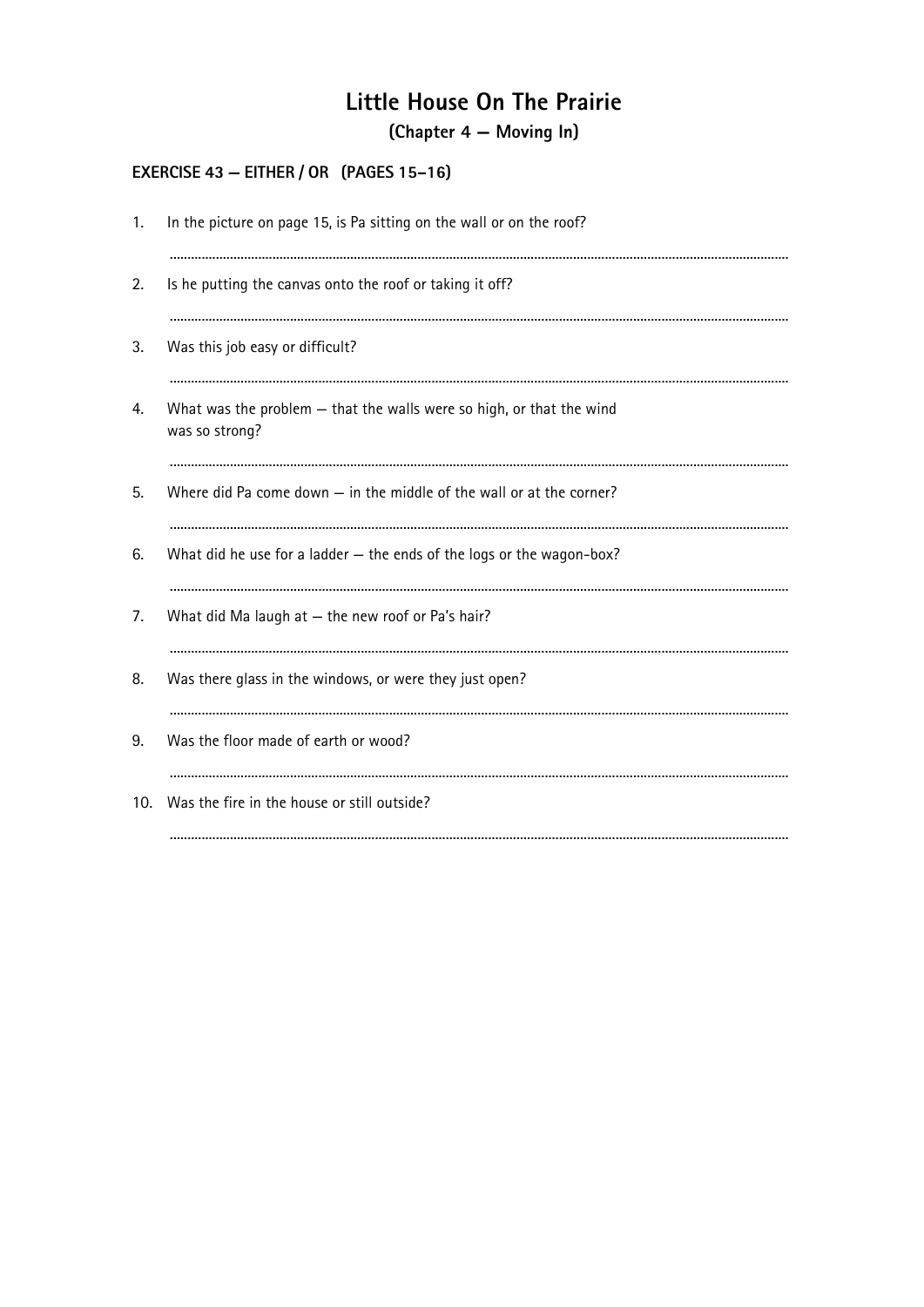(Chapter 4 – Moving In)

| Example:<br>The walls are up. $\Rightarrow$ The walls were up.<br>Pa must build the stable.<br>$\mathbf{1}$ .<br>The family are moving into the house.<br>2.<br>The girls begin to help Ma.<br>3.<br>They carry things inside.<br>4.<br>Pa is stretching canvas over the roof.<br>5.<br>It jerks hard in the wind.<br>6.<br>Pa holds onto the wall with his legs.<br>7.<br>He comes down the corner of the house.<br>8.<br>He uses the ends of the logs for a ladder.<br>9.<br>He runs his hand through his hair so that it stands up wildly.<br>10. | <b>EXERCISE 44 - PUT INTO THE PAST TENSE (PAGES 15-16)</b> |  |                                                    |  |  |
|------------------------------------------------------------------------------------------------------------------------------------------------------------------------------------------------------------------------------------------------------------------------------------------------------------------------------------------------------------------------------------------------------------------------------------------------------------------------------------------------------------------------------------------------------|------------------------------------------------------------|--|----------------------------------------------------|--|--|
|                                                                                                                                                                                                                                                                                                                                                                                                                                                                                                                                                      |                                                            |  |                                                    |  |  |
|                                                                                                                                                                                                                                                                                                                                                                                                                                                                                                                                                      |                                                            |  | (Careful! 'Must' has a special form for the past!) |  |  |
|                                                                                                                                                                                                                                                                                                                                                                                                                                                                                                                                                      |                                                            |  |                                                    |  |  |
|                                                                                                                                                                                                                                                                                                                                                                                                                                                                                                                                                      |                                                            |  |                                                    |  |  |
|                                                                                                                                                                                                                                                                                                                                                                                                                                                                                                                                                      |                                                            |  |                                                    |  |  |
|                                                                                                                                                                                                                                                                                                                                                                                                                                                                                                                                                      |                                                            |  |                                                    |  |  |
|                                                                                                                                                                                                                                                                                                                                                                                                                                                                                                                                                      |                                                            |  |                                                    |  |  |
|                                                                                                                                                                                                                                                                                                                                                                                                                                                                                                                                                      |                                                            |  |                                                    |  |  |
|                                                                                                                                                                                                                                                                                                                                                                                                                                                                                                                                                      |                                                            |  |                                                    |  |  |
|                                                                                                                                                                                                                                                                                                                                                                                                                                                                                                                                                      |                                                            |  |                                                    |  |  |
|                                                                                                                                                                                                                                                                                                                                                                                                                                                                                                                                                      |                                                            |  | (Two verbs!)                                       |  |  |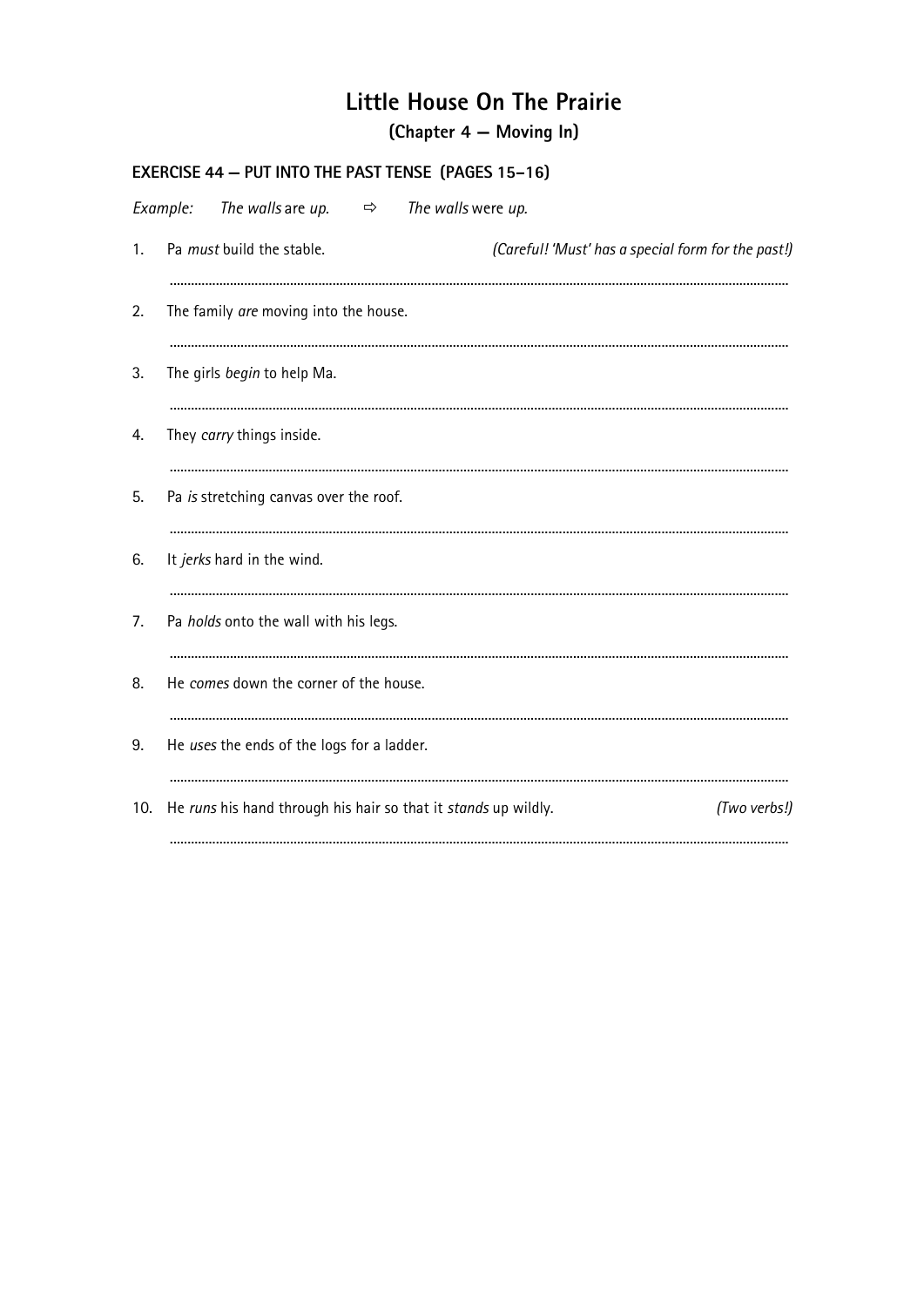(Chapter 4 – Moving In)

### **EXERCISE 45 - MAKE THESE STATEMENTS NEGATIVE (PAGES 15-16)**

| Example: | Pa had to build the stable first.<br>The roof was made of wood. | ⇨<br>⇨ | Pa didn't have to build the stable first.<br>The roof wasn't made of wood. |
|----------|-----------------------------------------------------------------|--------|----------------------------------------------------------------------------|
| 1.       | Pet and Patty could be inside the house.                        |        | (Be careful!)                                                              |
| 2.       | Ma swept the ground outside the house.                          |        |                                                                            |
| 3.       | The girls carried things out.                                   |        |                                                                            |
| 4.       | They helped Pa with the roof.                                   |        |                                                                            |
| 5.       | It was easy for Pa to tie the canvas down.                      |        |                                                                            |
| 6.       | Pa asked Ma to help him.                                        |        |                                                                            |
| 7.       | He jumped down from the roof.                                   |        |                                                                            |
| 8.       | He used the wagon for a ladder.                                 |        |                                                                            |
| 9.       | Ma laughed at the new roof.                                     |        |                                                                            |
| 10.      | She wanted to sleep outside now.                                |        |                                                                            |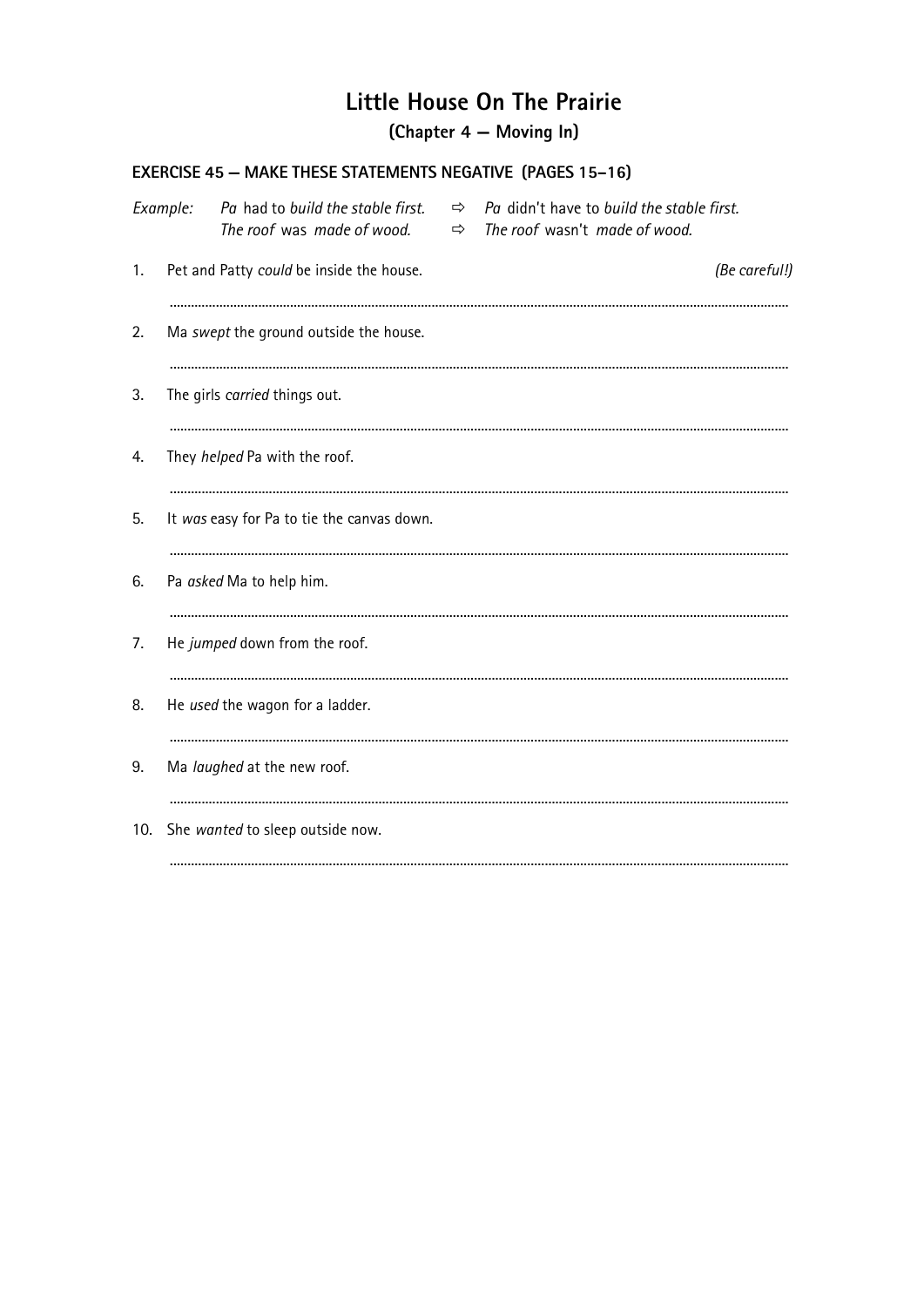(Chapter 4 – Moving In)

### EXERCISE 46 - DOLMETSCHEN (PAGES 15-16)

Folgende Sätze sind alle im Text zu finden. Manchmal musst du aber ein paar Wörter weglassen oder hinzufügen!

| 1.  | Wir können ohne einen Fußboden einziehen.                     |                                     |
|-----|---------------------------------------------------------------|-------------------------------------|
| 2.  | Die Pferde müssen auch in einem Gebäude sein.                 |                                     |
| 3.  | Wir ziehen heute ins Haus ein.                                |                                     |
| 4.  | Pa war dabei, die Wagenplane über dem Dachstuhl auszubreiten. |                                     |
| 5.  | Er hielt sich mit den Beinen fest.                            |                                     |
| 6.  | *Langsam machte er sie fest.                                  | $(* = Adverb. Use the '-ly'-form!)$ |
| 7.  | Sie schauten das Häuschen an.                                 |                                     |
| 8.  | Ma sagte, "Ich werde heilfroh sein, da hineinzukommen."       |                                     |
| 9.  | Es gab keine Fenster und *keinen Fußboden außer der Erde.     | $f^*$ = Use 'there ' again!)        |
| 10. | Pas Gewehr lag auf den Pflöcken über der Türöffnung.          |                                     |
|     |                                                               |                                     |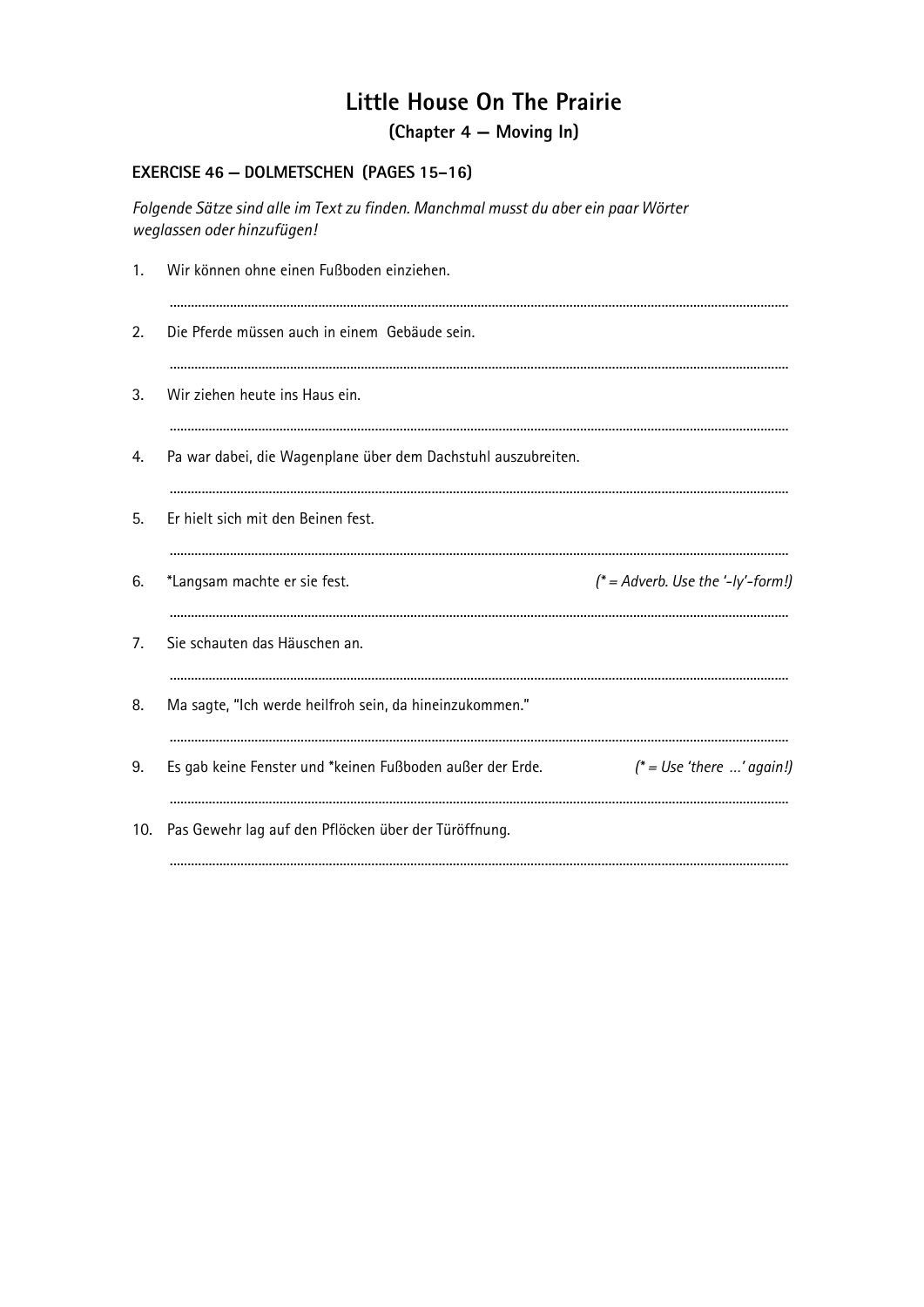(Chapter 4 – Moving In)

|     | <b>EXERCISE 47 - MAKE QUESTIONS (PAGES 15-16)</b> |  |  |                                                                             |                             |  |  |
|-----|---------------------------------------------------|--|--|-----------------------------------------------------------------------------|-----------------------------|--|--|
|     | Example:                                          |  |  | Baby Carrie sat in Ma's lap. $\Rightarrow$ Did Baby Carrie sit in Ma's lap? |                             |  |  |
| 1.  | Pa came down the corner of the house.             |  |  |                                                                             |                             |  |  |
| 2.  | He ran his hand through his hair.                 |  |  |                                                                             |                             |  |  |
| 3.  | His hair stood up wildly.                         |  |  |                                                                             |                             |  |  |
| 4.  | Ma burst out laughing.                            |  |  |                                                                             |                             |  |  |
| 5.  | They looked at the house.                         |  |  |                                                                             |                             |  |  |
| 6.  | There was no door.                                |  |  |                                                                             |                             |  |  |
| 7.  | There were no windows.                            |  |  |                                                                             |                             |  |  |
| 8.  | But they could move in.                           |  |  |                                                                             | (No 'but' in the question!) |  |  |
| 9.  | The camp fire stayed where it had been.           |  |  |                                                                             |                             |  |  |
| 10. | Ma wanted a clothes-line next.                    |  |  |                                                                             |                             |  |  |
|     |                                                   |  |  |                                                                             |                             |  |  |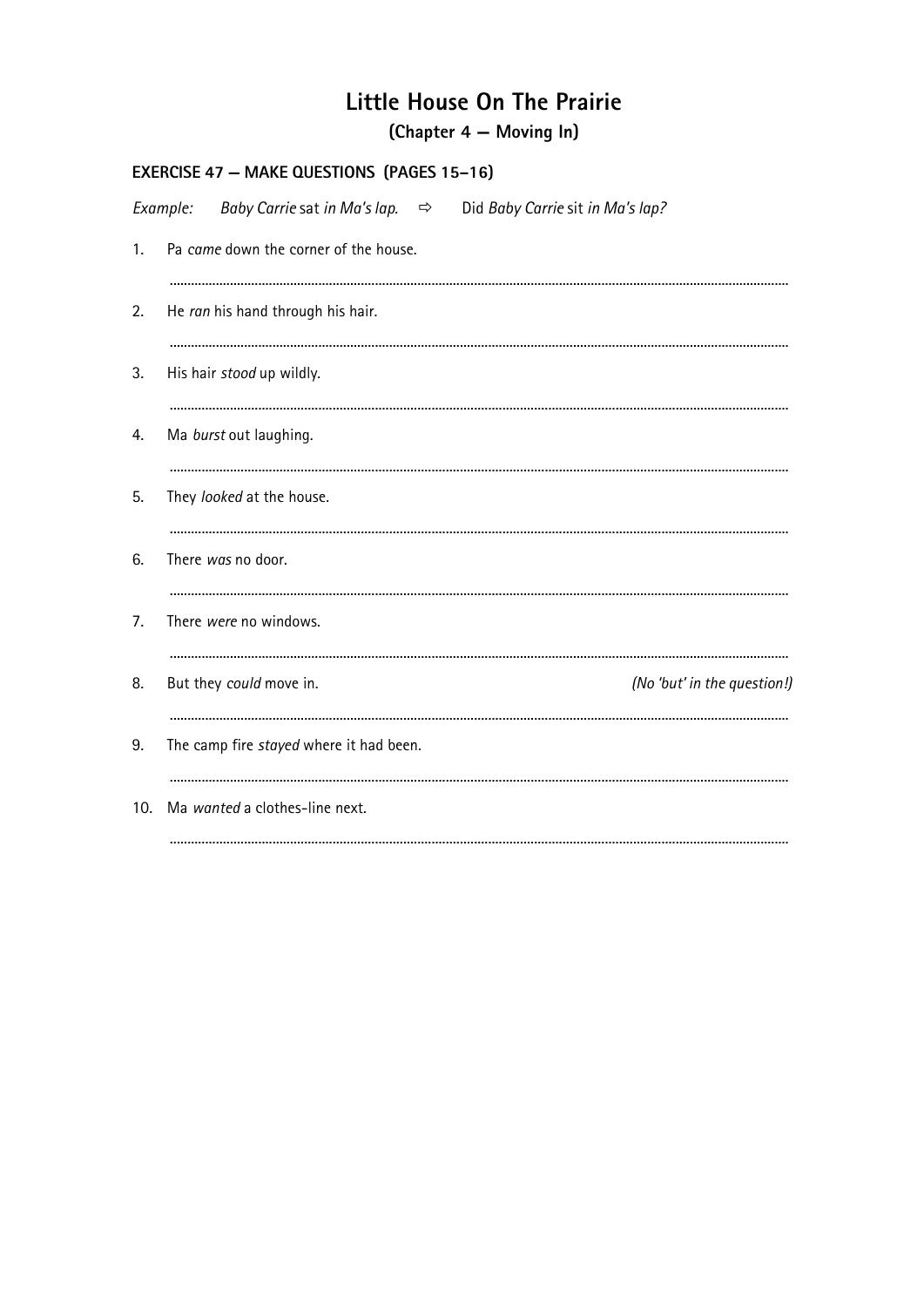(Chapter 4 – Moving In)

### EXERCISE 48 - VOCABULARY (PAGES 15-16)

Find the answers in the 'Vocabulary Page by Page' section, looking in the middle column.

| 1.  | What is a word which means the side of a house?       |
|-----|-------------------------------------------------------|
| 2.  | What do we call the part of the room we walk on?      |
| 3.  | What is the opposite of outside?                      |
| 4.  | What is a word meaning the first meal of the day?     |
| 5.  | What do we call the part of the house over our heads? |
| 6.  | Kids need fresh  after an English lesson.             |
| 7.  | We have two s, dogs have four.                        |
| 8.  | We  this pot for cooking.                             |
| 9.  | We drove  the tunnel.                                 |
| 10. | Stay here and   the bus.                              |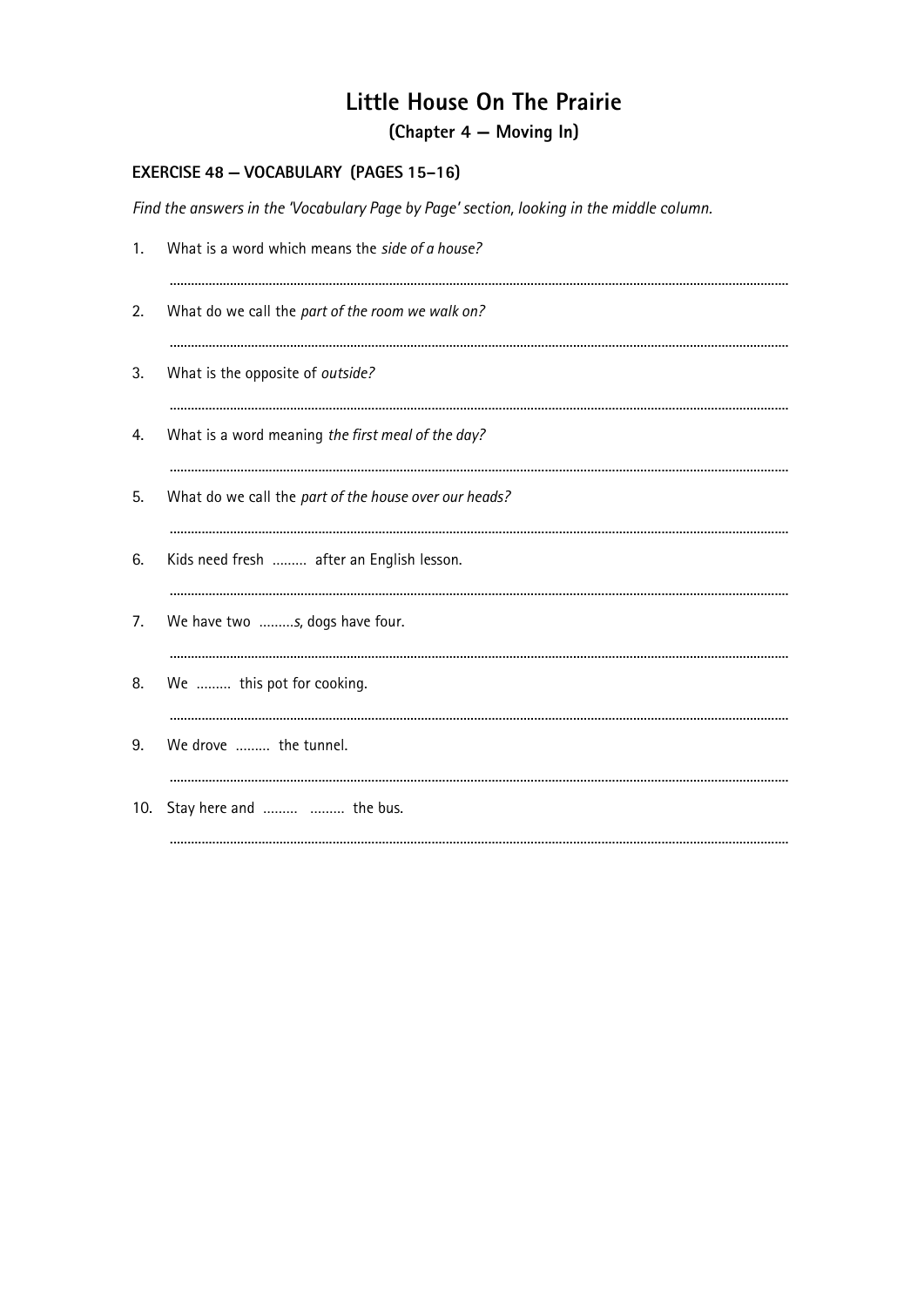(Chapter 4 – Moving In)

#### **EXERCISE 49 - MAKE SENTENCES (PAGES 15-16)**

Make up at least one sentence each here. You can stay close to the text or invent your own: not too long, but not too short. The sentences can be serious or amusing, but not embarrassing!

| 1. | We'd better             |
|----|-------------------------|
| 2. | began to                |
| 3. | was on                  |
| 4. | came down               |
| 5. | There was               |
| 6. | There were              |
| 7. | By dinner-time          |
| 8. | Only                    |
| 9. | as soon as              |
|    | 10.  before winter came |
|    |                         |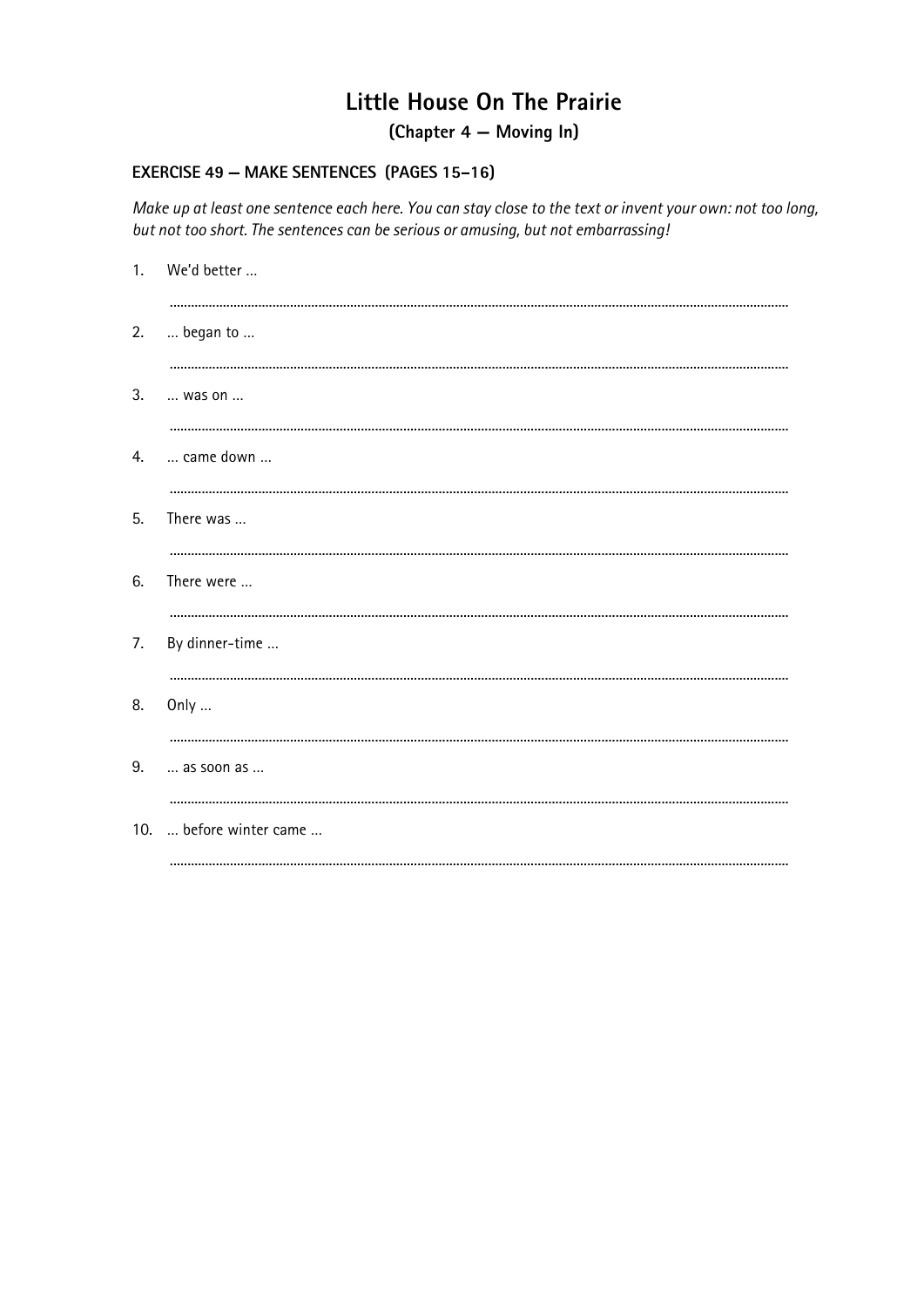(Chapter 4 – Moving In)

|     | <b>EXERCISE 50 - PUT INTO THE PRESENT TENSE (PAGES 15-16)</b>                           |               |  |  |  |  |  |
|-----|-----------------------------------------------------------------------------------------|---------------|--|--|--|--|--|
|     | Example: Pa played Laura's favorite song. $\Rightarrow$ Pa plays Laura's favorite song. |               |  |  |  |  |  |
| 1.  | On the roof, Pa held the canvas tight.                                                  |               |  |  |  |  |  |
| 2.  | He tied it down to the walls.                                                           |               |  |  |  |  |  |
| 3.  | Then he came down.                                                                      |               |  |  |  |  |  |
| 4.  | Now they could live in the house.                                                       | (Be careful!) |  |  |  |  |  |
| 5.  | There were no windows.                                                                  |               |  |  |  |  |  |
| 6.  | But it was a pleasant house.                                                            |               |  |  |  |  |  |
| 7.  | Only the camp fire stayed where it was.                                                 | (Two verbs!)  |  |  |  |  |  |
| 8.  | Pa planned to make a solid roof before winter came.                                     | (Two verbs!)  |  |  |  |  |  |
| 9.  | Ma wanted a clothes-line when that was all done.                                        | (Two verbs!)  |  |  |  |  |  |
| 10. | Pa laughed and said, "Yes."                                                             | (Two verbs!)  |  |  |  |  |  |
|     |                                                                                         |               |  |  |  |  |  |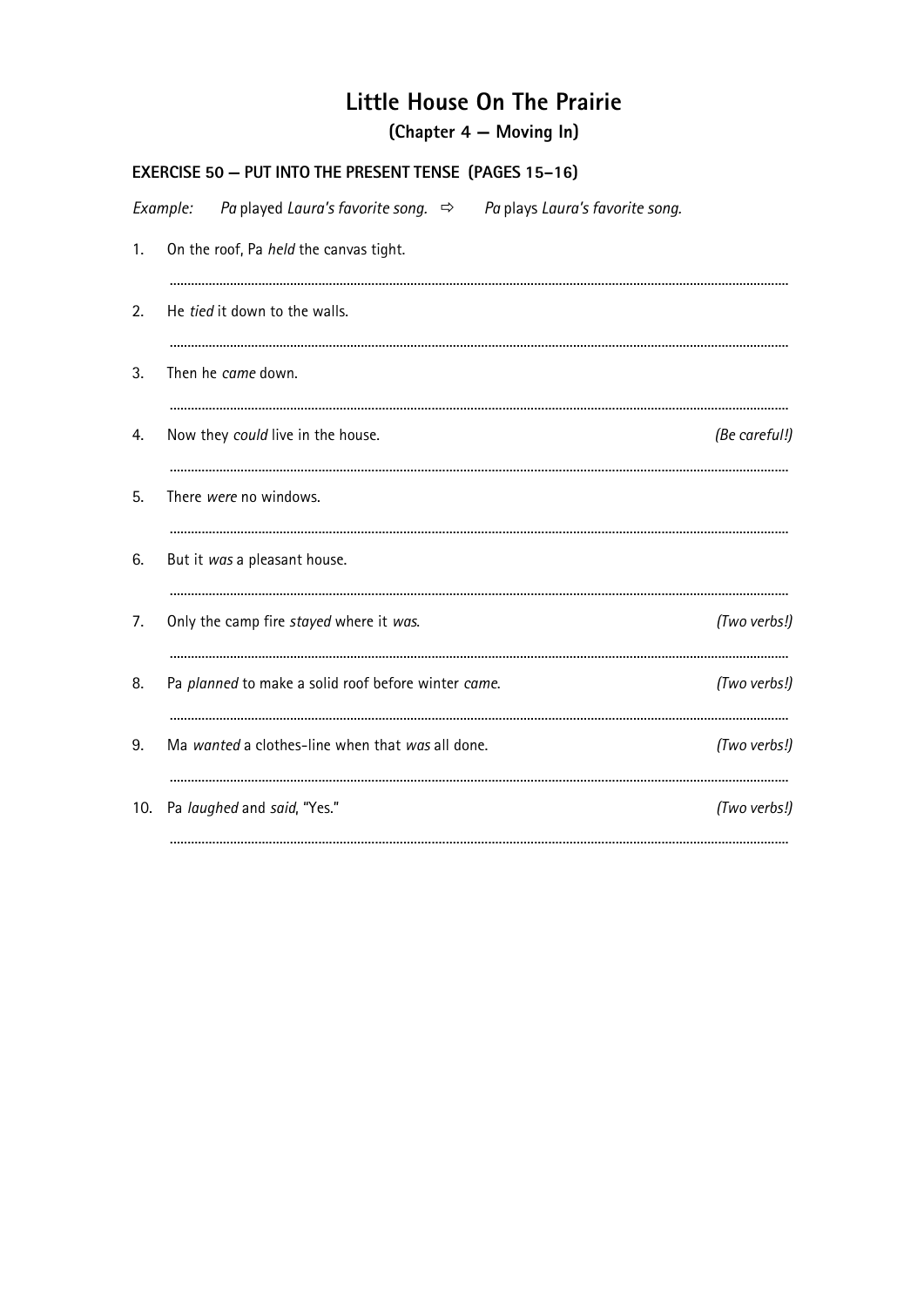(Chapter 4 – Moving In)

### **EXERCISE 51 - DID YOU UNDERSTAND THE CHAPTER? (PAGES 15-16)**

| 1.  | Why does Pa want to move into the house without a floor?                      |
|-----|-------------------------------------------------------------------------------|
| 2.  | He says this "in the morning" (15,1). What tells us that it is early morning? |
| 3.  | " carry things into the house" (15,7). What were some of the things?          |
| 4.  | What does Pa use to make a roof quickly?                                      |
| 5.  | How does he fasten this to the walls?                                         |
| 6.  | Why is this work difficult?                                                   |
| 7.  | Why does Ma burst out laughing?                                               |
| 8.  | Why will she be thankful to be in the house?                                  |
| 9.  | Why must the camp fire stay outside at the moment?                            |
| 10. | Why must the fireplace and the solid roof wait?                               |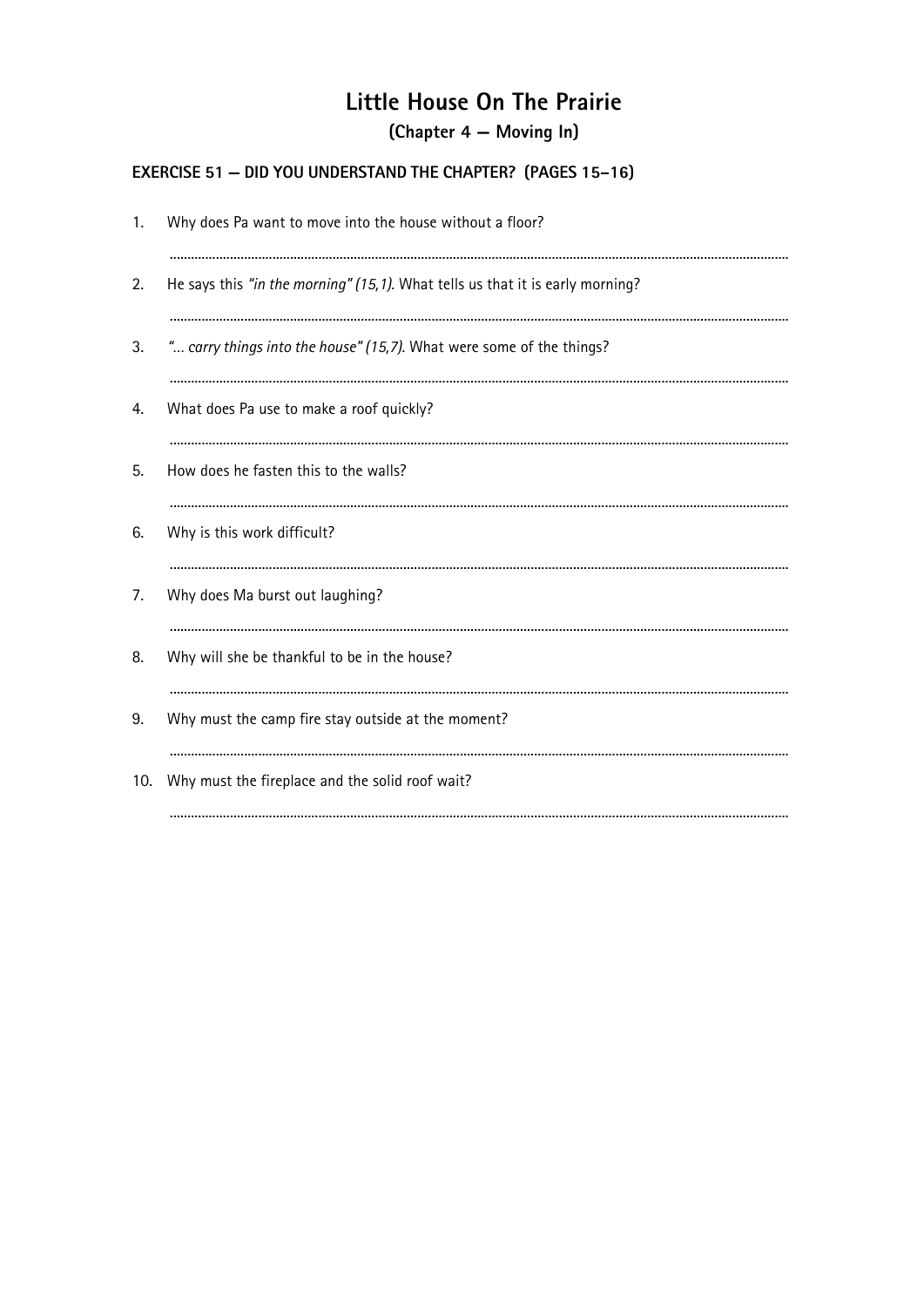(Chapter 4 – Moving In)

#### **EXERCISE 52 - RETELLING THE STORY (PAGES 15-16)**

Talk about one of the following topics to the class, in just a few sentences. Write things down in the space below if you like, but when you speak to the class the rule is: no notes, no pieces of paper and no text! If you're nervous, give these notes to the teacher, who can be your 'prompter'.

The numbers after each topic show you where to look: 13,15 means page 13, line 15.

- $1.$ Making the house ready to move in (15,4-13).
- Things that are not yet finished (16,4-12).  $2.$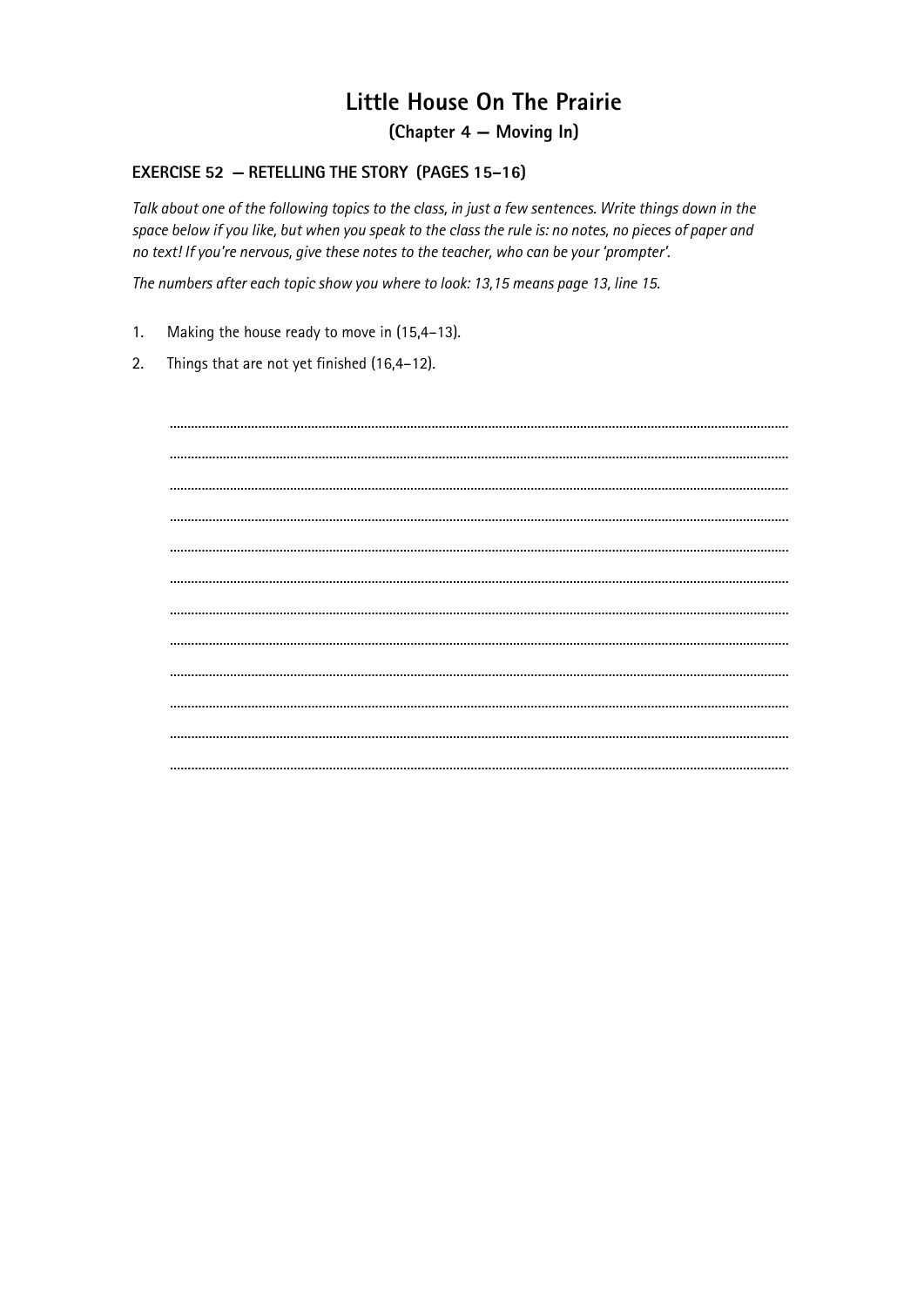(Chapter 4 – Moving In)

#### **EXERCISE 53 - WRITING YOUR OWN TEXT**

Your teacher will tell you how much to write!

Plans for the future. Write about what you would make first, and why!  $1<sub>1</sub>$ 

SOME IDEAS: In this chapter, Laura talks about a solid roof, a floor and a fireplace. And at the end, Pa and Ma mention a clothes-line and a well. And look at 16,6-9 - there is no furniture at all (except for the wagon-seat)!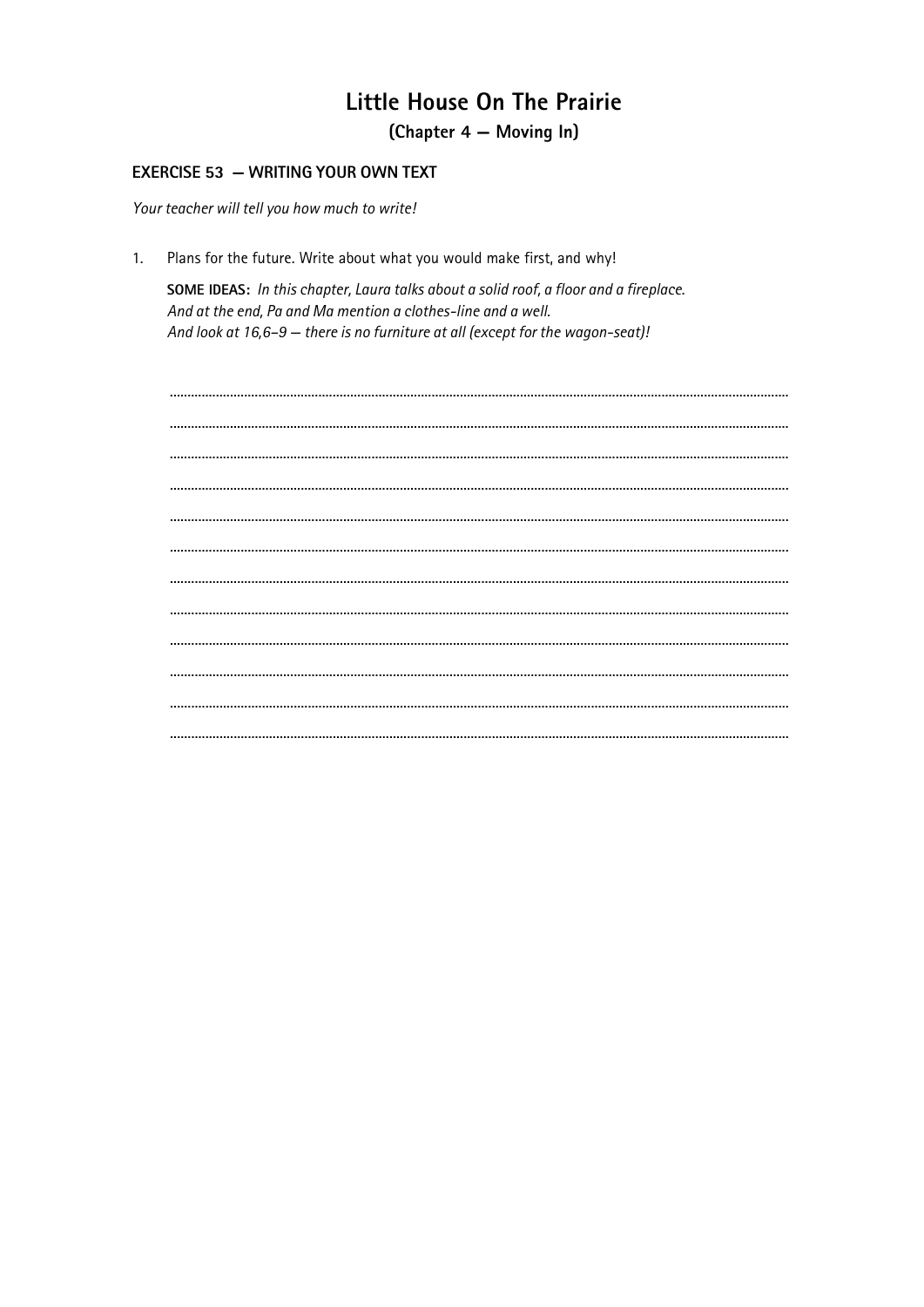### **EXERCISE 54 - WHAT & WHERE (PAGE 16)**

| 1. | What did Pa have to do now?                                |  |  |  |  |  |
|----|------------------------------------------------------------|--|--|--|--|--|
| 2. | What did he have to do after this?                         |  |  |  |  |  |
| 3. | Where did Pa mark the large circle?                        |  |  |  |  |  |
| 4. | Where did he cut the circle of grass with his spade?       |  |  |  |  |  |
| 5. | What did he begin doing now?                               |  |  |  |  |  |
| 6. | Where did the spade fall when Pa threw it out of the hole? |  |  |  |  |  |
| 7. | What would Mr. Scott do?                                   |  |  |  |  |  |
| 8. | What would Pa do later?                                    |  |  |  |  |  |
| 9. | What did Mr. Scott look like?                              |  |  |  |  |  |
|    | 10. What did Laura run out to watch?                       |  |  |  |  |  |
|    |                                                            |  |  |  |  |  |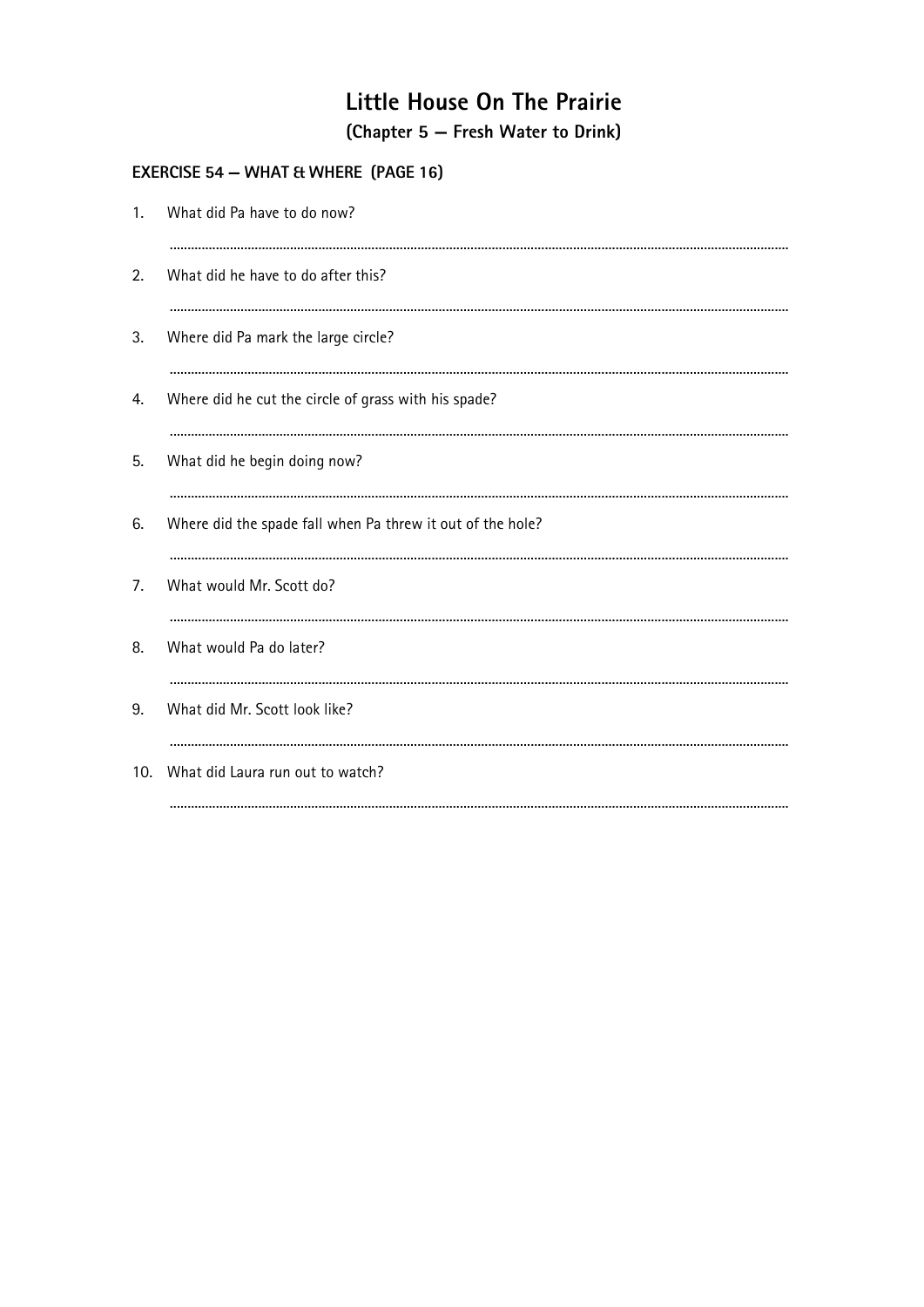| <b>EXERCISE 55 - MAKE NORMAL STATEMENTS (PAGE 17)</b> |          |                                                                                  |   |                                                         |              |  |
|-------------------------------------------------------|----------|----------------------------------------------------------------------------------|---|---------------------------------------------------------|--------------|--|
|                                                       | Example: | Did Mr. Scott come next morning? $\Rightarrow$<br>Laura didn't run out to watch. | ⇨ | Mr. Scott came next morning.<br>Laura ran out to watch. |              |  |
| 1.                                                    |          | Had Pa and Mr. Scott made a windlass?                                            |   |                                                         |              |  |
| 2.                                                    |          | It didn't stand over the well.                                                   |   |                                                         |              |  |
| 3.                                                    |          | Did two buckets hang from it?                                                    |   |                                                         |              |  |
| 4.                                                    |          | The buckets didn't go up and down on a rope.                                     |   |                                                         |              |  |
| 5.                                                    |          | Did Mr. Scott slide down the rope and dig?                                       |   |                                                         | (Two verbs!) |  |
| 6.                                                    |          | He didn't fill the buckets with earth.                                           |   |                                                         |              |  |
| 7.                                                    |          | Did he haul up the buckets after dinner?                                         |   |                                                         |              |  |
| 8.                                                    |          | Did Pa light a candle every morning?                                             |   |                                                         |              |  |
| 9.                                                    |          | He didn't lower it to the bottom in a bucket.                                    |   |                                                         |              |  |
| 10.                                                   |          | Did Laura see the candle burning down in the ground?                             |   |                                                         |              |  |
|                                                       |          |                                                                                  |   |                                                         |              |  |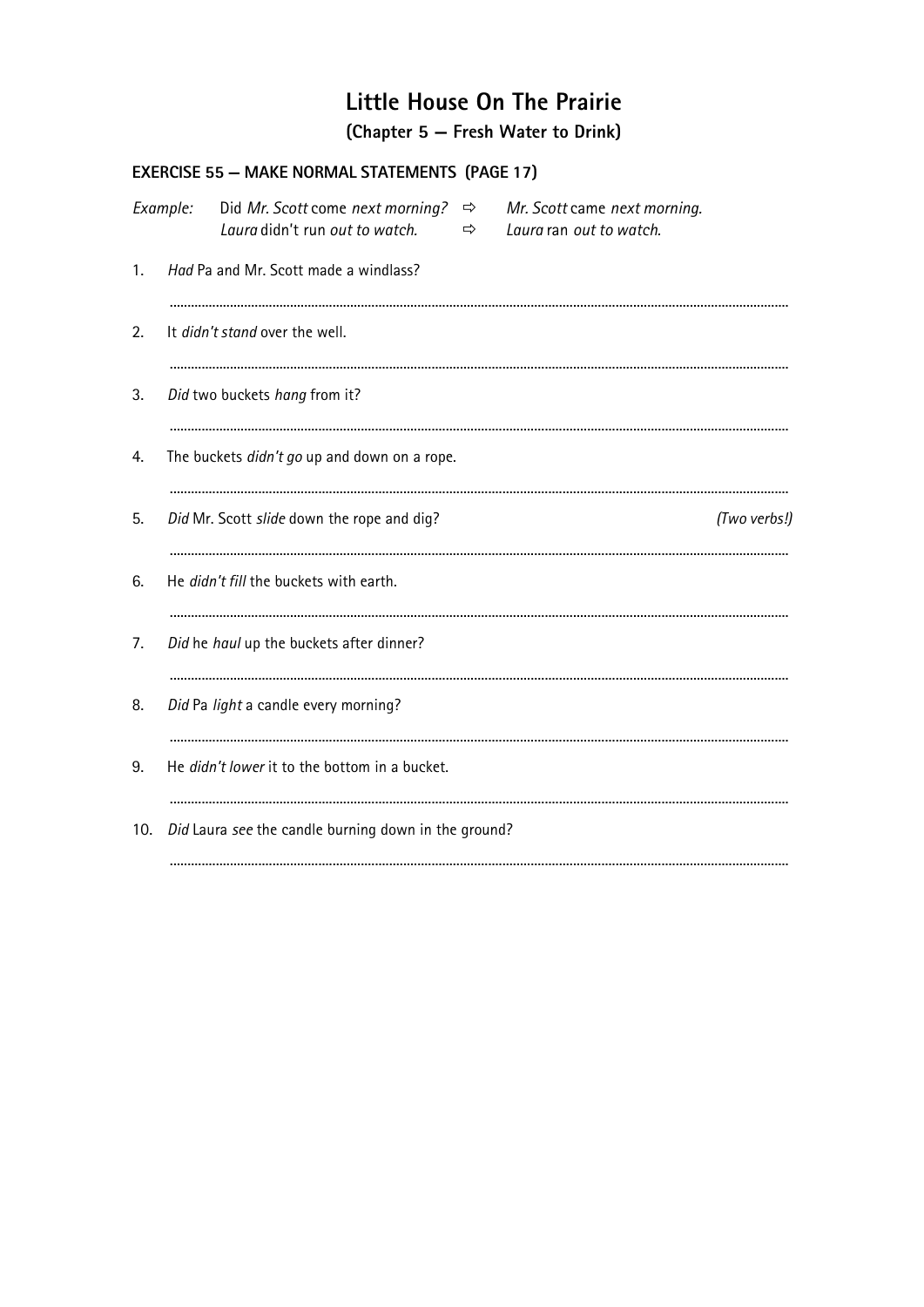### EXERCISE 56 - EITHER / OR (PAGES 16-17)

| 1. | What must Pa do first - make the trip to town or dig the well?                          |
|----|-----------------------------------------------------------------------------------------|
| 2. | What did he use to cut the grass in the circle $-$ his spade or the axe?                |
| 3. | Who would help him dig the well - Ma and the girls, or Mr. Scott?                       |
| 4. | Was Mr. Scott short and stout, or lean and tall?                                        |
| 5. | Where did the windlass stand $-$ over the well, or next to it?                          |
| 6. | How many buckets did the windlass have $-$ one or two?                                  |
| 7. | Who went down the well in the morning - Pa or Mr. Scott?                                |
| 8. | Who went down the well after dinner – Pa or Mr. Scott?                                  |
| 9. | Did Pa lower the candle before Mr. Scott went down, or when he was<br>down in the well? |
|    | 10. Was the bottom of the well far down in the ground, or not very far?                 |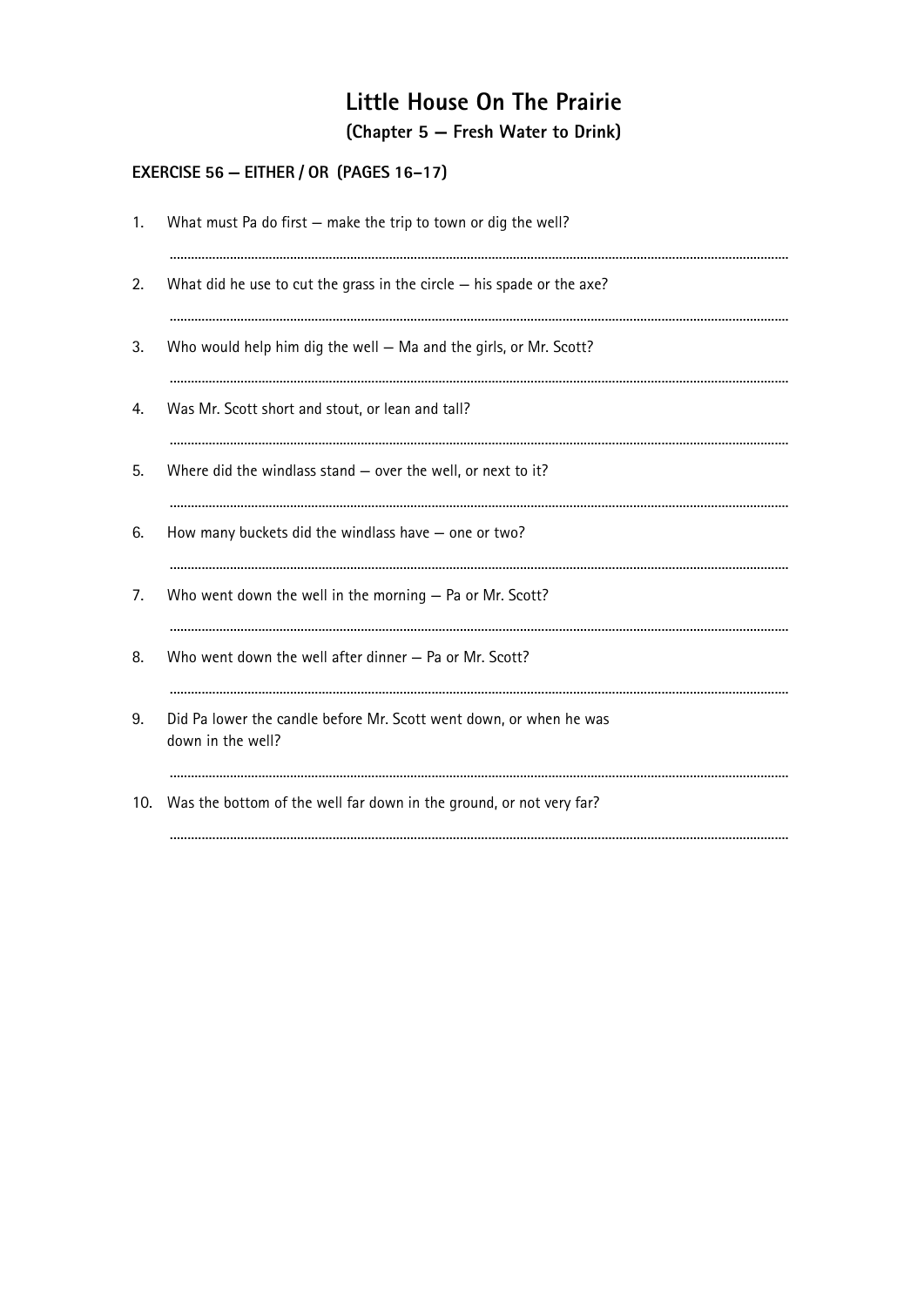| EXERCISE 57 - PUT INTO THE PAST TENSE (PAGES 17-18) |                                                                                                  |              |  |  |  |  |  |
|-----------------------------------------------------|--------------------------------------------------------------------------------------------------|--------------|--|--|--|--|--|
|                                                     | Palowers the candle into the well. $\Rightarrow$ Palowered the candle into the well.<br>Example: |              |  |  |  |  |  |
| 1.                                                  | Mr. Scott comes while Pa is eating breakfast.                                                    | (Two verbs!) |  |  |  |  |  |
| 2.                                                  | Pa drinks his coffee and goes out.                                                               | (Two verbs!) |  |  |  |  |  |
| 3.                                                  | The windlass begins to creak and Pa whistles.                                                    | (Two verbs!) |  |  |  |  |  |
| 4.                                                  | Then the whistling stops.                                                                        |              |  |  |  |  |  |
| 5.                                                  | Pa has to go down to help Mr. Scott.                                                             |              |  |  |  |  |  |
| 6.                                                  | He ties the rope to the windlass.                                                                |              |  |  |  |  |  |
| 7.                                                  | Now he swings into the well.                                                                     |              |  |  |  |  |  |
| 8.                                                  | The sun and the wind are warm, but Laura is cold.                                                | (Two verbs!) |  |  |  |  |  |
| 9.                                                  | Somehow Pa gets out of the well.                                                                 |              |  |  |  |  |  |
| 10.                                                 | He sits there on the ground.                                                                     |              |  |  |  |  |  |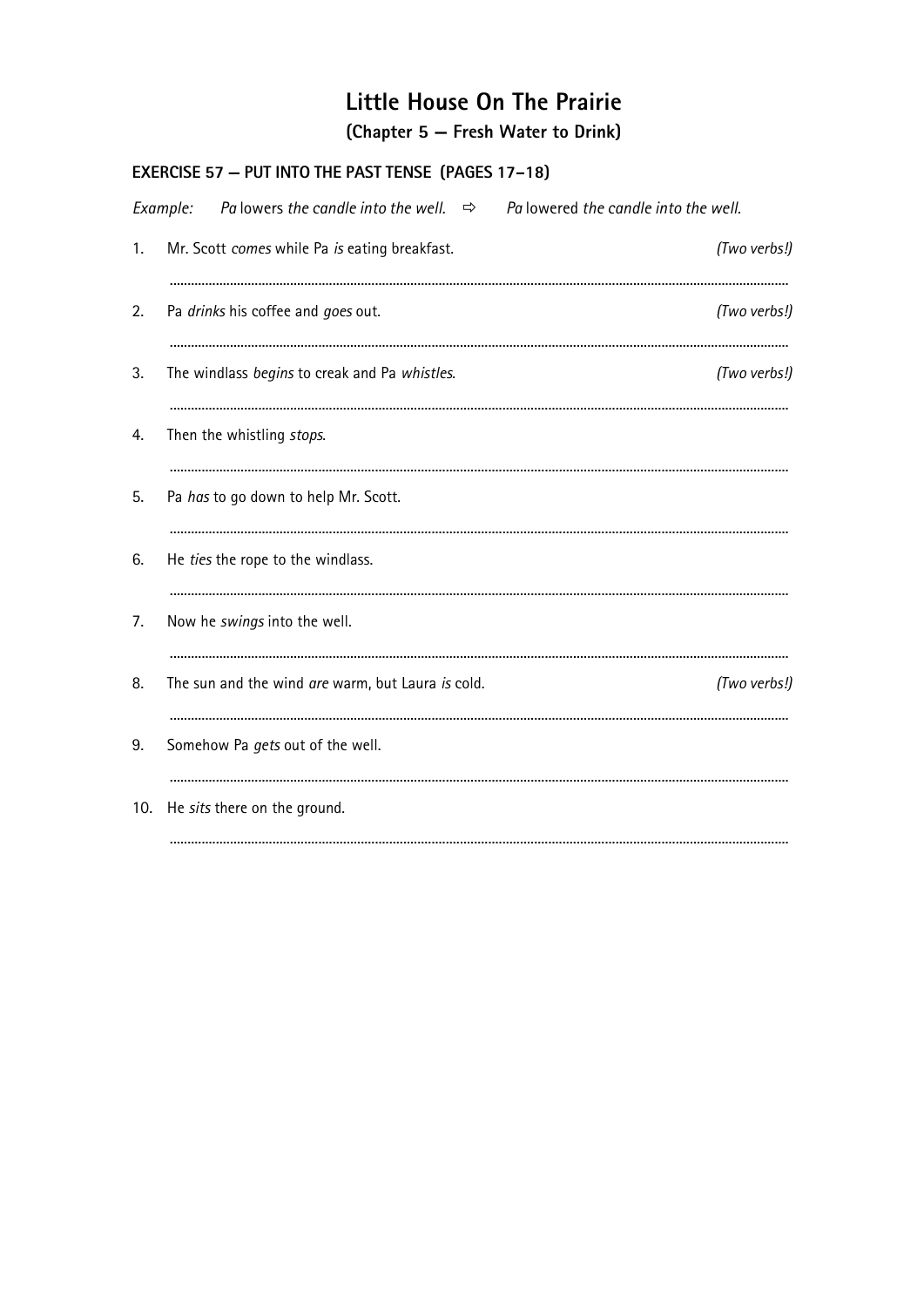|     | EXERCISE 58 - MAKE THESE STATEMENTS NEGATIVE (PAGE 18) |                                              |               |                                                                                                                 |               |  |  |
|-----|--------------------------------------------------------|----------------------------------------------|---------------|-----------------------------------------------------------------------------------------------------------------|---------------|--|--|
|     | Example:                                               | Did Ma go down the well?                     | $\Rightarrow$ | Ma didn't go down the well.<br>Laura saw the candle burning. $\Rightarrow$ Laura didn't see the candle burning. |               |  |  |
| 1.  |                                                        | It was easy for Pa to climb out of the well. |               |                                                                                                                 | (Be careful!) |  |  |
| 2.  |                                                        | Ma went to get water.                        |               |                                                                                                                 |               |  |  |
| 3.  |                                                        | Pa turned the windlass alone.                |               |                                                                                                                 |               |  |  |
| 4.  |                                                        | Did the bucket come up quickly?              |               |                                                                                                                 |               |  |  |
| 5.  |                                                        | Was Mr. Scott sitting on the bucket?         |               |                                                                                                                 | (Be careful!) |  |  |
| 6.  |                                                        | Laura pulled him onto the grass.             |               |                                                                                                                 |               |  |  |
| 7.  |                                                        | Pa took him into the house.                  |               |                                                                                                                 |               |  |  |
| 8.  |                                                        | Laura started to cry.                        |               |                                                                                                                 |               |  |  |
| 9.  |                                                        | Ma wanted Pa to run such risks.              |               |                                                                                                                 |               |  |  |
| 10. |                                                        | Did Pa leave Mr. Scott to die in the well?   |               |                                                                                                                 |               |  |  |
|     |                                                        |                                              |               |                                                                                                                 |               |  |  |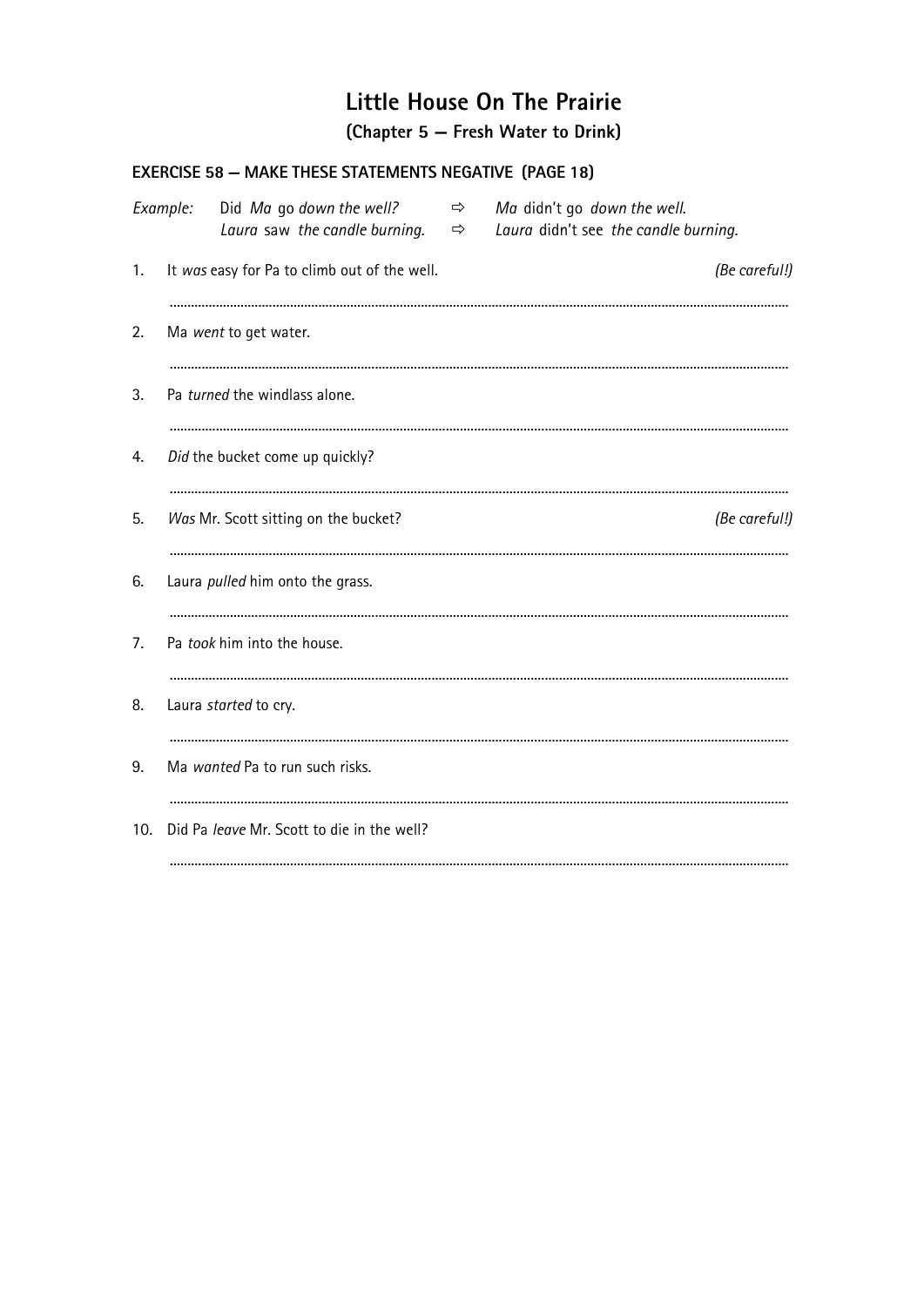### EXERCISE 59 - VOCABULARY (PAGES 16-17)

Find the answers in the 'Vocabulary Page by Page' section, looking in the middle column.

| 1.  | You must  the garden before you can plant flowers.                         |
|-----|----------------------------------------------------------------------------|
| 2.  | What is a word meaning a deep hole with fresh water in it?                 |
| 3.  | Plants grow in the                                                         |
| 4.  | He broke his leg and   go to hospital.                                     |
| 5.  | What is a word which means strong cord that you can tie?                   |
| 6.  | What is a word meaning to move round and round?                            |
| 7.  | What is a word which means the same as nearly, as in I am nearly finished? |
| 8.  | What is the opposite of to fill?                                           |
| 9.  | Christmas trees and birthday cakes have  on them.                          |
| 10. | What is the opposite of to the top?                                        |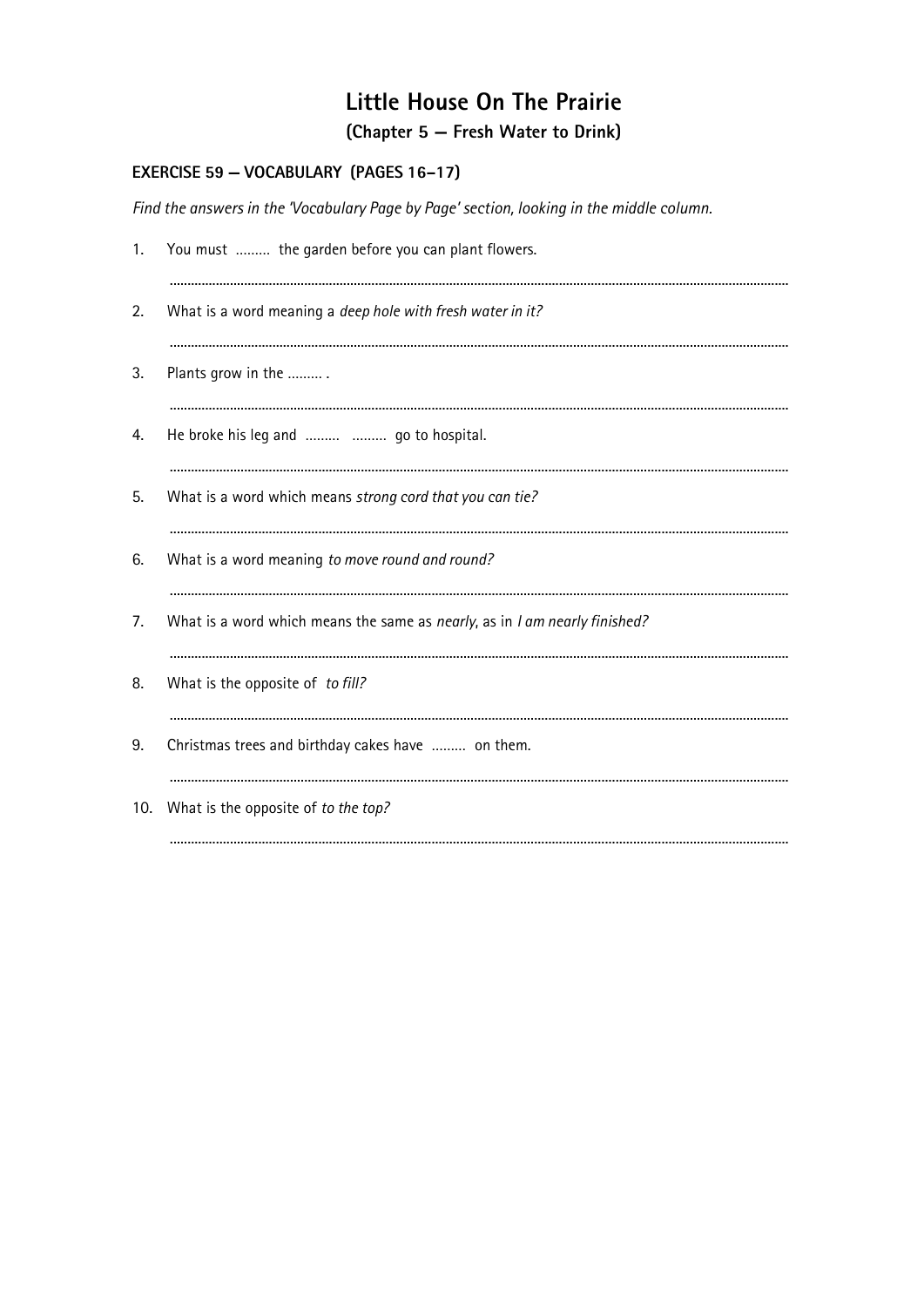### **EXERCISE 60 - DOLMETSCHEN (PAGE 18)**

Folgende Sätze sind alle im Text zu finden. Manchmal musst du aber ein paar Wörter weglassen oder hinzufügen!

| 1.  | Die Mädchen machten gerade den Abwasch, als Pas Pfeifen aufhörte.                                                                                                                                             |                             |  |
|-----|---------------------------------------------------------------------------------------------------------------------------------------------------------------------------------------------------------------|-----------------------------|--|
| 2.  | Ich muss zu Scott hinunter *.                                                                                                                                                                                 | (* You need 'go' here too!) |  |
| 3.  | Er ist ohnmächtig geworden.                                                                                                                                                                                   |                             |  |
| 4.  | Hast du die Kerze hinuntergeschickt?<br>(★ 'Have you ' und 'Did you ' gibt es beide, aber mit unterschiedlicher Bedeutung!<br>Was ist hier richtig, und warum? Wann würde man das andere verwenden? $\star$ ) |                             |  |
| 5.  | Nein, er sagte, es sei in Ordnung.                                                                                                                                                                            |                             |  |
| 6.  | Du kannst nicht hinuntergehen. Du darfst nicht!                                                                                                                                                               |                             |  |
| 7.  | Ich muss. Wir können ihn nicht sterben lassen.                                                                                                                                                                |                             |  |
| 8.  | Wenn du da unten *ohnmächtig wirst                                                                                                                                                                            | (Siehe Zeile 5!)            |  |
| 9.  | kann ich dich nicht heraufziehen.                                                                                                                                                                             |                             |  |
| 10. | Pa schwang sich in den Brunnen.                                                                                                                                                                               |                             |  |
|     |                                                                                                                                                                                                               |                             |  |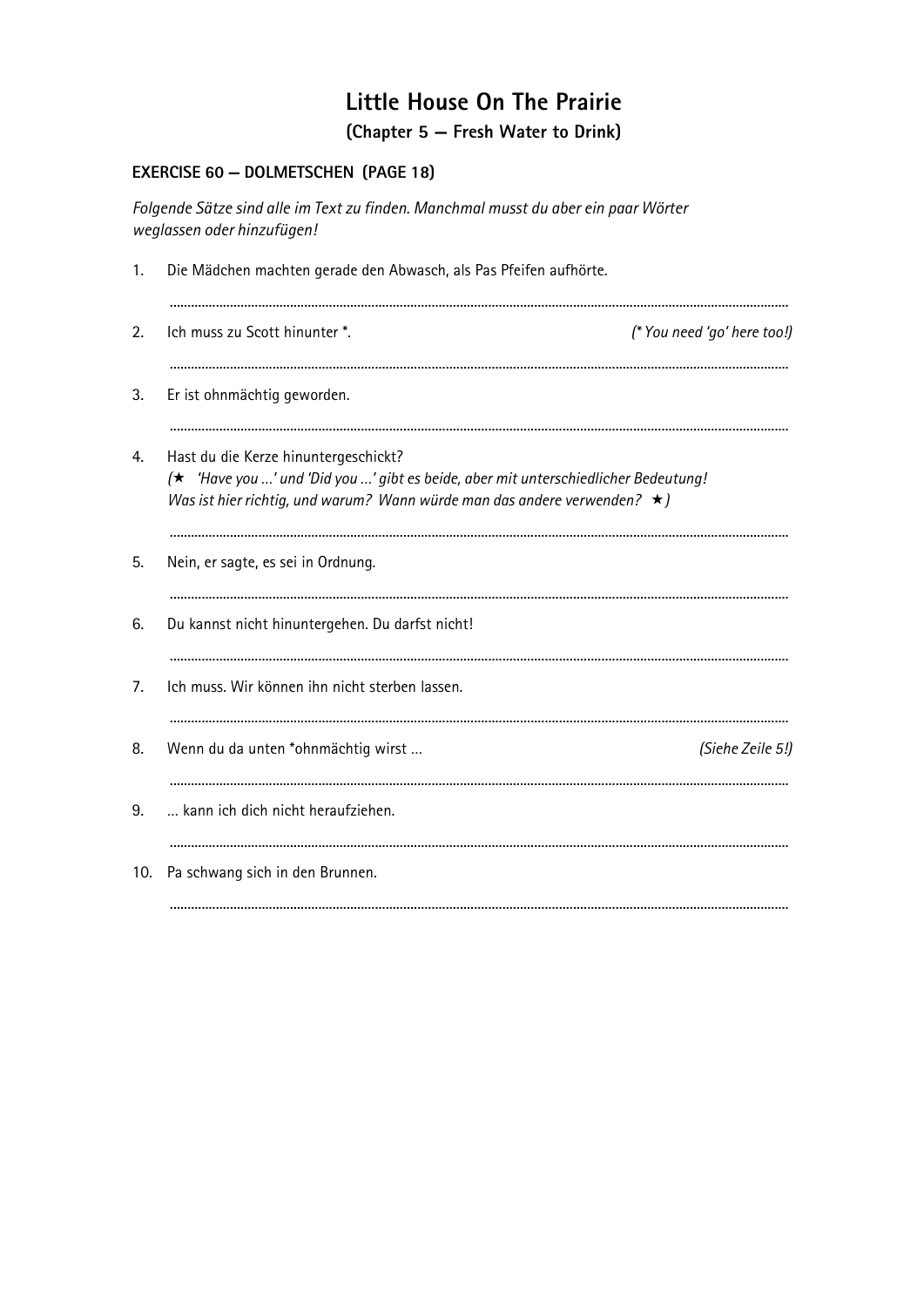| <b>EXERCISE 61 - MAKE QUESTIONS (PAGES 18-19)</b> |                                                                                                 |  |  |
|---------------------------------------------------|-------------------------------------------------------------------------------------------------|--|--|
|                                                   | Pa listened at Mr. Scott's chest. $\Rightarrow$ Did Pa listen at Mr. Scott's chest?<br>Example: |  |  |
| 1.                                                | Pa went down into the gas to help Mr. Scott.                                                    |  |  |
| 2.                                                | Mr. Scott said Pa was right about the candle.                                                   |  |  |
| 3.                                                | He thought it was foolishness.                                                                  |  |  |
| 4.                                                | But he had found out his mistake.                                                               |  |  |
| 5.                                                | Pa took Laura to the well that afternoon.                                                       |  |  |
| 6.                                                | He lighted the end of a string.                                                                 |  |  |
| 7.                                                | He <i>dropped</i> a little bundle into the well.                                                |  |  |
| 8.                                                | They heard a muffled 'bang!'                                                                    |  |  |
| 9.                                                | Smoke came out of the well.                                                                     |  |  |
| 10.                                               | They always sent the candle down now.                                                           |  |  |
|                                                   |                                                                                                 |  |  |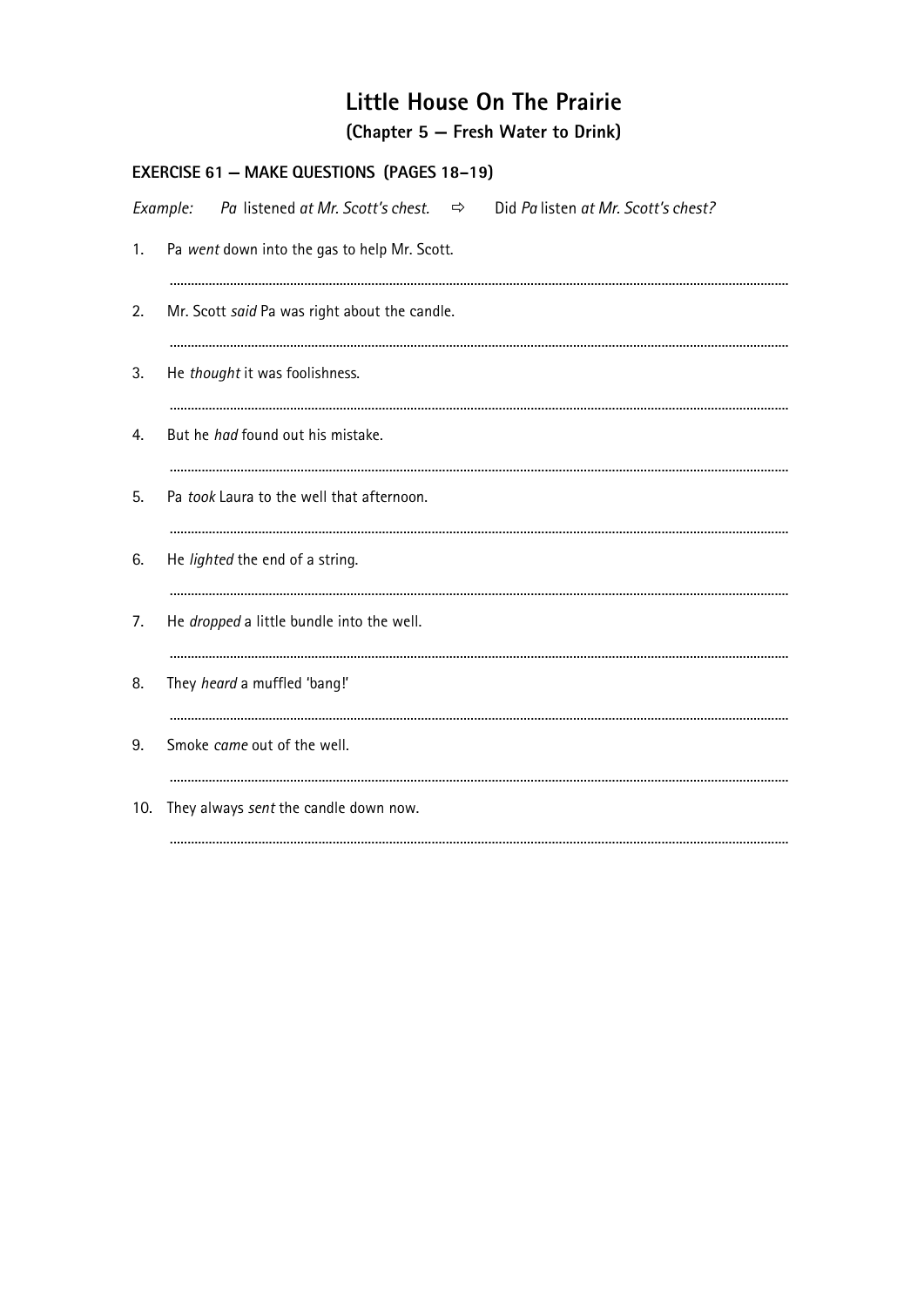#### EXERCISE 62 - MAKE SENTENCES (PAGES 18-19)

Make up at least one sentence for each of the following words or expressions. You can stay close to the text or invent your own: not too long, but also not too short. The sentences can be as serious or amusing as you like, but not embarrassing!

| had to            |
|-------------------|
| Next morning      |
| Then he began     |
| Before he went    |
| That afternoon    |
| went on ----ing   |
| But they always   |
| One day when      |
| almost full of    |
| 10. And now, when |
|                   |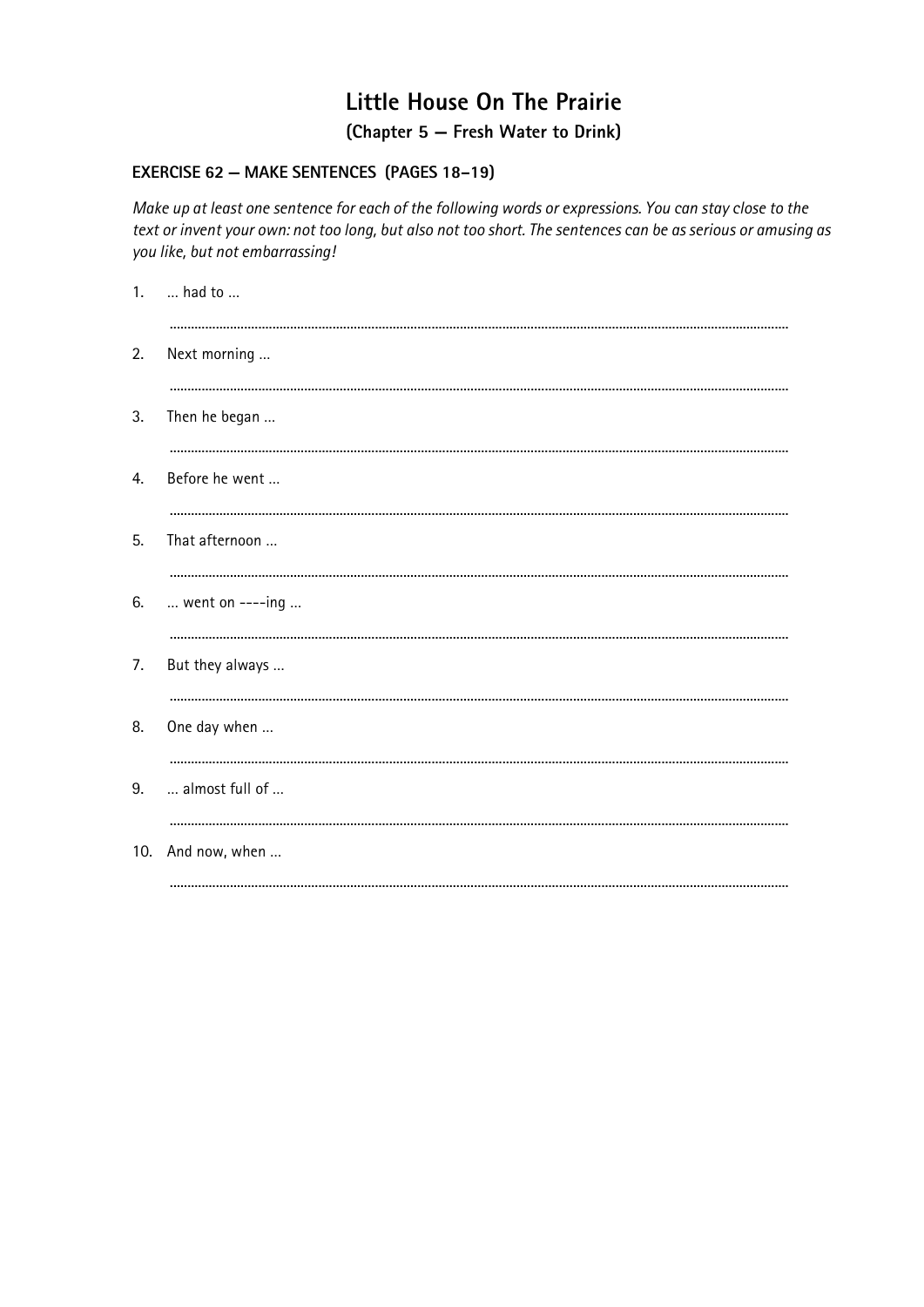|     | EXERCISE 63 - PUT INTO THE PRESENT TENSE (PAGES 19-20)              |              |
|-----|---------------------------------------------------------------------|--------------|
|     | Mr. Scott went home. $\Rightarrow$ Mr. Scott goes home.<br>Example: |              |
| 1.  | You were right about that candle.                                   |              |
| 2.  | He sometimes made a mistake.                                        |              |
| 3.  | Pa put some gunpowder in a piece of cloth.                          |              |
| 4.  | He took Laura with him to the well.                                 |              |
| 5.  | He lighted the string and dropped the bundle into the well.         | (Two verbs!) |
| 6.  | In a minute there was a 'bang!' and smoke came up.                  | (Two verbs!) |
| 7.  | Now the two men always sent the candle down first.                  |              |
| 8.  | One day, when Pa was digging, water came pouring in.                | (Two verbs!) |
| 9.  | Mr. Scott wound up the bucket, full of water.                       |              |
| 10. | Now they could always have fresh water from the well.               |              |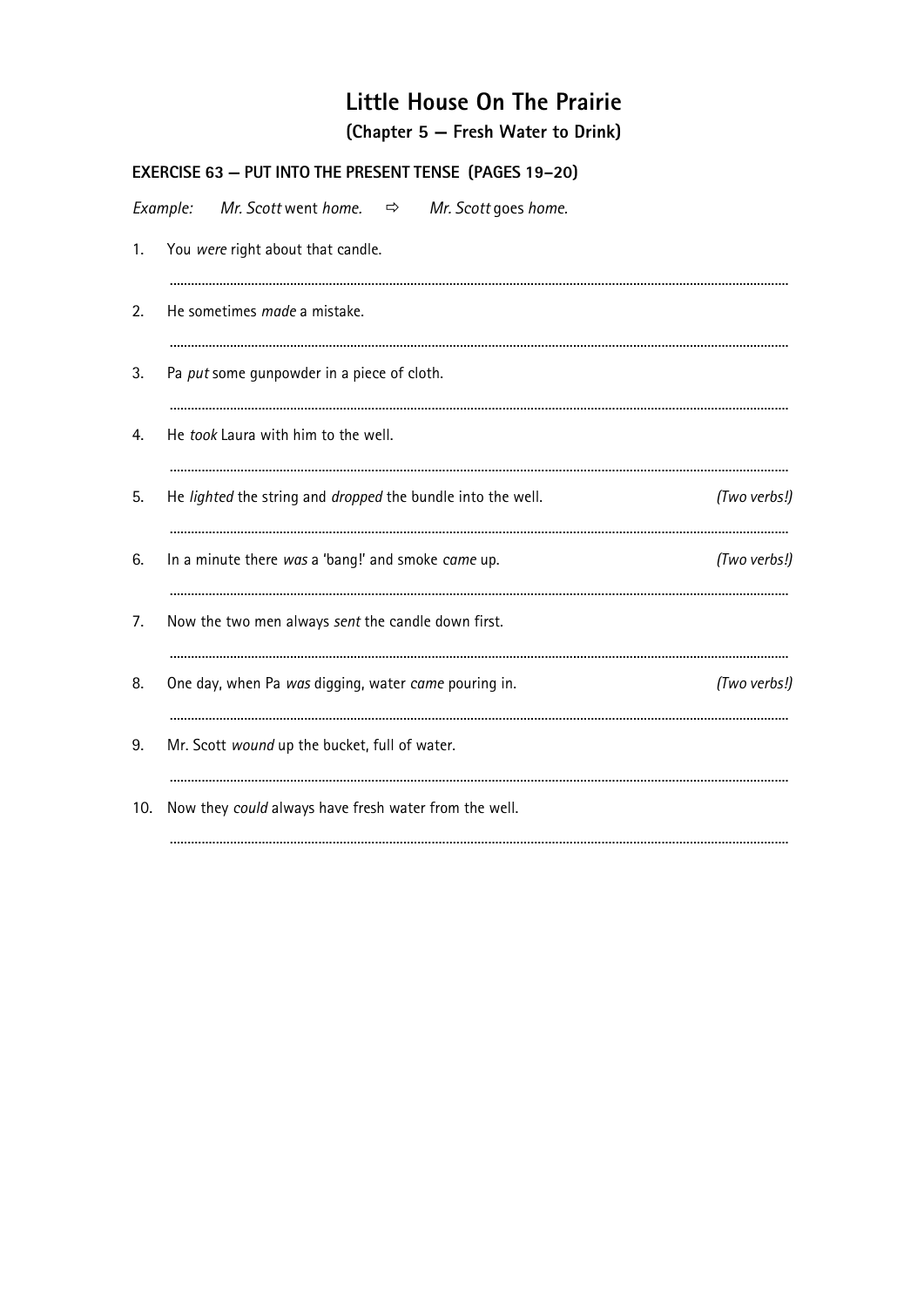### EXERCISE 64 - DOLMETSCHEN (PAGES 18-19)

Folgende Sätze sind alle im Text zu finden. Manchmal musst du aber ein paar Wörter weglassen oder hinzufügen!

|    | 1. Laura kam mit dem Wasser zurückgeeilt.                                        |
|----|----------------------------------------------------------------------------------|
| 2. | Pa und Ma waren beide dabei, die Seilwinde zu drehen.                            |
| 3. | Pa zerrte Mr. Scott auf das Gras und horchte an seinem Brustkorb.                |
| 4. | "Ich will keinen Brunnen. Ich will nicht, dass du solche Risiken eingehst!"      |
| 5. | Pa war in das Gas hinuntergestiegen, um Mr. Scott zu helfen.                     |
| 6. | Mr. Scott dachte, dass die Kerze Unsinn sei.                                     |
| 7. | Das war sein Fehler.                                                             |
|    | <b>EXTRASÄTZE FÜR FORTGESCHRITTENE!</b>                                          |
| 8. | (* Dieses Wort auslassen!)<br>*An jenem Nachmittag wollte Pa Laura etwas zeigen. |
| 9. | Pa zündete das Gas im Brunnen mit Schießpulver an.                               |
|    |                                                                                  |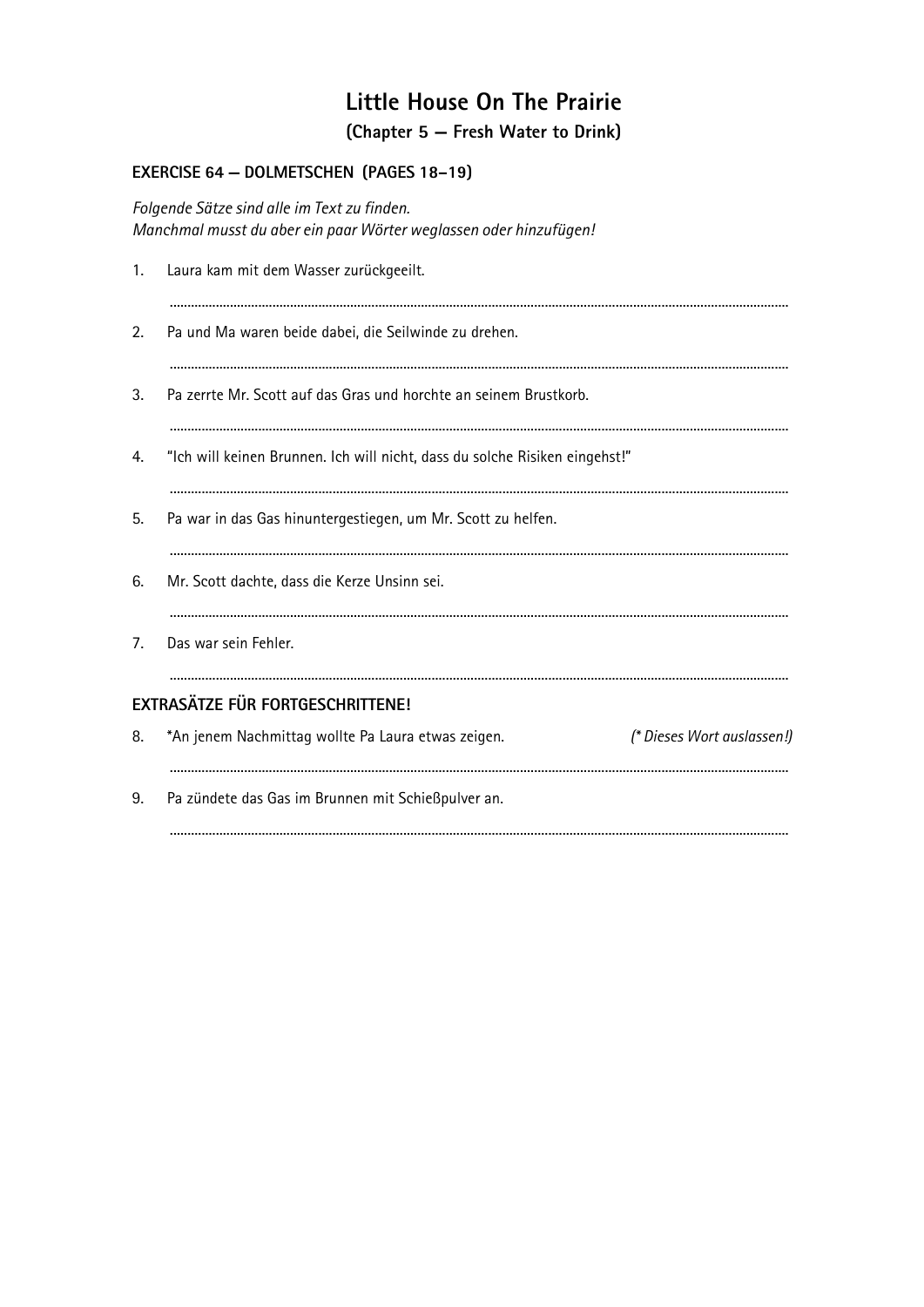#### **EXERCISE 65 - WHAT & WHERE (PAGES 18-20)**

Find the answers in the 'Vocabulary Page by Page' section, looking in the middle column.

| 1.  | With a knife you can  bread.                                   |
|-----|----------------------------------------------------------------|
| 2.  | What is another way of saying I must?                          |
| 3.  | What is a word meaning to come to the end of life on earth?    |
| 4.  | What do we call the part of a thing that you hold on to?       |
| 5.  | What is a word which means to make fast or to bind?            |
| 6.  | What do we call something you do or say wrongly?               |
| 7.  | What is a word meaning to make something burn?                 |
| 8.  | What is a word which means to let (oneself or something) fall? |
| 9.  | What is a word meaning to go up (a hill, a tree, etc.)?        |
| 10. | What is another way of saying to want a drink?                 |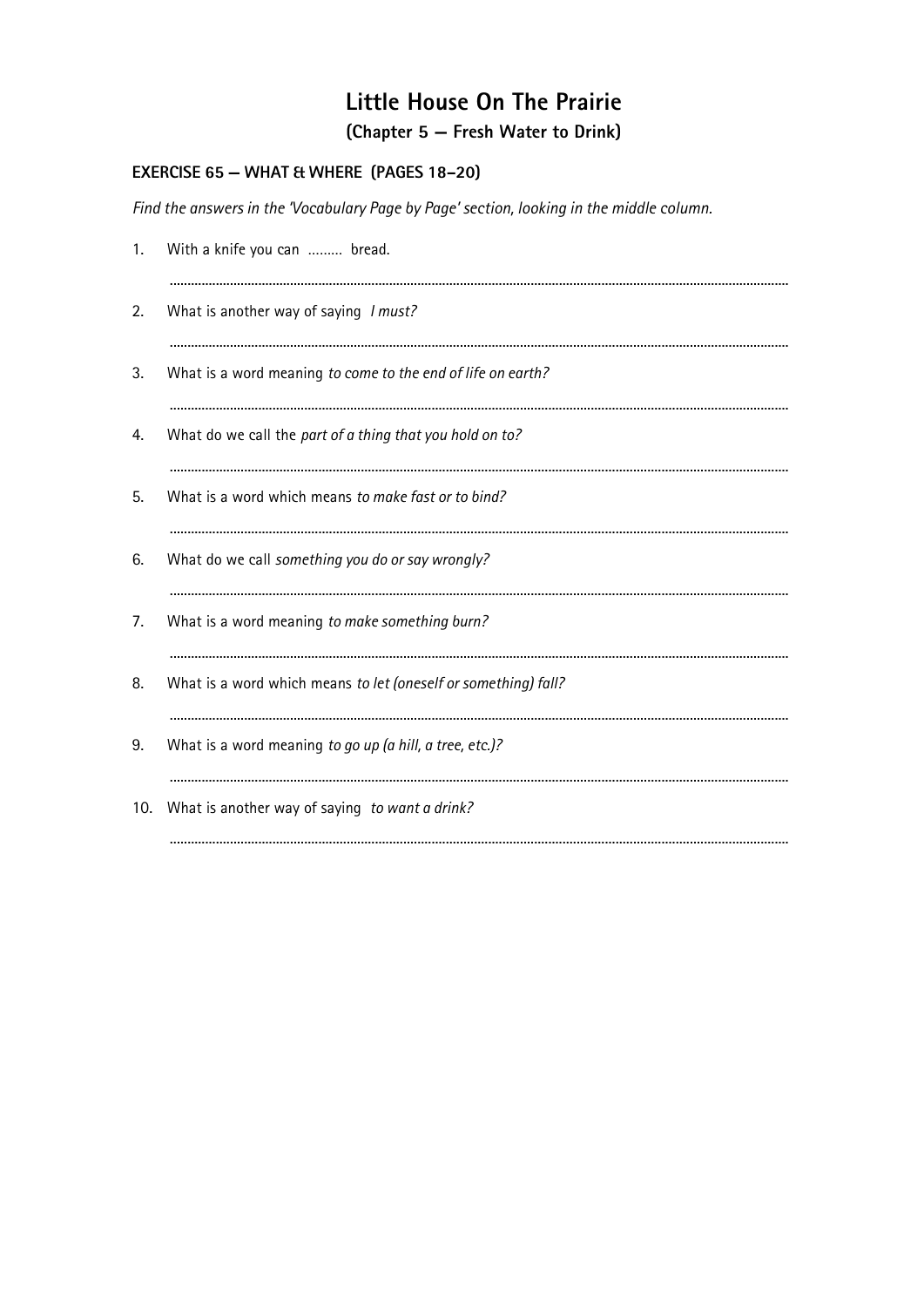### **EXERCISE 66 - DID YOU UNDERSTAND THE CHAPTER?** (PAGES 16-20)

| 1.  | Where did the family get water before Pa dug the well?                                                                  |                    |  |
|-----|-------------------------------------------------------------------------------------------------------------------------|--------------------|--|
| 2.  | Why couldn't Ma fetch water while Pa was away in town?                                                                  | (Hint: the wagon ) |  |
| 3.  | Pa began the well alone. Why did he need help after a while?                                                            |                    |  |
| 4.  | Do you remember Mr. Edwards in Chapter 3? He was pretty different from Mr. Scott here!<br>Can you mention a few points? |                    |  |
| 5.  | Why did the two men need the windlass?                                                                                  |                    |  |
| 6.  | Why did Pa check the well every morning with the candle?                                                                |                    |  |
| 7.  | Why did Mr. Scott not check, the morning that he came early?                                                            |                    |  |
| 8.  | Why did Ma say, "Charles, you can't. You mustn't" (18,9)?                                                               |                    |  |
| 9.  | "Somehow he got to the ground and sat there" (18,20). What is Laura telling us here, indirectly?                        |                    |  |
| 10. | Why does Ma start crying and sobbing (18,27)?                                                                           |                    |  |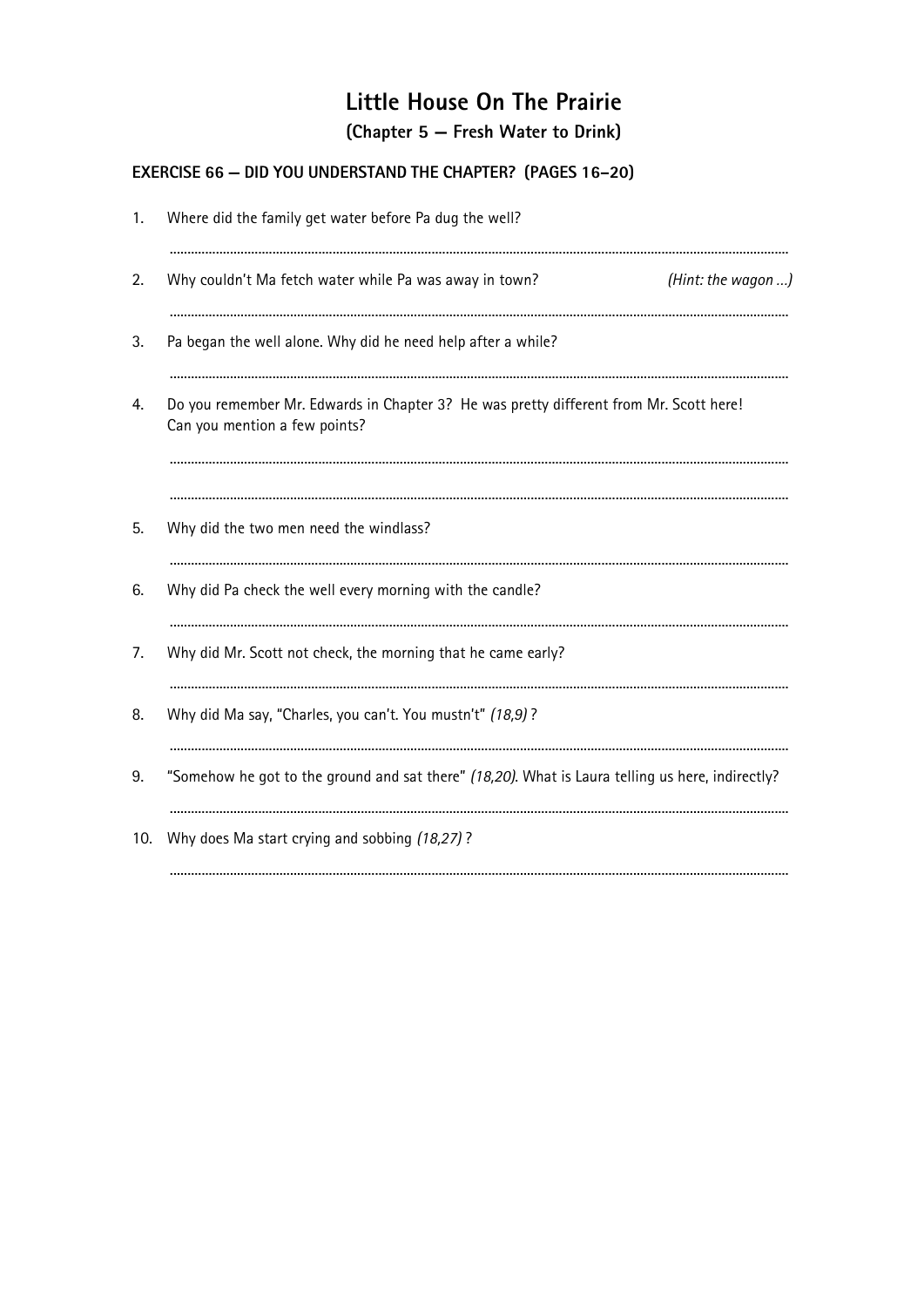(Chapter 5 – Fresh Water to Drink)

#### **EXERCISE 67 - RETELLING THE STORY (PAGES 17-18)**

Talk about one of the following topics to the class, in just a few sentences. Write things down in the space below if you like, but when you speak to the class the rule is: no notes, no pieces of paper and no text! If you're nervous, give these notes to the teacher, who can be your 'prompter'.

The numbers after each topic show you where to look: 17,1 means page 17, line 1.

- $1<sub>1</sub>$ Digging the well: Part  $1 -$  Before the accident (17,1-11).
- Digging the well: Part  $2$  The accident (17,12-18,15).  $2.$
- Digging the well: Part 3 Pa brings Mr. Scott up (18,16-19,3). 3.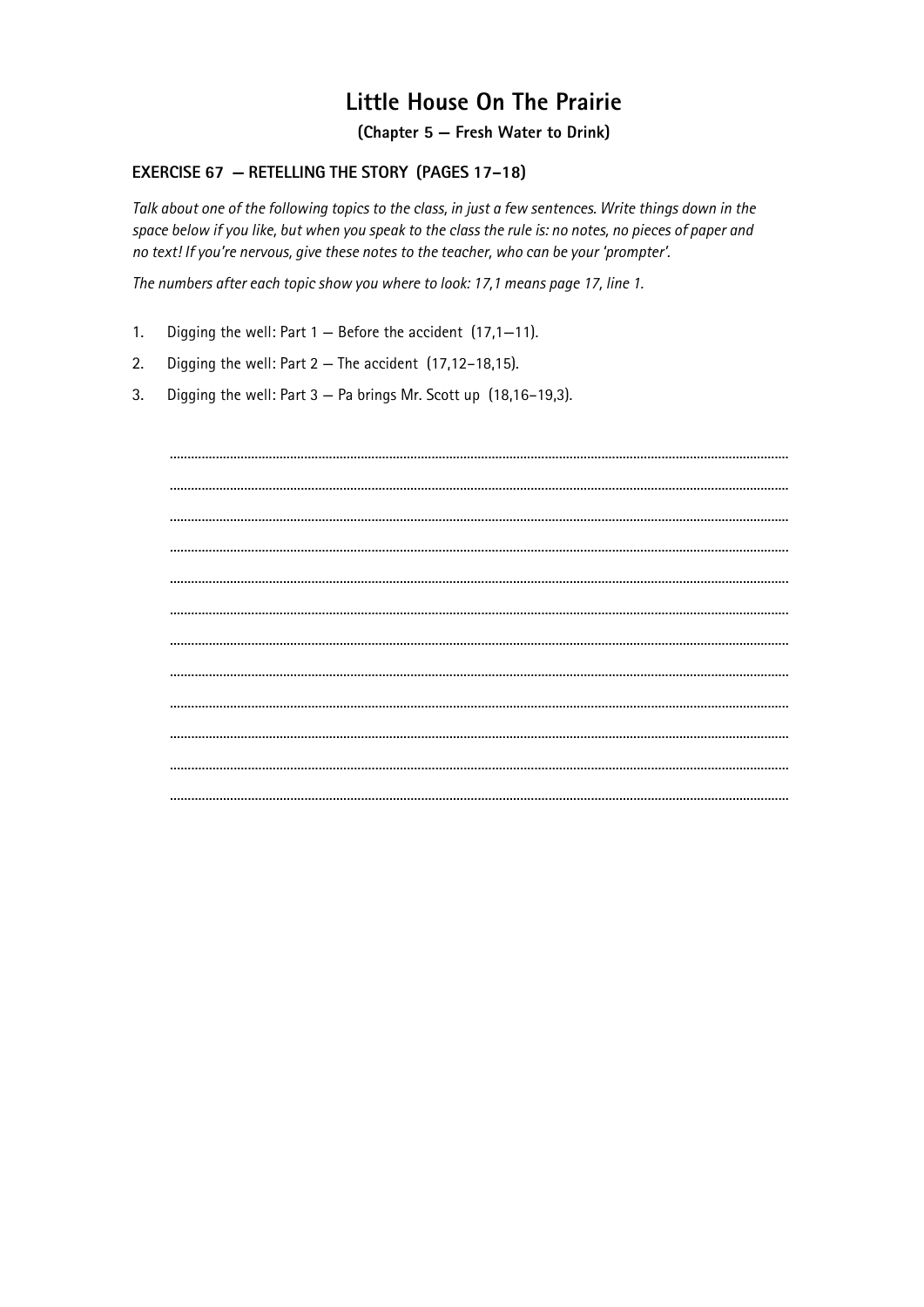### Little House On The Prairie (Chapter 5 - Fresh Water to Drink)

#### **EXERCISE 68 - WRITING YOUR OWN TEXT**

Your teacher will tell you how much to write!

"Charles, you can't. You mustn't" (18,9). Pa was right, but he could have died.  $1<sub>1</sub>$ What would have happened then? What do you think about what he did?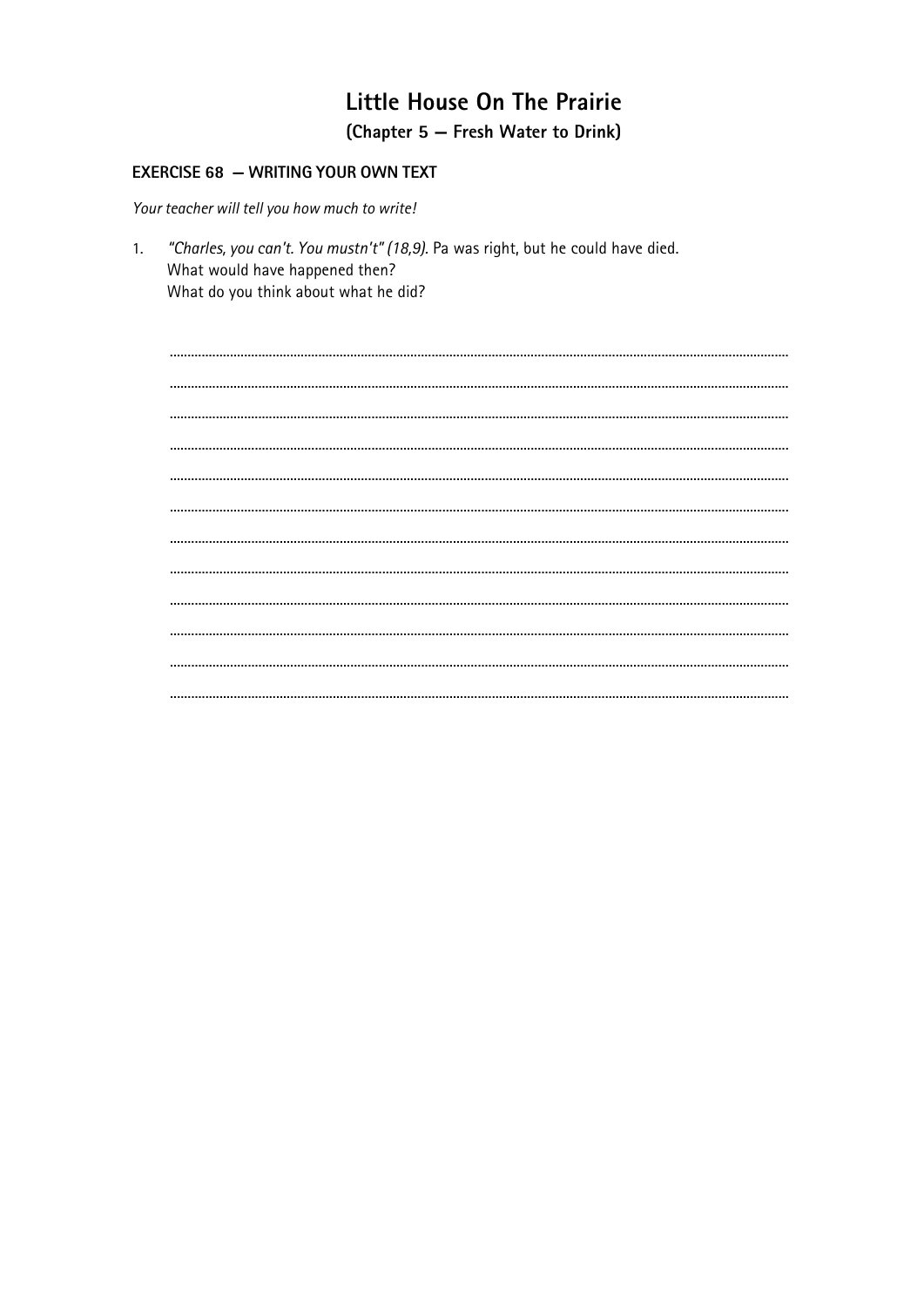#### **EXERCISE 69 - WHAT, WHEN & WHERE (PAGE 21)**

| 1.  | Where were Laura and Pa sitting one evening?            |
|-----|---------------------------------------------------------|
| 2.  | What was the singing that Laura heard?                  |
| 3.  | What were the men on horses like?                       |
| 4.  | What did they want Pa to do?                            |
| 5.  | Where did all the dust come from?                       |
| 6.  | When did the cattle have to be fat?                     |
| 7.  | When did Pa go to bed?                                  |
| 8.  | What were the cowboys' songs like?                      |
| 9.  | Where did the cattle suddenly burst out of the prairie? |
| 10. | What did the cowboy wave as he galloped?                |
|     |                                                         |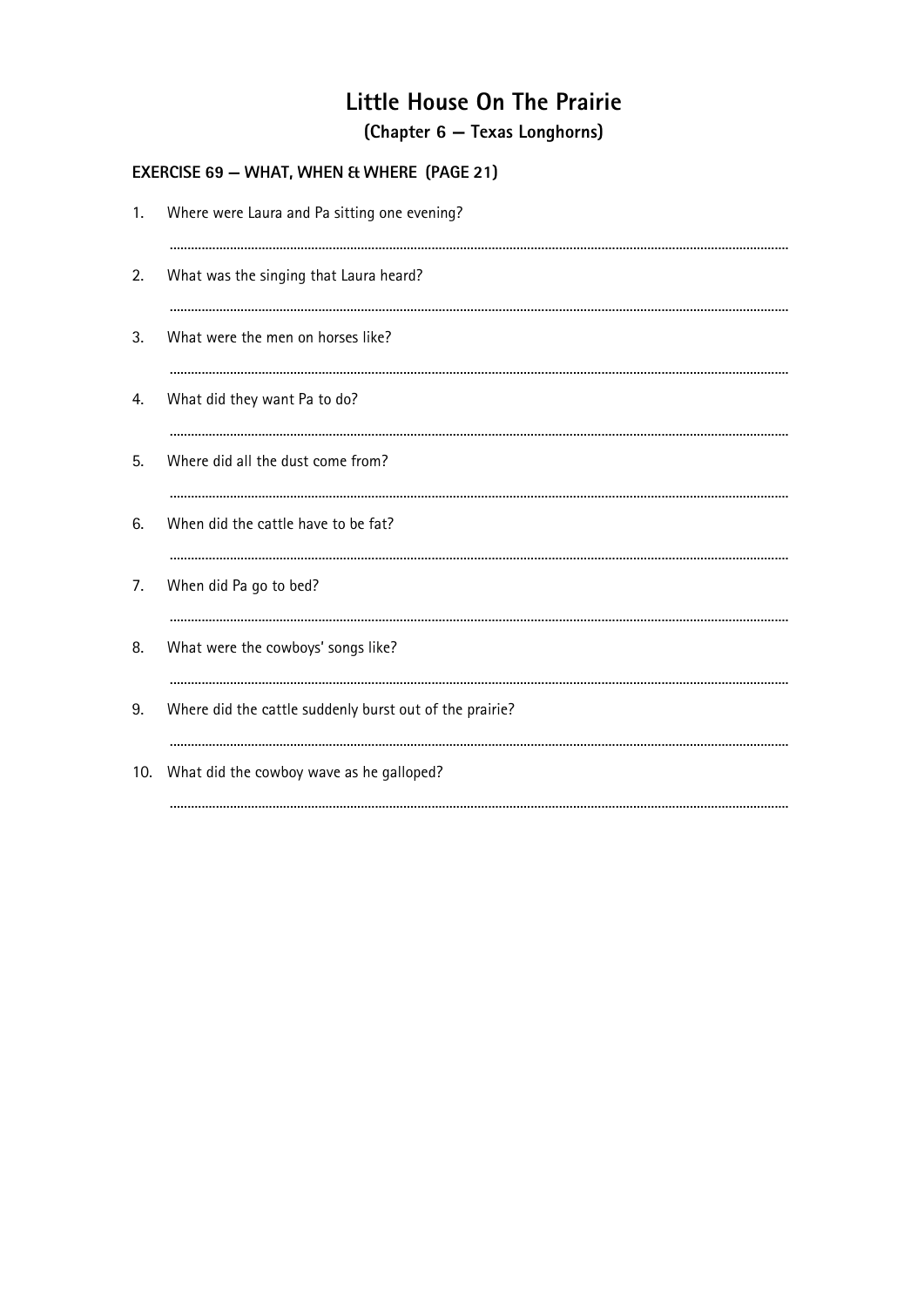### **EXERCISE 70 - EITHER / OR (PAGE 21)**

| 1.  | Who was singing - Pa or the cowboys?                                       |
|-----|----------------------------------------------------------------------------|
| 2.  | Where did the cowboys need help $-$ at the creek or on the prairie?        |
| 3.  | Did the dust come from the cattle, or just from the hot winds?             |
| 4.  | Were the cattle going to the farms or to the cities?                       |
| 5.  | Did they go slowly, or as fast as possible?                                |
| 6.  | Pa went to bed early (21,23). Was he very tired, or was he sick?           |
| 7.  | Did the cowboys sing because they were happy, or to help the cattle sleep? |
| 8.  | Did the cattle come running near the stable or near the house?             |
| 9.  | Did two cowboys come after the cattle, or only one?                        |
| 10. | Did he shout at the cattle, or did he fire his pistol?                     |
|     |                                                                            |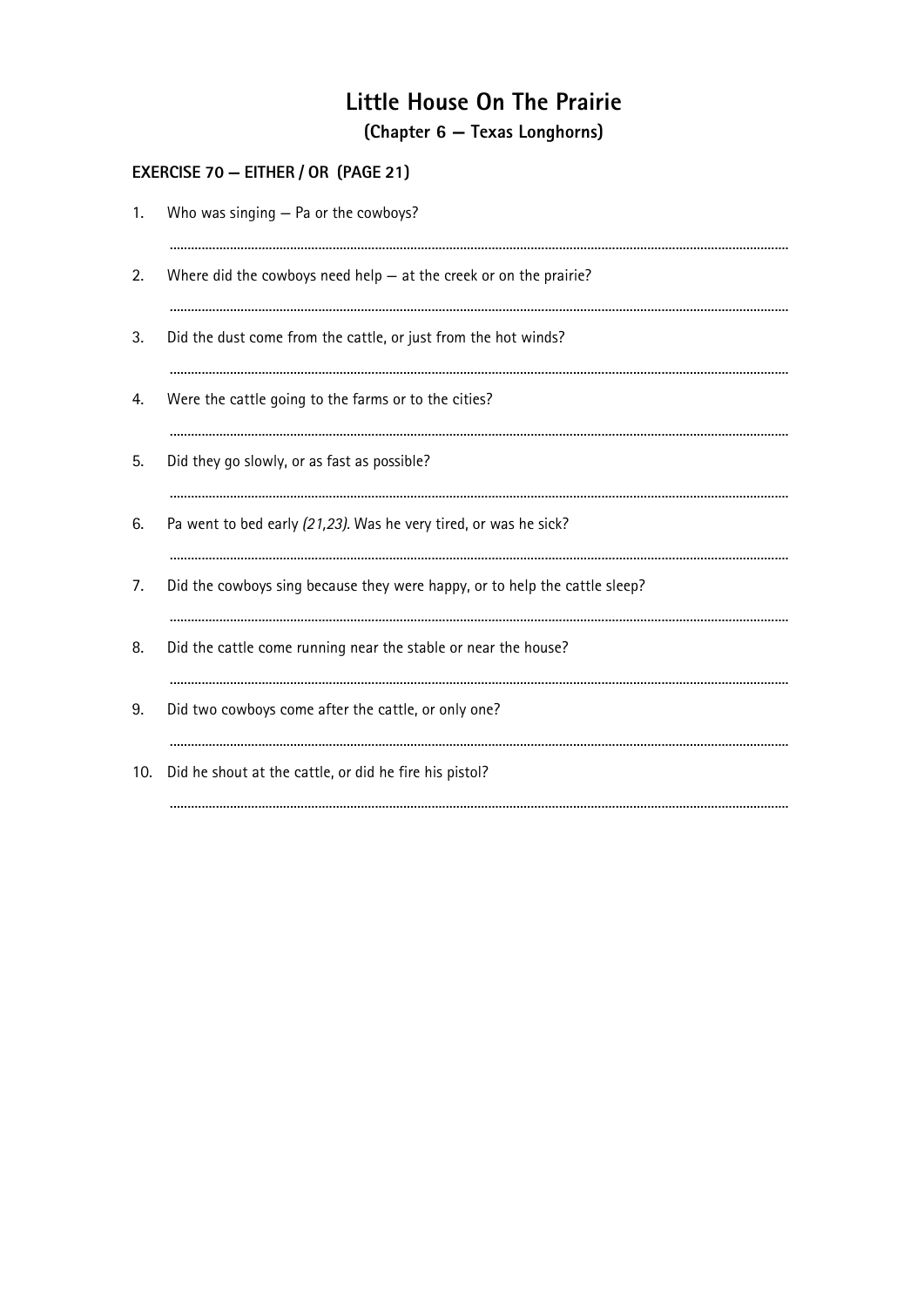(Chapter 6 - Texas Longhorns)

|    |          | <b>EXERCISE 71 - PUT INTO THE PRESENT TENSE (PAGE 21)</b>                                                                                                          |  |              |
|----|----------|--------------------------------------------------------------------------------------------------------------------------------------------------------------------|--|--------------|
|    | Example: | Laura was sitting on the doorstep. $\Rightarrow$ Laura is sitting on the doorstep.<br>The moon shone on the prairie. $\Rightarrow$ The moon shines on the prairie. |  |              |
| 1. |          | The cowboys were singing the cattle to sleep.                                                                                                                      |  |              |
| 2. |          | Next morning Laura ran out of the house.                                                                                                                           |  |              |
| 3. |          | The two men talking to Pa had pistols on their hips.                                                                                                               |  |              |
| 4. |          | They said, "So long," and galloped away.                                                                                                                           |  | (Two verbs!) |
| 5. |          | The men wanted Pa to help them in the creek bottoms.                                                                                                               |  |              |
| 6. |          | Pa tied his handkerchief round his mouth and rode west.                                                                                                            |  | (Two verbs!) |
| 7. |          | He came home at sunset, and went to bed after supper.                                                                                                              |  | (Two verbs!) |
| 8. |          | The night was dark, and the cowboys sang high, lonely songs.                                                                                                       |  | (Two verbs!) |
|    |          |                                                                                                                                                                    |  |              |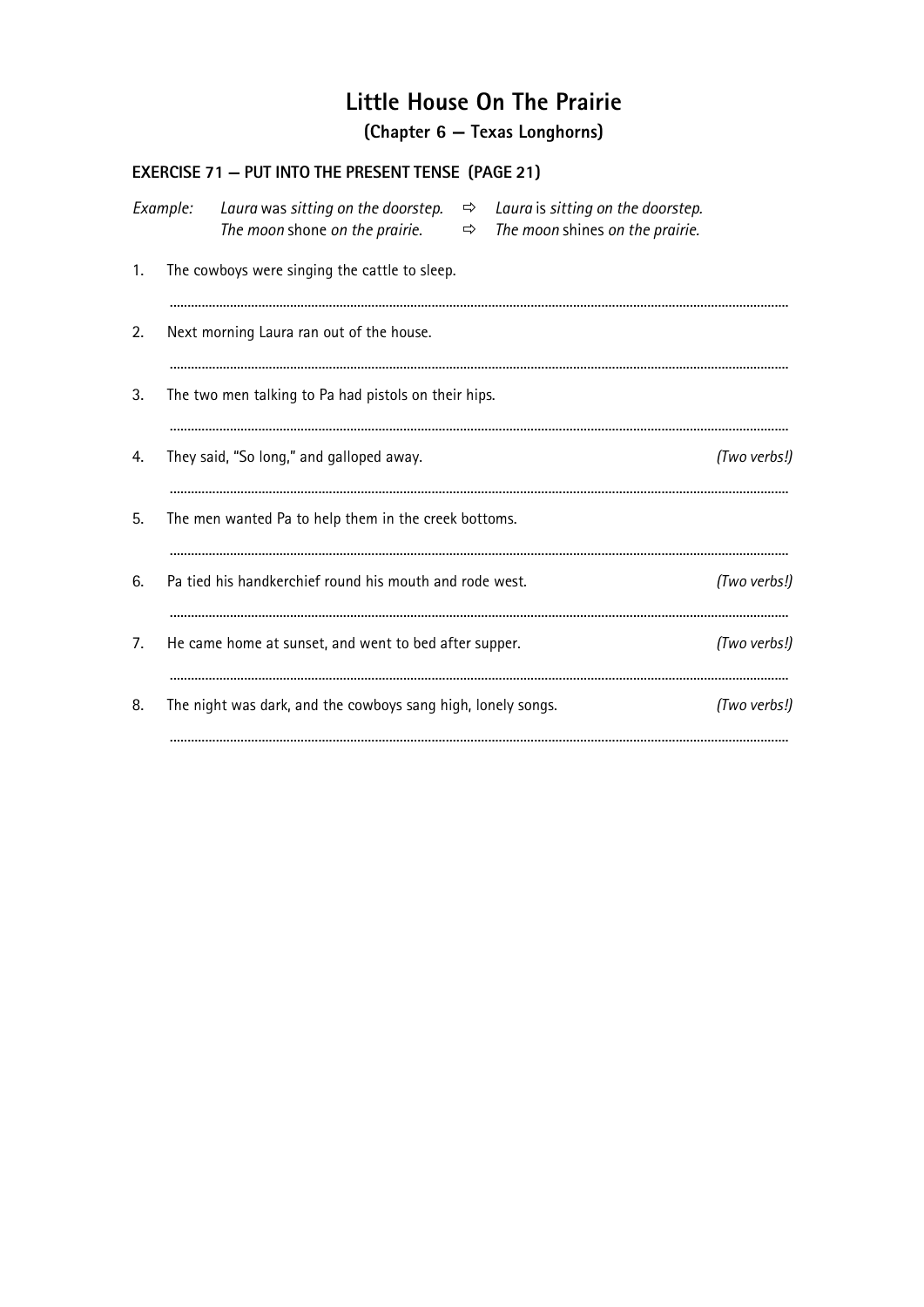(Chapter 6 – Texas Longhorns)

#### **EXERCISE 72 - MAKE NORMAL STATEMENTS (PAGE 21)**

|     |          | • This exercise is in the Present Tense. Don't use the Past Tense here! |               |                                              |               |
|-----|----------|-------------------------------------------------------------------------|---------------|----------------------------------------------|---------------|
|     | Example: | Does Pa play his fiddle?<br>Laura doesn't hear a sound. $\Rightarrow$   | $\Rightarrow$ | Pa plays his fiddle.<br>Laura hears a sound. |               |
| 1.  |          | Do so many cattle stir up dust?                                         |               |                                              |               |
| 2.  |          | Pa doesn't come home covered with dust.                                 |               |                                              |               |
| 3.  |          | Is there dust in his beard and hair?                                    |               |                                              | (Be careful!) |
| 4.  |          | Does dust fall off his clothes?                                         |               |                                              |               |
| 5.  |          | Is Pa really tired from a long day's work?                              |               |                                              | (Be careful!) |
| 6.  |          | Laura and Mary can't hear the cattle next day.                          |               |                                              |               |
| 7.  |          | Can they see dust blowing?                                              |               |                                              |               |
| 8.  |          | Do a dozen cattle suddenly come running out near the stable?            |               |                                              |               |
| 9.  |          | Does a cowboy gallop to get in front of them?                           |               |                                              |               |
| 10. |          | He doesn't yell at the cattle.                                          |               |                                              |               |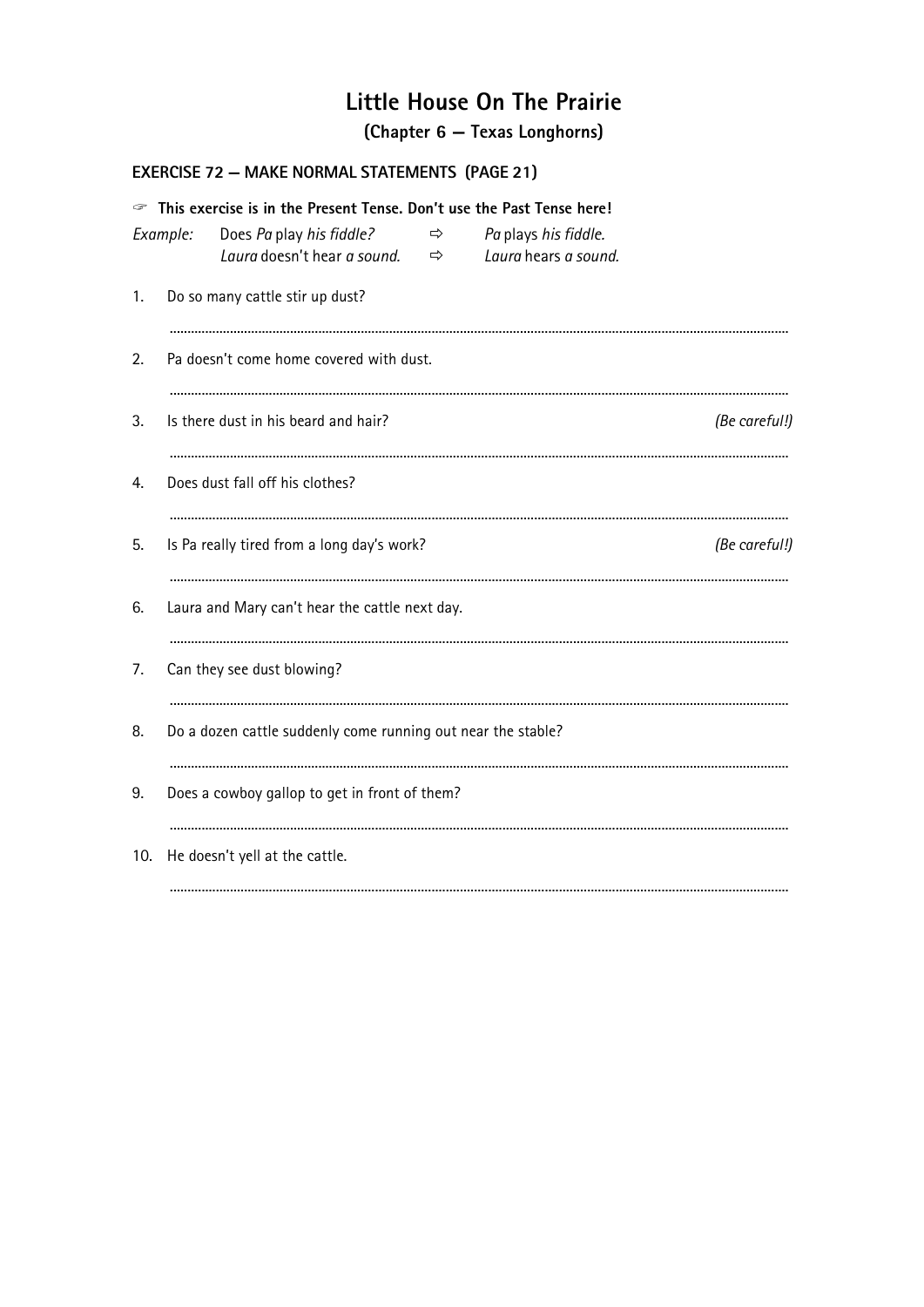(Chapter 6 – Texas Longhorns)

## **EXERCISE 73 - MAKE THESE STATEMENTS NEGATIVE (PAGE 22)**

|    |          | • This exercise is in the Present Tense. Don't use the Past Tense here! |                                                                                                                                |               |
|----|----------|-------------------------------------------------------------------------|--------------------------------------------------------------------------------------------------------------------------------|---------------|
|    | Example: | He goes to bed late.                                                    | Does he gallop after the cattle? $\Rightarrow$ He doesn't gallop after the cattle.<br>$\Rightarrow$ He doesn't go to bed late. |               |
| 1. |          | Laura sits quietly in the house.                                        |                                                                                                                                |               |
| 2. |          | Mary runs back and forth, shouting.                                     |                                                                                                                                |               |
| 3. |          | Pa is alone when he comes back.                                         |                                                                                                                                | (Be careful!) |
| 4. |          | The cowboys can keep the cow and the calf.                              |                                                                                                                                | (Be careful!) |
| 5. |          | Are the ropes fastened to Pa's saddle?                                  |                                                                                                                                | (Be careful!) |
| 6. |          | Does Ma stand and stare?                                                |                                                                                                                                |               |
| 7. |          | Mary and Laura watch from the window of the house.                      |                                                                                                                                |               |
| 8. |          | Can the calf travel well?                                               |                                                                                                                                | (Be careful!) |
|    |          |                                                                         |                                                                                                                                |               |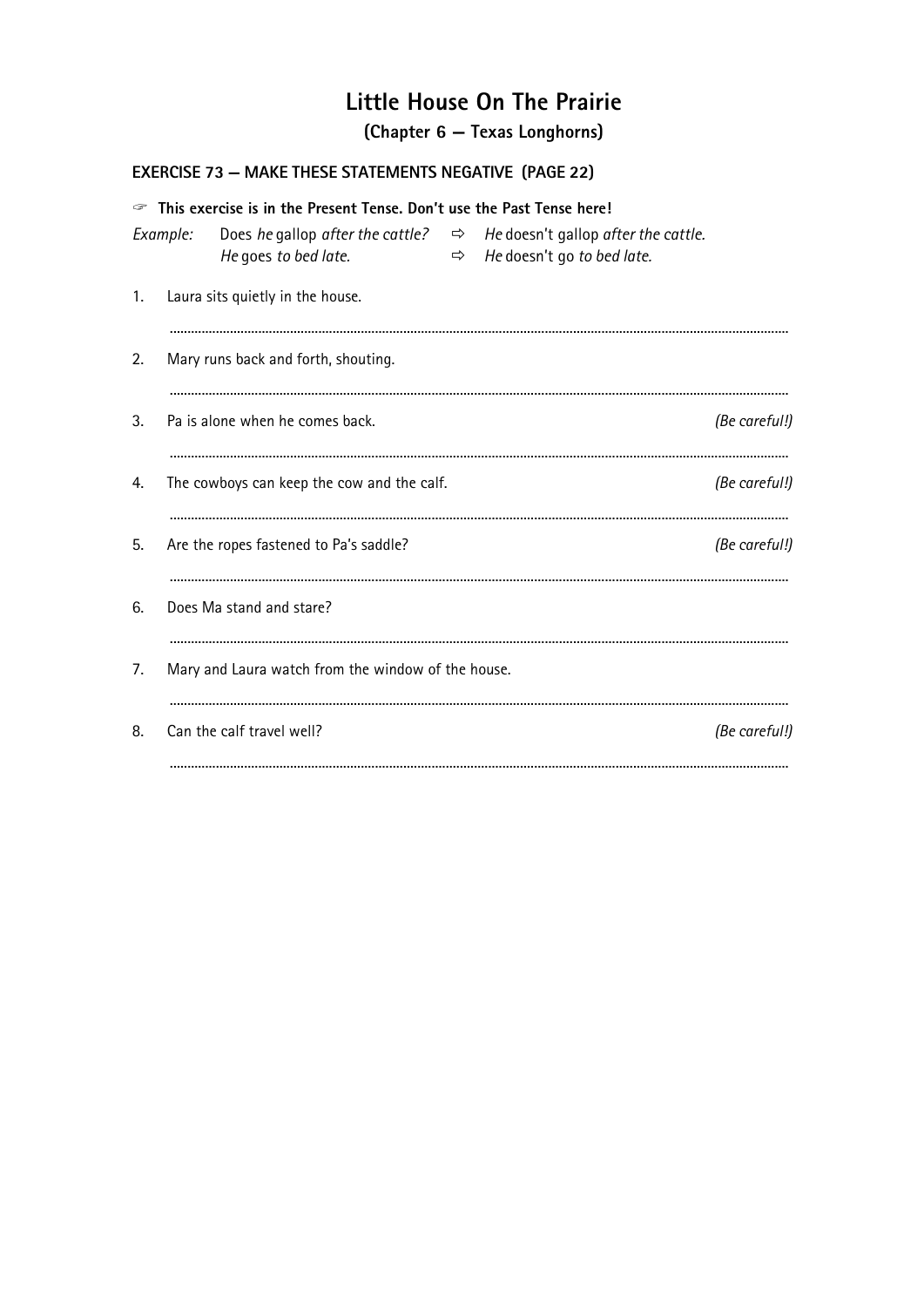#### EXERCISE 74 - VOCABULARY (PAGES 21-23)

| 1.  | What is a word meaning cows, bulls and oxen?              |
|-----|-----------------------------------------------------------|
| 2.  | Don't go alone, we'll go                                  |
| 3.  | No more for you; you have had !                           |
| 4.  | What do we call a big town, like London or Paris?         |
| 5.  | What is a word which means before long?                   |
| 6.  | What is a word meaning to go to another country or place? |
| 7.  | What is another way of saying at once or immediately?     |
| 8.  | What is a word meaning next to?                           |
| 9.  | I'll see her next week, but I'm not sure.                 |
| 10. | Today is Friday, so  will be Saturday                     |
|     |                                                           |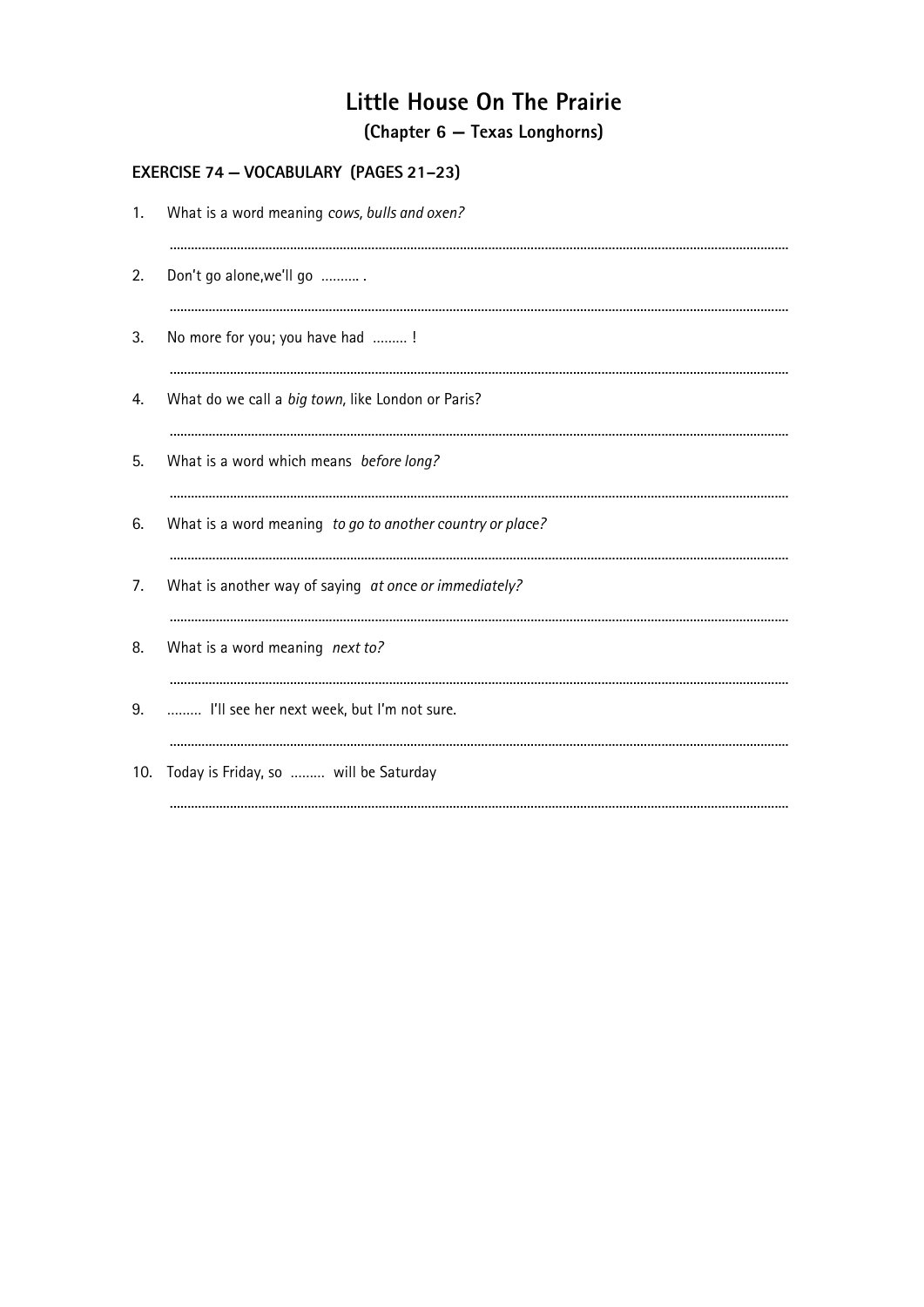#### EXERCISE 75 - DOLMETSCHEN (PAGES 22-23)

| 1. | Pa setzte sich neben die Kuh, um sie zu melken.                         |
|----|-------------------------------------------------------------------------|
| 2. | Und mit einem Tritt stieß die Kuh Pa flach auf den Rücken.              |
| 3. | Er trieb Pfosten in den Boden, damit die Kuh sich nicht bewegen konnte. |
| 4. | Das Kalb stand neben der Kuh und trank sein Abendessen.                 |
| 5. | Pa melkte die Kuh und bekam eine fast volle Tasse Milch.                |
| 6. | Sie gaben Baby Carrie die Milch, und sie lachte.                        |
| 7. | Das Rindfleisch schmeckte so gut, und alle waren glücklich.             |
| 8. | Jetzt würde es Milch geben, und vielleicht Butter fürs Maisbrot.        |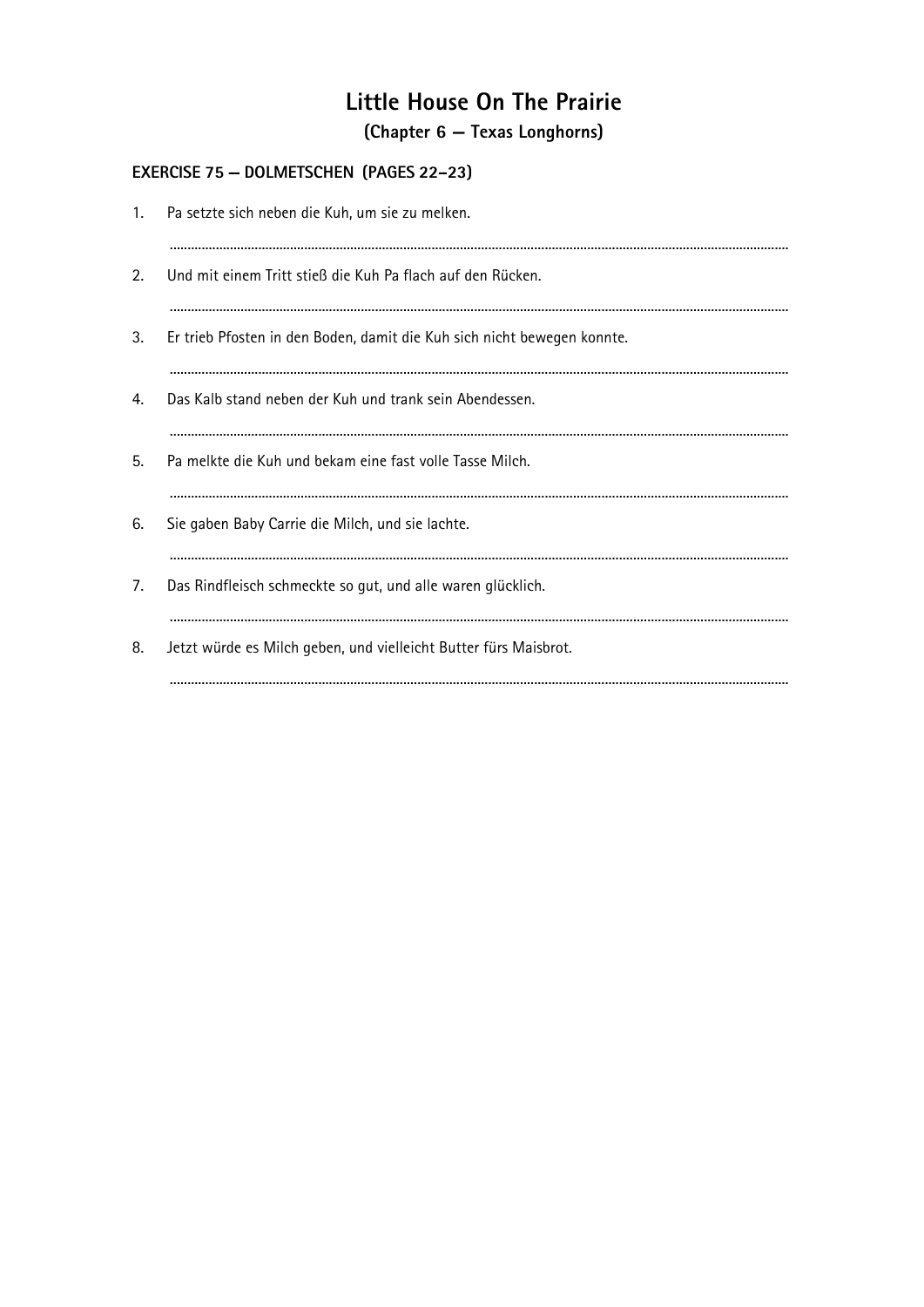(Chapter 6 - Texas Longhorns)

#### **EXERCISE 76 - MAKE QUESTIONS (PAGES 22-23)**

| ٧              | This exercise is in the Present Tense. Don't use the Past Tense here!               |              |
|----------------|-------------------------------------------------------------------------------------|--------------|
|                | Laura runs back and forth. $\Rightarrow$ Does Laura run back and forth?<br>Example: |              |
| $\mathbf{1}$ . | Three riders come out of the west.                                                  |              |
| 2.             | They have a cow and a little calf with them.                                        |              |
| 3.             | The cowboys <i>hold</i> the cow with their ropes.                                   |              |
| 4.             | Pa ties her to the stable.                                                          |              |
| 5.             | Pa takes the bucket and sits by the cow.                                            | (Two verbs!) |
| 6.             | The cow kicks Pa flat on his back.                                                  |              |
| 7.             | Pa jumps up, his face red.                                                          |              |
| 8.             | He pushes the cow so she can't move.                                                | (Two verbs!) |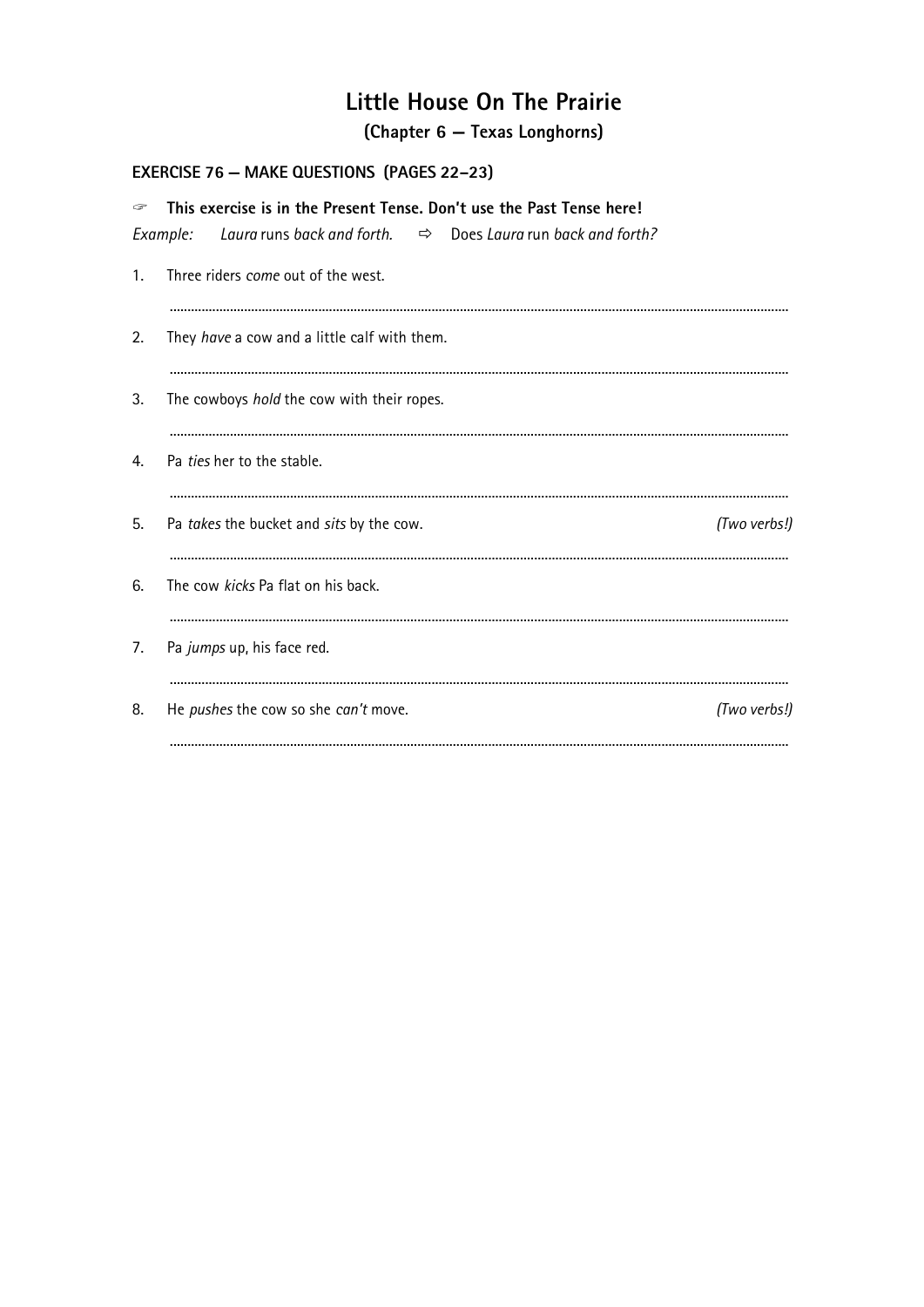#### **EXERCISE 77 - MAKE SENTENCES (PAGES 21-23)**

| 1.  galloped       |
|--------------------|
| 2.  wanted Pa to   |
| 3.  covered with   |
| 4.  very slowly    |
| 5.  had to  enough |
| 6. Ma told  to     |
| 7.  gave  to       |
| 8.  almost         |
|                    |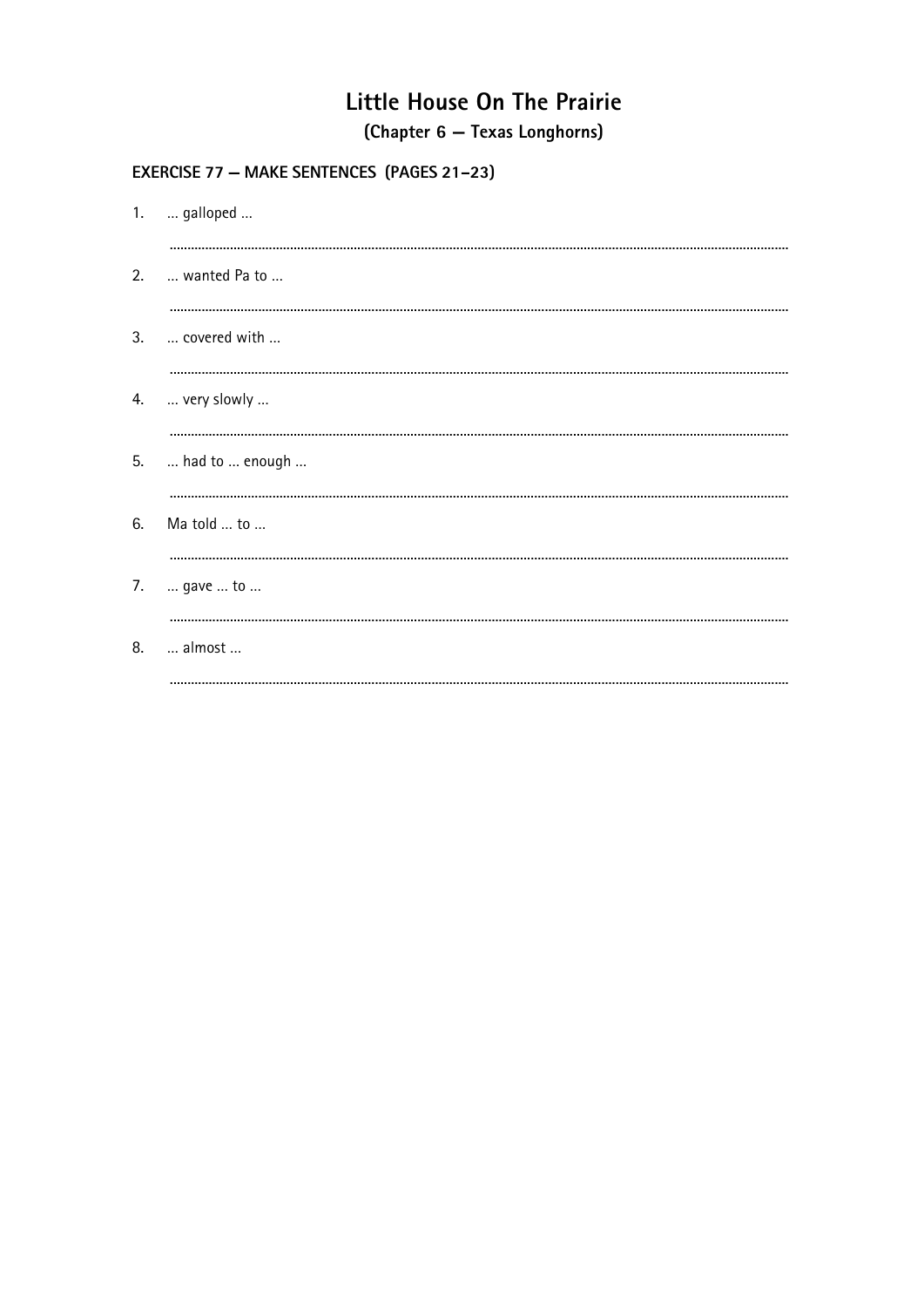#### **EXERCISE 78 - DID YOU UNDERSTAND THE CHAPTER?** (PAGES 21-23)

"Here's a piece of luck!" (21,11). Why does Pa say this to Ma when  $1.$ the cowboys ask him for help?  $2.$ Are there not enough cowboys? Why do they need Pa's help here?  $3.$ Why did the cattle have to be fat when they got to the cities? Why do you think Pa went to bed soon after supper?  $4.$ 5. "... lonely songs, almost like the howling of wolves" (21,24-25). This is not like modern pop music! Why do you think the cowboys sing like this? 6. Why do the cowboys give Pa the cow and the calf?  $7.$ Why do you think the cow kicks Pa flat on his back? 8. Why does Pa let the calf drink first, before he milks the cow?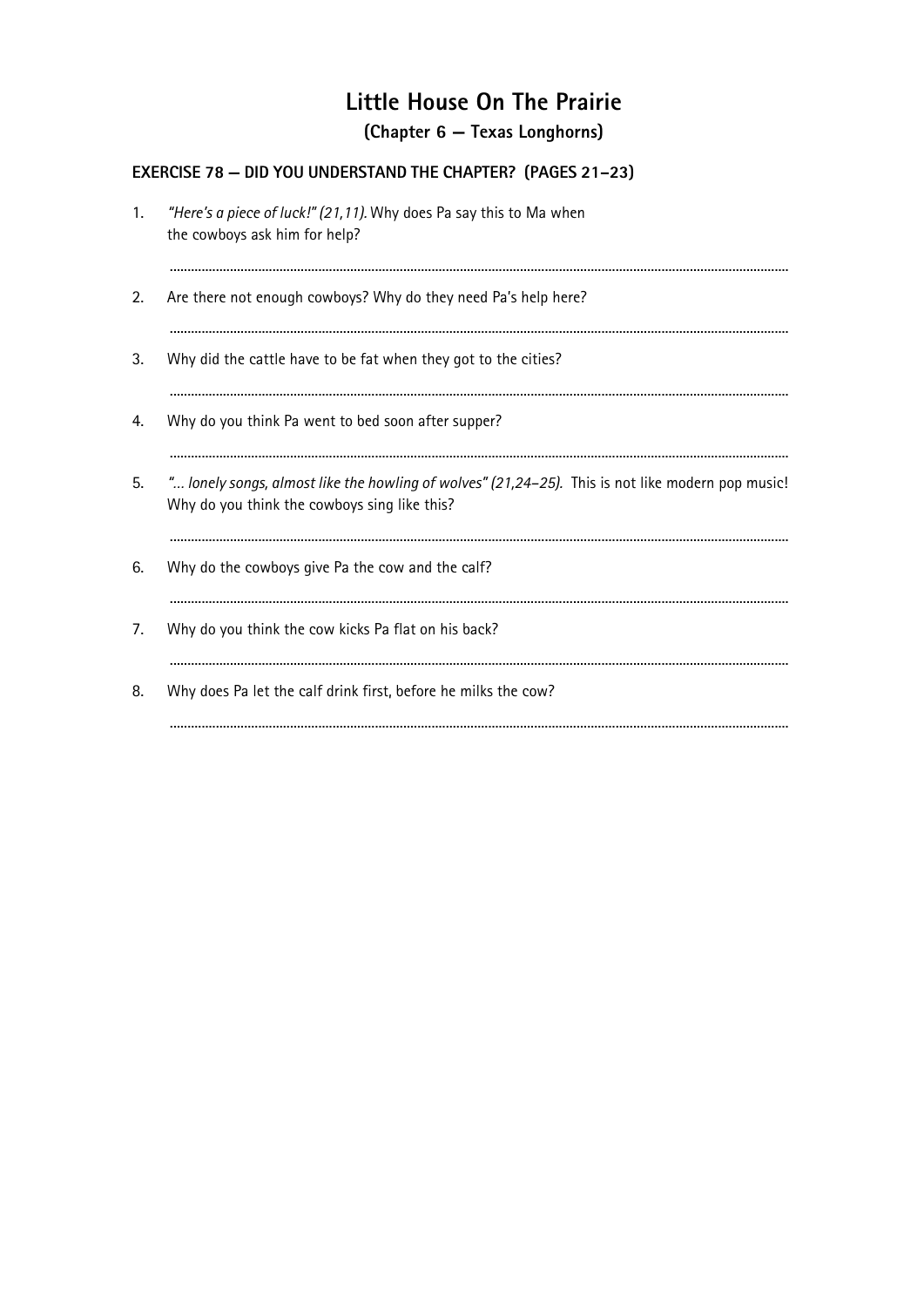#### **EXERCISE 79 - RETELLING THE STORY (PAGES 21-23)**

Talk about one of the following topics to the class, in just a few sentences. Write things down in the space below if you like, but when you speak to the class the rule is: no notes, no pieces of paper and no text! If you're nervous, give these notes to the teacher, who can be your 'prompter'.

The numbers after each topic show you where to look: 22,3 means page 22, line 3.

- $1.$ The cowboys bring the cow and the calf  $(22,3-10)$ .
- Milk to drink (22,11-23,8).  $\overline{2}$ .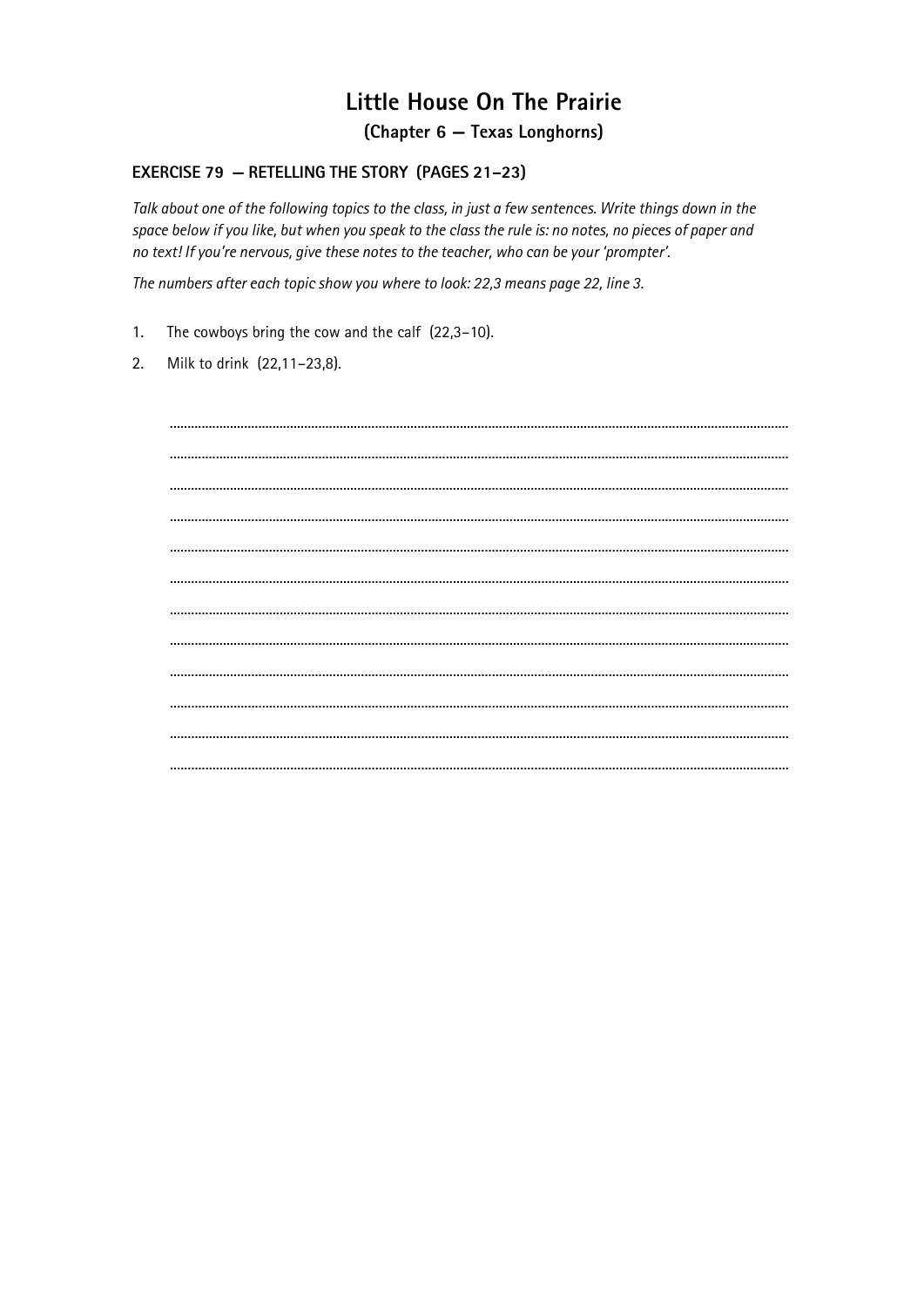#### **EXERCISE 80 - WRITING YOUR OWN TEXT**

Your teacher will tell you how much to write!

Real cowboys and 'the cowboy idea'.  $1<sub>1</sub>$ 

> For some ideas, look at page 21,16, to page 22,2. Think about Pa and all the dust, and about why Laura "wished she could be a cowboy".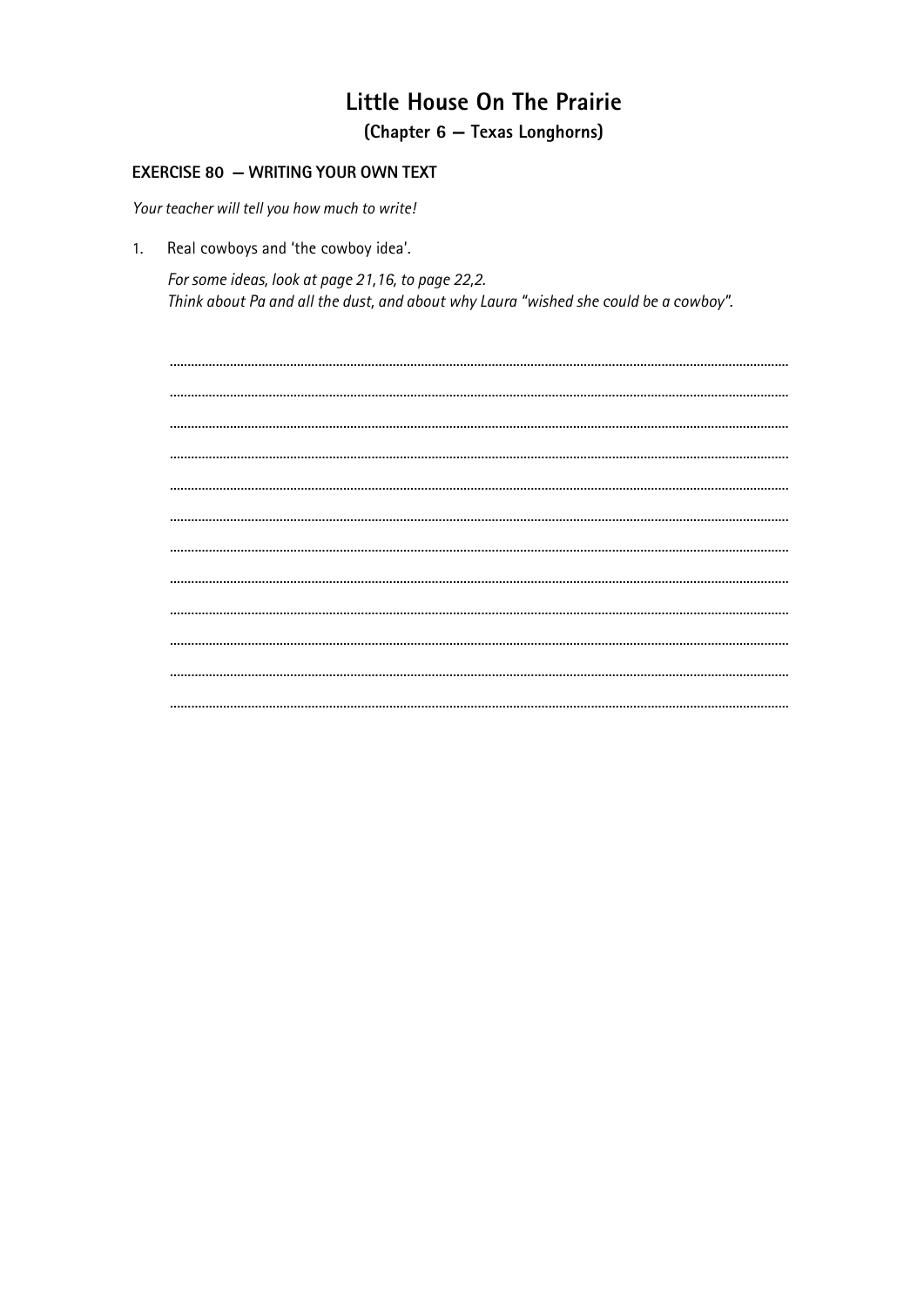(Chapter 7 – Prairie Fire)

#### **EXERCISE 81 - MIXED QUESTIONS (PAGE 24)**

| 1.  | What were the horses hitched to?                       |
|-----|--------------------------------------------------------|
| 2.  | When would the grass be rotted?                        |
| 3.  | When would Pa have nicely plowed fields?               |
| 4.  | What did Ma say when the girls were helping her?       |
| 5.  | Where did Laura see black clouds?                      |
| 6.  | Where did Ma run to?                                   |
| 7.  | Where did Pa shut the cow and calf?                    |
| 8.  | What was Ma pulling up from the well?                  |
| 9.  | Where did Pa plow the long furrow?                     |
| 10. | What did Laura and Ma push under the water in the tub? |
|     |                                                        |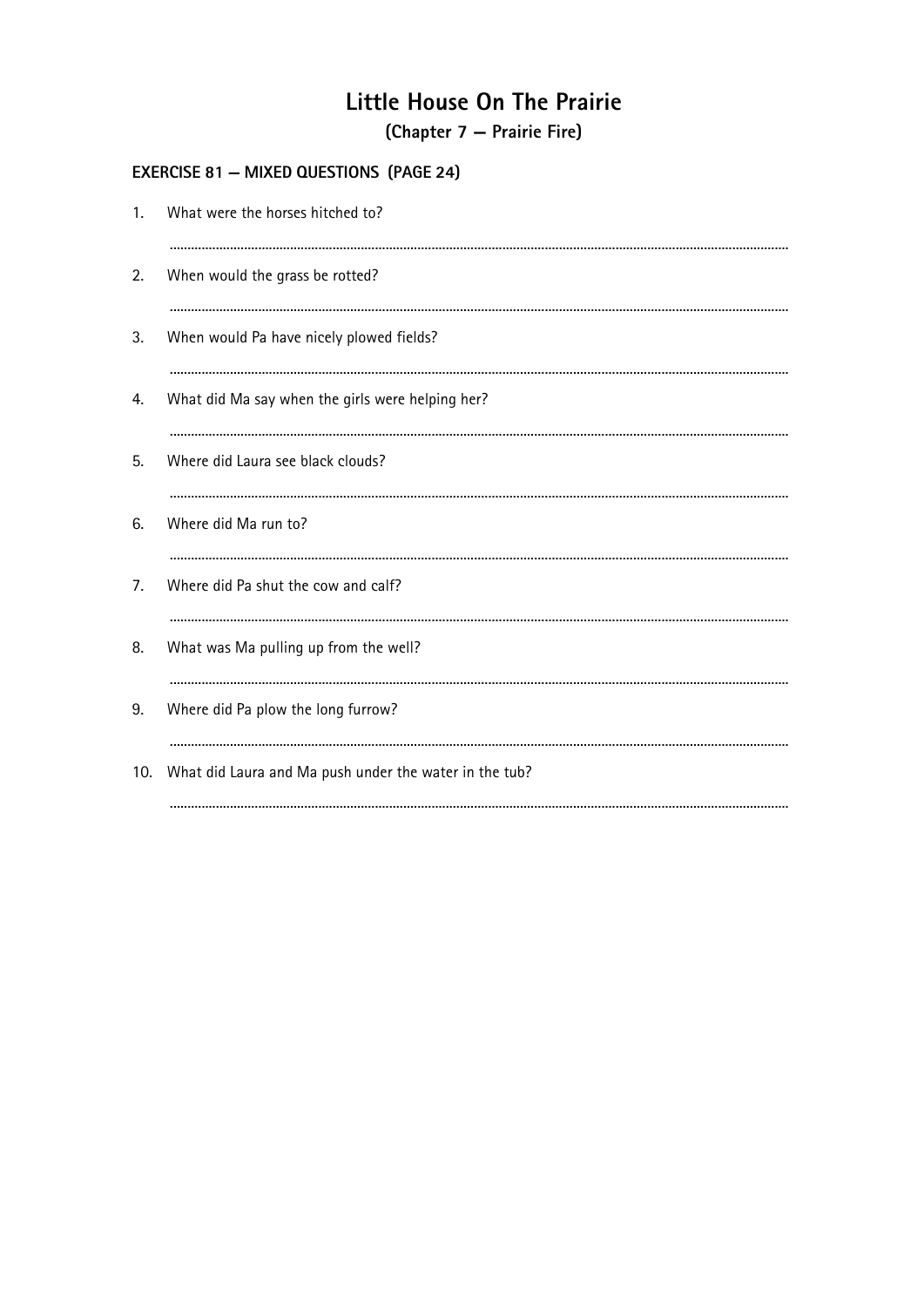(Chapter 7 – Prairie Fire)

#### **EXERCISE 82 - EITHER / OR (PAGE 24)**

| 1.  | Are the black clouds in the south a storm, or a prairie fire?                                |
|-----|----------------------------------------------------------------------------------------------|
| 2.  | Did Pa tie the cow to the house or shut her in the stable?                                   |
| 3.  | Did Ma get water from the well or from the creek?                                            |
| 4.  | Who ran to get the sacks - Mary or Laura?                                                    |
| 5.  | Where did Pa plow the long furrow $-$ on three sides of the house, or on four sides?         |
| 6.  | Did Pa tie the horses to the house or shut them in the stable?                               |
| 7.  | Where did they push the sacks under the water $-$ in the tub or in the well?                 |
| 8.  | Which animals did they see most of - snakes and hens, birds and rabbits or birds and snakes? |
| 9.  | Did Pa burn the grass on the house side or on the other side of the furrow?                  |
| 10. | Where was the big fire $-$ north, south, east or west? (See lines 6 and 13–14!)              |
|     |                                                                                              |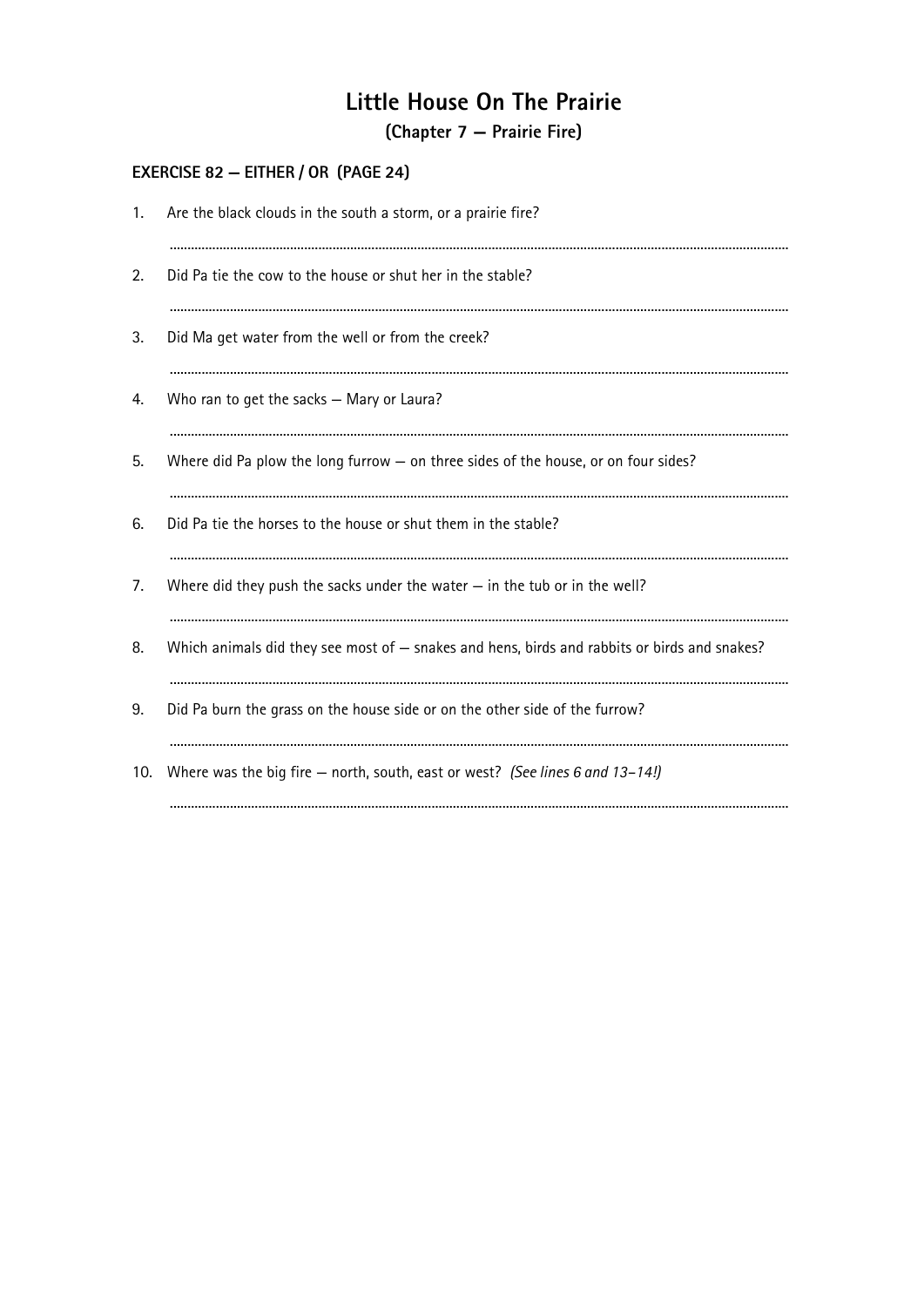(Chapter 7 – Prairie Fire)

| <b>EXERCISE 83 - PUT INTO THE PRESENT TENSE (PAGE 24)</b> |                                                                                          |
|-----------------------------------------------------------|------------------------------------------------------------------------------------------|
| Example:                                                  | Laura saw black clouds in the south. $\Rightarrow$ Laura sees black clouds in the south. |
| 1.                                                        | One day the girls were helping Ma.                                                       |
| 2.                                                        | Suddenly the sun was gone.                                                               |
| 3.                                                        | (Two verbs!)<br>Pa brought the cow and calf and shut them in the stable.                 |
| 4.                                                        | Laura ran to get the sacks.                                                              |
| 5.                                                        | Pa plowed a long furrow round three sides of the house.                                  |
| 6.                                                        | He tied the horses to the north corner of the house.                                     |
| 7.                                                        | Ma pushed sacks under the water in the tub.                                              |
| 8.                                                        | Pa went along the furrow, setting light to the grass on the other side.                  |
| 9.                                                        | Ma <i>followed</i> with a wet sack.                                                      |
| 10.                                                       | She beat at the flames trying to cross the furrow.                                       |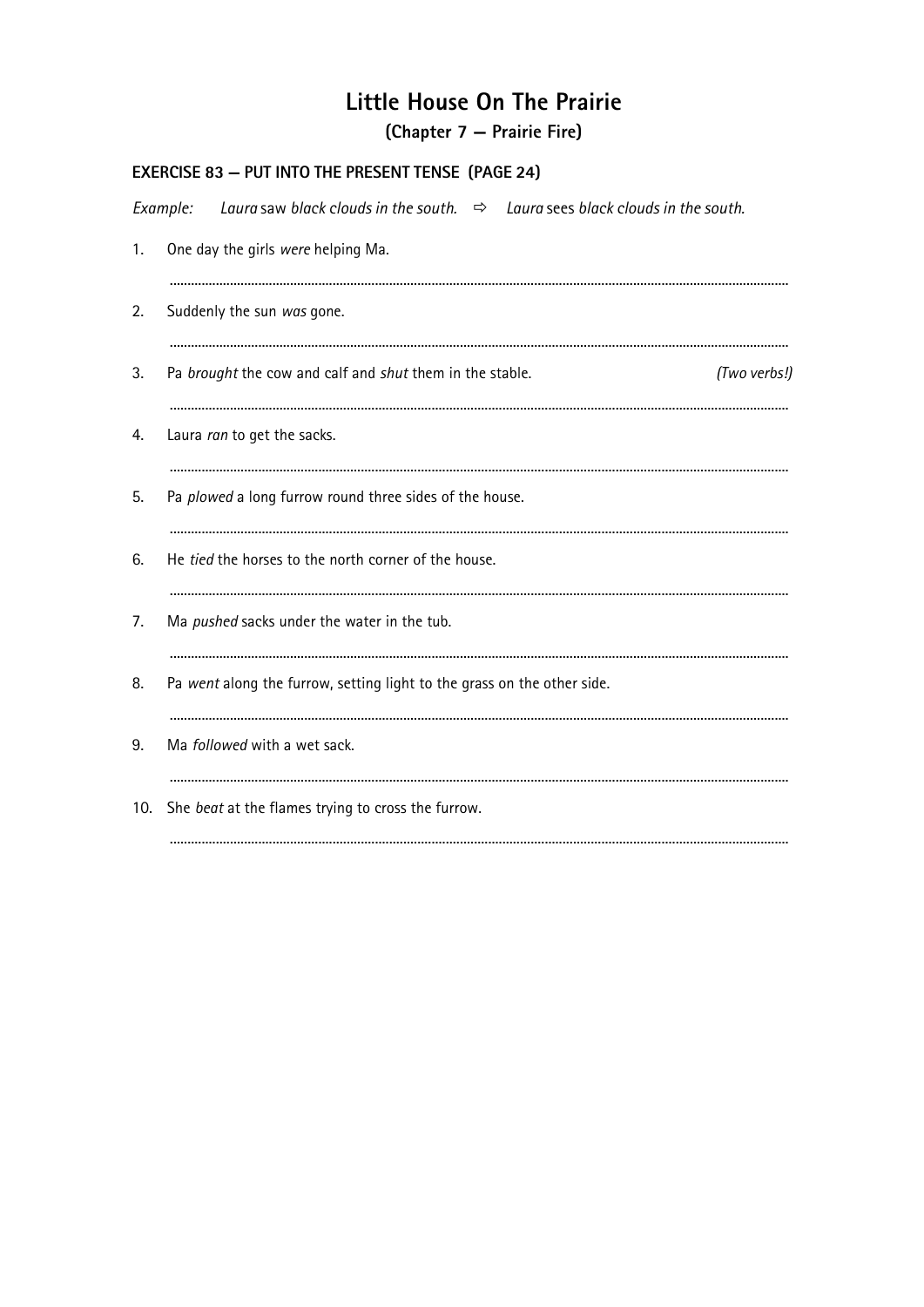(Chapter 7 – Prairie Fire)

#### **EXERCISE 84 - DOLMETSCHEN (PAGES 25-26)**

| 1.  | Pa half Ma, sein kleines Feuer mit den nassen Säcken zu bekämpfen.                                                       |
|-----|--------------------------------------------------------------------------------------------------------------------------|
| 2.  | Wenn es die Furche überschritt, droschen sie mit den Säcken darauf ein.                                                  |
| 3.  | Die Mädchen standen dicht am Haus und zitterten.                                                                         |
| 4.  | Lauras Augen brannten vom Rauch.                                                                                         |
| 5.  | Die Pferde wieherten schrill und fürchterlich.                                                                           |
| 6.  | Pas kleines Feuer hatte einen verbrannten schwarzen Streifen gemacht.                                                    |
| 7.  | Das kleine Feuer breitete* sich langsam gegen den Wind aus, dem großen Feuer entgegen.<br>(* Use the verb 'to go' here!) |
| 8.  | Plötzlich verschlang das große Feuer das kleine.                                                                         |
| 9.  | Um das ganze Haus herum war Feuer.                                                                                       |
| 10. | Dann war es vorbei. Das Feuer war weg.                                                                                   |
|     |                                                                                                                          |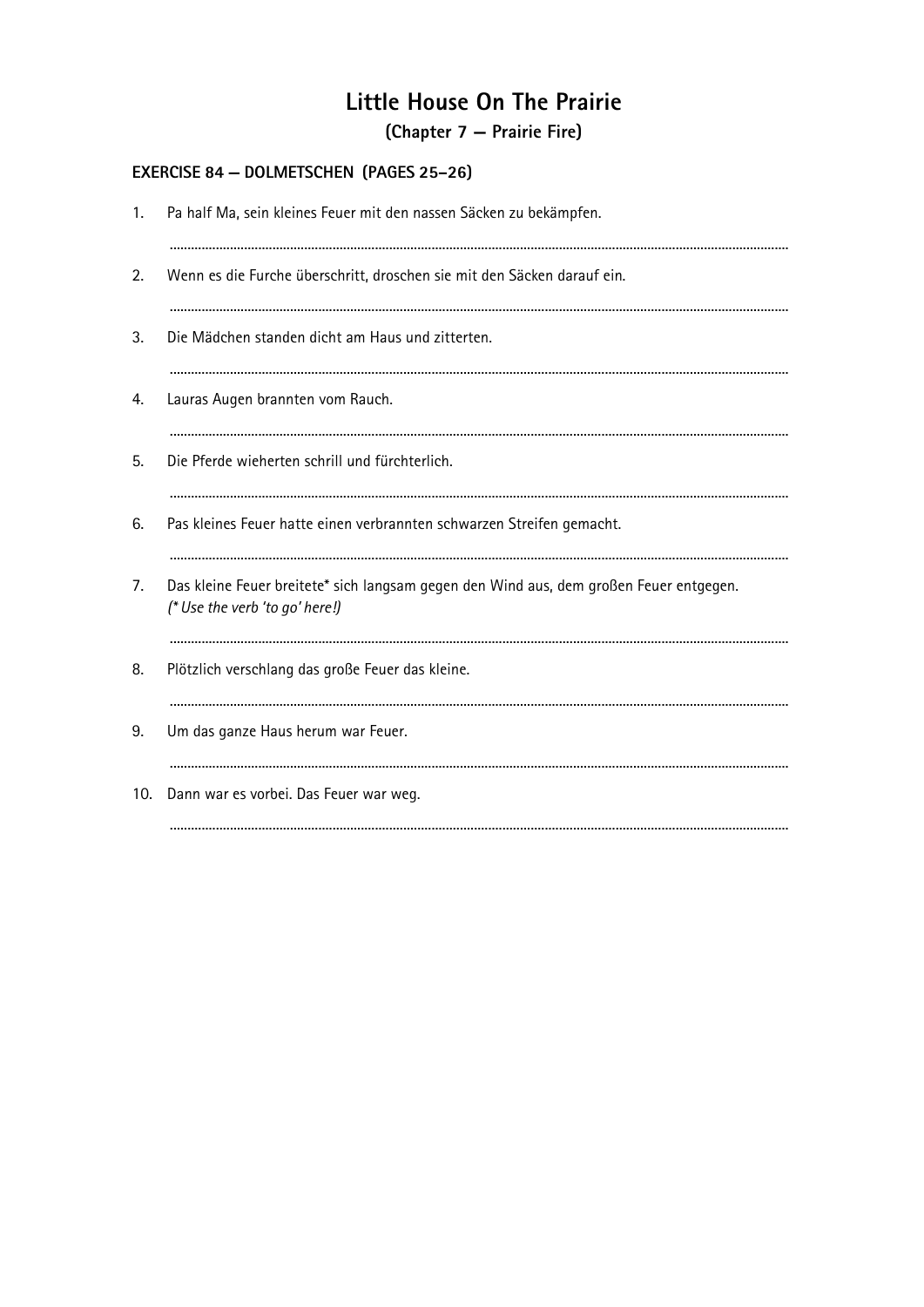(Chapter 7 – Prairie Fire)

|     |  |            | OR NEGATIVE (X) (PAGE 26)                                                                          |                                              |  | EXERCISE 85 - MAKE THE SENTENCES STATEMENTS $(+)$ , QUESTIONS $(?)$                                 |               |
|-----|--|------------|----------------------------------------------------------------------------------------------------|----------------------------------------------|--|-----------------------------------------------------------------------------------------------------|---------------|
|     |  | (?)<br>(x) | Examples: $(\pm)$ Did Pa sit down by the cow?<br>The cow kicked him flat.<br>Laura drank the milk. | $\Rightarrow$<br>$\qquad \qquad \Rightarrow$ |  | $\Rightarrow$ Pa sat down by the cow.<br>Did the cow kick him flat?<br>Laura didn't drink the milk. |               |
| 1.  |  |            | (×) The girls stood by the stable.                                                                 |                                              |  |                                                                                                     |               |
| 2.  |  |            | (?) Laura's eyes stung with smoke.                                                                 |                                              |  |                                                                                                     |               |
| 3.  |  |            | (+) Were the horses squealing horribly?                                                            |                                              |  |                                                                                                     | (Be careful!) |
| 4.  |  |            | (×) The little fire went towards the house.                                                        |                                              |  |                                                                                                     |               |
| 5.  |  |            | (?) The big fire swallowed the little one.                                                         |                                              |  |                                                                                                     |               |
| 6.  |  |            | $(+)$ <i>Did</i> the wind <i>rise</i> high?                                                        |                                              |  |                                                                                                     |               |
| 7.  |  |            | (×) Flames climbed around the house.                                                               |                                              |  |                                                                                                     |               |
| 8.  |  |            | (?) The fire was past.                                                                             |                                              |  |                                                                                                     | (Be careful!) |
| 9.  |  |            | (+) Did Ma come into the house?                                                                    |                                              |  |                                                                                                     |               |
| 10. |  |            | $(+)$ Did the back-fire save them all?                                                             |                                              |  |                                                                                                     |               |
|     |  |            |                                                                                                    |                                              |  |                                                                                                     |               |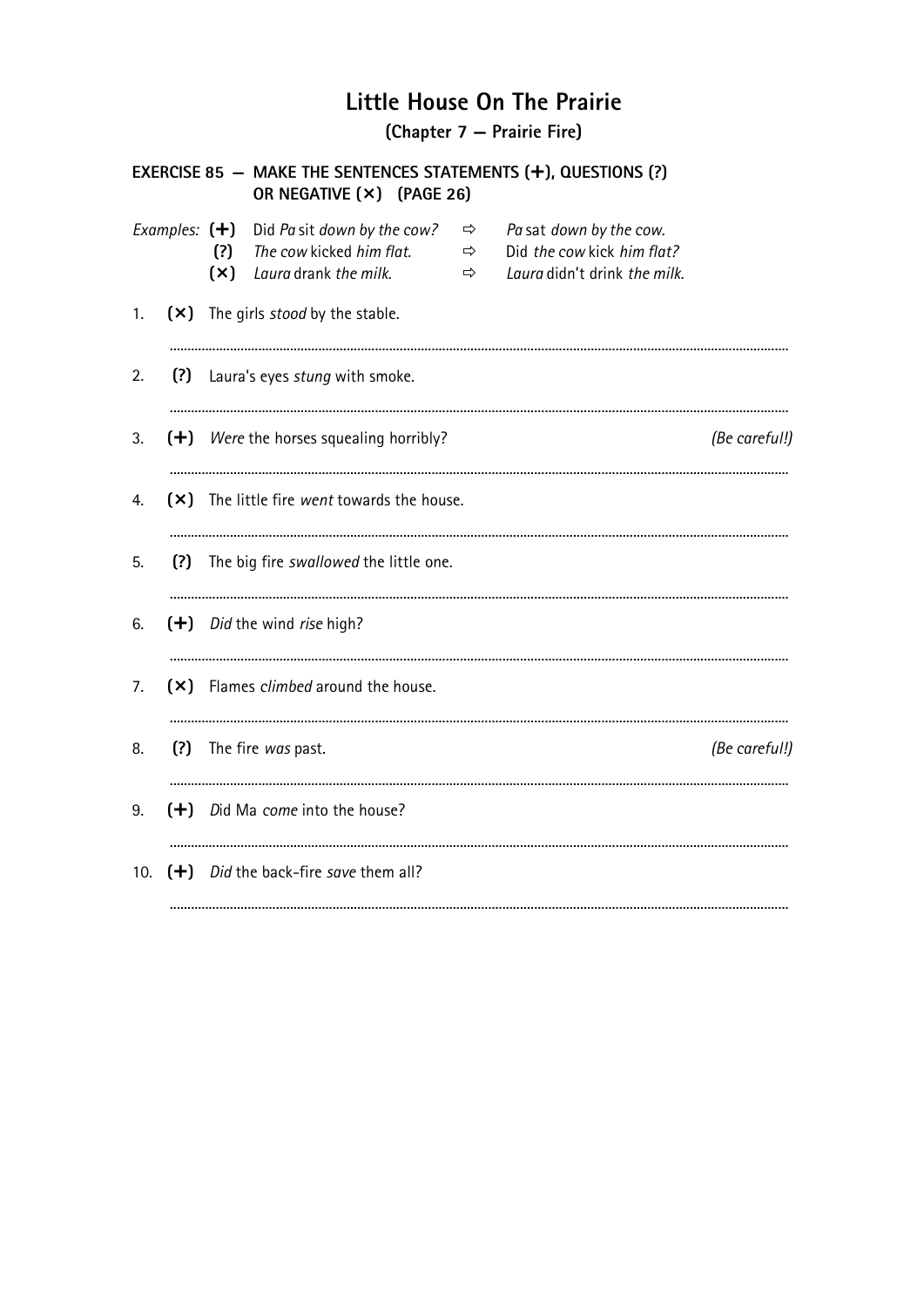(Chapter 7 – Prairie Fire)

#### EXERCISE 86 - VOCABULARY (PAGES 24-27)

| 1.  | comes between winter and summer.                                   |
|-----|--------------------------------------------------------------------|
| 2.  | What do we call a piece of land used for farming?                  |
| 3.  | Those dark s will probably bring rain.                             |
| 4.  | up; we'll be late! This word means to be quick.                    |
| 5.  | The sun is shining and the  is blue.                               |
| 6.  | We couldn't get on the bus; it just drove                          |
| 7.  | Some birds  to warmer lands in autumn.                             |
| 8.  | When you are very hot, this makes you wet.                         |
| 9.  | What is a word meaning to take someone or something out of danger? |
| 10. | What is the opposite of in danger?                                 |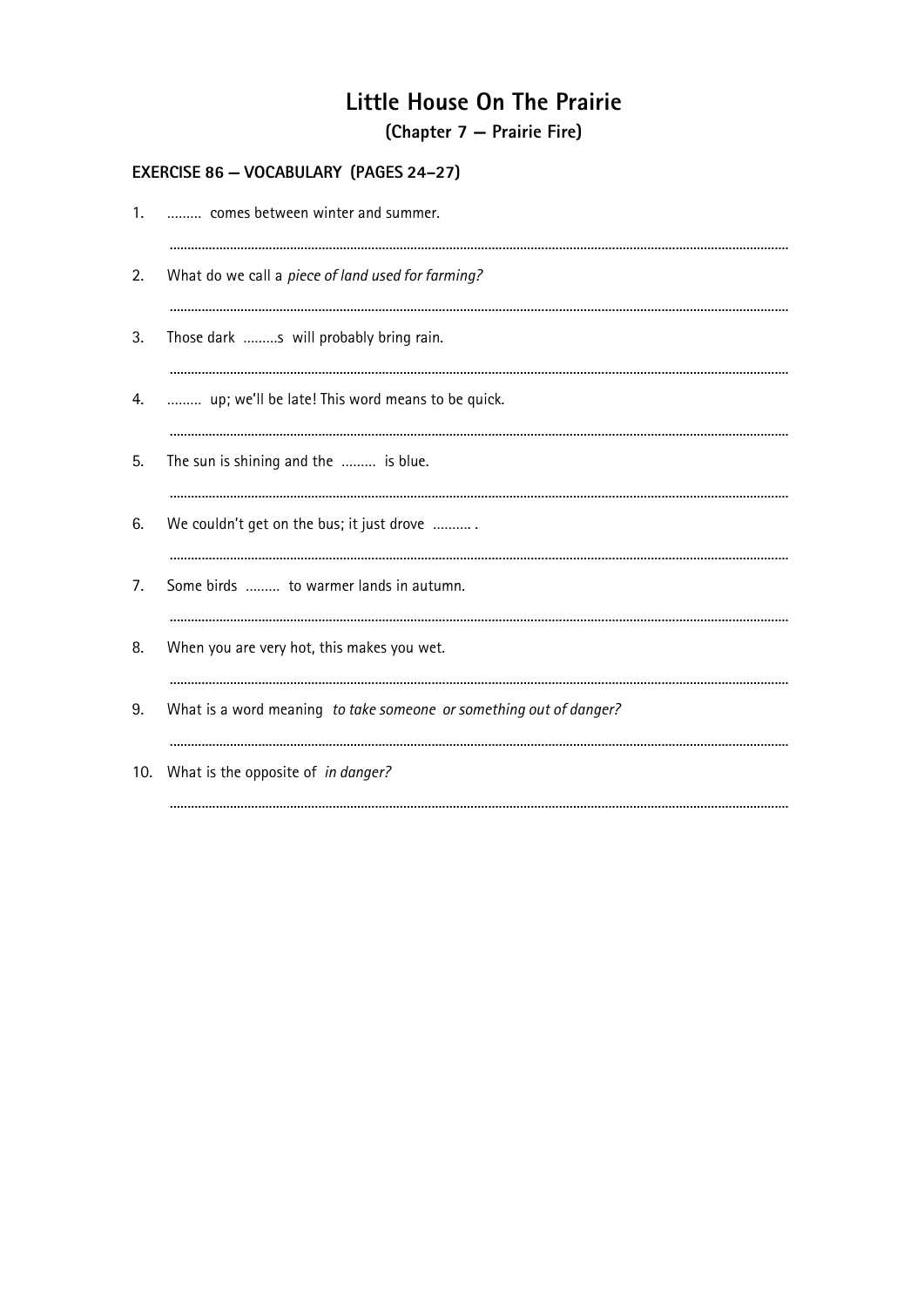(Chapter 7 – Prairie Fire)

#### **EXERCISE 87 - PUT INTO THE FUTURE TENSE (PAGES 25-26)**

|    | $\sigma$ Imagine you are making a film, and the director is talking to the actors.                   |
|----|------------------------------------------------------------------------------------------------------|
|    | Pa helped Ma fight the little fire. $\Rightarrow$ Pa will help Ma fight the little fire.<br>Example: |
| 1. | Pa and Ma thrashed at the little fire with wet sacks.                                                |
| 2. | They stamped it with their feet.                                                                     |
| 3. | The prairie fire got louder now.                                                                     |
| 4. | Flames came roaring down on the wind.                                                                |
| 5. | The two girls stood against the house.                                                               |
| 6. | Both of them trembled.                                                                               |
| 7. | The light of the flames danced over everything.                                                      |
| 8. | Slowly the little fire went to meet the big fire.                                                    |
| 9. | And suddenly the big fire swallowed the little one.                                                  |
|    | 10. Fire was all around the house.                                                                   |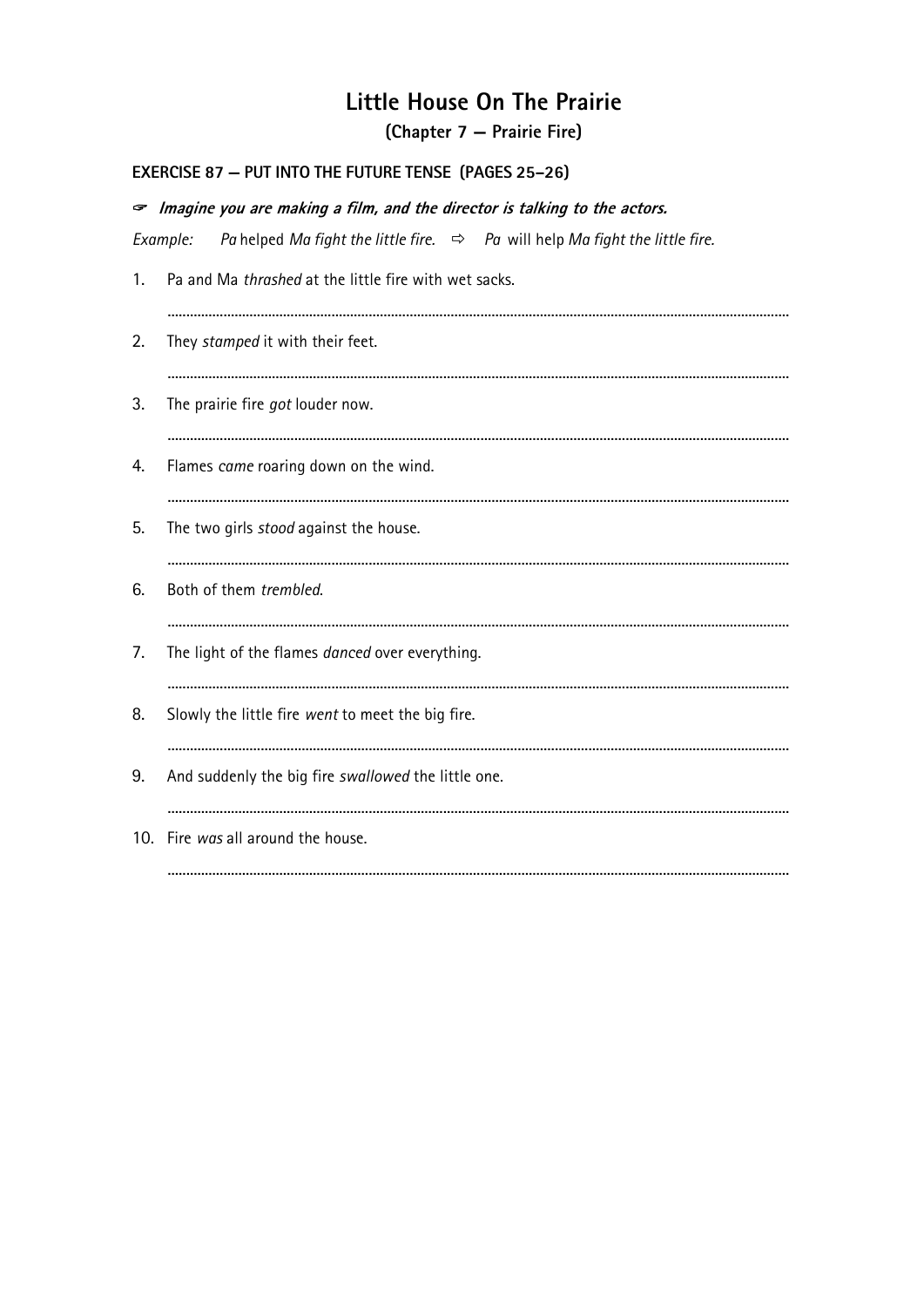(Chapter 7 – Prairie Fire)

#### **EXERCISE 88 - MIXED QUESTIONS (PAGES 26-27)**

| 1.  | What did Jack the bulldog do when the fire was coming?               |
|-----|----------------------------------------------------------------------|
| 2.  | What were the horses doing?                                          |
| 3.  | What had Pa's little fire made?                                      |
| 4.  | When did Ma come into the house?                                     |
| 5.  | What did she want to wash?                                           |
| 6.  | What saved the family?                                               |
| 7.  | What did the prairie look like now?                                  |
| 8.  | Why were Pa and Ma cheerful?                                         |
| 9.  | Where did the birds and rabbits go when the fire burned the prairie? |
| 10. | Where had the little gophers gone during the fire?                   |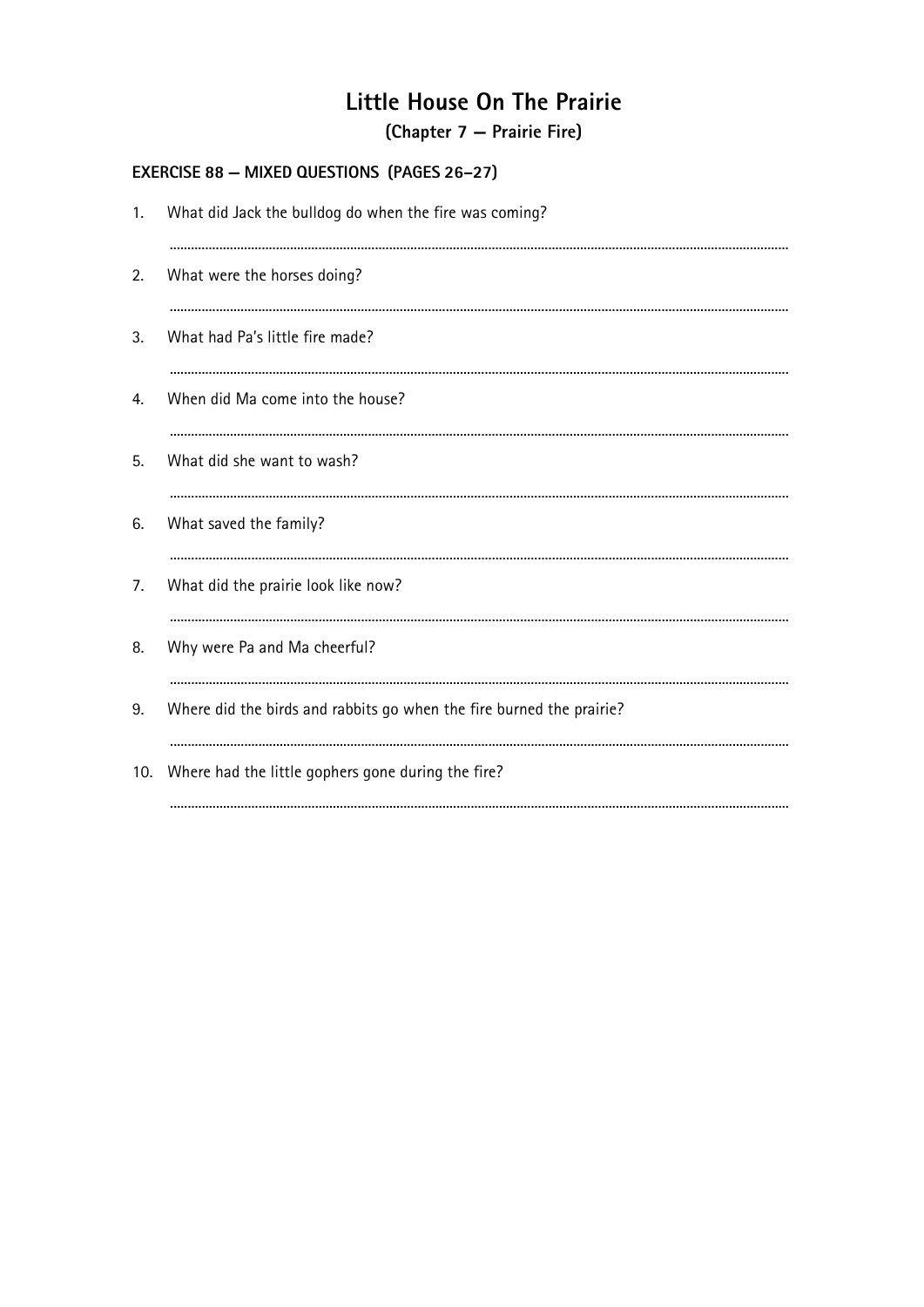(Chapter 7 – Prairie Fire)

#### **EXERCISE 89 - MAKE SENTENCES (PAGES 24-27)**

|    | 1. Suddenly                                                    |
|----|----------------------------------------------------------------|
| 2. | as fast as  could                                              |
| 3. | $\dots$ as if $\dots$                                          |
| 4. | $\dots$ helped $\dots$                                         |
| 5. | could see  ----ing                                             |
| 6. | got ----er and ----er                                          |
| 7. | When , Ma                                                      |
| 8. | because                                                        |
| 9. | If  had (forgotten/gone/lost etc.) , what would you have done? |
|    | 10.  of course                                                 |
|    |                                                                |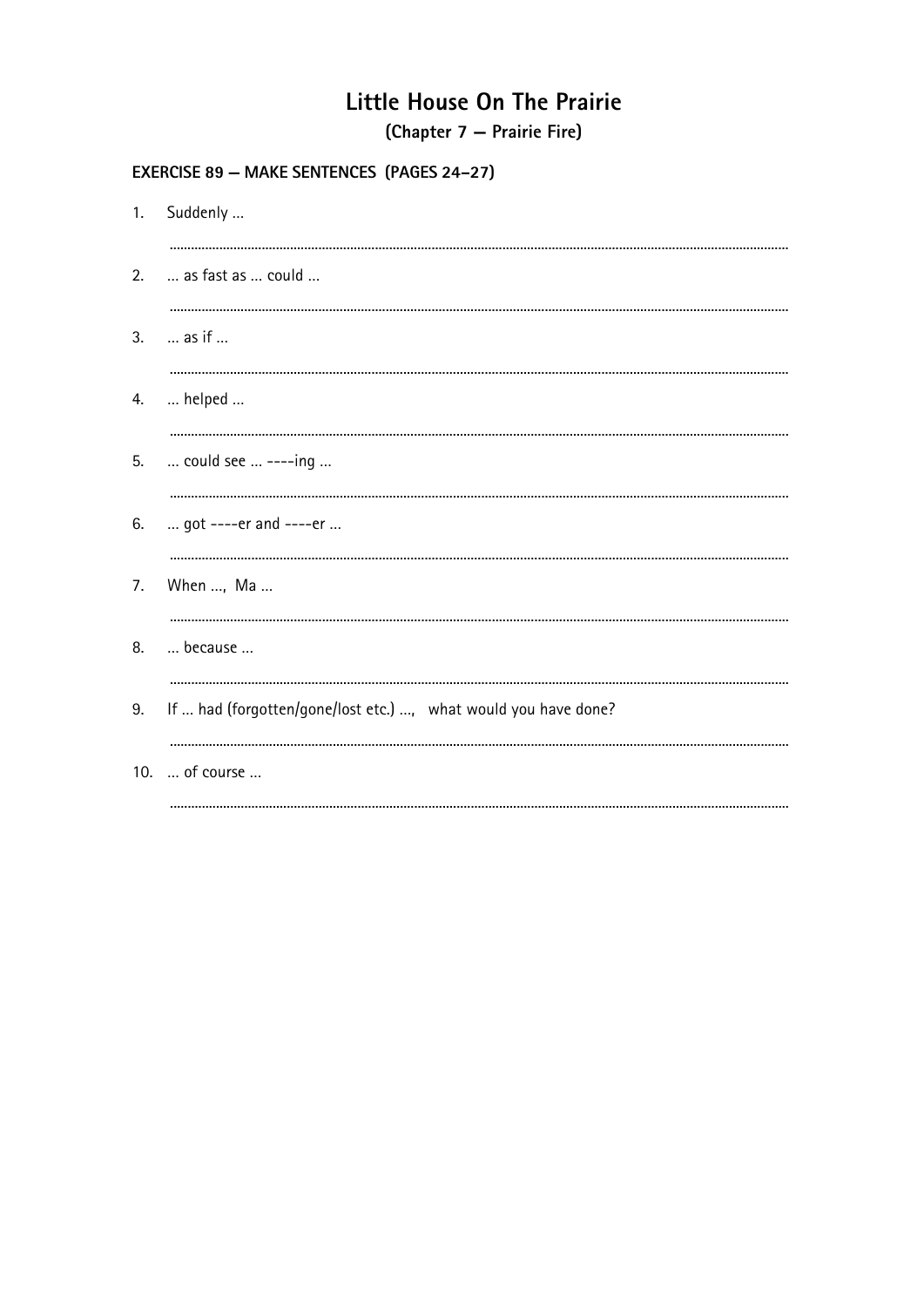(Chapter 7 – Prairie Fire)

#### EXERCISE 90 - DID YOU UNDERSTAND THE CHAPTER? (PAGES 24-27)

| 1.  | What did Ma first think when the sun disappeared that morning?               |
|-----|------------------------------------------------------------------------------|
| 2.  | What were the black clouds really?                                           |
| 3.  | What plan did Pa have with the water and the sacks?                          |
| 4.  | Can you say how Pa's little fire ("the back-fire") worked?                   |
| 5.  | Would it have worked without the furrow? Or what would have happened?        |
| 6.  | Which side of the house was the prairie fire coming from?                    |
| 7.  | Why did Pa plow the furrow just on three sides, and not in the north?        |
| 8.  | Can you think why Pa put the cow and calf in the stable, but not the horses? |
| 9.  | What do the animals on the prairie do when there is a big fire?              |
| 10. | Why don't the gophers do the same?                                           |
|     |                                                                              |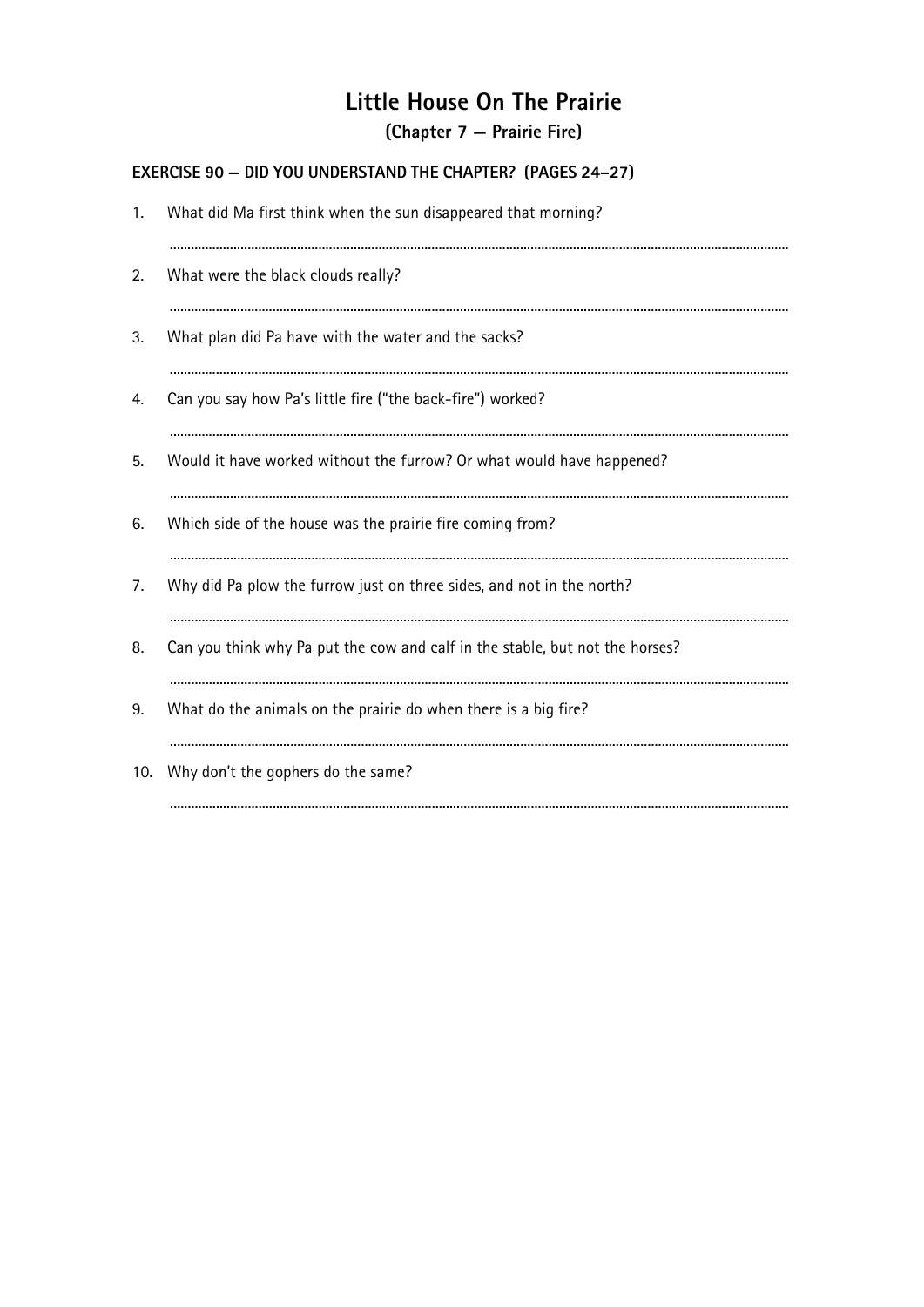(Chapter 7 – Prairie Fire)

#### **EXERCISE 91 - RETELLING THE STORY (PAGES 24-27)**

Talk about one of the following topics to the class, in just a few sentences. Write things down in the space below if you like, but when you speak to the class the rule is: no notes, no pieces of paper and no text! If you're nervous, give these notes to the teacher, who can be your 'prompter'.

The numbers after each topic show you where to look: 24,4 means page 24, line 4.

- $1.$ You are Ma. Tell the story of the fire from the beginning to putting the sacks in the tub (24,4–18). You could begin: "Suddenly the sun was gone. Was it a storm? Then ... ."
- $\overline{2}$ . You are Laura. Tell the story of how the back-fire ("Pa's little fire") saved the family (24,25-26,10). You could begin: "Pa went along the furrow. He set light to ...."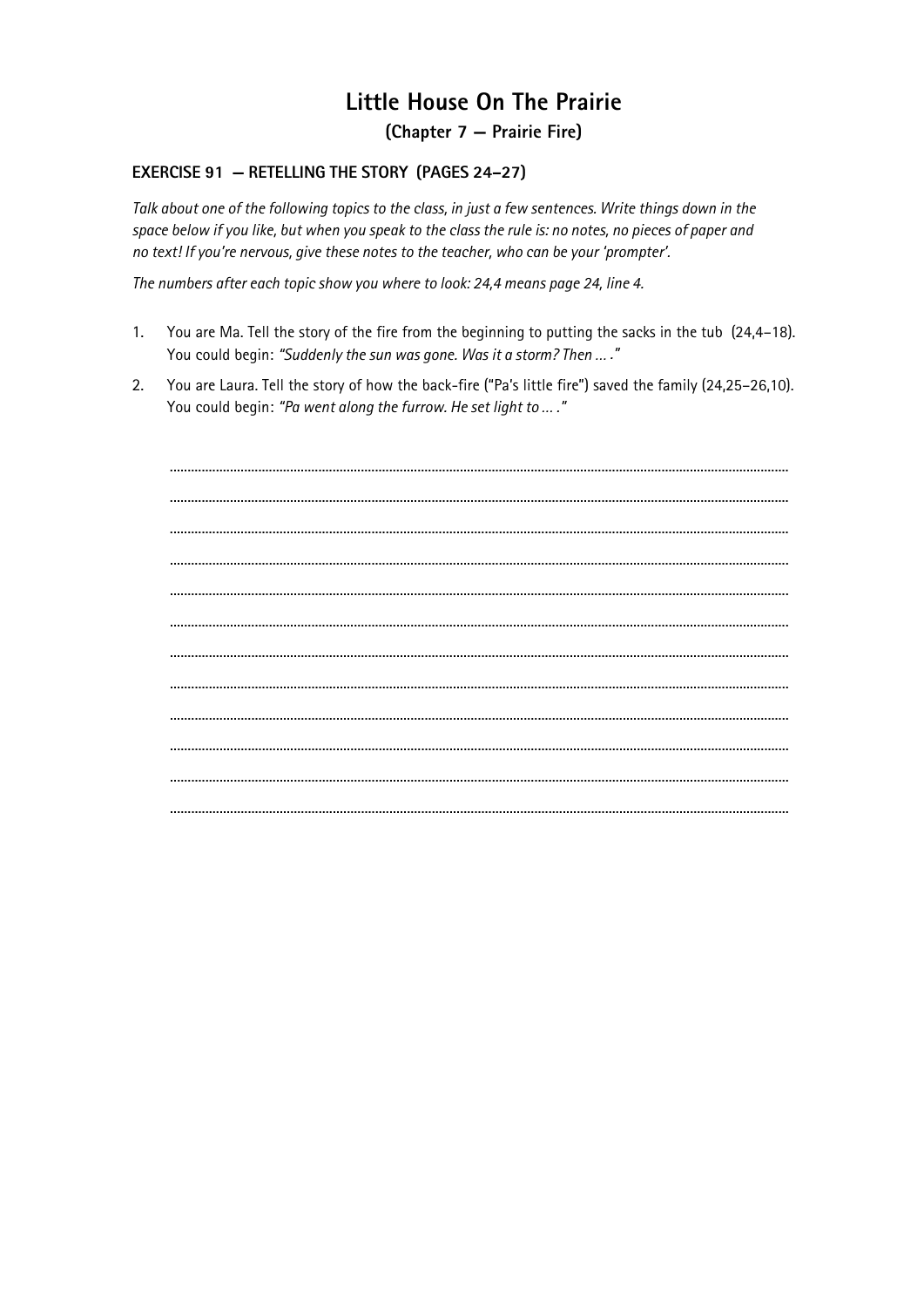(Chapter 7 - Prairie Fire)

#### **EXERCISE 92 - WRITING YOUR OWN TEXT**

Your teacher will tell you how much to write!

- A candle flame  $-$  a camp-fire  $-$  a big fire (houses, perhaps, or a forest?).  $1<sub>1</sub>$
- $2.$ Imagine that you are Pa, out on the prairie, plowing. You look south and see the sky full of black smoke. A fire! The family! ......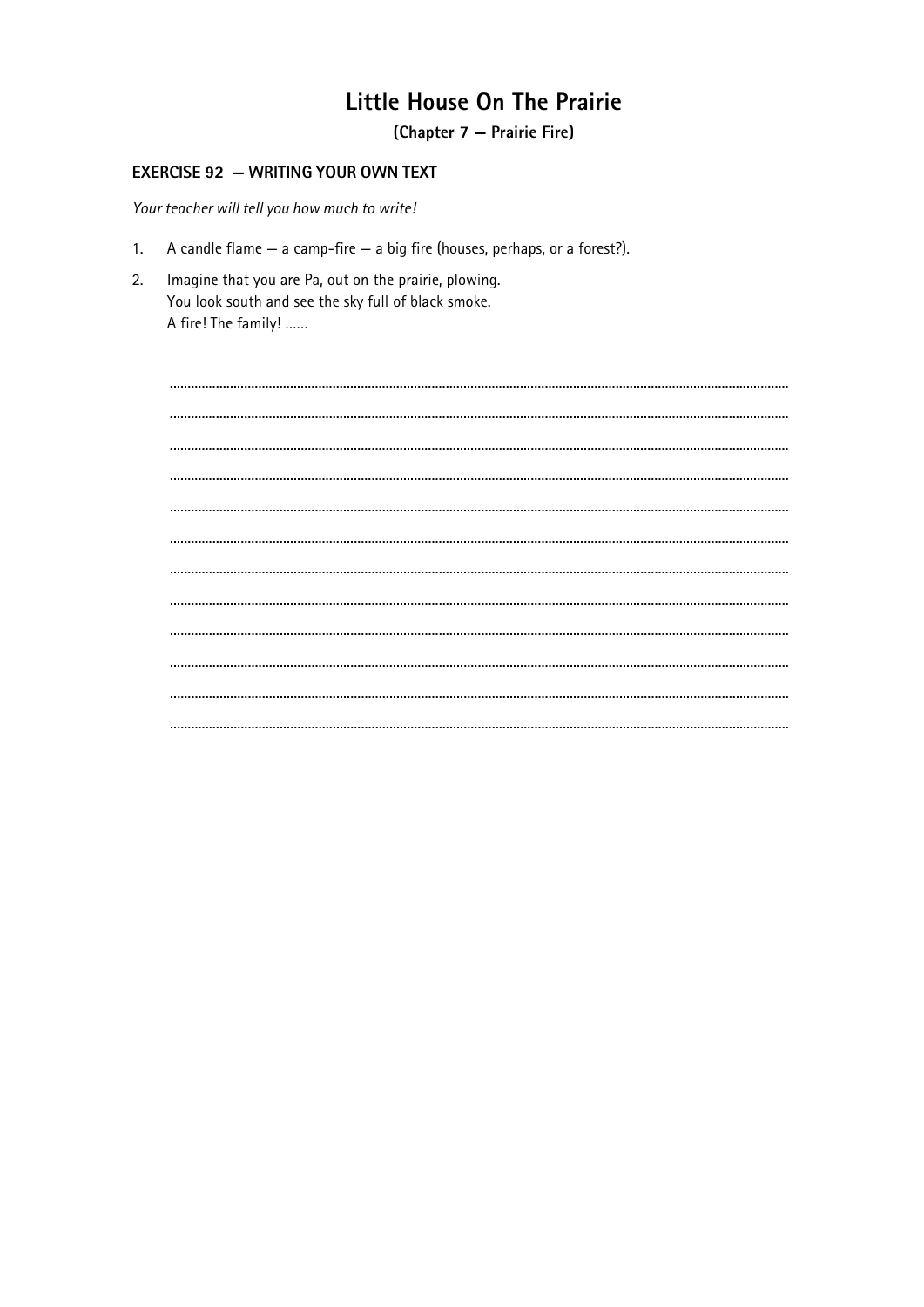(Chapter 8 – Going Out)

## **EXERCISE 93 - MIXED QUESTIONS (PAGE 28)**

|    | 1. Who began plowing again?                            |
|----|--------------------------------------------------------|
| 2. | Where did the girls help Ma?                           |
| 3. | What would they soon have to eat?                      |
| 4. | How did Pa go to the field every morning?              |
| 5. | What were the girls talking about, one morning?        |
| 6. | What was Pa's voice like, when they heard him outside? |
| 7. | Who was with him?                                      |
| 8. | Why is the government sending soldiers?                |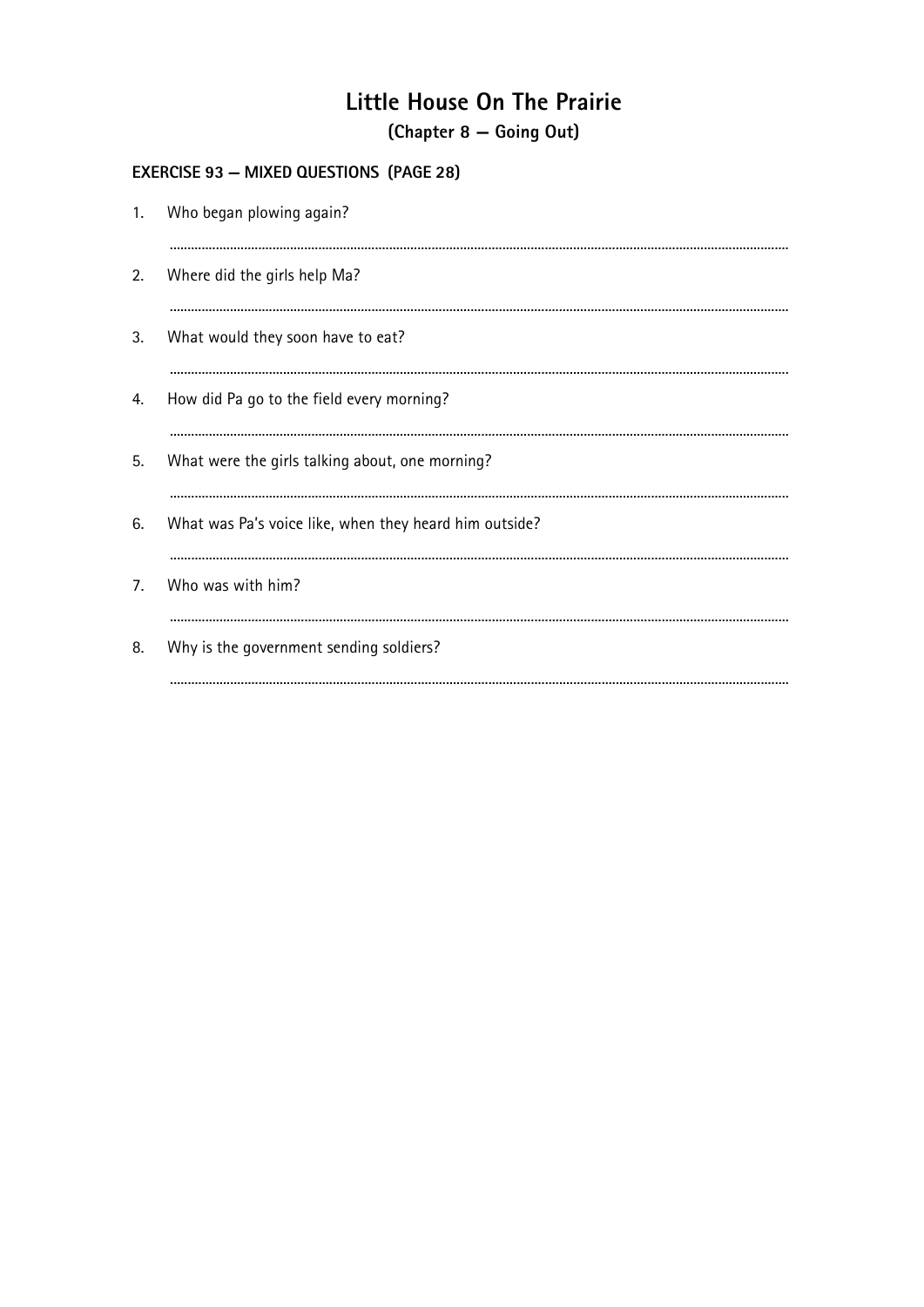(Chapter 8 – Going Out)

#### EXERCISE 94 - EITHER / OR (PAGE 28)

| 1. | Did the girls help in the field or in the garden?                           |
|----|-----------------------------------------------------------------------------|
| 2. | Did Pa work in the field every day, or just some days?                      |
| 3. | Was Pa sad and quiet, doing his work, or was he happy?                      |
| 4. | Were the girls washing the dishes or in the garden when they heard the men? |
| 5. | Who was speaking in a loud, angry voice - Mr. Scott, Pa or Mr. Edwards?     |
| 6. | Does the government want to bring more settlers in, or send them away?      |
| 7. | When are the family going out $-$ right now, or next morning?               |
| 8. | Who can have the cow and the calf – Mr. Scott or Mr. Edwards?               |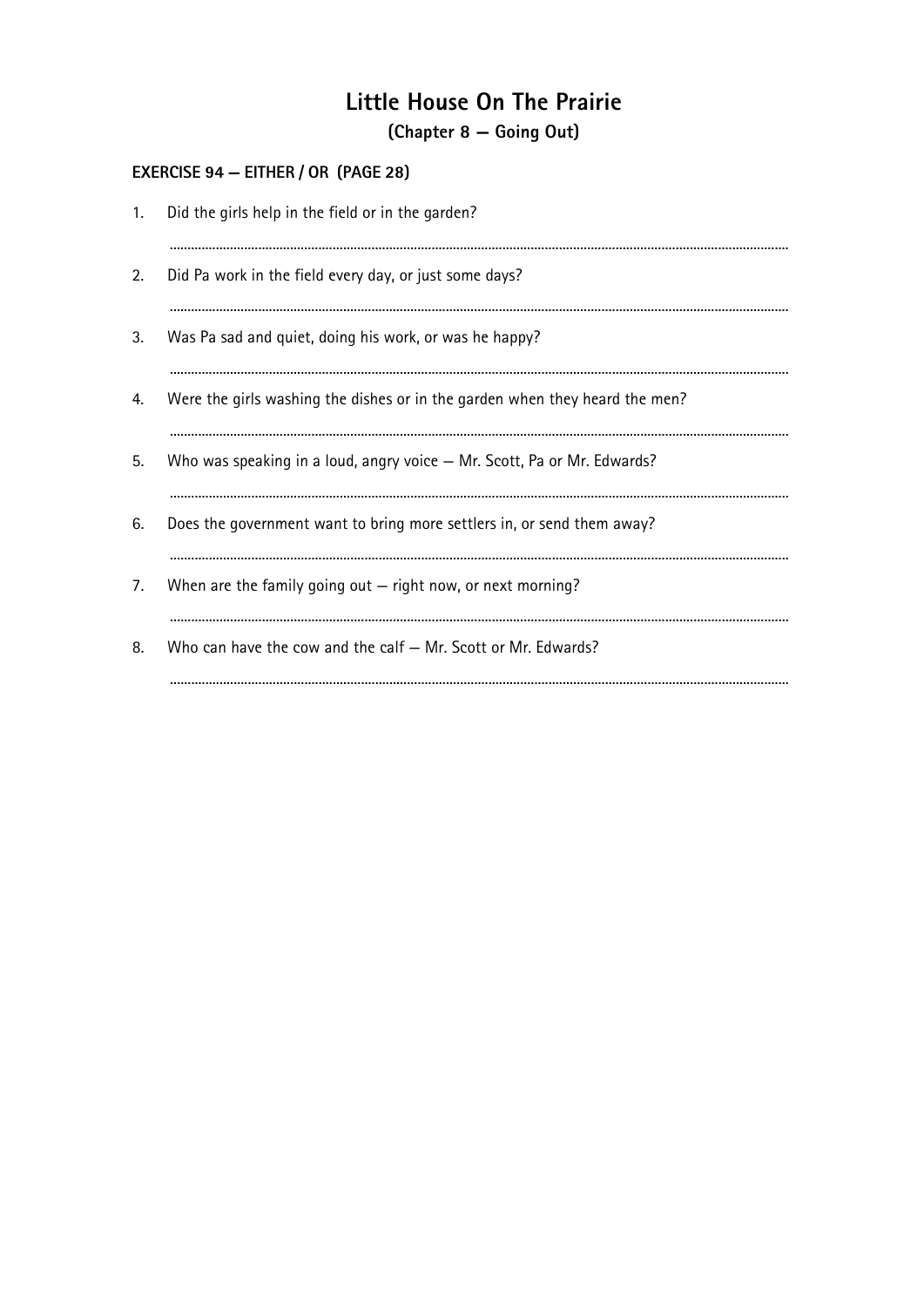(Chapter 8 – Going Out)

|    | <b>EXERCISE 95 - PUT INTO THE PRESENT TENSE (PAGES 28-29)</b>   |              |  |  |
|----|-----------------------------------------------------------------|--------------|--|--|
|    | Example: Pa worked every day. $\Rightarrow$ Pa works every day. |              |  |  |
| 1. | One morning the girls were washing the dishes.                  |              |  |  |
| 2. | Outside they heard a loud, angry voice.                         |              |  |  |
| 3. | Pa's face was red.                                              |              |  |  |
| 4. | He said Mr. Scott could take the cow.                           | (Two verbs!) |  |  |
| 5. | Laura didn't believe this at first.                             |              |  |  |
| 6. | But then she saw Mr. Scott taking the cow.                      |              |  |  |
| 7. | Mr. Edwards shook hands with them all and said "Goodbye."       | (Two verbs!) |  |  |
| 8. | Then he went away without another word.                         |              |  |  |
|    |                                                                 |              |  |  |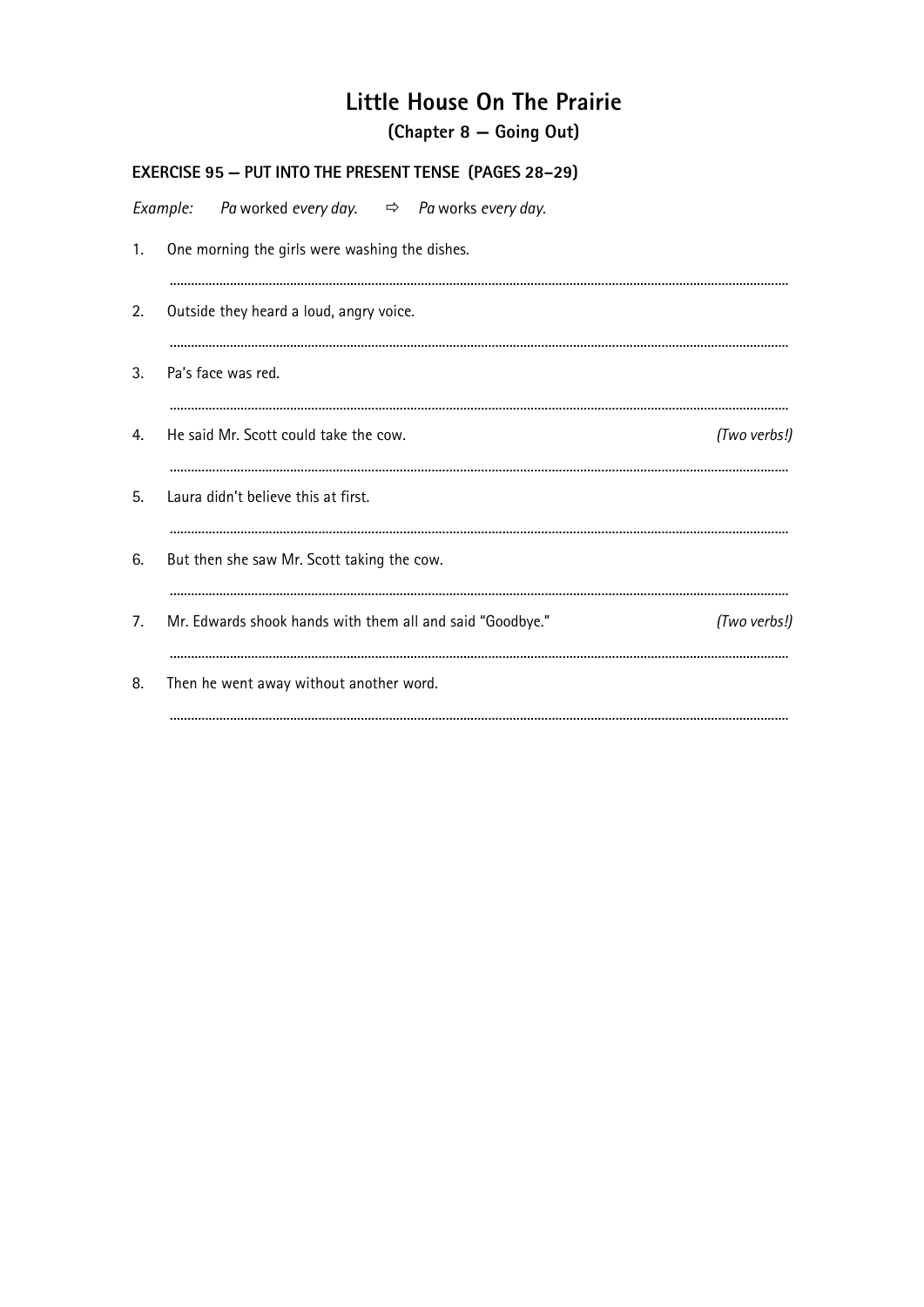(Chapter 8 – Going Out)

|     |                 |            | <b>B</b> Use the Past Tense for the whole exercise!               |                                |                                                           |
|-----|-----------------|------------|-------------------------------------------------------------------|--------------------------------|-----------------------------------------------------------|
|     | Examples: $(+)$ |            | Did Pa begin his plowing?                                         | $\Rightarrow$                  | Pa began his plowing.                                     |
|     |                 | (?)<br>(x) | The girls helped Ma.<br>They played in the garden.                | $\Rightarrow$<br>$\Rightarrow$ | Did the gilrs help Ma?<br>They didn't play in the garden. |
| 1.  |                 |            | $(\dagger)$ <i>Did Mr.</i> Scott <i>lead</i> the cow away?        |                                |                                                           |
| 2.  |                 |            | (?) Mr. Edwards said, "Goodbye and good luck."                    |                                |                                                           |
| 3.  |                 |            | $(\times)$ He said another word.                                  |                                |                                                           |
| 4.  |                 |            | (?) Ma looked around and sighed.                                  |                                |                                                           |
| 5.  |                 |            | $(\dagger)$ Did Pa and Ma pack the wagon after breakfast?         |                                |                                                           |
| 6.  |                 |            | (X) They made beds by the stable.                                 |                                |                                                           |
| 7.  |                 |            | $(\bigstar)$ Were the beds covered with a blanket?                |                                |                                                           |
| 8.  |                 |            | (X) The top bed was for Mary and Laura at night.                  |                                |                                                           |
| 9.  |                 |            | (?) Pa laid a sack of corn under the wagon-seat.                  |                                |                                                           |
| 10. |                 |            | $(\dagger)$ <i>Did</i> he <i>hang</i> his rifle inside the wagon? |                                |                                                           |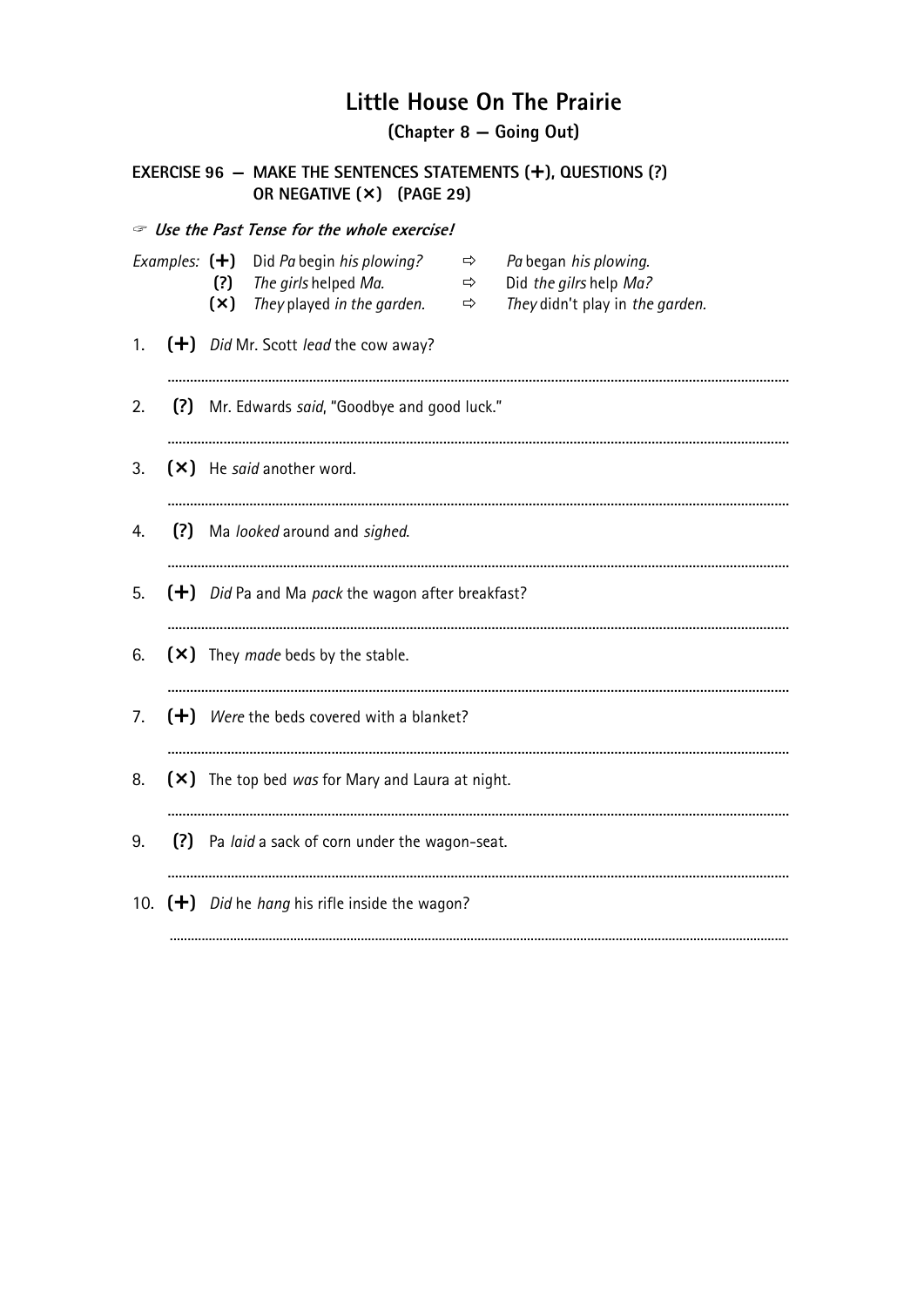### (Chapter 8 – Going Out)

#### EXERCISE 97 - DOLMETSCHEN (PAGES 29-30)

| 1.  | Mr. Edwards schüttelte den Mädchen die Hand, als wären sie Erwachsene.              |  |  |  |
|-----|-------------------------------------------------------------------------------------|--|--|--|
| 2.  | Dann ging er ohne ein weiteres Wort davon.                                          |  |  |  |
| 3.  | Ma seufzte, "Ein ganzes Jahr verloren."                                             |  |  |  |
| 4.  | "Wir haben alle Zeit der Welt," antwortete Pa fröhlich.<br>(Schau dir den Text an!) |  |  |  |
| 5.  | Nach dem Frühstück beluden Pa und Ma den Wagen.                                     |  |  |  |
| 6.  | Pa steckte den Schrank unter den Wagensitz.                                         |  |  |  |
| 7.  | Davor legte er einen Sack Mais für die Pferde.                                      |  |  |  |
| 8.  | Seine Fiedel legte er an das Ende des Bettes.                                       |  |  |  |
| 9.  | Jetzt war der Wagen beladen.                                                        |  |  |  |
| 10. | Pa schloss die Haustür, und ließ die Schnur zum Aufmachen heraushängen.             |  |  |  |
|     |                                                                                     |  |  |  |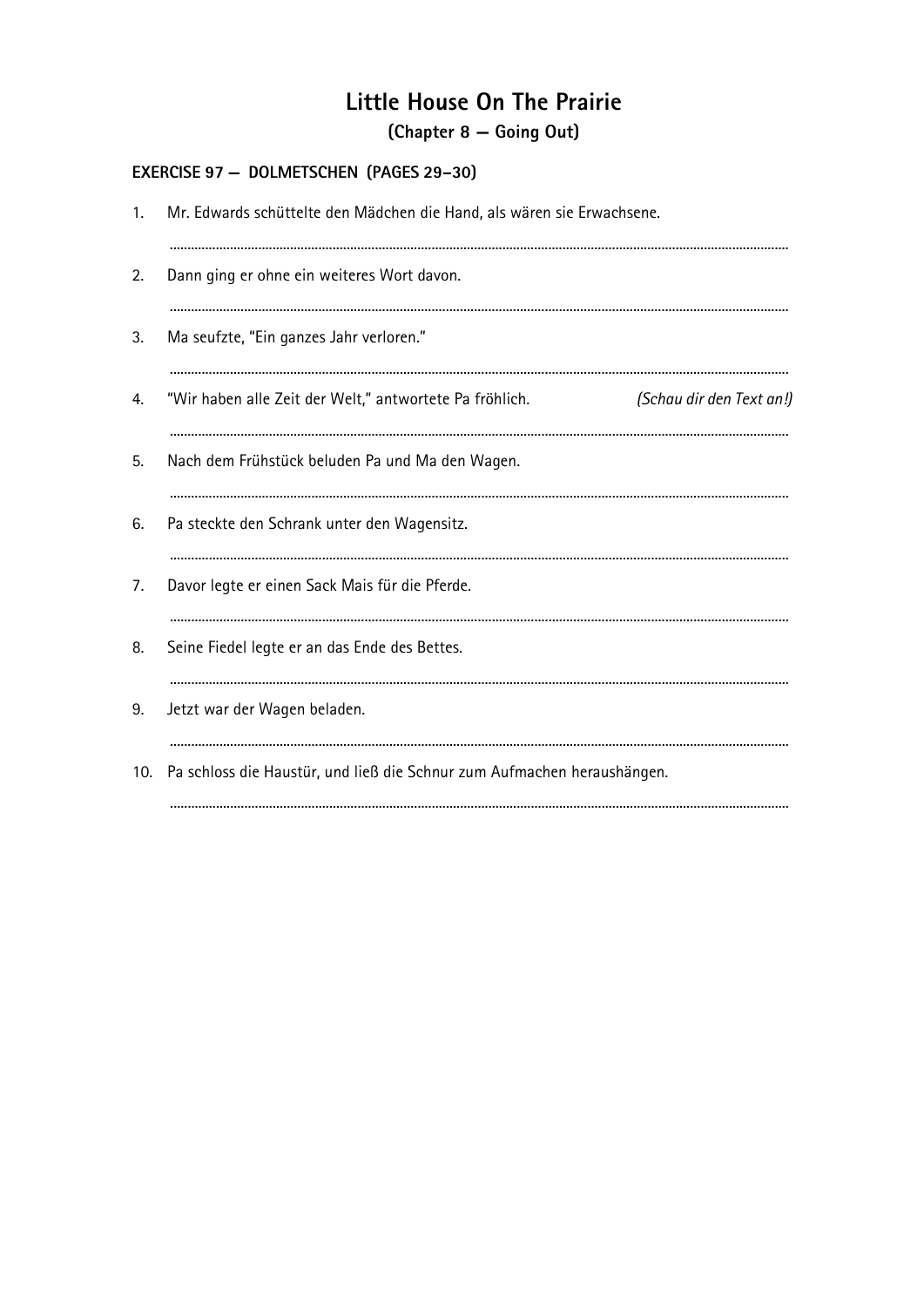(Chapter 8 – Going Out)

#### EXERCISE 98 - VOCABULARY (PAGES 28-30)

| 1.  | What is a word meaning to take things in your hands?                                        |
|-----|---------------------------------------------------------------------------------------------|
| 2.  | Sally was  when she tore her new jeans.                                                     |
| 3.  | What do we call a <i>person in the army?</i>                                                |
| 4.  | What is another way of saying to give your hand to someone when you meet<br>or say goodbye? |
| 5.  | What do we call a person who is no longer a child?                                          |
| 6.  | A cat is   fur.                                                                             |
| 7.  | Without , you will be hungry.                                                               |
| 8.  | What is a word which means trousers, shirts, pullovers etc.?                                |
| 9.  | You are tired - you  sleep.                                                                 |
| 10. | What is the opposite of to stand still?                                                     |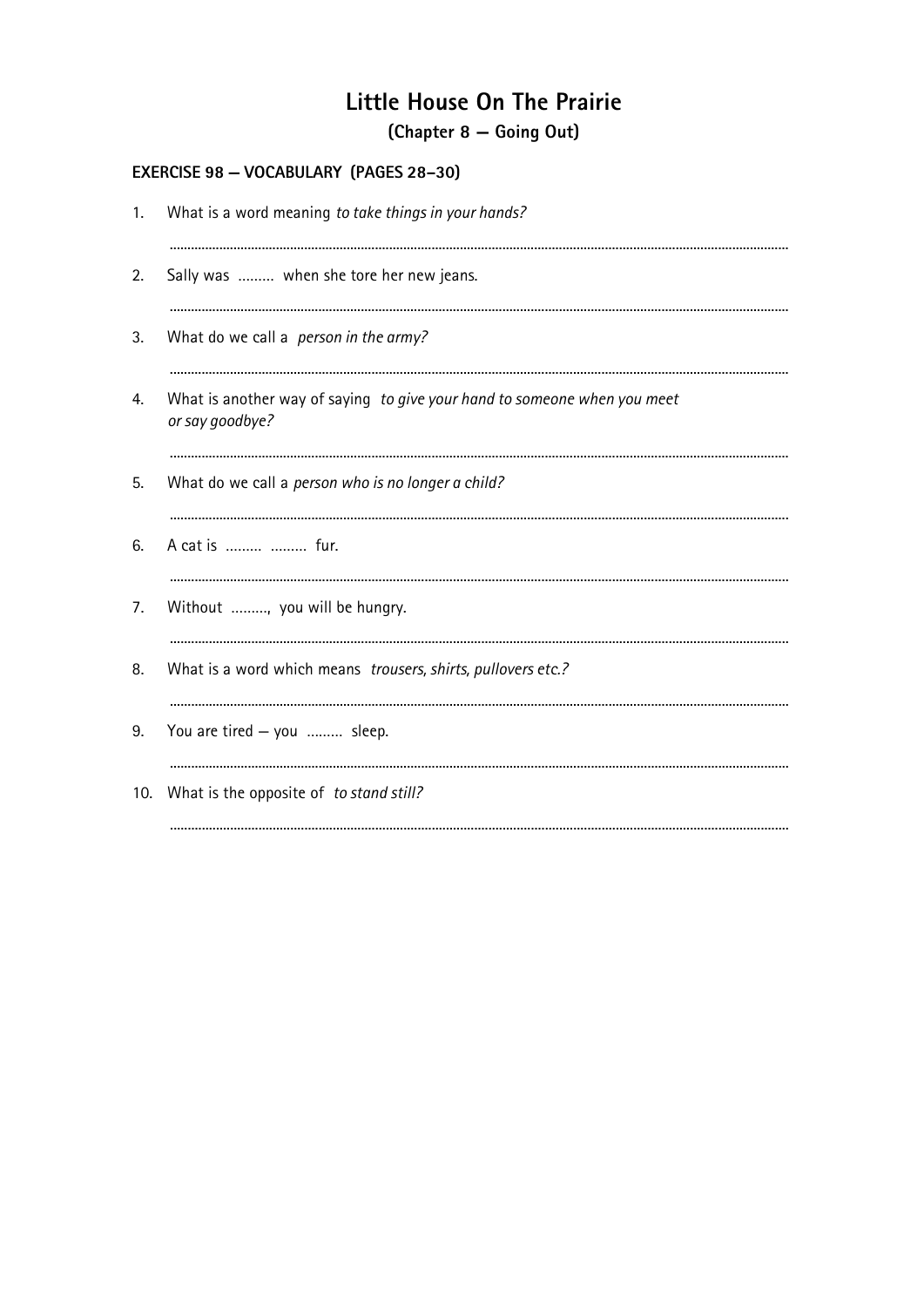(Chapter 8 – Going Out)

## **EXERCISE 99 - MIXED QUESTIONS (PAGES 29-30)**

|    | 1. What did Mr. Scott do with the cow?                  |
|----|---------------------------------------------------------|
| 2. | What did Mr. Edwards say to Pa and Ma?                  |
| 3. | How did he shake the girls' hands?                      |
| 4. | Was Ma cheerful, or not very happy?                     |
| 5. | What came first when they packed the wagon?             |
| 6. | Where did Pa put the water-bucket?                      |
| 7. | When did Pa stop the wagon so they could all look back? |
| 8. | Where is the mockingbird singing?                       |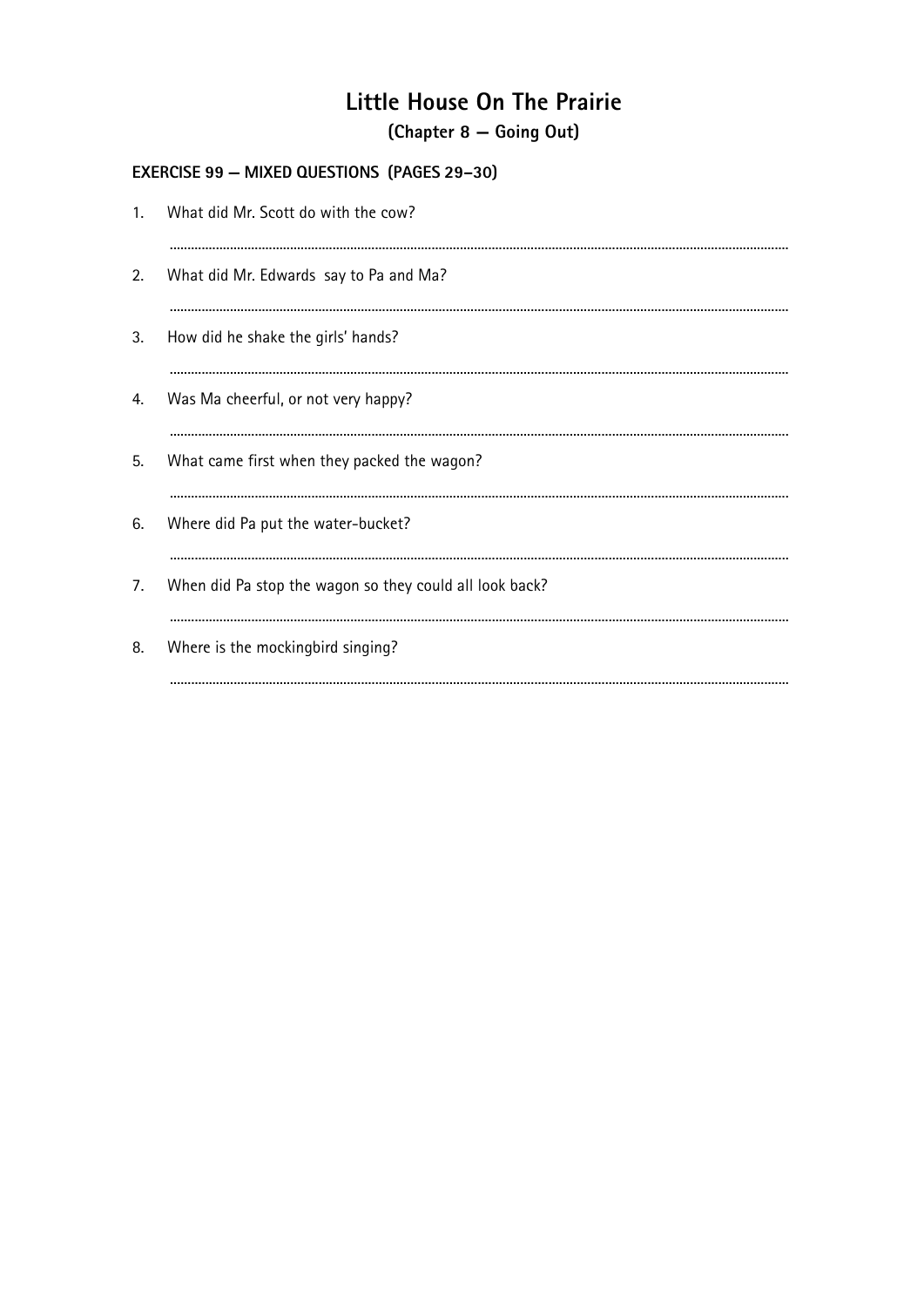(Chapter 8 – Going Out)

| EXERCISE 100 - MAKE THE SENTENCES STATEMENTS $(+)$ , QUESTIONS $(?)$<br>OR NEGATIVE (×) (PAGES 29-30) |  |                                                         |                                                                                                                                                                                                                                     |  |  |  |  |
|-------------------------------------------------------------------------------------------------------|--|---------------------------------------------------------|-------------------------------------------------------------------------------------------------------------------------------------------------------------------------------------------------------------------------------------|--|--|--|--|
| <b>By Use the Present Tense for the whole exercise!</b>                                               |  |                                                         |                                                                                                                                                                                                                                     |  |  |  |  |
| Examples: $(+)$                                                                                       |  | (?)<br>(x)                                              | Do the girls hear Pa's voice?<br>The girls hear Pa's voice.<br>$\Rightarrow$<br>The girls helped Ma in the garden. $\Rightarrow$<br>Did the girls help Ma in the garden?<br>They plow the field.<br>They don't plow the field.<br>⇨ |  |  |  |  |
| 1.                                                                                                    |  | (+) Does Ma look around and sigh?                       |                                                                                                                                                                                                                                     |  |  |  |  |
| 2.                                                                                                    |  | (?) Pa answers cheerfully.                              |                                                                                                                                                                                                                                     |  |  |  |  |
| 3.                                                                                                    |  | (×) He is sad about leaving.                            |                                                                                                                                                                                                                                     |  |  |  |  |
| 4.                                                                                                    |  | (×) The beds are in the front of the wagon.             |                                                                                                                                                                                                                                     |  |  |  |  |
| 5.                                                                                                    |  | (?) Baby Carrie rides with Mary and Laura in the wagon. |                                                                                                                                                                                                                                     |  |  |  |  |
| 6.                                                                                                    |  | (+) Does Ma pack the food next?                         |                                                                                                                                                                                                                                     |  |  |  |  |
| 7.                                                                                                    |  | (×) Pa hangs his rifle under the wagon.                 |                                                                                                                                                                                                                                     |  |  |  |  |
| 8.                                                                                                    |  | (?) He leaves the door of the house open.               |                                                                                                                                                                                                                                     |  |  |  |  |
| 9.                                                                                                    |  | $(+)$ Does Pa stop the wagon so they can look back?     |                                                                                                                                                                                                                                     |  |  |  |  |
| 10.                                                                                                   |  | $(+)$ Is the mockingbird telling them goodbye?          |                                                                                                                                                                                                                                     |  |  |  |  |
|                                                                                                       |  |                                                         |                                                                                                                                                                                                                                     |  |  |  |  |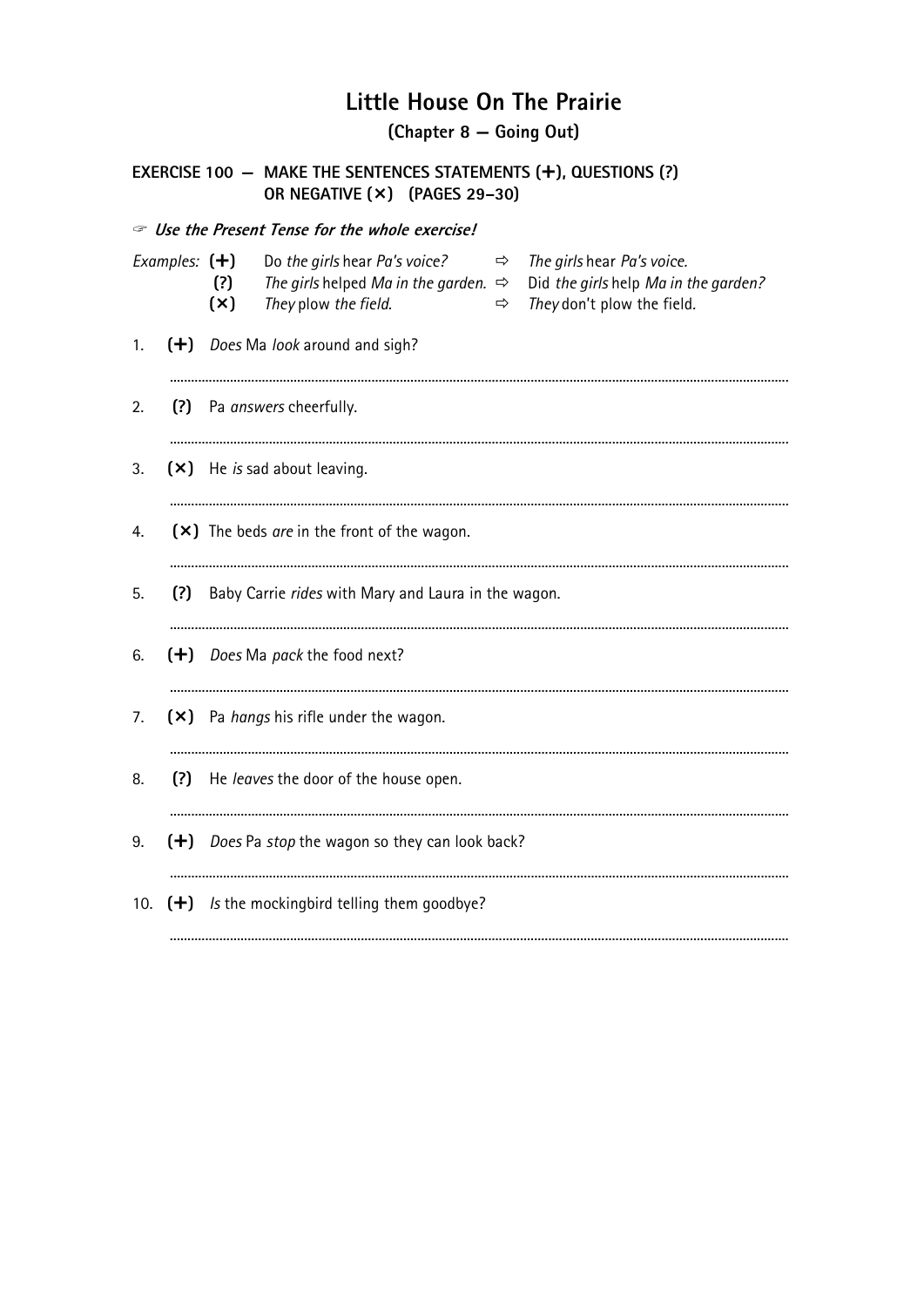(Chapter 8 – Going Out)

## EXERCISE 101 - PUT INTO THE FUTURE TENSE (PAGES 29-30)

|                | $\sigma$ Imagine you are making a film, and the director is talking to the actors. |  |  |  |  |
|----------------|------------------------------------------------------------------------------------|--|--|--|--|
|                | Example:<br>Pa plowed the field. $\Rightarrow$ Pa will plow the field.             |  |  |  |  |
| 1.             | In the daytime the girls rode in the wagon.                                        |  |  |  |  |
| 2.             | At night they put the top bed in the front for Pa and Ma.                          |  |  |  |  |
| 3.             | The girls slept in the bottom bed.                                                 |  |  |  |  |
| 4.             | Pa took corn for the horses.                                                       |  |  |  |  |
| 5.             | Ma packed the clothes in two bags.                                                 |  |  |  |  |
| 6.             | Now the girls climbed into the wagon.                                              |  |  |  |  |
| 7 <sub>1</sub> | Pa closed the door of the house for the last time.                                 |  |  |  |  |
| 8.             | A mockingbird began to sing.                                                       |  |  |  |  |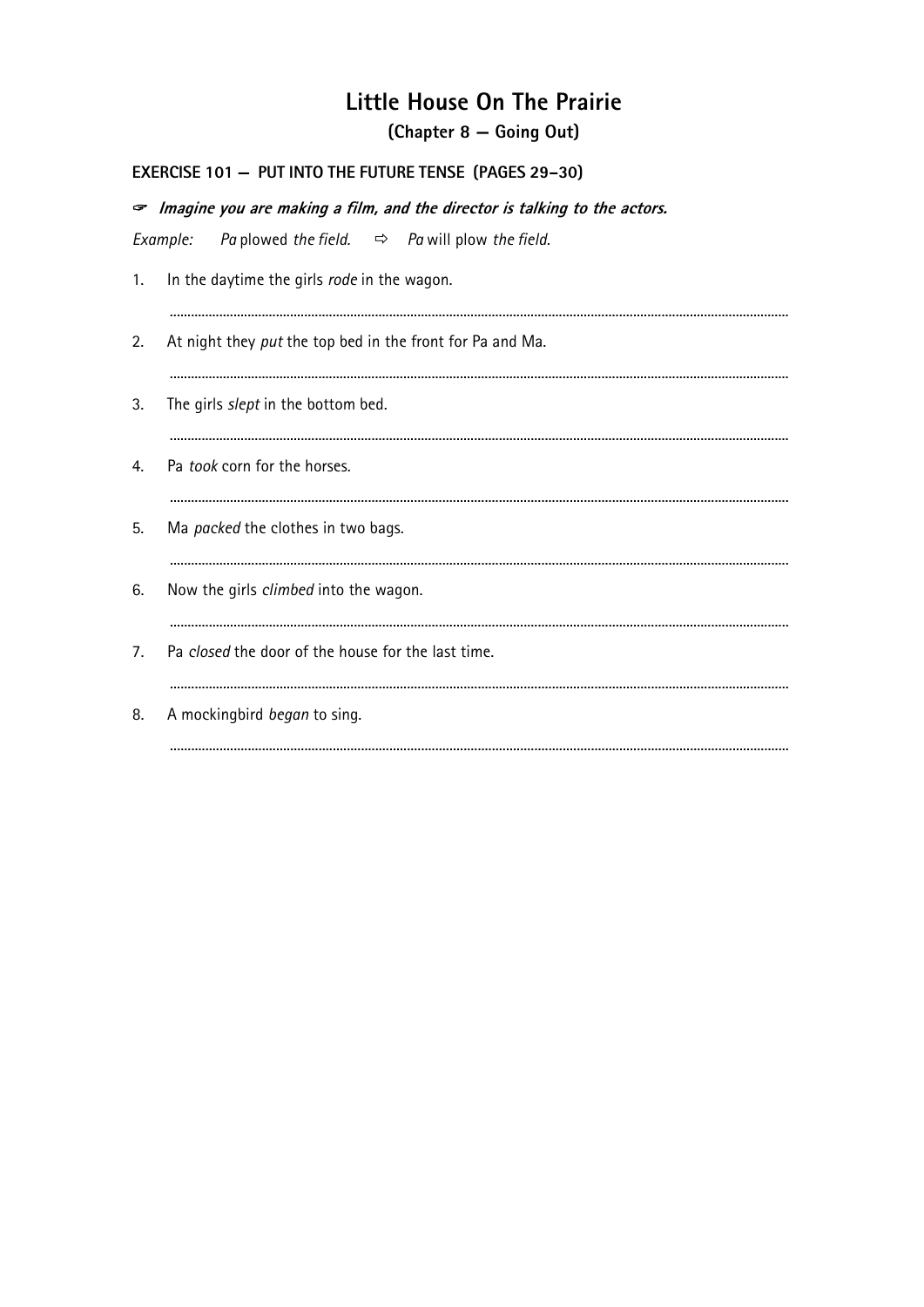## Little House On The Prairie (Chapter 8 – Going Out)

#### **EXERCISE 102 - MAKE SENTENCES (PAGES 28-30)**

| Soon                                | (Optimistic! – Use the Future tense!)                  |
|-------------------------------------|--------------------------------------------------------|
| was angry that                      | (Someone in your class - in school)                    |
| You can    if you want to.          | (A friend of yours, angry with parents)                |
| $\ldots$ as if we/you were $\ldots$ | (A policeman speaking to you and your friends)         |
| A whole  gone!                      | (Only one word to fit in, so find <b>three</b> ideas!) |
| First of all                        | (Pa, starting to build the house)                      |
| First of all                        | (You, starting your homework)                          |
| First of all                        | (You, starting breakfast in the holidays)              |
|                                     |                                                        |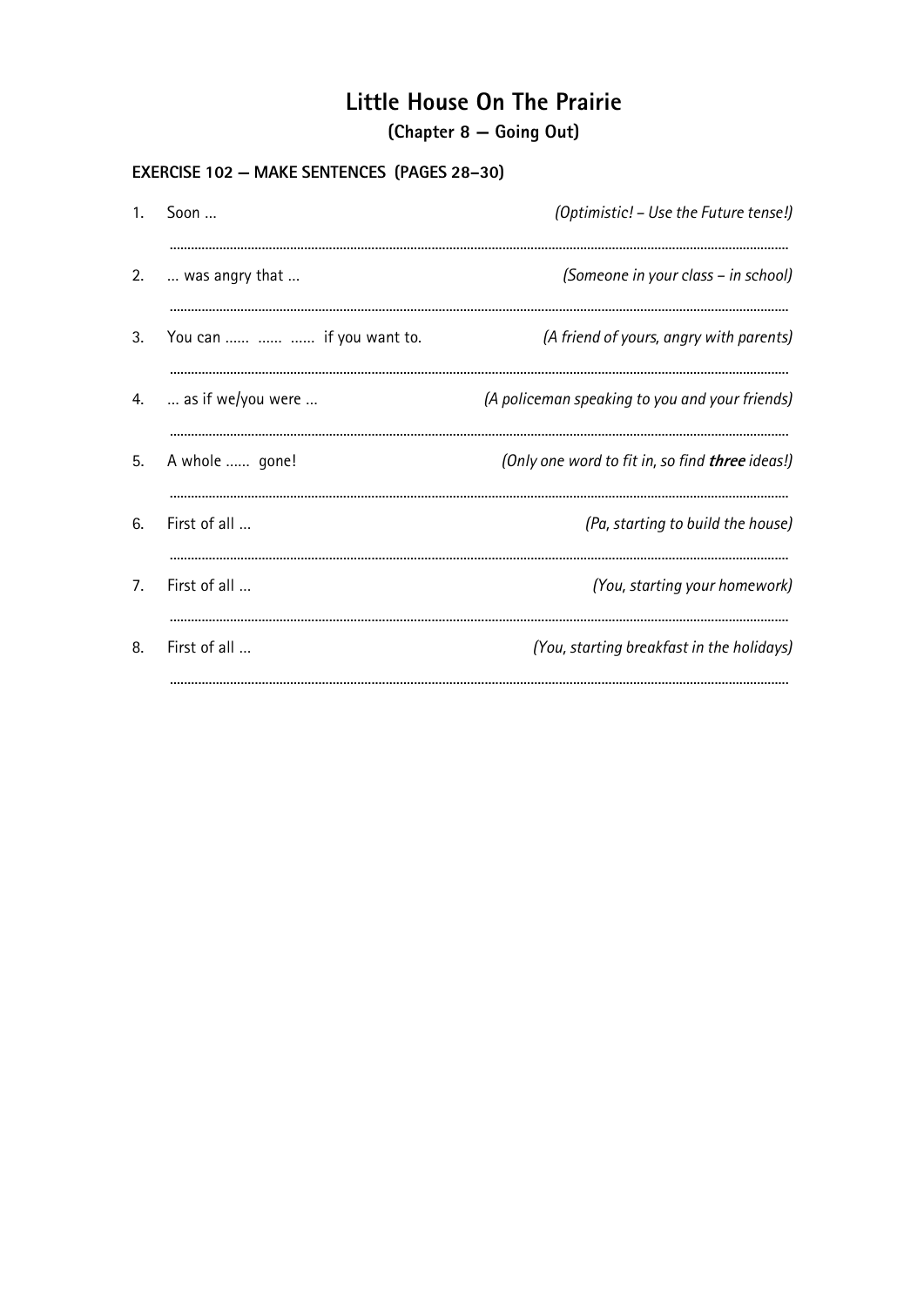# Little House On The Prairie (Chapter 8 – Going Out)

### **EXERCISE 103 - DID YOU UNDERSTAND THE CHAPTER?** (PAGES 28-30)

| 1. | Why were they all so happy at the beginning of the chapter?                                                                     |
|----|---------------------------------------------------------------------------------------------------------------------------------|
| 2. | Why was the government sending soldiers?                                                                                        |
| 3. | What was Pa's reaction to this news?                                                                                            |
| 4. | Why couldn't the family take the cow and calf with them?                                                                        |
| 5. | What made Laura believe that this was really happening?                                                                         |
| 6. | What did Mr. Edwards do which surprised the girls a little?                                                                     |
| 7. | Now that it is clear they're leaving, Ma and Pa have rather different reactions.<br>Can you write a little about how they feel? |
| 8. | Why does Pa leave the latchstring out when he closes the door of the house for the last time?                                   |
|    |                                                                                                                                 |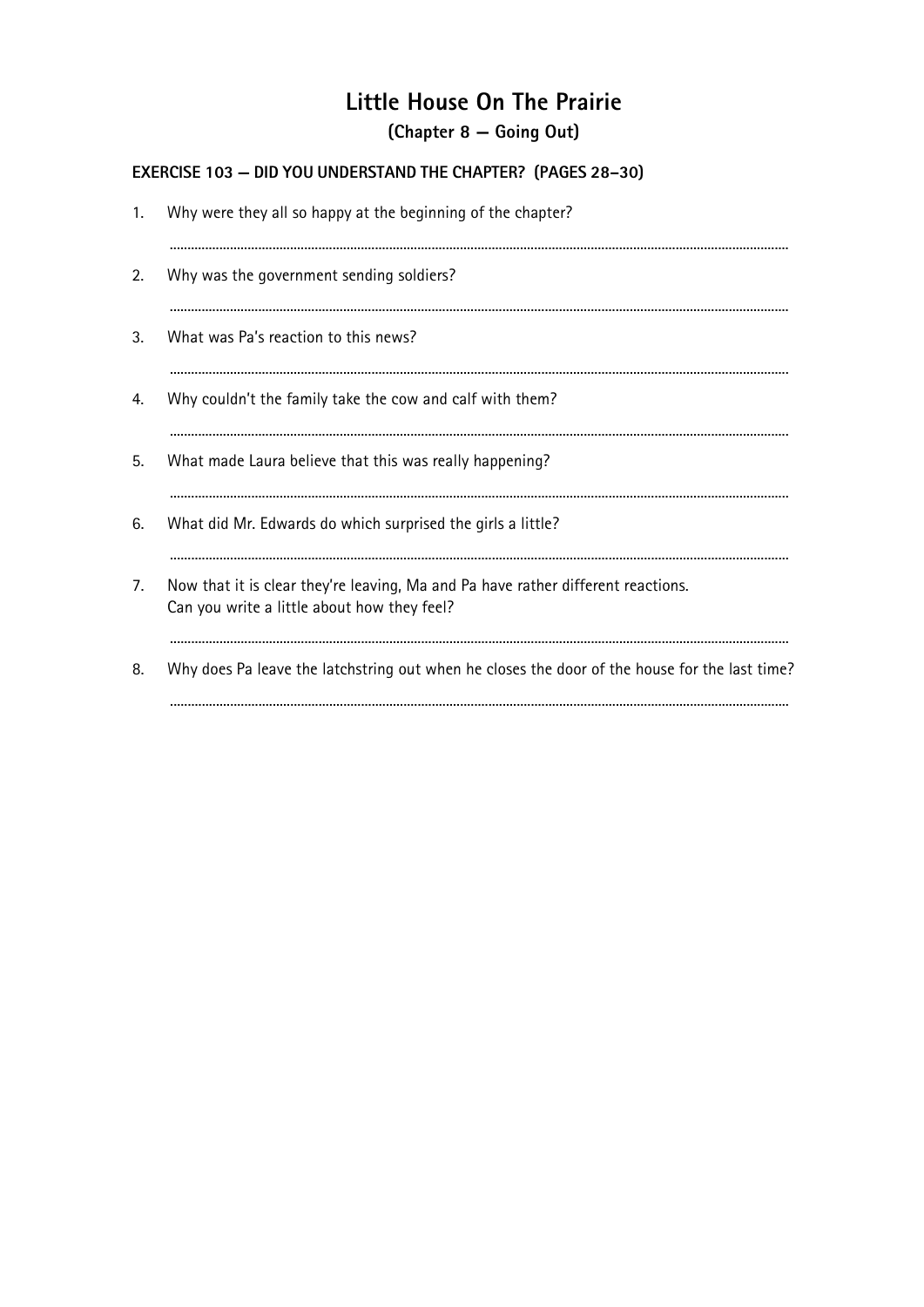## Little House On The Prairie

(Chapter 8 - Going Out)

#### **EXERCISE 104 - RETELLING THE STORY (PAGES 28-30)**

Talk about one of the following topics to the class, in just a few sentences. Write things down in the space below if you like, but when you speak to the class the rule is: no notes, no pieces of paper and no text! If you're nervous, give these notes to the teacher, who can be your 'prompter'.

The numbers after each topic show you where to look: 28,1 means page 28, line 1.

- $1.$ So happy – and then ...  $(28, 1-29, 8)$ .
- 2. Packing the wagon (29,9-30,4).